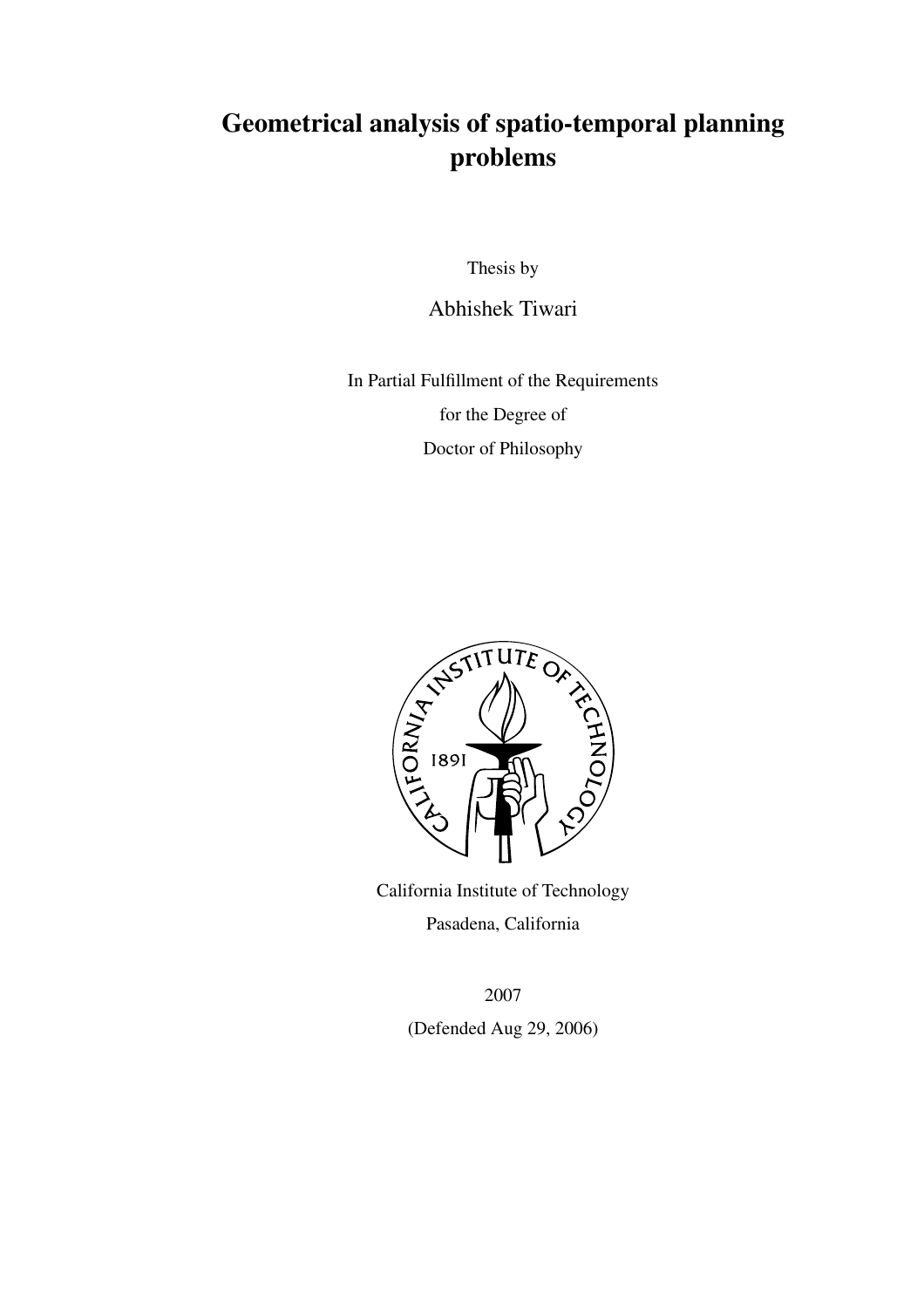c 2007

Abhishek Tiwari All Rights Reserved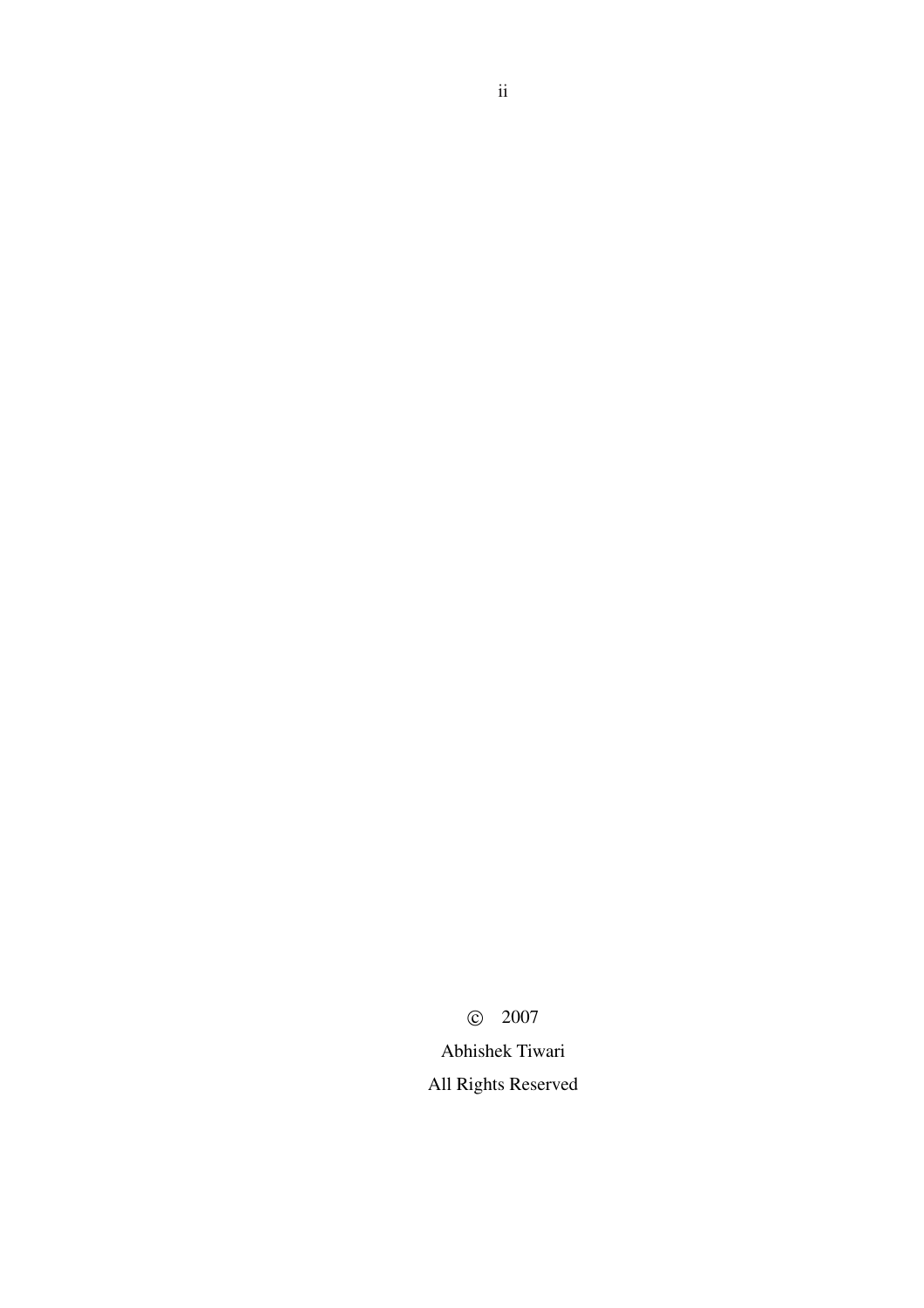To my parents, Dr. Subodh Kumar Tiwari and Dr. Purnima Tiwari; my grandparents, Bhaskar Nath Tiwari, Maya Tiwari, Bipin Behari Mishra, and my dearest nani Kamla Mishra; and also my dear brother, Dr. Tanmay Tiwari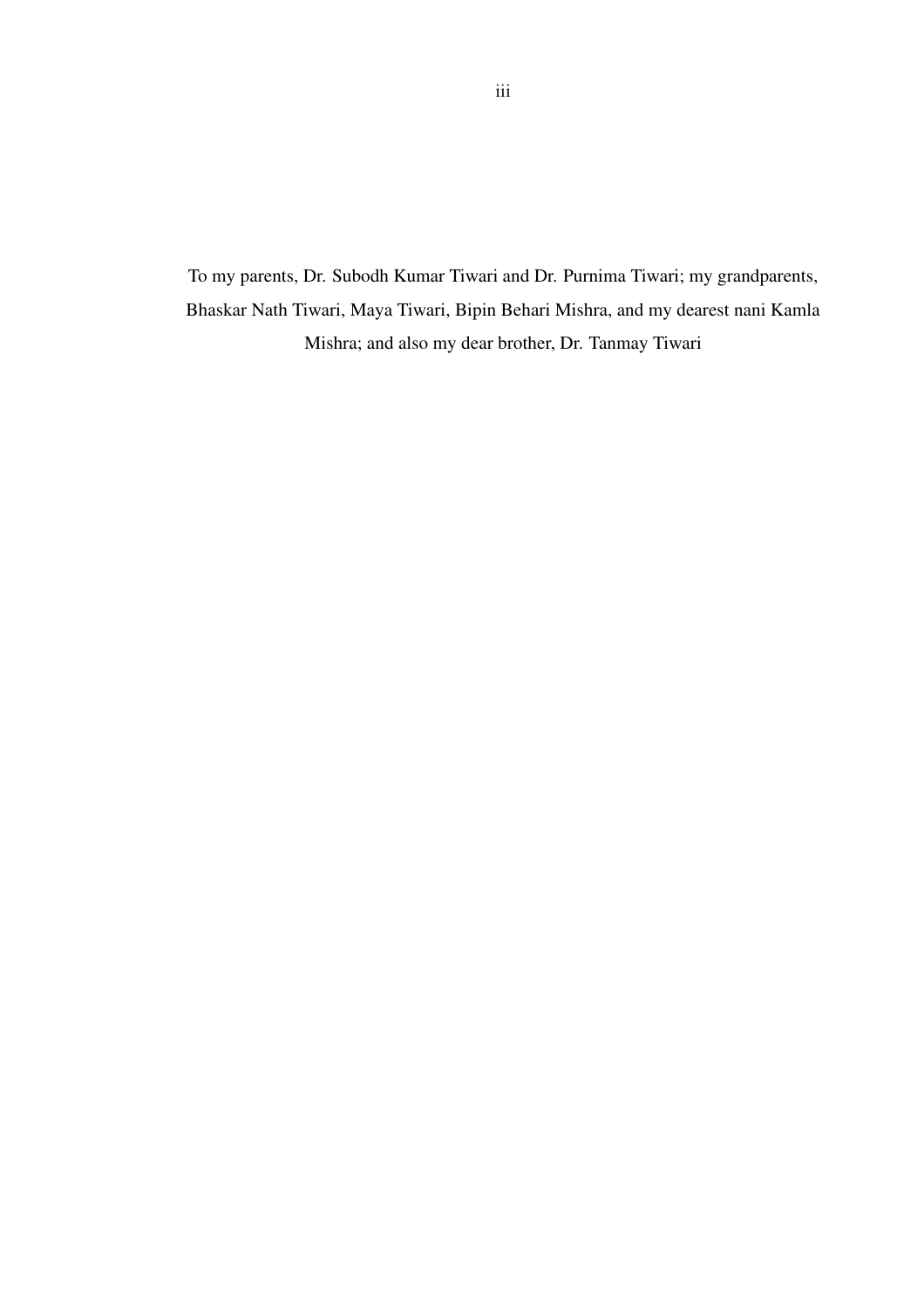## Acknowledgements

I would like to thank my advisor, Professor Richard Murray, from the bottom of my heart, for his continuing trust, support and encouragement throughout the period of my graduate studies at Caltech. Richard is the best supervisor I have had to date. I am truly impressed by his energy level and the way he motivates his students; he will always be my role model.

I would also like to thank Professor John Doyle, Professor Joel Burdick, Professor Babak Hassibi, and Dr. David Jeffcoat for agreeing to serve on my thesis defense committee.

My special thanks to Melvin Flores, Xin Liu, Alfredo Martinez, Stephen Prajna , Harish Bhat, Raktim Bhattacharya, Jimmy Fung, Ling Shi, Michael Epstein, Gloria Bain, and all other CDS students for making my stay in Steele a memorable experience.

My stay at Caltech was a lot of fun and it would not have been that way without my close friends Tejaswi Navilarekallu, Shankar Kalyanaraman, Krishnakanth Subramaniam, Sowmya Chandrashakher, Vijay Natraj, Amrit Pratap, Meher K. Ayalasomayajula, Vikram Deshpande, Swaminathan Krishnan, Subash Sukumara Pillai, and all the other OASIS friends.

Finally I would like to thank my parents and grandparents who have always emphasized the importance of education to me and my brother. Without their upbringing I would not have had the opportunity to earn a PhD from the prestigious California Institute of Technology.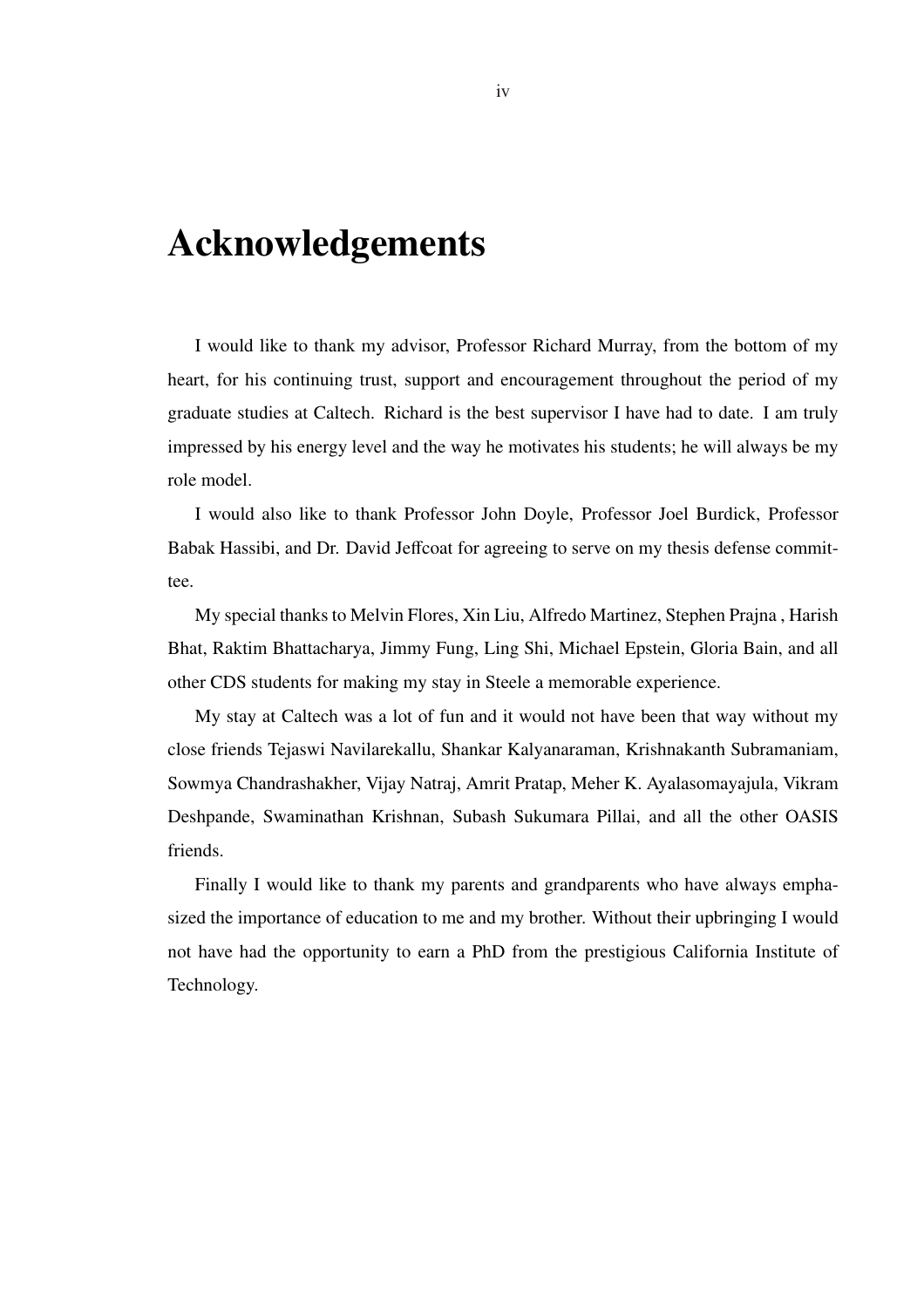## Abstract

In this thesis I represent and analyze spatially and temporally constrained multi-agent planning problems using tools from geometry and advanced calculus. The two problems considered in this thesis are multi-agent rendezvous and dynamic sensor coverage. Together, these problems encompass the cooperation, constraint representation, and task scheduling aspects of multi-agent planning problems. I have represented the constraint of the rendezvous problem on the phase space and shown that the fulfilment of rendezvous constraints is equivalent to certain conical regions being invariant. Alternatively, for the dynamic coverage problem, the constraints can be adequately represented on the uncertainty space and sensor motion laws can be obtained by partitioning the uncertainty space and making decisions based on which partition the uncertainty lies in. I have examined convergence behavior of sensor motion under such laws.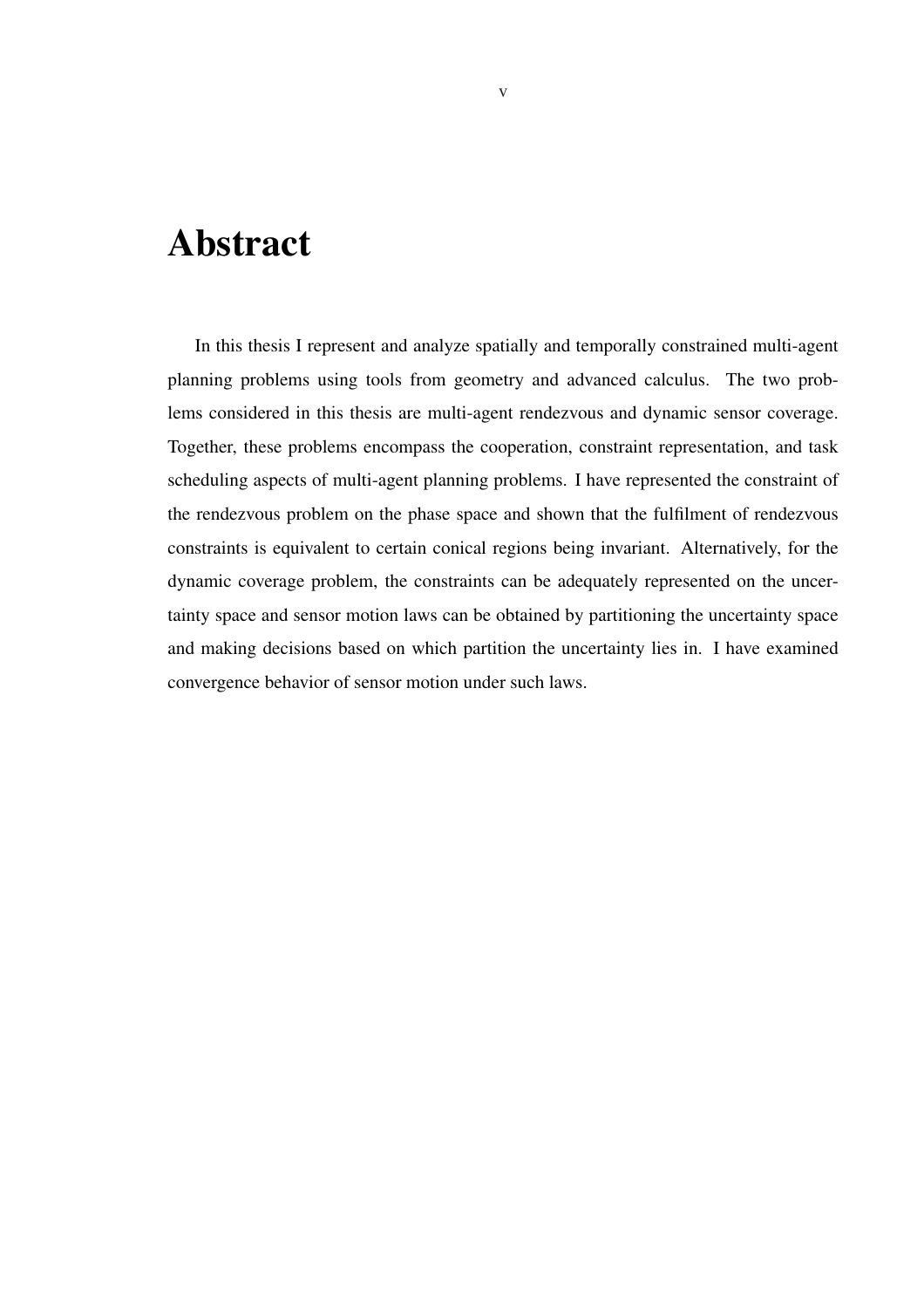# **Contents**

| <b>Acknowledgements</b> |                 |                                                                                         |                |  |
|-------------------------|-----------------|-----------------------------------------------------------------------------------------|----------------|--|
|                         | <b>Abstract</b> |                                                                                         | $\mathbf{v}$   |  |
| $\mathbf{1}$            |                 | <b>Introduction</b>                                                                     | $\mathbf{1}$   |  |
| $\overline{2}$          |                 | Lyapunov certificates for scalar rendezvous                                             | 5              |  |
|                         | 2.1             |                                                                                         | 5              |  |
|                         | 2.2             | The rendezvous problem $\ldots \ldots \ldots \ldots \ldots \ldots \ldots \ldots \ldots$ | $\overline{7}$ |  |
|                         |                 | 2.2.1<br>Rendezvous interpretation on phase plane                                       | 8 <sup>8</sup> |  |
|                         |                 | 2.2.2                                                                                   | 10             |  |
|                         | 2.3             | Rendezvous using control lyapunov functions                                             | 12             |  |
|                         | 2.4             | Generating lyapunov surfaces using level sets                                           | 14             |  |
|                         | 2.5             |                                                                                         | 18             |  |
|                         | 2.6             |                                                                                         | 26             |  |
| $\overline{\mathbf{3}}$ |                 | Cone invariance applied to rendezvous of multiple agents                                | 28             |  |
|                         | 3.1             |                                                                                         | 28             |  |
|                         | 3.2             |                                                                                         | 29             |  |
|                         | 3.3             |                                                                                         | 32             |  |
|                         | 3.4             |                                                                                         | 36             |  |
|                         | 3.5             | Implication of the invariance result on the eigen-structure of $A \dots \dots$          | 42             |  |
|                         | 3.6             |                                                                                         | 45             |  |
|                         | 3.7             |                                                                                         | 48             |  |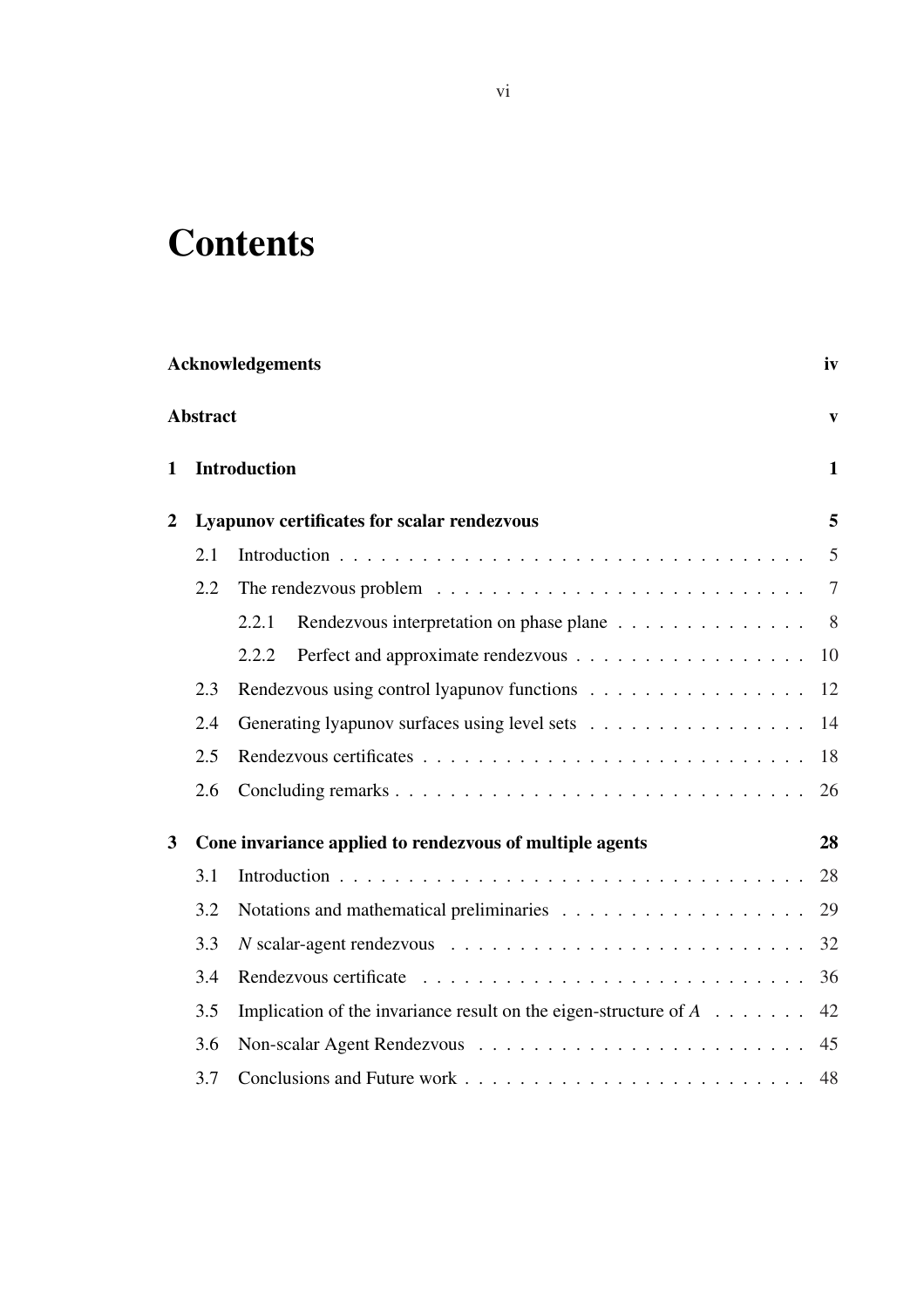| 4 |                     | Stochastic algorithms for dynamic sensor coverage                                          | 50 |
|---|---------------------|--------------------------------------------------------------------------------------------|----|
|   | 4.1                 |                                                                                            | 50 |
|   | 4.2                 |                                                                                            | 51 |
|   | 4.3                 |                                                                                            | 54 |
|   | 4.4                 | $S_k$ varies according to an ergodic Markov process                                        | 56 |
|   | 4.5                 |                                                                                            | 62 |
| 5 |                     | Dynamic sensor coverage with uncertainty feedback                                          | 64 |
|   | 5.1                 |                                                                                            | 64 |
|   |                     | 5.1.1                                                                                      | 66 |
|   | 5.2                 |                                                                                            | 66 |
|   | 5.3                 |                                                                                            | 68 |
|   | 5.4                 |                                                                                            | 71 |
|   | 5.5                 | Results for the Switched Iterated Map System                                               | 74 |
|   | 5.6                 |                                                                                            | 77 |
|   | 5.7                 |                                                                                            | 78 |
|   | 5.8                 | Uncertainty feedback: how it helps $\dots \dots \dots \dots \dots \dots \dots \dots \dots$ | 80 |
|   | 5.9                 |                                                                                            | 84 |
| 6 |                     | Conclusions, extensions, and open questions                                                | 87 |
|   | <b>Bibliography</b> |                                                                                            | 89 |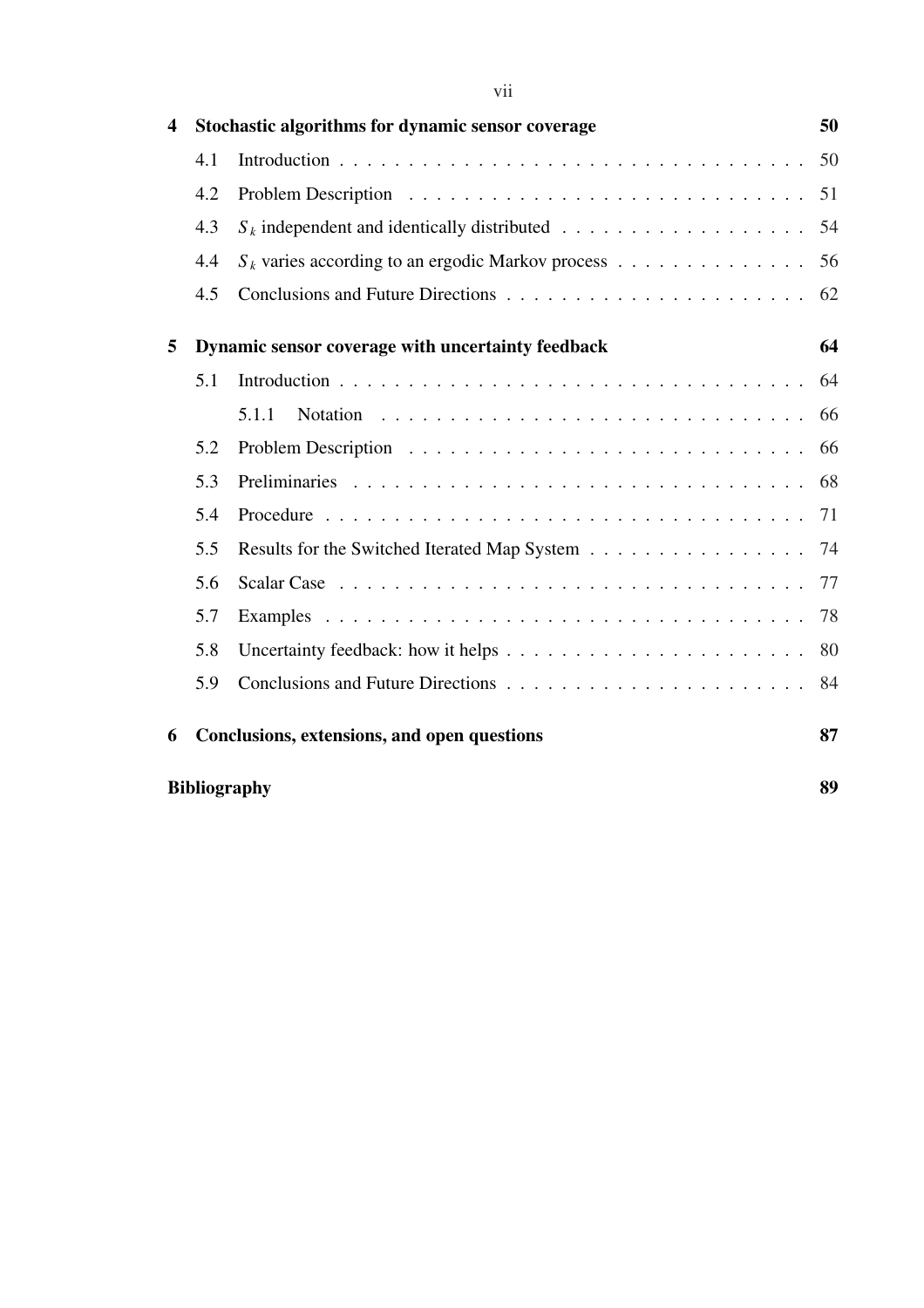# List of Figures

| 2.1 | Rendezvous on the real line. $\ldots \ldots \ldots \ldots \ldots \ldots \ldots \ldots \ldots$                     |                |
|-----|-------------------------------------------------------------------------------------------------------------------|----------------|
| 2.2 |                                                                                                                   | $\overline{9}$ |
| 2.3 | Rendezvous using control Lyapunov functions.                                                                      | 13             |
| 2.4 |                                                                                                                   | 14             |
| 2.5 |                                                                                                                   | 16             |
| 2.6 |                                                                                                                   | 19             |
| 2.7 |                                                                                                                   | 22             |
| 2.8 |                                                                                                                   | 25             |
| 3.1 | The desired invariant polyhedral cones under 1 norm and $\infty$ norm specifica-                                  |                |
|     |                                                                                                                   | 36             |
| 3.2 | Trajectories invariant with respect to the outer cone but not the inner cone.                                     | 41             |
| 3.3 | Unique non-robust solution, if rendezvous is desired for trajectories origi-                                      |                |
|     | nating in all quadrants. $\ldots \ldots \ldots \ldots \ldots \ldots \ldots \ldots \ldots \ldots$                  | 45             |
| 3.4 | Planar rendezvous condition is sufficient but not necessary                                                       | 46             |
| 4.1 |                                                                                                                   |                |
| 4.2 | $S_k$ is a Markov process, $N = 2, \ldots, \ldots, \ldots, \ldots, \ldots, \ldots, \ldots, \ldots$                | 61             |
| 4.3 |                                                                                                                   | 62             |
| 5.1 | Functions $h(X)$ and $g(X)$ in the scalar case with unstable A                                                    | 69             |
| 5.2 | Convergence to $C. \ldots \ldots \ldots \ldots \ldots \ldots \ldots \ldots \ldots \ldots \ldots \ldots \ldots$ 79 |                |
| 5.3 |                                                                                                                   |                |
| 5.4 |                                                                                                                   |                |
| 5.5 | Two possible period two steady state sensor schedules. 82                                                         |                |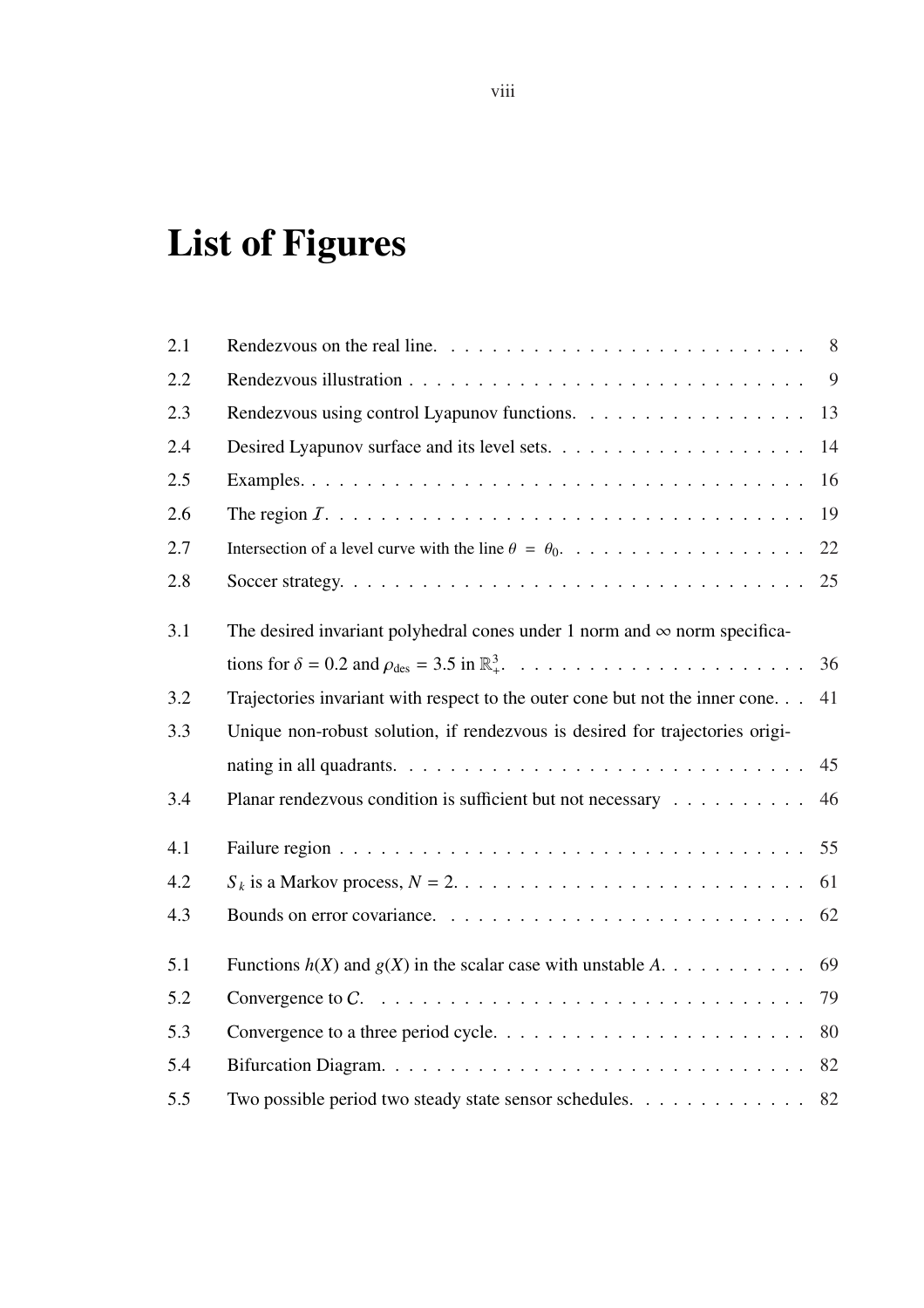| 5.6 | Same initial uncertainty profile but target 1 is in different initial modes $\ldots$ 82 |  |
|-----|-----------------------------------------------------------------------------------------|--|
| 5.7 | Target 1 starts in the same mode, but different initial uncertainty profile 85          |  |
| 5.8 |                                                                                         |  |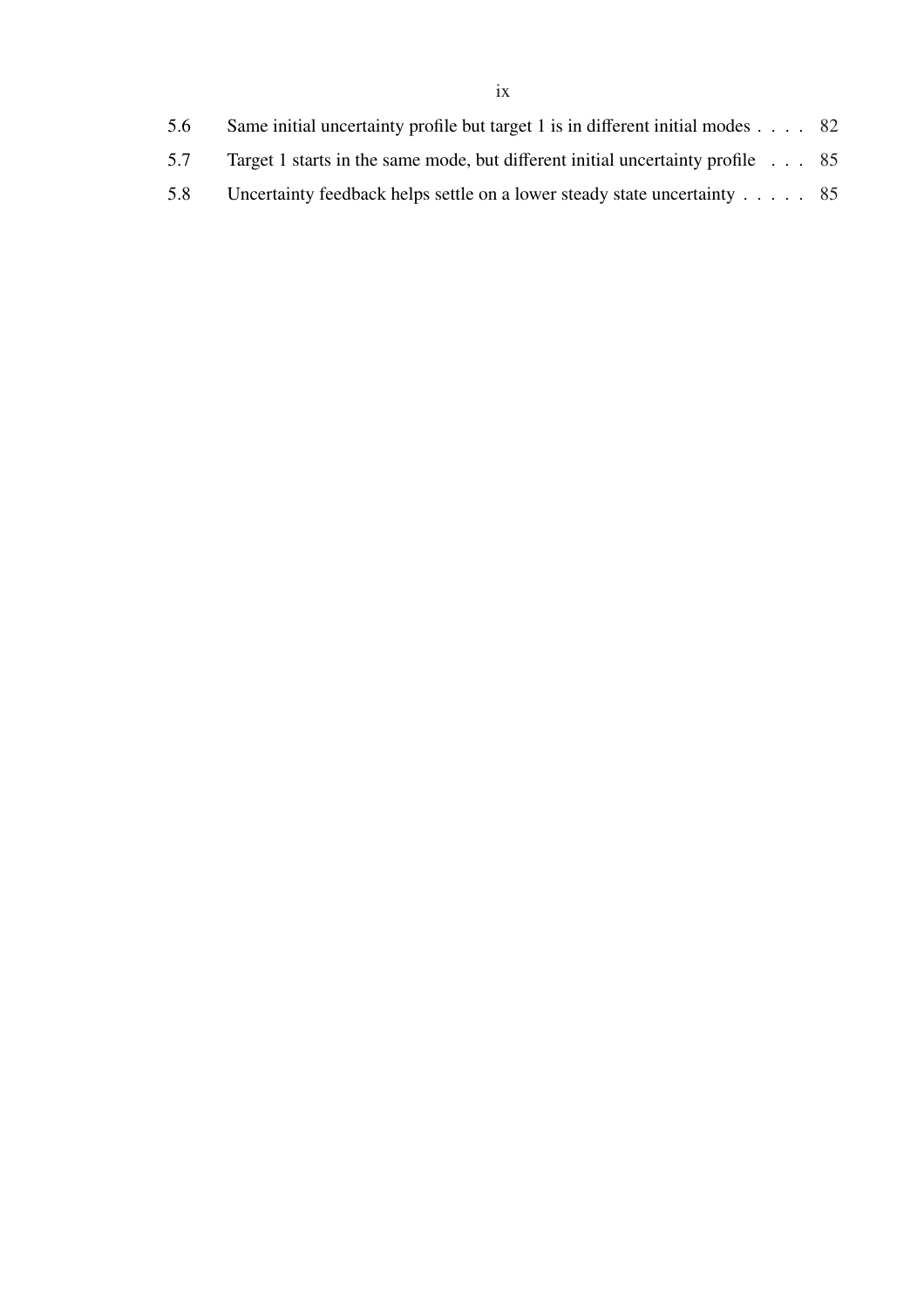# List of Tables

| 4.1<br>Illustration of how to find the lower bound. $\ldots \ldots \ldots \ldots \ldots \ldots \ldots$ |  |
|--------------------------------------------------------------------------------------------------------|--|
|--------------------------------------------------------------------------------------------------------|--|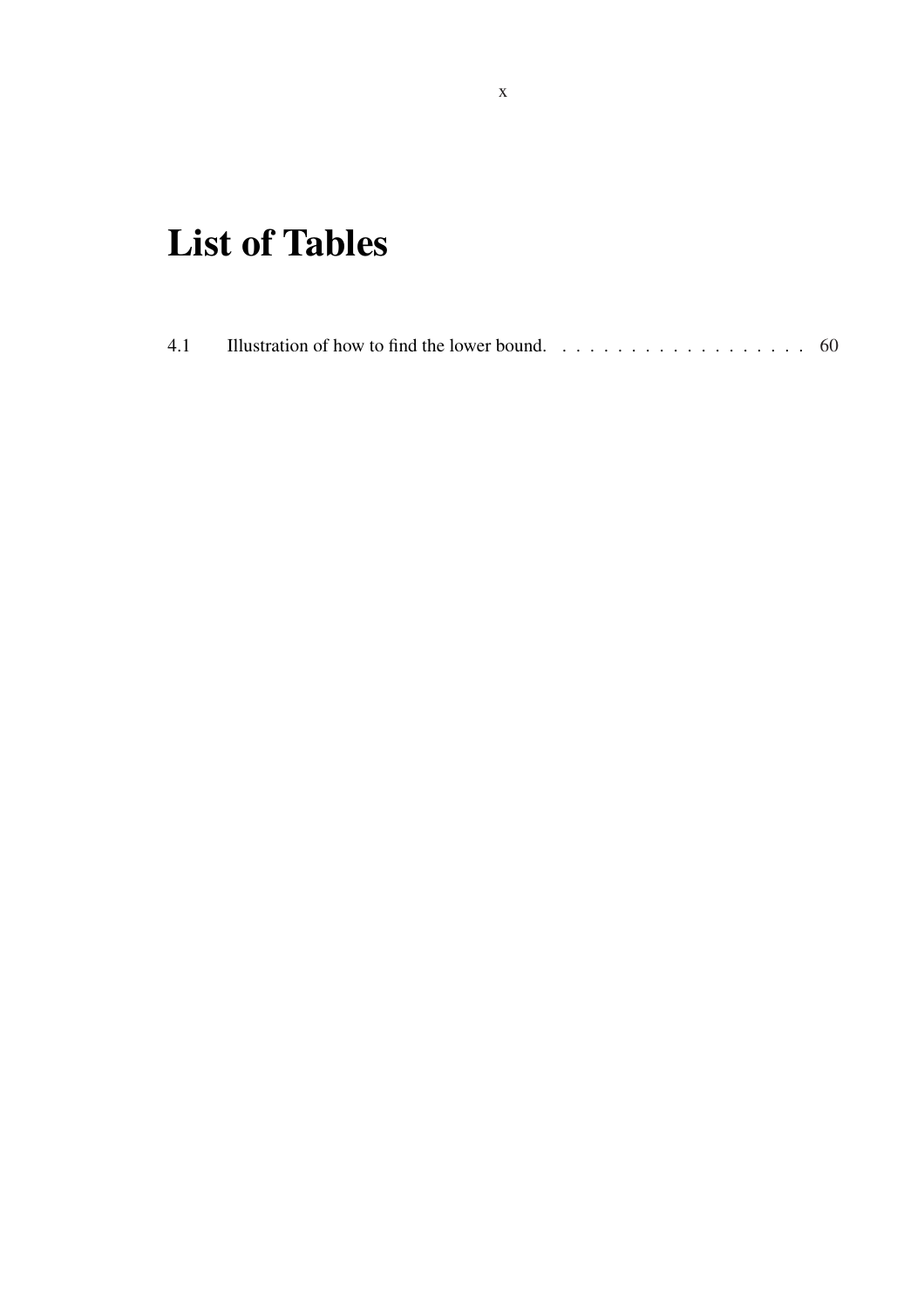# Chapter 1 Introduction

All autonomous systems engineers and designers have to deal with planning problems. These problems arise in a variety of critical missions like spacecraft docking, Mars rovers, situational awareness, cooperative strike, cooperative exploration, missile interception, and robotic oceanography. Given a thorough understanding of multi-agent planning problems, one can envisage a lot of new applications where a transition from partial autonomy to complete autonomy is possible, for example border patrol, search and surveillance, cooperative UAV missions, weather monitoring, selective beam forming in radars, multi-agent consensus, load balancing, etc. Traditionally, planning has been studied as a subfield of artificial intelligence. Computer scientists and roboticists have modeled multi-agent plans using various approaches such as hybrid automata [1], petri nets [2], heuristics [3], Markov decision processes [4], and temporal logic for distributed decision making [5]. While control and network engineers usually start with a dynamical systems model of the agents and design cooperative control algorithms often in the presence of a non-ideal communication between agents [6], [7], [8], [9], and the reference therein. Due to the multitude of approaches available to solve planning problems, it becomes absolutely critical that there exist ways to quantify constraint satisfaction and analyze performance.

In this thesis, I present ideas that are based on geometry and calculus to illustrate constraint representation for two very different planning problems: multi-agent rendezvous and dynamic sensor coverage. The specific mathematical tools employed for the two problems may be different but the underlying philosophy is the same. Constraints are represented in the most appropriate space depending on the metric of performance for that particular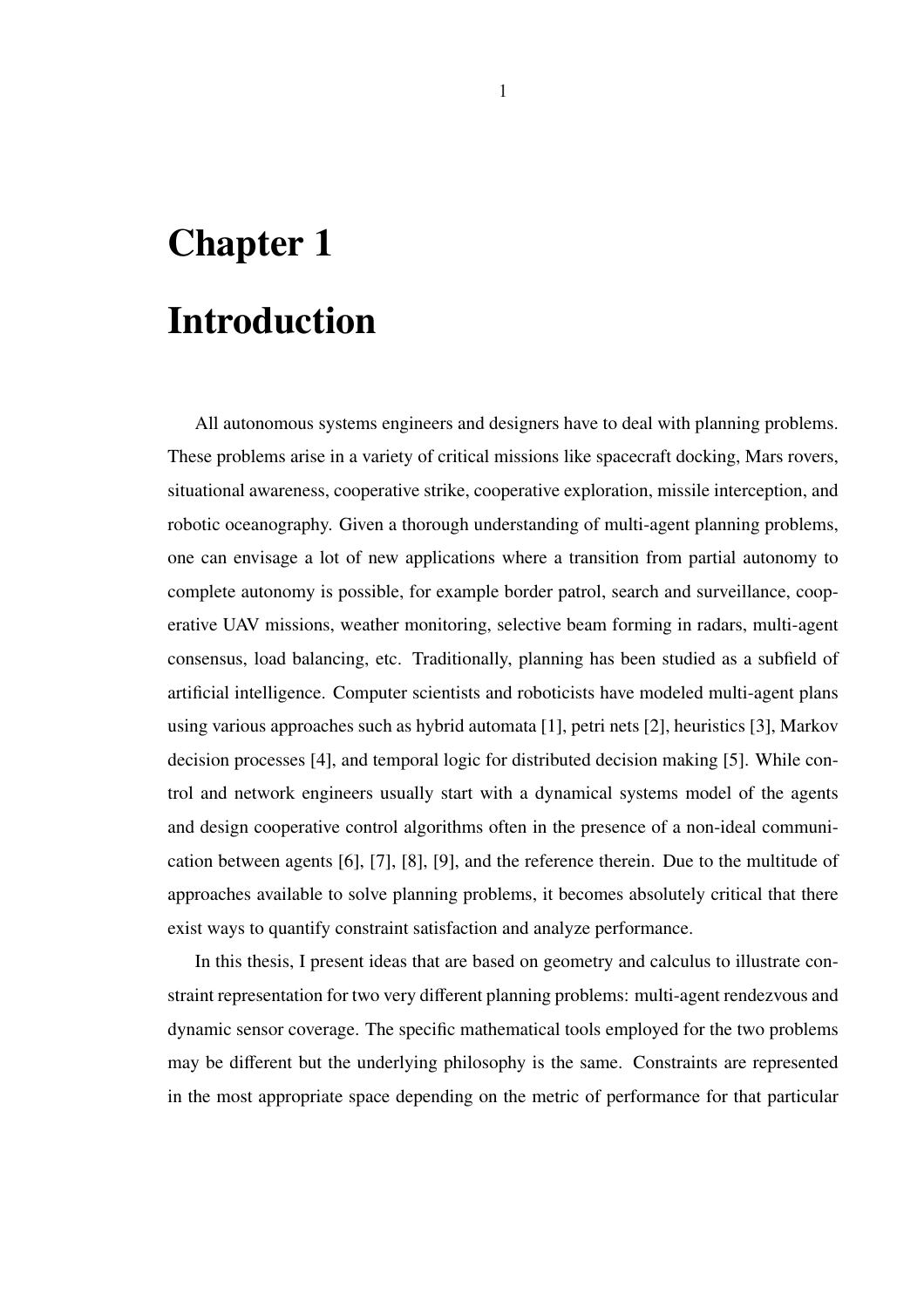problem. Even though the tools employed here have been used in other fields of research, and the problems studied have been considered by other researchers, the demonstration of effective usage of geometric tools for analyzing the example planning problems is a novel contribution of this thesis.

While analyzing multi-agent planning, it is often desirable that there be methods to quantify, represent, and evaluate various important aspects of the problem. These aspects can be cooperation/coordination, task scheduling, spatio-temporal constraint representation, and fault tolerance. If one is further interested in synthesis of algorithms to solve these problems, the choice of an appropriate metric also becomes important. The two example problems that I will deal with in this thesis relate to cooperation/coordination and multi-task scheduling. Cooperation and coordination are central to and very critical in multi-agent rendezvous missions, while task scheduling can be viewed as an equivalent problem to dynamic sensor coverage. For both these problems I will identify the adequate space to represent the constraints and the right geometric tools to deal with them. For both these problems spatio-temporal constraints are represented in a manner specific to the problem. I will not consider the fault tolerance aspect of multi-agent planning in this thesis.

Multi-agent rendezvous is the problem of designing control laws for multiple heterogenous agents in order for them to converge to a common location at the same time. It is absolutely critical in certain applications of the rendezvous problem that all the agents reach the rendezvous location within a short time interval of each other. Cooperative strike is such an application, where failure to meet this constraint may cause early detection and may possibly result in aborting the mission. In this thesis I represent this cooperation/coordination constraint on the phase space using the idea of cone invariance and stability.

Chapters 2 and 3 deal with the rendezvous problem. In Chapter 2, I present a dynamical systems representation for multi-agent rendezvous on the phase plane. I restrict my attention to two agents, each with scalar dynamics. The problem of rendezvous is cast as a stabilization problem, with a set of constraints on the trajectories of the agents, defined on the phase plane. I also describe a method to generate control Lyapunov functions that, when used in conjunction with a stabilizing control law, such as Sontag's formula, makes sure that the two-agent system attains rendezvous. The main result of this chapter is a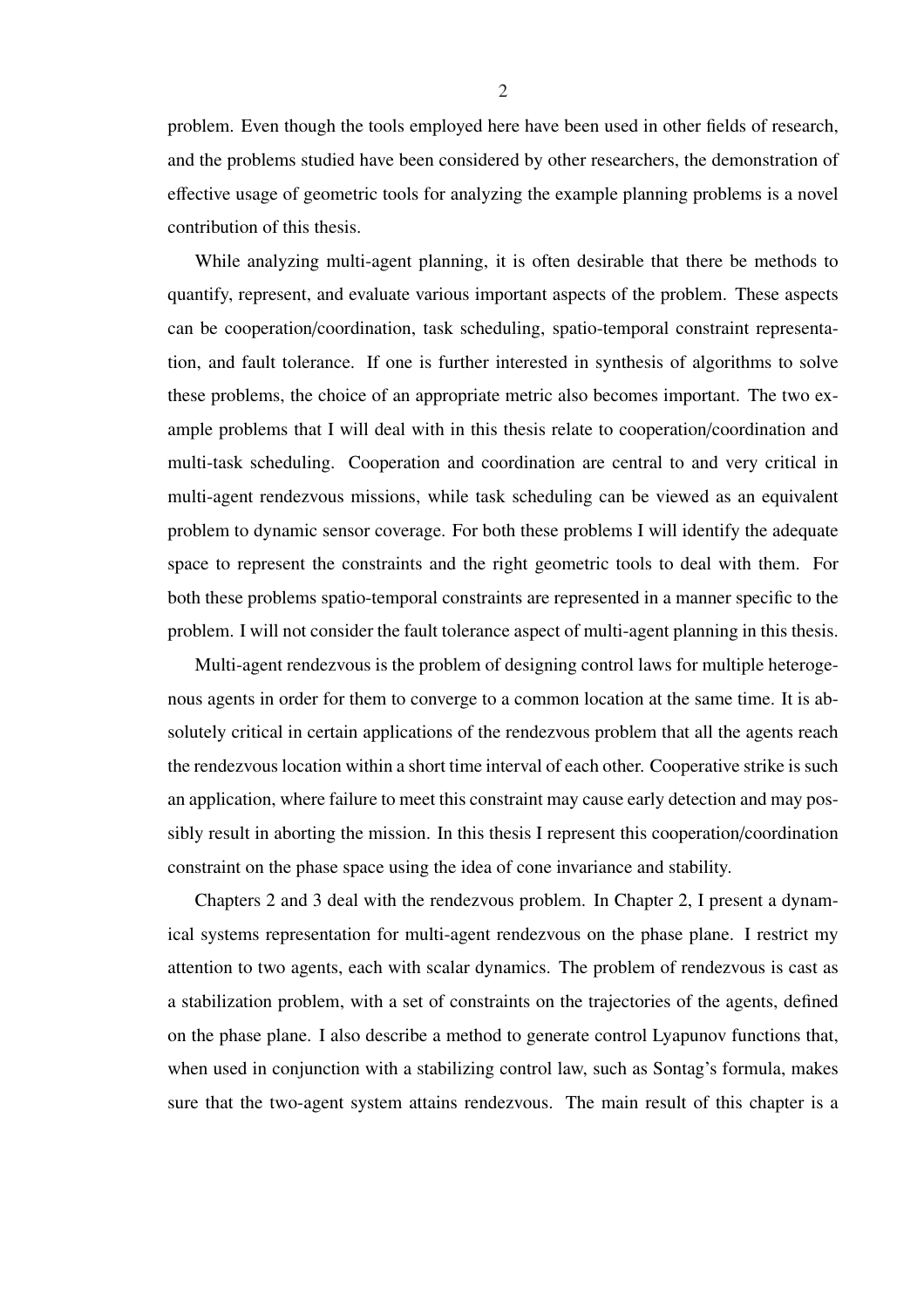Lyapunov-like certificate theorem that describes a set of constraints, which when satisfied are sufficient to guarantee rendezvous.

In Chapter 3, I pose the *N* scalar-agent rendezvous as a polyhedral cone invariance problem in the *N*-dimensional phase space. The underlying dynamics of the agents are assumed to be linear. I derive a condition for positive invariance for polyhedral cones. Based on this condition, I demonstrate that the problem of determining a certificate for rendezvous can be stated as a convex feasibility problem. Under certain rendezvous requirements, I show that there are no robust closed-loop linear solutions that satisfy the invariance conditions. I show that the treatment of the rendezvous problem on the phase plane can be extended to the case where agent dynamics are non-scalar.

The second part of my thesis deals with the dynamic sensor coverage problem. It is an example multi-agent planning problem where I highlight the task scheduling aspect. The objective here is to keep track of the values of a few uncertain parameters in a dynamic environment. Imagine there are only a few limited range sensors available to accomplish this task, but these sensors are mobile. Now the problem is to determine what is the best way to move these sensors around so as to collect the maximum possible information about the environment or, in other words, keep the overall uncertainty of the environment bounded. If one throws out the path planning part of the sensor coverage problem, this problem turns out to be equivalent to the sensor scheduling and load balancing problems. For the dynamic sensor coverage problem, since the appropriate metric is the error covariance of parameters at different locations, the analysis is best captured on the uncertainty space. I partition the uncertainty space into different regions and take sensor motion decisions based on where the relative uncertainty at a given time lies. In this thesis I also present analysis of a couple of stochastic sensor motion algorithms for the dynamic sensor coverage problem.

This problem is covered in Chapters 4 and 5. In Chapter 4, I introduce a theoretical framework for the dynamic sensor coverage problem for the case with multiple discrete time linear stochastic systems placed at different spatial locations. The objective is to keep an appreciable estimate of the states of the systems at all times by deploying a few limited range mobile sensors. The sensors implement a Kalman filter to estimate the states of all the systems. In this chapter I present results for a single sensor executing two different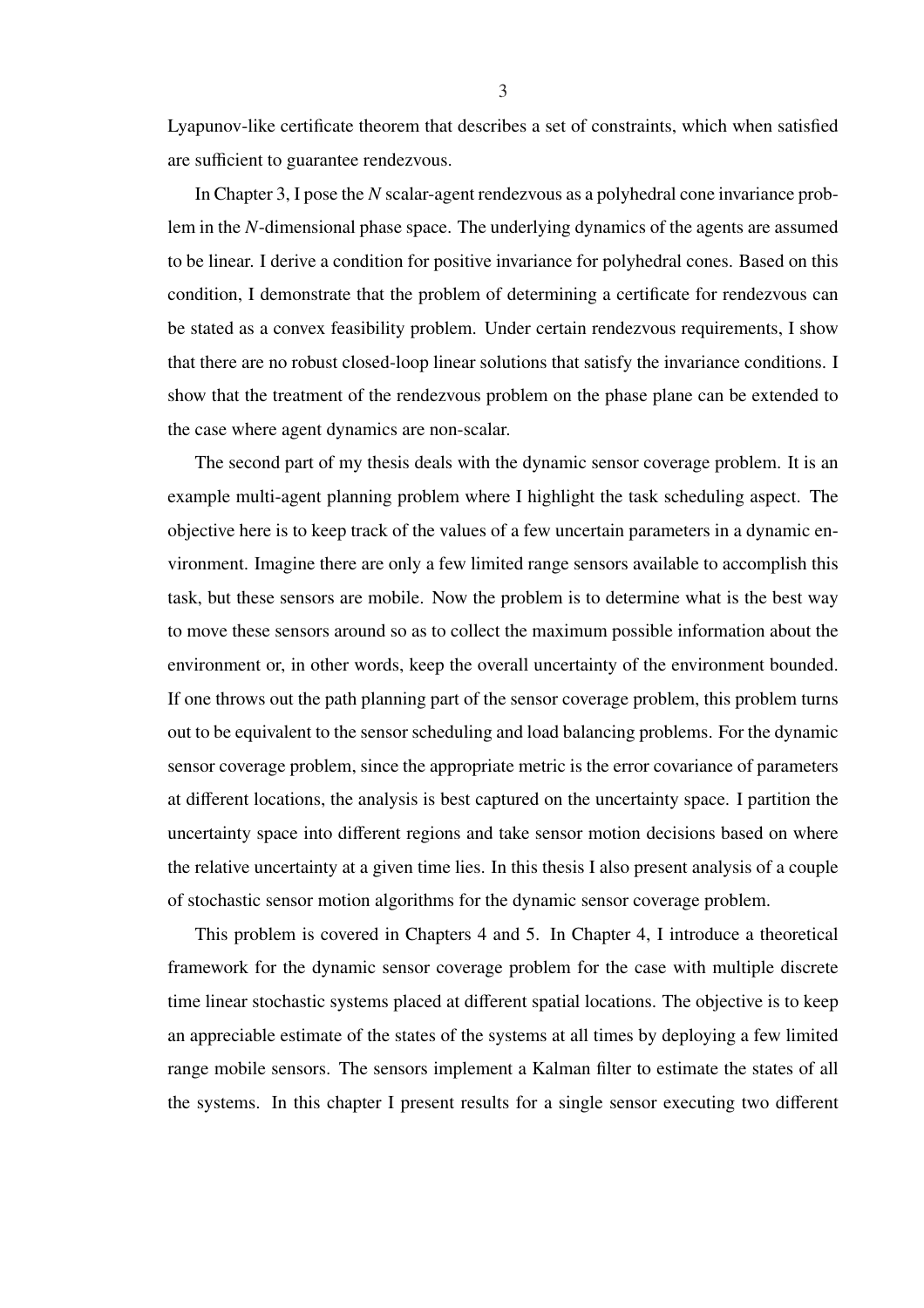random motion strategies. Under the first strategy the sensor motion is an independent and identically distributed random process and a discrete time, discrete state ergodic Markov chain under the second strategy. For both these strategies I give conditions under which a single sensor fails or succeeds to solve the dynamic coverage problem. I also demonstrate that the conditions for the first strategy are a special case of the main result for the second strategy.

In Chapter 5, I present an analysis of the dynamic sensor coverage problem with uncertainty feedback. I consider a simple case of two spatially separate uncertain systems 1 and 2. Contrary to Chapter 4, I take a deterministic approach in this chapter; the sensor decides to measure system 1 or 2 based on the relative uncertainty of its estimates of the states of the two systems. Error covariance is used as a metric for uncertainty of estimates. Based on the sensor measurements, the error covariance evolves according to the Lyapunov or the Riccati map. The uncertainty space is partitioned and each partition has a different sensor motion decision associated with it. For a certain class of partitions I prove the existence and local stability of a unique periodic steady state orbit. I prove global stability for a scalar special case. I also show by way of an example that by changing certain parameters in these partitions stable orbits of higher periods can be obtained. Implications of this work and comparisons with existing work in the sensor scheduling and sensor coverage literature are also presented. In the end I present a discussion on future extensions of this work. I demonstrate the utility of uncertainty feedback over open loop algorithms for an example with time varying systems. Simulation examples are provided to illustrate the main concepts.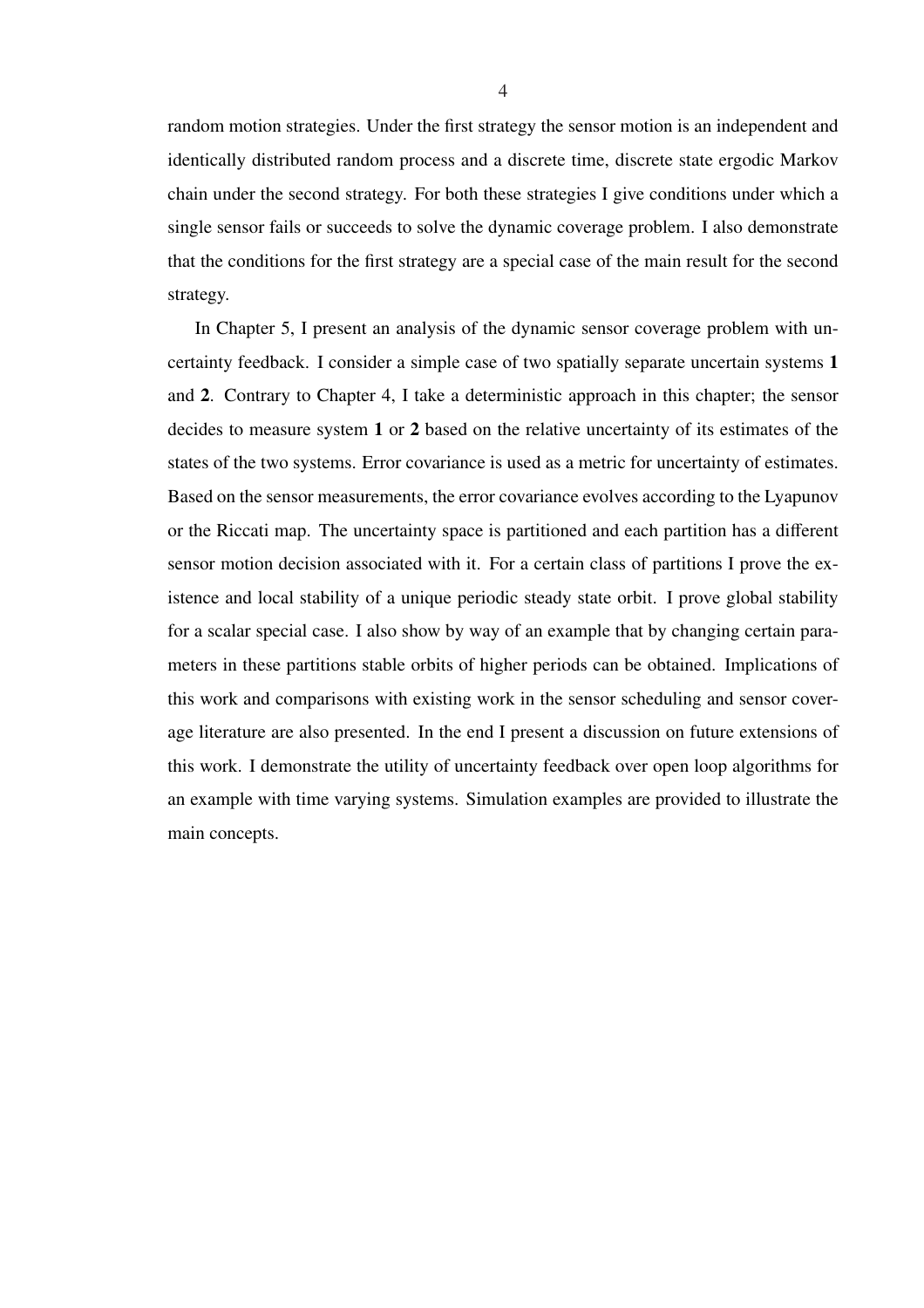## Chapter 2

## Lyapunov certificates for scalar rendezvous

#### 2.1 Introduction

Recently there has been considerable interest in multi-agent coordination or cooperative control (as cited in [10] and [11] for instance). This has led to the emergence of several interesting control problems. One such problem is the *rendezvous problem*. In a rendezvous problem, one desires to have several agents arrive at predefined destination points simultaneously. Cooperative strike or cooperative jamming are two examples of the rendezvous problem. In the first scenario, multiple strikes are executed *within an interval*, from different agents firing from different distances and traveling at different speeds. In the second scenario, one or more agents need to start jamming *slightly before* the strike vehicle enters the danger zone and sustain jamming until strike vehicle exits. In both the scenarios, it is imperative that all the agents act simultaneously else the objective is not fulfilled.

The idea of rendezvous extends beyond just convergence to a static set of destination points or the origin. The tools we develop for rendezvous can also be applied to formation flying or interception problems with small modifications. Interception of incoming ballistic missiles is a rendezvous problem where the origin becomes a moving target. However, interception problems are different as the agents involved are non-cooperative. Formation flying is a type of rendezvous problem where multiple agents must coordinate position and velocity. The docking of two spacecraft is a rendezvous problem that involves the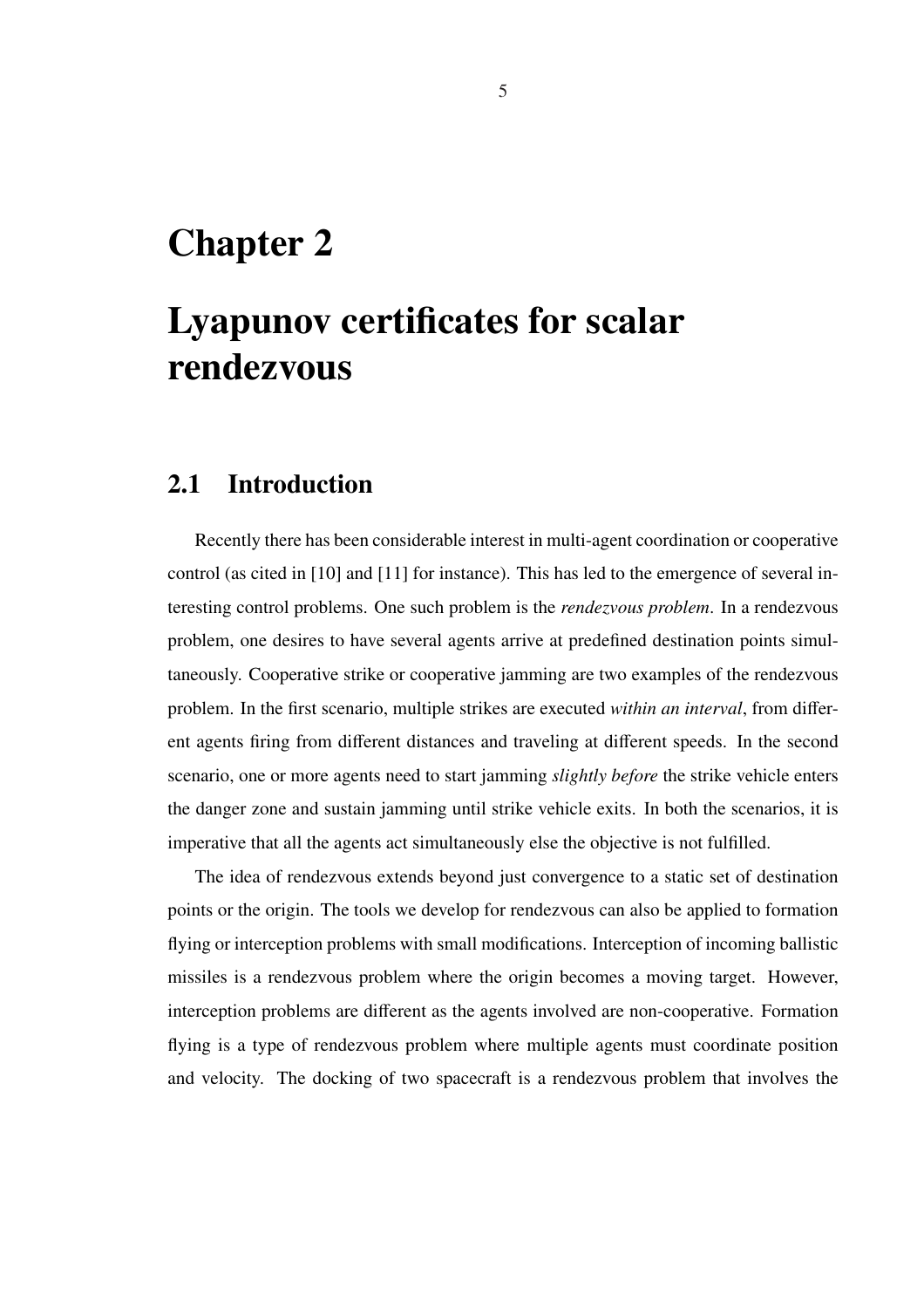two spacecraft matching both position and velocity with the proper orientation. Air-toair refueling is another rendezvous problem. Additional applications arise in submersibles where robotic vehicles must converge upon a set location, either moving or stationary.

As the push towards unmanned vehicles becomes more prevalent in the aerospace industry, methods for guaranteeing rendezvous will be necessary. It will be necessary to answer whether a mission in a cooperative control framework can be accomplished with a high degree of confidence in the presence of uncertainties. The uncertainty set can include differing flight conditions, local parametric variations, component failures on an aircraft, and communications variability such as loss of packets, temporary loss of link, etc.

In the existing literature, several researchers have addressed problems related to path planning with timing constraints. In 1963, Meschler in [12] investigated a time optimal rendezvous problem for linear time varying systems. He assumed that both the rendezvous point and rendezvous time are not known a priori and that determining the minimum time at which rendezvous occurred was of interest. In principle, complicated rendezvous problems can be formulated using optimal control theory [13] and solved numerically. However, for many vehicles, obstacles, and threats, the resulting optimization problem becomes quite complicated and the computational time increases very rapidly with problem size. In [14], [8] McLain et al. have proposed decomposition methods that break down the monolithic problem into subproblems that can be solved efficiently in a decentralized manner. Similar decomposition methods have also being proposed in [9] and [15] that solve path planning problems with timing constraints in a decentralized manner. Heuristic search-based algorithms have also been proposed as an alternative that approximates single large scale optimization problems into decoupled, partially distributed problems enabling faster computation [16],[17].

In this chapter we approach the rendezvous problem from the point of view of Lyapunov stability [18]. Orgen et al. in [19] have recently proposed a Lyapunov function approach to multi-agent coordination with application to formation flying. In this chapter, we propose Lyapunov function approach to the rendezvous problem.

The chapter is organized as follows: The rendezvous problem is defined in Section 2.2 along with notions of perfect and approximate rendezvous and with an interpretation of ren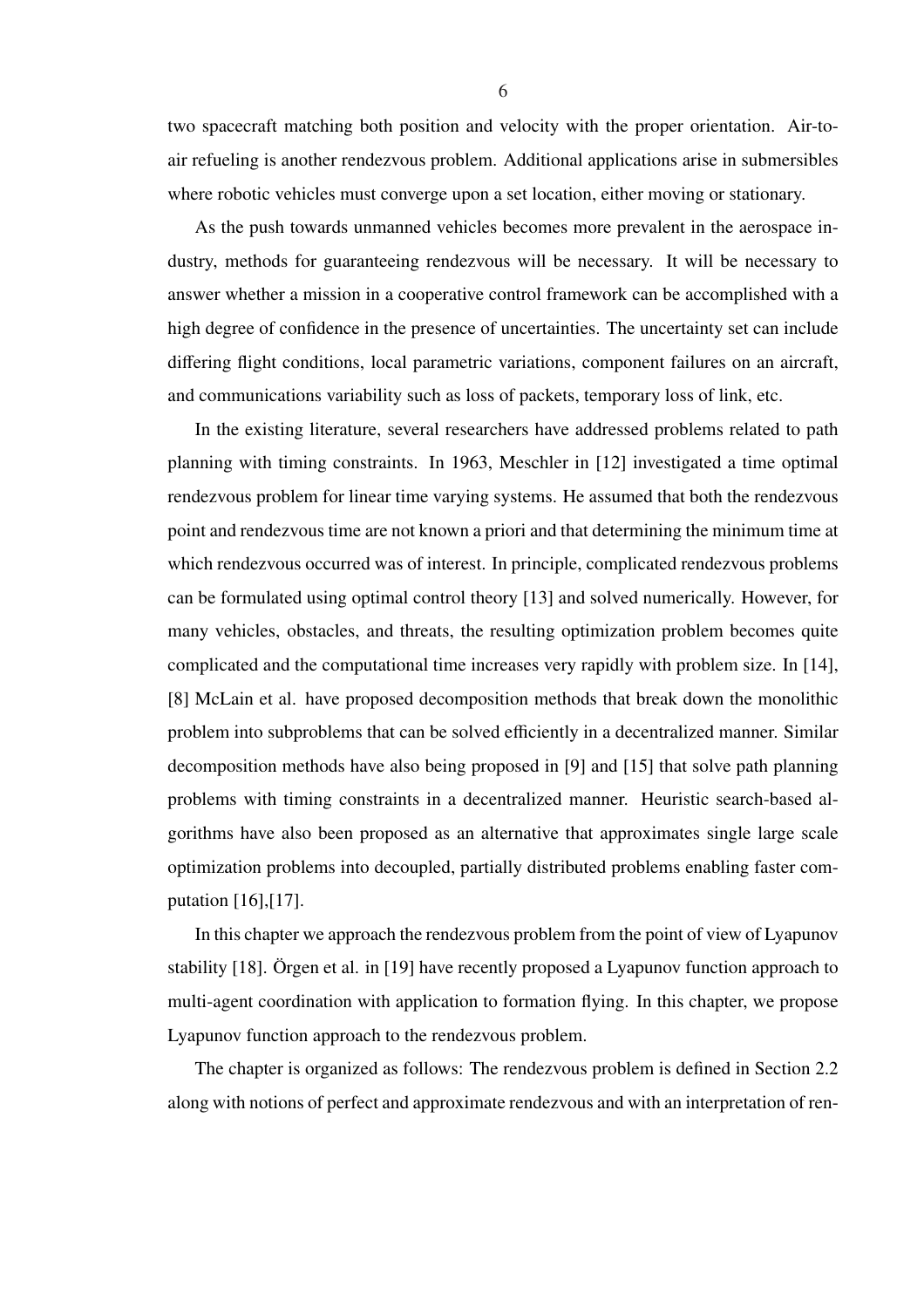dezvous on the phase plane. An example is given in Section 2.3 of a system of agents that achieve rendezvous under certain conditions with a Lyapunov-function-based controller. A level-set method for constructing Lyapunov functions for use in rendezvous control is given in Section 2.4. The subject of rendezvous certificates is addressed in Section 2.5, and a certificate theorem is given for guaranteeing rendezvous using a certain class of Lyapunov functions. An example illustrating the use of this certificate theorem is given, and remarks are made concerning this and future work.

The results presented in this chapter have been published in [20].

#### 2.2 The rendezvous problem

In this chapter we define the rendezvous problem to be the problem of determining a control algorithm that drives multiple agents to a desired destination point. The trajectories must be such that the agents visit the destination point only once and arrive at the same time. We present results for two agents with scalar dynamics.

Consider two scalar systems or agents  $V_1$  and  $V_2$  defined as

$$
\mathcal{V}_1: \quad \dot{x}_1 = f_1(x_1) + g_1(x_1)u_1; \quad f_1(0) = 0,
$$
\n
$$
\mathcal{V}_2: \quad \dot{x}_2 = f_2(x_2) + g_2(x_2)u_2; \quad f_2(0) = 0,
$$
\n
$$
(2.1)
$$

where  $x_i \in \mathbb{R}$  for  $i \in \{1, 2\}$  and the destination point being the origin. Let  $x_1$  and  $x_2$  in eqn. (2.1) be the spatial coordinates of  $V_1$  and  $V_2$  on the real line. It is of interest to design control laws  $u_1$  and  $u_2$  such that  $V_1$  and  $V_2$  reach the origin of the real line at the same time. This is depicted in fig. 2.1(a).

Clearly agents that are exponentially stable will reach the origin as time tends to infinity. Thus comparison of arrival times at the origin, of two different agents becomes meaningless. Even with cooperative control in place, if the origin is exponentially stable, rendezvous at the origin will occur at infinite time in theory. From a practical standpoint, it is desired that the agents achieve rendezvous in finite time. For this reason we relax the definition of rendezvous to be such that rendezvous is achieved if the agents enter a certain neighborhood around the origin, at the same time. We define this region to be the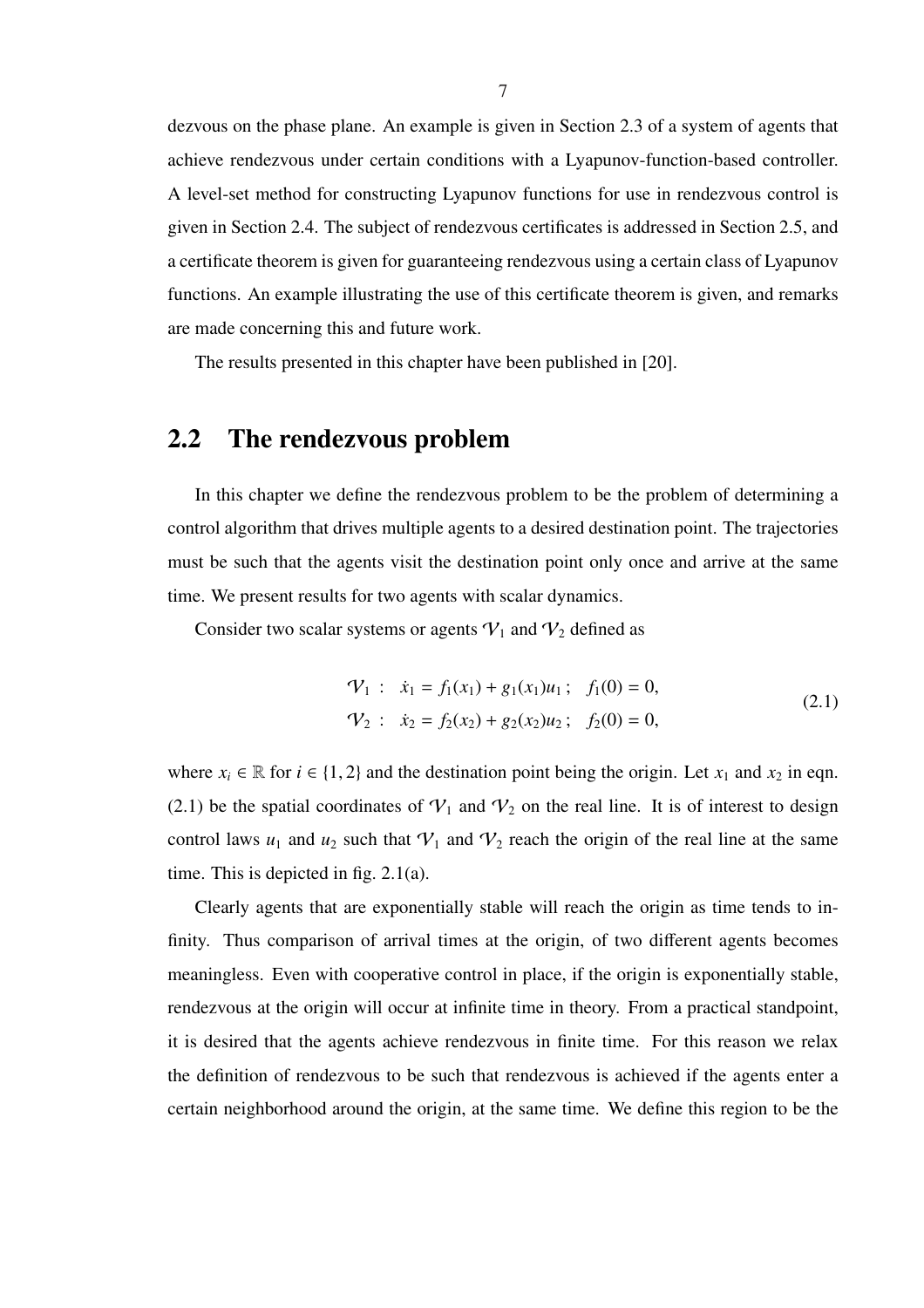

Figure 2.1: Rendezvous on the real line.

*rendezvous region* R:

$$
\mathcal{R} = \{x \in \mathbb{R} : -\delta \le x \le \delta\} \text{ for some } \delta > 0
$$

Therefore a valid rendezvous is one in which agents enter  $R$  at the same time. This is illustrated in fig. 2.1(b). In Section 2.2.2 we will relax this definition for agents entering  $\mathcal R$ at approximately the same time.

#### 2.2.1 Rendezvous interpretation on phase plane

Rendezvous is best visualized on the phase plane. To interpret rendezvous for the scalar systems in eqn. (2.1) in the phase plane, we define the following:

$$
U_1 = \{(x_1, x_2) : -\delta \le x_1 \le \delta\},
$$
  
\n
$$
U_2 = \{(x_1, x_2) : -\delta \le x_2 \le \delta\},
$$
  
\n
$$
S = U_1 \cap U_2,
$$
  
\n
$$
\mathcal{F} = (U_1 \cup U_2) - (U_1 \cap U_2),
$$
  
\n
$$
\mathcal{W} = (\mathbb{R}^2 - (U_1 \cup U_2)).
$$
\n(2.2)

We refer to S as the *rendezvous square* and  $\mathcal F$  as the *forbidden region*.

With reference to fig. 2.2(a), the strip on the  $x_2$ -axis is  $U_1$ , the strip on the  $x_1$ -axis is the region  $U_2$ , and the rendezvous square is the destination set where the trajectories must converge. The rendezvous square  $S$  is the set of configurations with both agents in the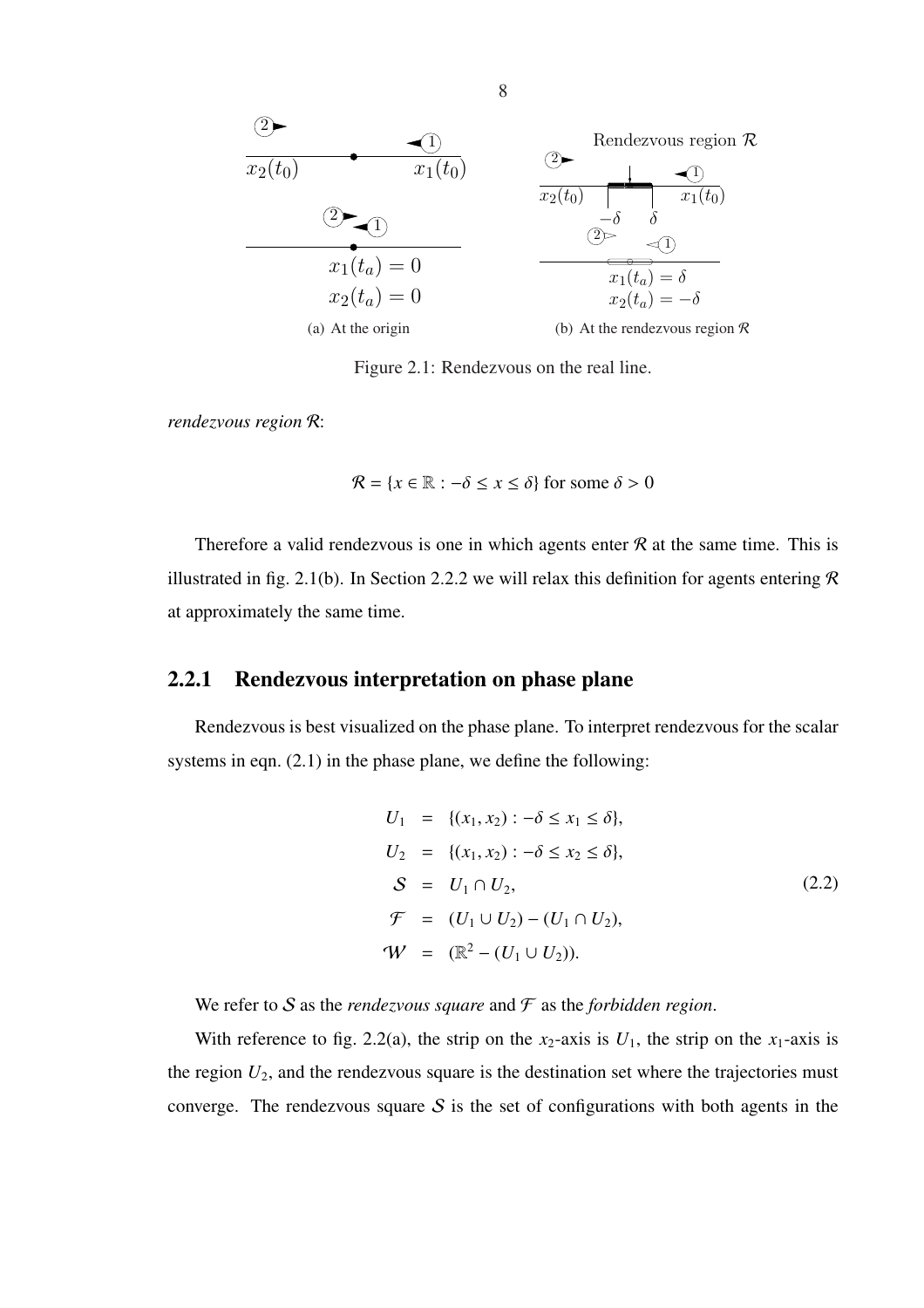

Figure 2.2: Rendezvous illustration

rendezvous region R. The rendezvous problem is well posed if the initial conditions of the two agents satisfy

$$
(x_1(0), x_2(0)) \in W, \tag{2.3}
$$

i.e., both the agents start outside the rendezvous region. If the condition in eqn. (2.3) is violated, either  $V_1$ ,  $V_2$ , or both start from within the rendezvous region  $R$ . In fig. 2.2(a) trajectory *B* starts from an invalid initial point.

The forbidden region is the set of points  $\mathcal F$  where one agent enters the rendezvous region much before the other. In fig. 2.2(a), trajectory *C* crosses the forbidden region, which implies that agent  $V_1$  with state  $x_1$  comes within the rendezvous region prior to the final entry. Such trajectories are not acceptable, i.e., the trajectories must satisfy

$$
(x_1(t), x_2(t)) \notin \mathcal{F} \quad \forall t. \tag{2.4}
$$

Trajectory *A* is an example of two agents, with valid initial conditions, achieving rendezvous as desired.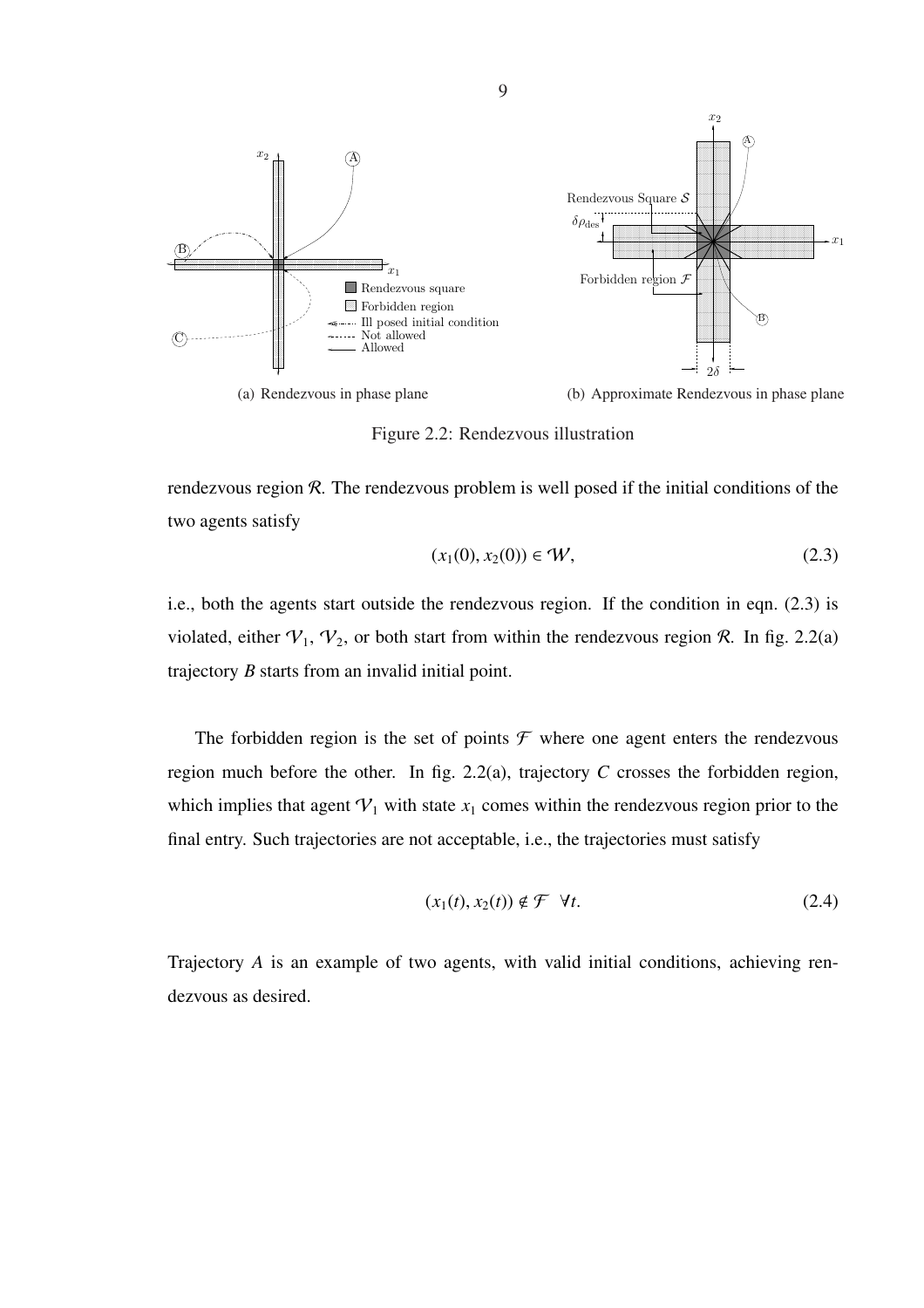#### 2.2.2 Perfect and approximate rendezvous

With the constraint defined in eqn.  $(2.4)$ , the only way trajectories can enter S is through the corners of the rendezvous square, i.e., through one of the points

$$
(\delta, \delta), (\delta, -\delta), (-\delta, \delta), \text{ and } (-\delta, -\delta).
$$

This implies that the agents are constrained to enter  $S$  at precisely the same time, which is the time the trajectory meets one of the four corners of  $S$  in the phase plane. In reality, agents  $V_1$  and  $V_2$  may reach the rendezvous region within  $\Delta T$  seconds of each other (through the forbidden region, as is shown below). We now refer to the case when ∆*T* is zero as *ideal* or *perfect* rendezvous and the case when ∆*T* is small as *real* or *approximate* rendezvous.

Since the phase plane does not reveal time explicitly, we use a related measure  $\rho$  to characterize rendezvous. We will first define  $\rho$ ; its relation to  $\Delta T$  will be explained thereafter. To define  $\rho$ , we first introduce  $t_{V_1}$  and  $t_{V_2}$  as the arrival times of agents  $V_1$  and  $V_2$  at the boundary of the rendezvous region  $\mathcal{R}$ , i.e.,

$$
t_{V_1} = \min [t | x_1(t) \in U_1]
$$
  

$$
t_{V_2} = \min [t | x_2(t) \in U_2].
$$

Clearly, ∆*T* is given by

$$
\Delta T = \left| t_{\mathcal{V}_1} - t_{\mathcal{V}_2} \right|.
$$
 (2.5)

Therefore, the time  $t_a$  at which the trajectory enters region  $U_1 \cup U_2$  in the phase plane is given by

$$
t_a=\min(t_{a_1},t_{a_2}).
$$

For a given trajectory  $(x(t) = [x_1(t) x_2(t)]^T$ ,  $\rho$  is the maximum ratio of the distance from the origin of the two agents, after one of them has reached the rendezvous region  $\mathcal{R}$ . It can be expressed as

$$
\rho = \frac{\max(|x_1(t_a)|, |x_2(t_a)|)}{\min(|x_1(t_a)|, |x_2(t_a)|)} = \frac{\max(|x_1(t_a)|, |x_2(t_a)|)}{\delta}.
$$
\n(2.6)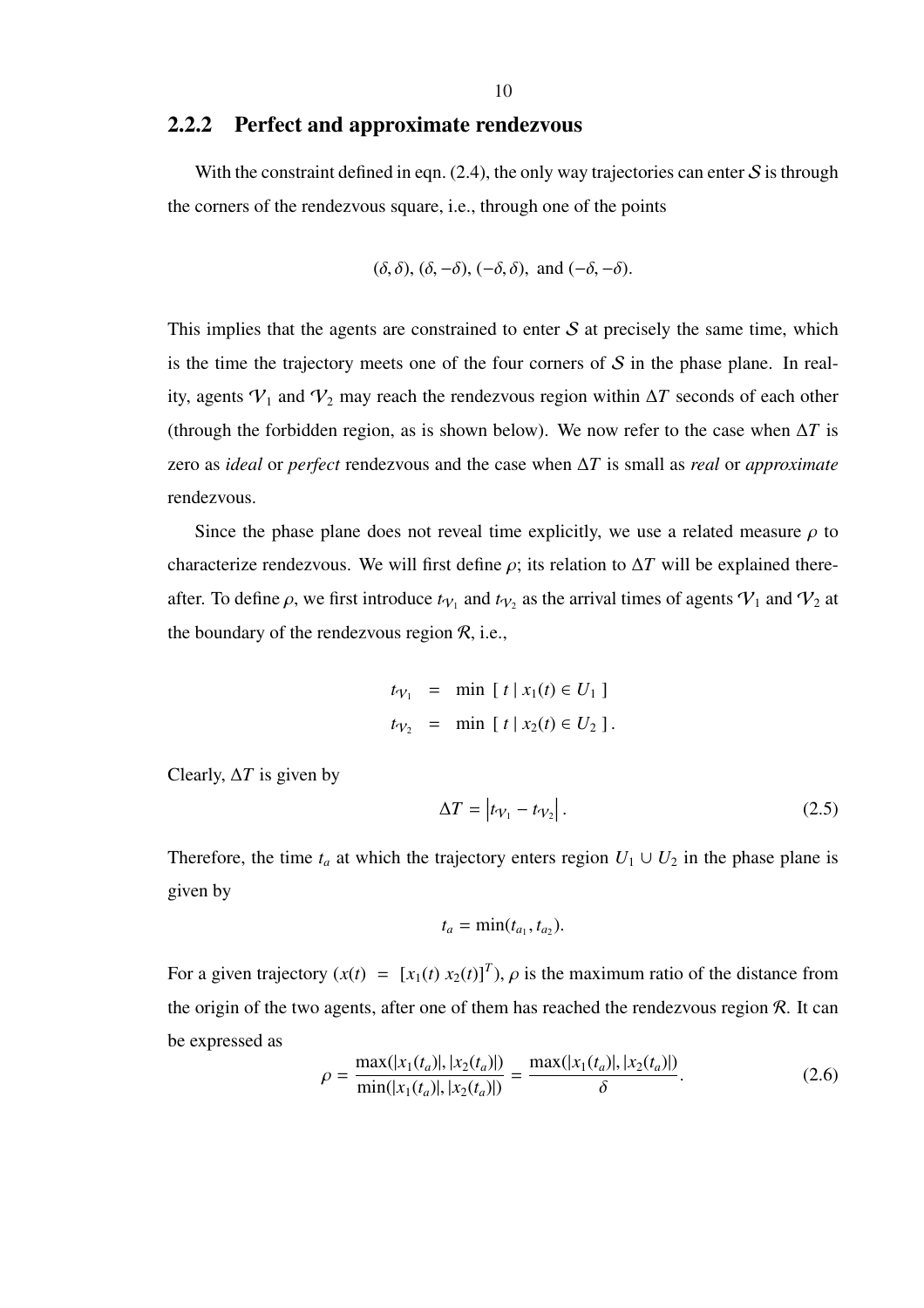For the rest of the chapter, rendezvous will always be specified by  $\delta$  and a design measure of approximate rendezvous,  $\rho_{des}$ . In other words we will call a given rendezvous successful, if all the trajectories satisfy

$$
\rho \le \rho_{\text{des}}.\tag{2.7}
$$

This notion of approximate rendezvous is illustrated in fig. 2.2(b). Whenever a trajectory starting in the first quadrant enters region  $U_1 \cup U_2$  it is constrained to lie within the angle generated by joining the points

$$
(\delta, \delta \rho_{\text{des}}), (0, 0), \text{ and } (\delta \rho_{\text{des}}, \delta).
$$

There exist similar constraints for trajectories originating in the other quadrants. The introduction of  $\rho$  in the definition of rendezvous allows trajectories to enter forbidden region  $\mathcal F$ as long as they remain within the above mentioned angle set by the design constraint.

By the definition of  $\rho$  in eqn. (2.6) it is clear that for a given trajectory  $\rho \geq 1$ . Therefore, a specification of rendezvous is meaningful if and only if

$$
\rho_{\text{des}} \ge 1. \tag{2.8}
$$

Note that for perfect rendezvous the specification becomes  $\rho_{des} = 1$ .

In the worst case, at the time of entry of the first agent,  $t_a$ , the distances of the two agents from the origin can differ by  $\delta(\rho_{des} - 1)$ . By ensuring that the trajectories remain within the bold lines in fig. 2.2(b), upon entry in region  $U_1 \cup U_2$  we can make sure that the two agents enter rendezvous region R within a small time ∆*T* of each other. Thus the constraint in eqn. (2.7) helps keep ∆*T* small.

In fig. 2.2(b) both trajectories *A* and *B* fail to achieve perfect rendezvous as they do not enter the rendezvous square  $S$  from its four corners. On the basis of eqn. (2.7), trajectory *B* is unacceptable. Trajectory *A* is acceptable since it lies within the angle defined by the bold lines.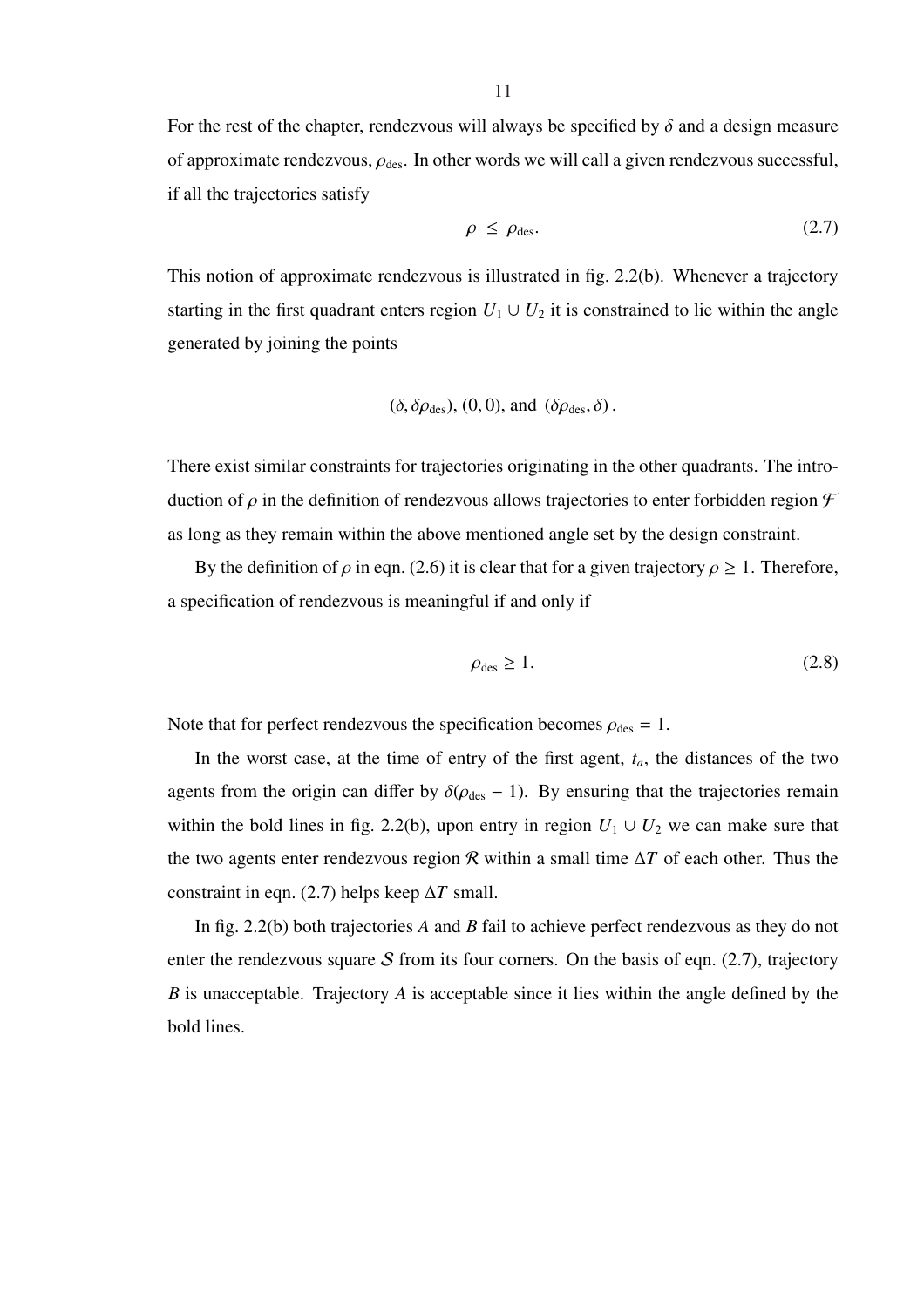#### 12

#### 2.3 Rendezvous using control lyapunov functions

In this section we motivate the use of control Lyapunov functions (CLFs) to solve the rendezvous problem. Consider the Lyapunov function candidate

$$
V(x_1, x_2) = x_1^2 + x_2^2 + (x_1^2 - x_2^2)^2.
$$
 (2.9)

Ensuring  $\dot{V}$  < 0 guarantees that all the three terms in eqn. (2.9) go to zero as time tends to infinity. If  $x_1$  and  $x_2$  denote the spatial coordinates of agents  $V_1$  and  $V_2$  and the origin is the rendezvous point, the first two terms ensure that they converge to the origin and the third term ensures that the agents reach the origin simultaneously. This is demonstrated by the following example:

Let the dynamics of the agents be given by

$$
\dot{x}_1 = u_1 \n\dot{x}_2 = u_2.
$$
\n(2.10)

It is easy to verify that  $V(x)$  in eqn. (2.9) is a CLF. Sontag in [21] proposed a formula for producing a stabilizing controller based on the existence of a CLF  $V(x)$ . Because of its guarantee of stabilization and of providing a convenient relationship between closed-loop trajectories and CLF level sets, Sontag's formula is used here. For non-linear systems with affine input such as

$$
\dot{x} = f(x) + g(x)u,
$$

Sontag's formula can be written as

$$
u_{s} = \begin{cases} -\frac{V_{x}f + \sqrt{(V_{x}f)^{2} + q(x)V_{x}gg^{T}V_{x}^{T}}}{V_{x}gg^{T}V_{x}^{T}}g^{T}V_{x}^{T} & V_{x}g \neq 0, \\ 0 & V_{x}g = 0 \end{cases}
$$
(2.11)

where  $V_x = \frac{\partial V(x)}{\partial x}$  $\frac{V(x)}{\partial x}$ .

For the system in eqn.  $(2.10)$  and control derived from  $V(x)$  in eqn.  $(2.9)$  using Sontag's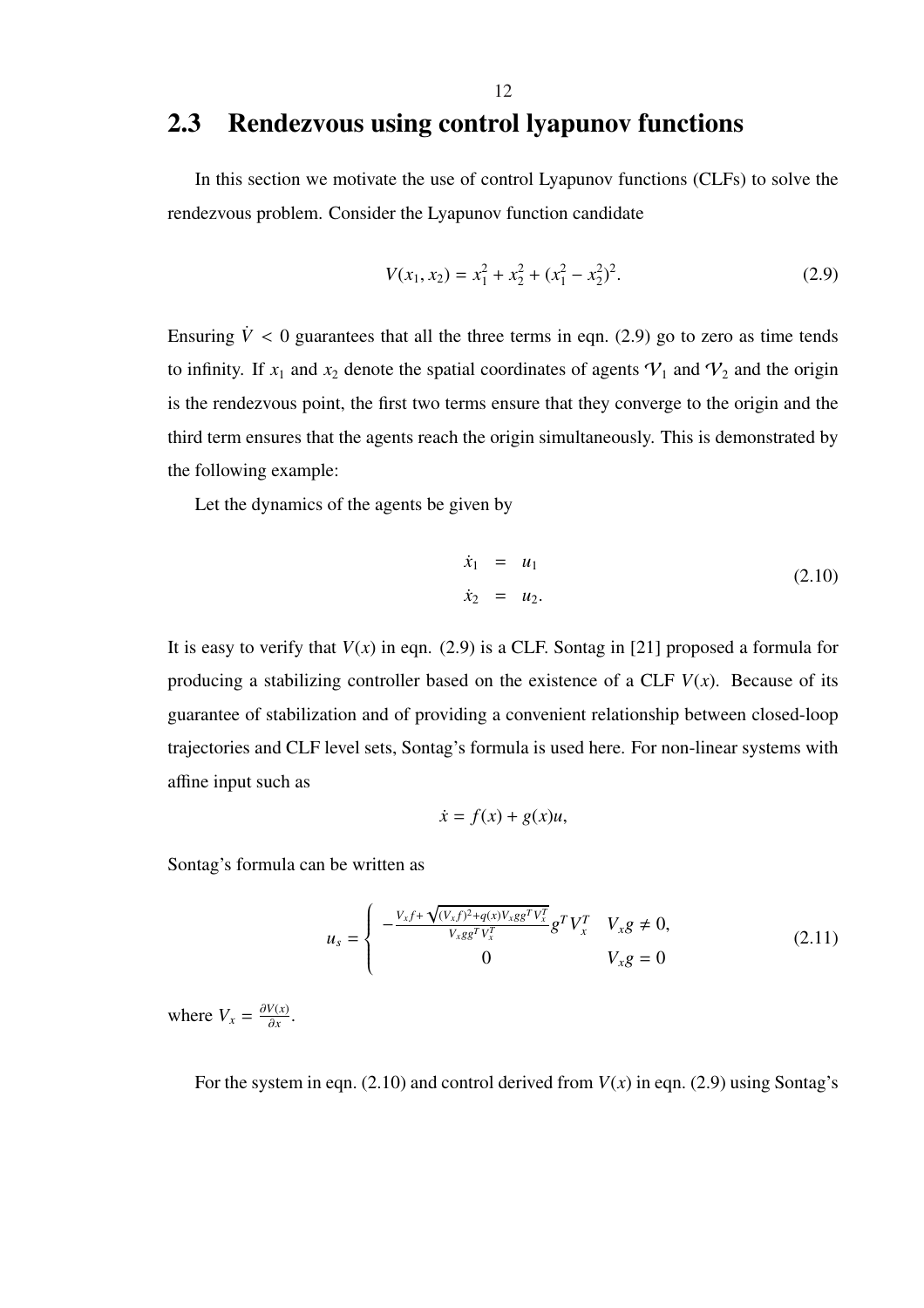formula, the phase portrait is shown in fig. 2.3(a). The term  $(x_1^2 - x_2^2)$  $^{2}_{2}$ )<sup>2</sup> in eqn. (2.9) ensures



Figure 2.3: Rendezvous using control Lyapunov functions.

that the agents become equidistant from the origin by converging to the lines  $x_1 = \pm x_2$  prior to their arrival at the origin. In this sense, rendezvous is achieved for any  $\rho_{des}$  for any  $\delta$ . Fig. 2.3(b) shows the phase portrait for the same system but with Lyapunov function defined as

$$
V(x_1, x_2) = (x_1^2 + x_2^2) \left[ a + b e^{-8x_1^2 x_2^2 / d^2 (x_1^2 + x_2^2)^2} \right].
$$
 (2.12)

I will present the motivation behind choosing the above Lyapunov function in the next section. Rendezvous is achieved by  $V_1$  and  $V_2$  in fig. 2.3(b) only under restricted values of  $\rho_{des}$  for a given  $\delta$ . In one sense, however, rendezvous achieved by  $\mathcal{V}_1$  and  $\mathcal{V}_2$  in fig. 2.3(b) is 'better' than that in fig. 2.3(a) because the agents are equidistant from the origin only locally. Rendezvous in fig. 2.3(a) forces the agents to be equidistant from the origin even at large distances, which may not be necessary.

Thus, it is possible to implicitly satisfy the constraints on  $\rho$ , as defined in eqn. (2.7), if the Lyapunov function has a certain form. For valid rendezvous, trajectories in the phase plane should not cross either axis. If  $\dot{V}$  is negative definite for all points in the phase plane and trajectories are constrained to be within the quadrant they start from, outside  $S$ , the level sets are expected to have a clover leaf appearance as shown in fig. 2.4(b). Figure 2.4(b) shows the level sets of the Lyapunov function defined in eqn. (2.12). The level set of these control Lyapunov functions provides insight into why rendezvous is achieved for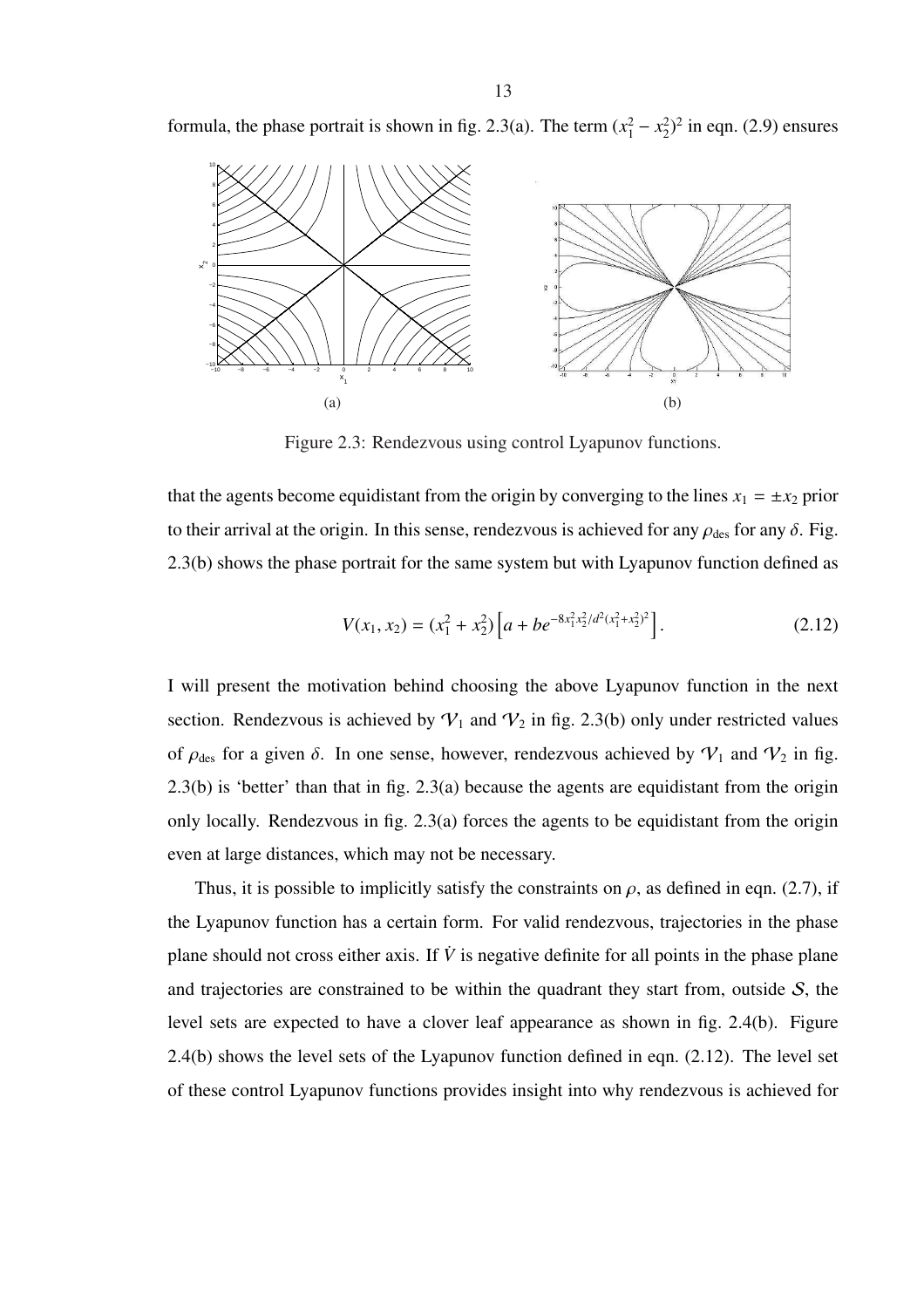

Figure 2.4: Desired Lyapunov surface and its level sets.

these cases. With control using Sontag's formula for the system in eqn. (2.10), rendezvous is achievable because trajectories are constrained to be normal to the level set contours. Controllers based on CLFs, whose level sets are similar to those in fig. 2.4(b), should drive agents for system eqn. (2.10) to a successful rendezvous. The next section describes a level set method for constructing control Lyapunov functions, and a certificate theorem for testing whether rendezvous is achievable for a system is given in Section 2.5.

#### 2.4 Generating lyapunov surfaces using level sets

In this section we will present a method to design Lyapunov surfaces by first designing their level sets. As already demonstrated in the previous section, the level sets for all the cases we are interested in look similar to that shown in fig. 2.4(b)

The main idea is to first write down an equation for a curve in  $\mathbb{R}^2$  using polar coordinates  $r^n = h(\theta), n \in \mathbb{Z}^+$ . Then we try to find a positive definite function  $V(r, \theta)$  such that for some  $c_0$  > 0, the following two equations are equivalent:

$$
V(r,\theta) = c_0,\tag{2.13}
$$

$$
r^n = h(\theta), n \in \mathbb{Z}^+; \tag{2.14}
$$

i.e., they describe the same curve in  $\mathbb{R}^2$ .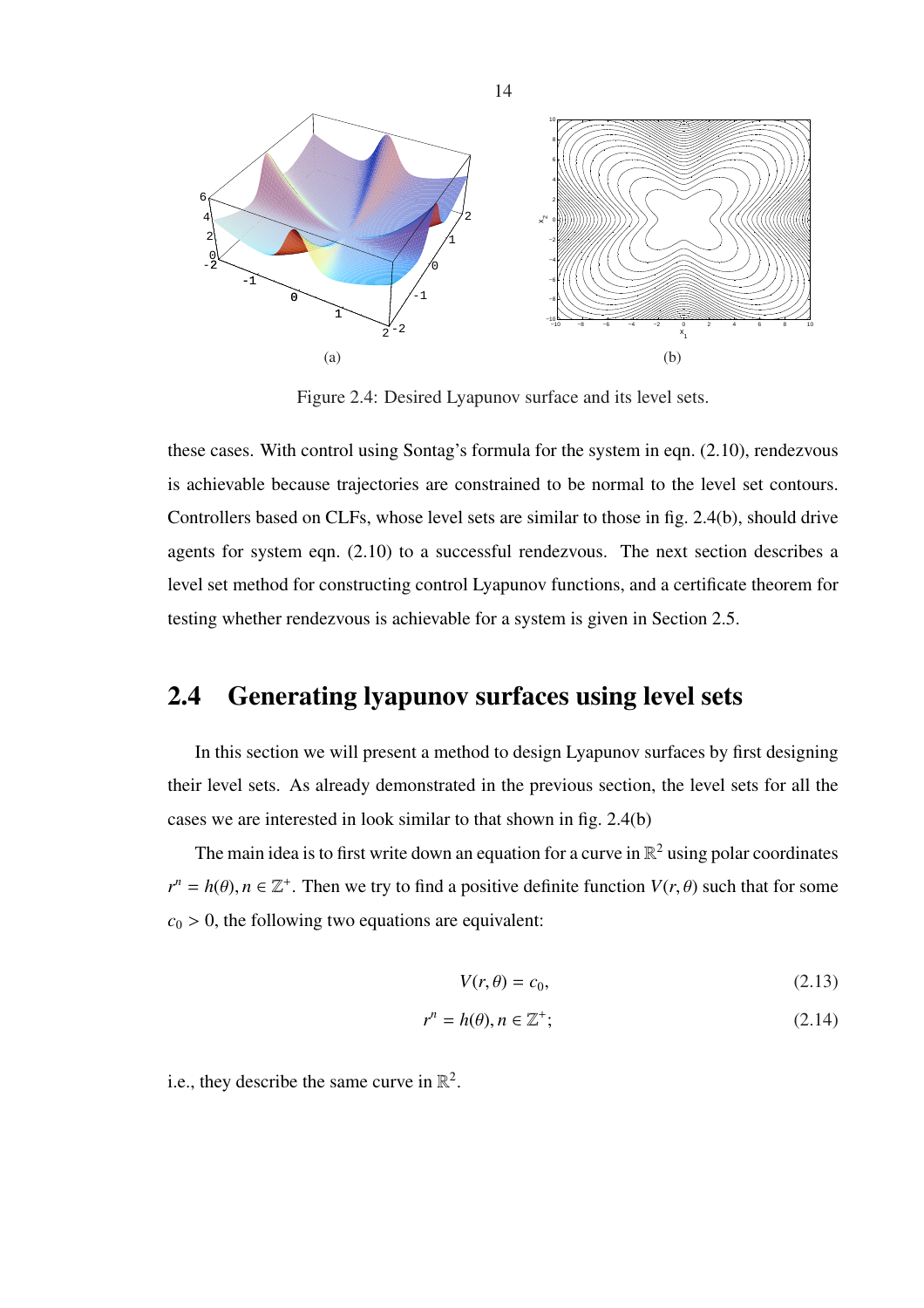**Definition 2.4.1.** *We define a family*  $\mathcal{T}$  *of real valued functions*  $h : [0, 2\pi] \rightarrow \mathbb{R}$  *with the following properties:*

- *1. the function h is continuous and strictly di*ff*erentiable;*
- *2. the function h is strictly positive:*

$$
h(\theta) > 0, \quad \forall \ \theta;
$$

- *3. in the interval*  $\theta \in [0, \pi/2)$ *, h attains a minimum value at*  $\theta = 0$ *;*
- *4. In the interval*  $\theta \in [0, \pi/2)$ *, h attains a maximum value at*  $\theta = \pi/4$ *;*
- *5. the function h is symmetric about*  $\theta = \pi/4$ *:*

$$
h(\theta) = h(\pi/2 - \theta)
$$
; and

*6. the function h is periodic with period*  $\pi/2$ *:* 

$$
h(\theta) = h(\pi/2 + \theta).
$$

Example 1. *The function*

$$
h(\theta) = \frac{\alpha + \beta}{2} - \frac{\alpha - \beta}{2} \cos(4\theta), \forall \alpha, \beta > 0 \text{ and } \alpha > \beta
$$

*satisfies all the properties in Definition (2.4.1). The fig. 2.5(a) shows a plot of*  $h(\theta)$  *<i>vs*  $\theta$  *for*  $\alpha = 5$  and  $\beta = 1$ .

Example 2. *The function*

$$
h(\theta) = \frac{1}{a + be^{-\frac{1-\cos 4\theta}{d^2}}},
$$

*where*  $a, b, d \in \mathbb{R}$  and

 $a + b > 0$ 

*is also a member of* T*.*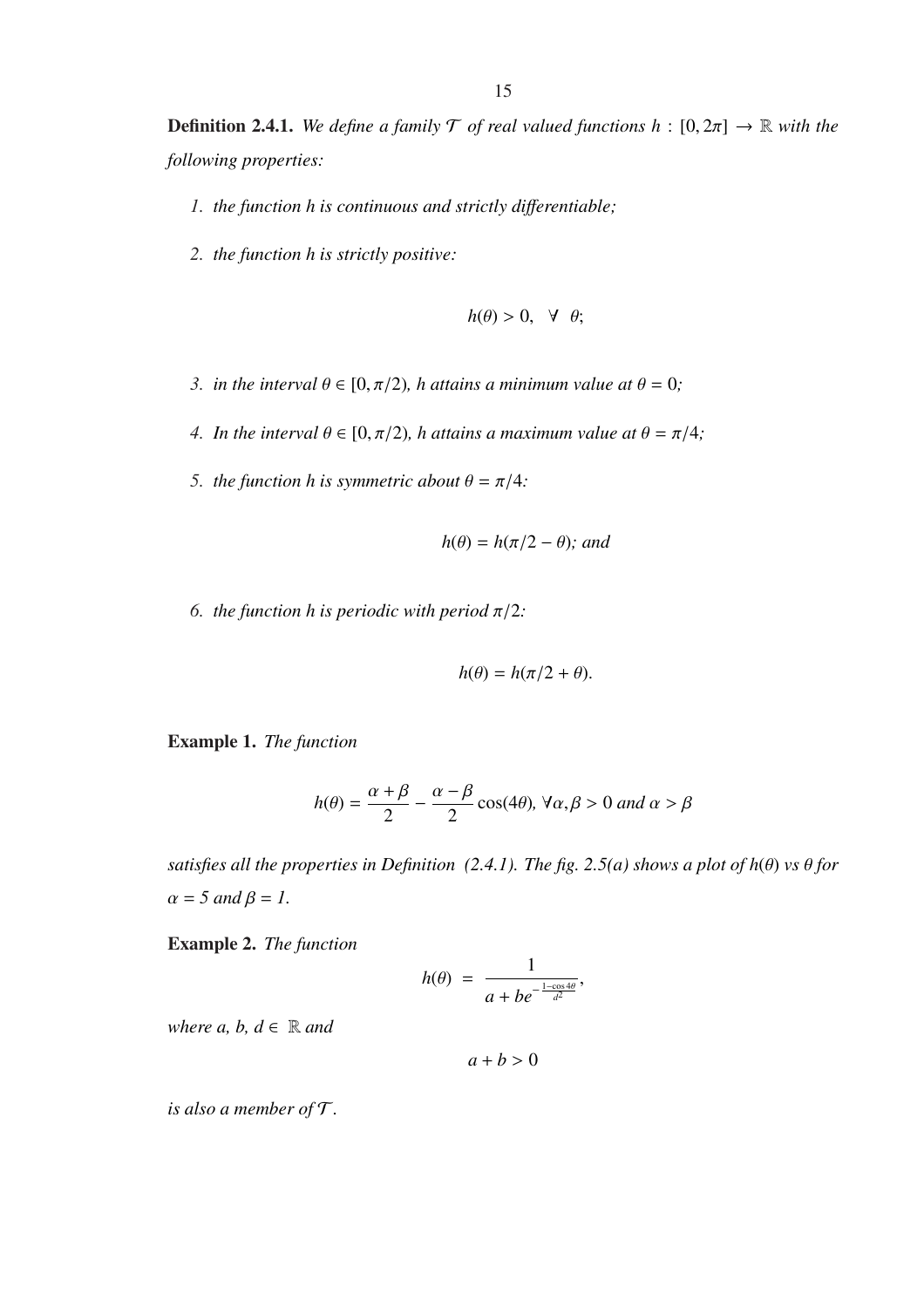**Definition 2.4.2.** We define a family C of closed curves  $c(r, \theta) = 0$  in  $\mathbb{R}^2$ , where

$$
c(r, \theta) = 0 \text{ and } r^n = h(\theta)
$$

*describe the same closed curve in*  $\mathbb{R}^2$  *for h*( $\theta$ )  $\in \mathcal{T}$  *and a real number n* > 1, with  $\mathcal{T}$  *as defined above.*

Example 3. *The closed curve described by*

$$
r^2 = 3 - 2\cos(4\theta)
$$

*is a member of* C *as defined above. See fig. 2.5(b)*

Example 4. *The closed curve described by*

$$
r^2 = \frac{1}{a + be^{-\frac{1 - \cos 4\theta}{d^2}}}
$$

*belongs to the family* C *of closed curves as defined above.*



Figure 2.5: Examples.

Note that the properties of the function  $h(\theta) \in \mathcal{T}$  presented in Definition 2.4.1 gives it the cloverleaf appearance, as shown in fig. 2.5(b).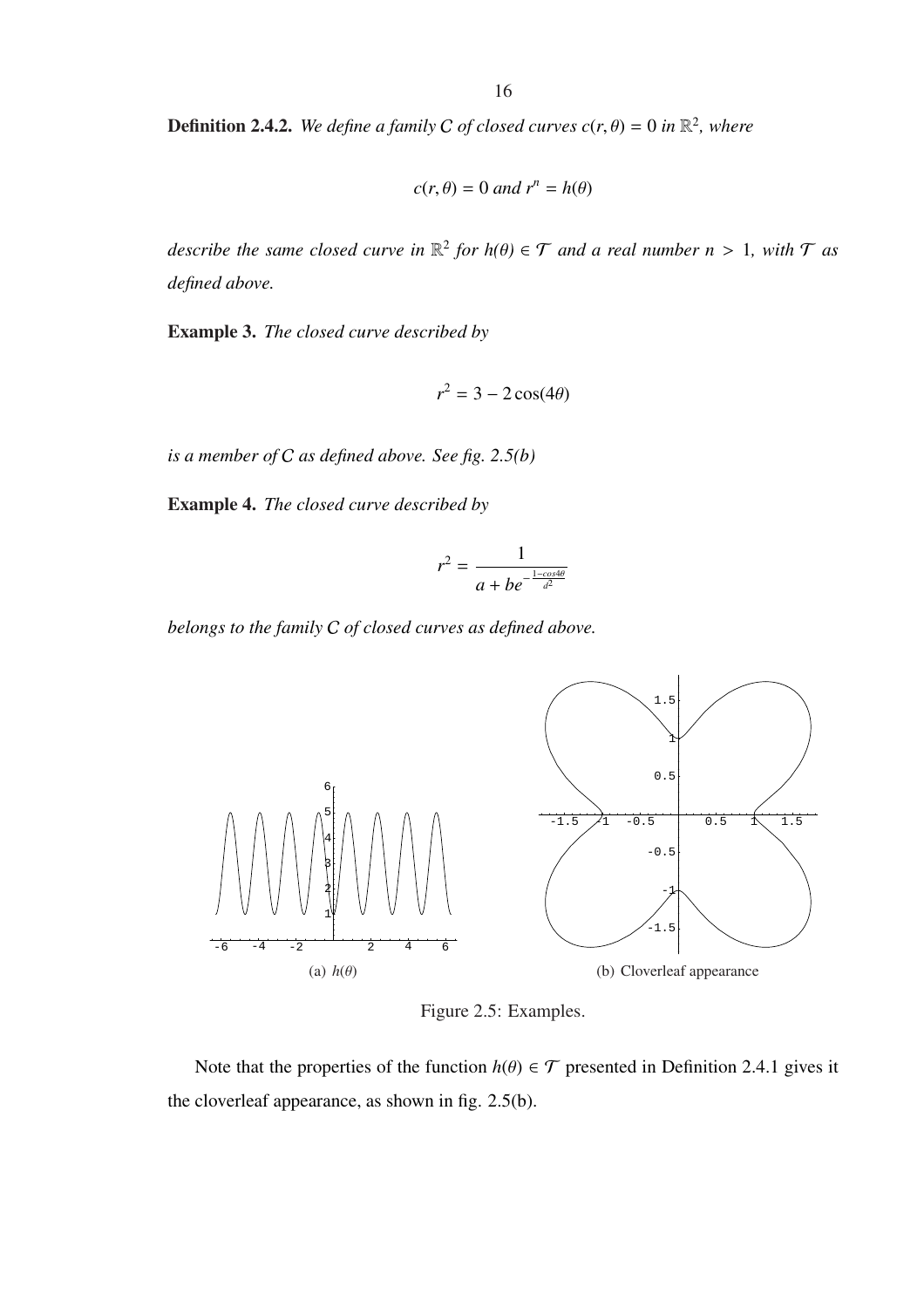Constructing a Lyapunov surface. We can now construct a Lyapunov surface as

$$
V(r,\theta) = \frac{c_0 r^n}{h(\theta)}, \quad c_0 > 0, \quad h(\theta) \in \mathcal{T}, \quad n \in \mathbb{R}, \quad n > 1.
$$

The following is a lemma for the properties of the associated Lyapunov function to the surface mentioned above. A proof is listed only for part 5 of the lemma.

**Lemma 2.4.1.** The Lyapunov surface  $V(r, \theta)$  of eqn. (2.15) has the following properties:

- 1.  $V(r, \theta)$  is continuous and differentiable everywhere on  $\mathbb{R}^2$ ;
- 2. at the origin of  $\mathbb{R}^2$

$$
V(0,\theta)=0;
$$

3.  $V(r, \theta)$  is positive definite:

$$
V(r,\theta) > 0, \quad \forall \theta, \quad r > 0;
$$

- 4. all level curves of  $V(r, \theta)$  belong to the family C of curves as defined above; and
- 5. all the level curves  $V(r, \theta) = \xi$  have the same slope  $\frac{dy}{dx}$  at the point of intersection with any line  $\theta = \theta_0$  irrespective of the value of  $\xi$ .

*Proof of property 5 of Lemma 2.4.1:* Consider a level curve of  $V(r, \theta)$ :

$$
\frac{c_0 r^n}{h(\theta)} = \xi, \quad \xi > 0 \tag{2.16}
$$

Now for any curve in  $\mathbb{R}^2$ 

$$
\frac{dy}{dx} = \frac{\frac{dr}{d\theta}\sin\theta + r\cos\theta}{\frac{dr}{d\theta}\cos\theta - r\sin\theta},
$$
\n(2.17)

the point of intersection of the curve (2.16) with the line  $\theta = \theta_0$  is given by

$$
\left(\left[\frac{\xi h(\theta_0)}{c_0}\right]^{1/n}, \theta_0\right). \tag{2.18}
$$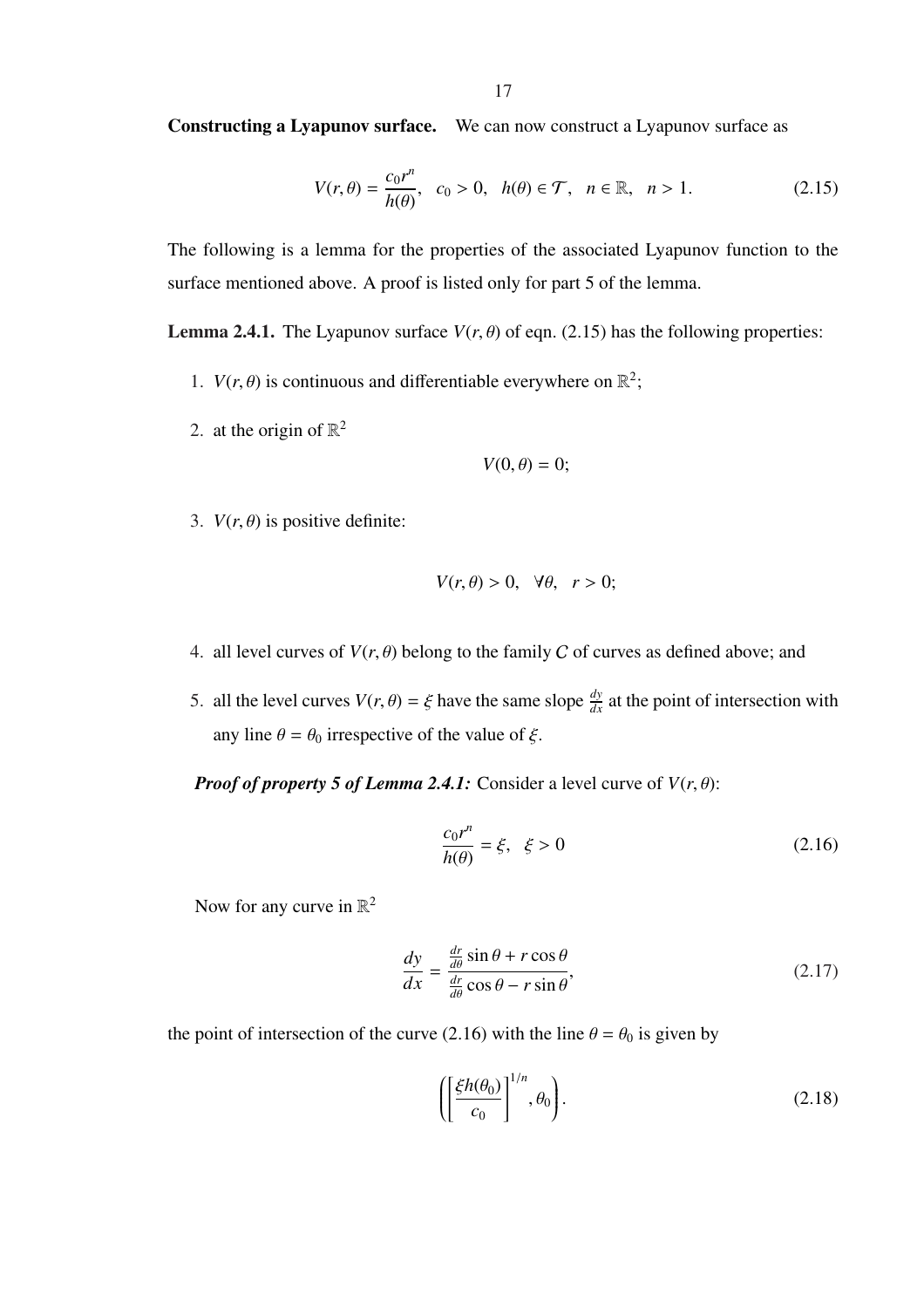The quantity  $\frac{dr}{d\theta}$  can be evaluated as

$$
\frac{dr}{d\theta} = \frac{\xi}{c_0} \frac{h'(\theta)}{nr^{n-1}}.
$$
\n(2.19)

Therefore, the slope evaluated at the point of intersection is given by

$$
\frac{dy}{dx}\bigg|_{\left(\left[\frac{\xi h(\theta_0)}{c_0}\right]^{1/n},\theta_0\right)} = \frac{h'(\theta_0)\sin\theta_0 + nh(\theta_0)\cos\theta_0}{h'(\theta_0)\cos\theta_0 - nh(\theta_0)\sin\theta_0},\tag{2.20}
$$

which is independent of  $\xi$ .

 $\Box$ 

Example 5. *The Lyapunov surface in eqn. (2.12) in Section 2.3 can be generated by using the function*  $h(\theta)$  *as given in Example 2 and eqn.* (2.15) with  $n = 2$  *and*  $c_0 = 1$  *and then converting to Cartesian coordinates.*

#### 2.5 Rendezvous certificates

In Section 2.3 we listed an example of a controller for achieving rendezvous. In this section we present a Lyapunov certificate theorem for rendezvous. Schemes for guaranteeing rendezvous are absolutely necessary to answer whether a mission in a cooperative control framework can be accomplished with a high degree of confidence in the presence of uncertainties. The uncertainty set can include differing flight conditions, local parametric variations, component failures on an aircraft, and communications variability such as loss of packets, temporary loss of link, etc. The result presented here is only a sufficient condition.

Consider the following system of two agents:

$$
\mathcal{V}_1: \quad \dot{x}_1 = f_1(x_1, x_2); \quad f_1(0, 0) = 0,
$$
\n
$$
\mathcal{V}_2: \quad \dot{x}_2 = f_2(x_1, x_2); \quad f_2(0, 0) = 0,
$$
\n
$$
(2.21)
$$

where  $x_1$  and  $x_2 \in \mathbb{R}$ . The problem is to determine whether or not  $\mathcal{V}_1$  and  $\mathcal{V}_2$  achieve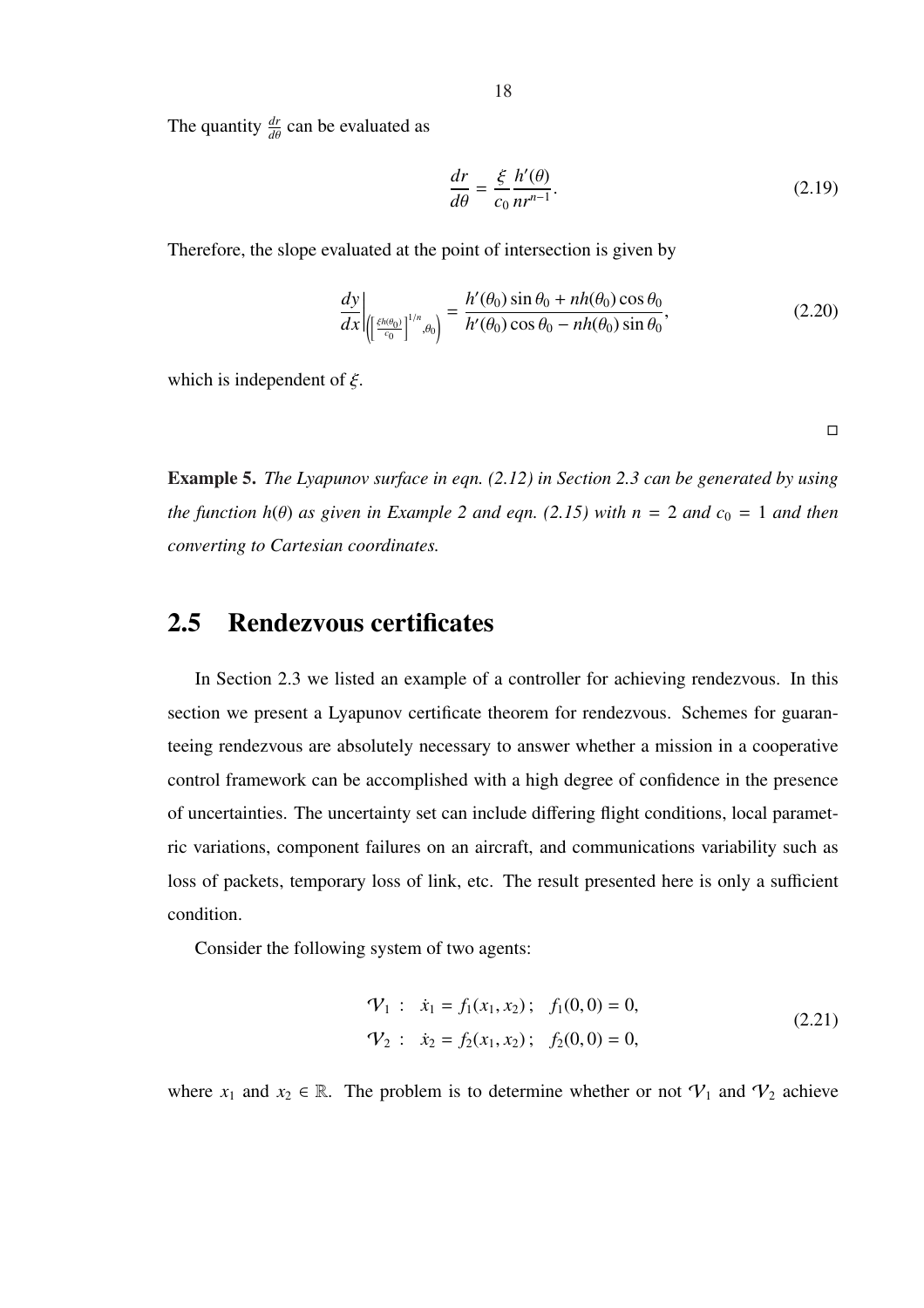rendezvous in the region  $\mathcal R$  around the origin given a specification  $\rho_{\text{des}}$  as defined in Section 2.2.2. Before we state our main result we give a few definitions and a lemma.

**Definition 2.5.1.** *Coverage Angle: We define the* coverage angle  $\theta_0$  *as* 

$$
\theta_0 = \tan^{-1}\left(\frac{1}{\rho_{des}}\right). \tag{2.22}
$$

*Since we know from eqn. (2.8) that*

 $\rho_{des} \geq 1$ ,

*therefore*

$$
\theta_0 \in [0, \pi/4].\tag{2.23}
$$

**Definition 2.5.2.** We define the region  $\mathcal{I} \subset \mathbb{R}^2$  in polar coordinates as

$$
I = \{(r, \theta) | \frac{n\pi}{2} + \theta_0 \le \theta \le \frac{(n+1)\pi}{2} - \theta_0, \quad n \in \mathbb{Z}\}.
$$
 (2.24)

*The region I* is shown in fig. 2.6.



Figure 2.6: The region  $I$ .

**Definition 2.5.3.** *Define region*  $\mathcal{Z} \subset \mathbb{R}^2$  *as* 

$$
Z = I \cap W,\tag{2.25}
$$

*where* W *is given by eqn. (2.2).*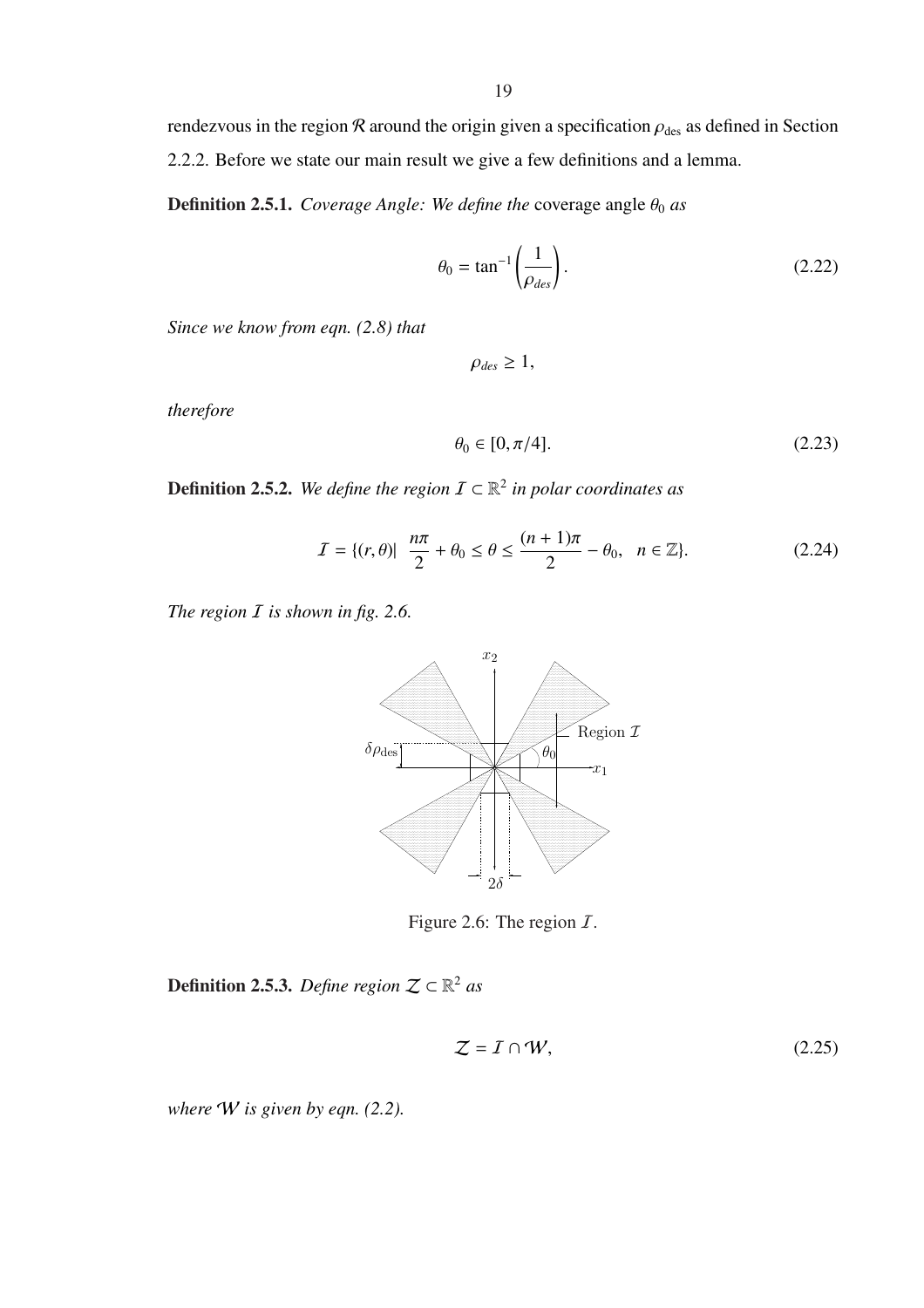Note that, by this definition, trajectories in  $Z$  also fall within the specification  $\rho_{des}$  and are thus considered valid for rendezvous. However, trajectories with initial conditions in  $Z$ may not stay in  $Z$ . The following is a lemma for the invariance of  $I$  (and thus  $Z$ ) given a Lyapunov function of the form described in the previous section:

**Lemma 2.5.1** (Invariance of region  $I$ ). Consider a system of two agents

$$
\mathcal{V}_1: \quad \dot{x}_1 = f_1(x_1, x_2); \quad f_1(0, 0) = 0
$$
\n
$$
\mathcal{V}_2: \quad \dot{x}_2 = f_2(x_1, x_2); \quad f_2(0, 0) = 0
$$

where  $x_1$  and  $x_2 \in \mathbb{R}$ , and suppose that the origin is shown to be asymptotically stable under a Lyapunov function of the form

$$
V(x_1, x_2) = \frac{c_0(x_1^2 + x_2^2)^{n/2}}{h\left(\tan^{-1}\left(\frac{x_2}{x_1}\right)\right)}
$$

with positive real constants  $c_0$  and  $n \ge 1$ , and with  $h \in \mathcal{T}$ . Furthermore, consider a coverage angle  $\theta_0$  corresponding to a design specification  $\rho_{des}$  and identified with regions I and Z. The region  $I$  is an invariant region for the system if

$$
\frac{\left(\frac{\partial V}{\partial x}\right)^{T} f(x_1, x_2)}{\left\|\frac{\partial V}{\partial x}\right\| \|f(x_1, x_2)\| \Big|_{x_2 = x_1 \tan \theta_0}} \le \cos(\pi + \theta_1 - \theta_0),
$$
\n(2.26)

where

$$
f(x_1, x_2)^T = [f_1(x_1, x_2) f_1(x_1, x_2)]
$$

$$
\frac{\partial V}{\partial x}^T = \left[\frac{\partial V}{\partial x_1} \frac{\partial V}{\partial x_2}\right]
$$

with

$$
\theta_1 = \tan^{-1}\left(\frac{h'(\theta_0)\sin\theta_0 + nh(\theta_0)\cos\theta_0}{h'(\theta_0)\cos\theta_0 - nh(\theta_0)\sin\theta_0}\right), \text{ and } \theta_1 \ge \theta_0.
$$

Note that  $\theta_1$  is defined along the boundary of I with  $\theta_1 \ge \theta_0$ . Conceptually, invariance is determined from the inner product of the closed-loop vector field f along the boundary of I and the boundary itself. This lemma follows from examining the geometry of the boundary of the region  $I$ , the level set curves of the Lyapunov function  $V$ , and the trajectory as we will now see in the proof.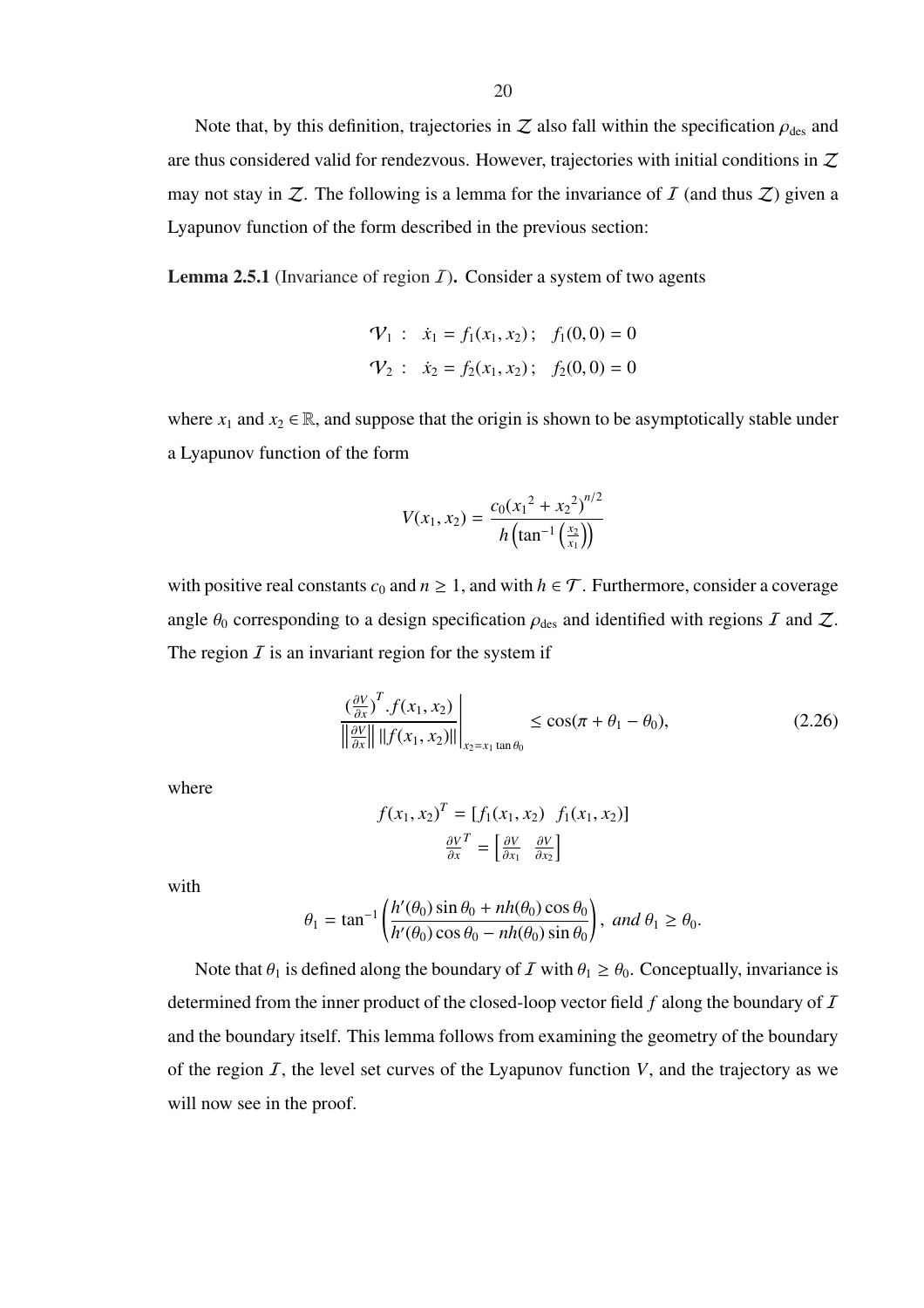Proof of Lemma 2.5.1: Suppose that the origin of the system

$$
\mathcal{V}_1
$$
:  $\dot{x}_1 = f_1(x_1, x_2)$ ;  $f_1(0, 0) = 0$   
\n $\mathcal{V}_2$ :  $\dot{x}_2 = f_2(x_1, x_2)$ ;  $f_2(0, 0) = 0$ 

is asymptotically stable under the Lyapunov function

$$
V(x_1, x_2) = \frac{c_0(x_1^2 + x_2^2)^{n/2}}{h\left(\tan^{-1}\left(\frac{x_2}{x_1}\right)\right)}.
$$

A proof will be constructed by contradiction.

We first assume the contradictory and say that a particular trajectory of the system (2.21)

$$
x(t): \quad t \in [t_i, t_f] \tag{2.27}
$$

with  $x(t_i) \in \mathcal{Z}$  goes out of the region  $\mathcal{I}$ , i.e.

$$
x(t_f) \notin \mathcal{I}.\tag{2.28}
$$

Now since the trajectory is continuous there exists  $t_c > t_i$  such that

$$
x(t_c) \in \sigma(\mathcal{I}) \tag{2.29}
$$

where  $\sigma(\mathcal{I})$  denotes the boundary of the region  $\mathcal{I}$ .

Since  $h(\theta) \in \mathcal{T}$  it is periodic with period  $\pi/2$  and is symmetric about  $\theta = \pi/4$ , we can without loss of generality assume that  $x(t_c)$  lies on the line  $\theta = \theta_0$ . Because of the periodic and symmetric nature of  $h(\theta)$  a similar proof, like the one about to be presented will hold if  $x(t_c)$  lies on any other line bounding region  $\bar{I}$ .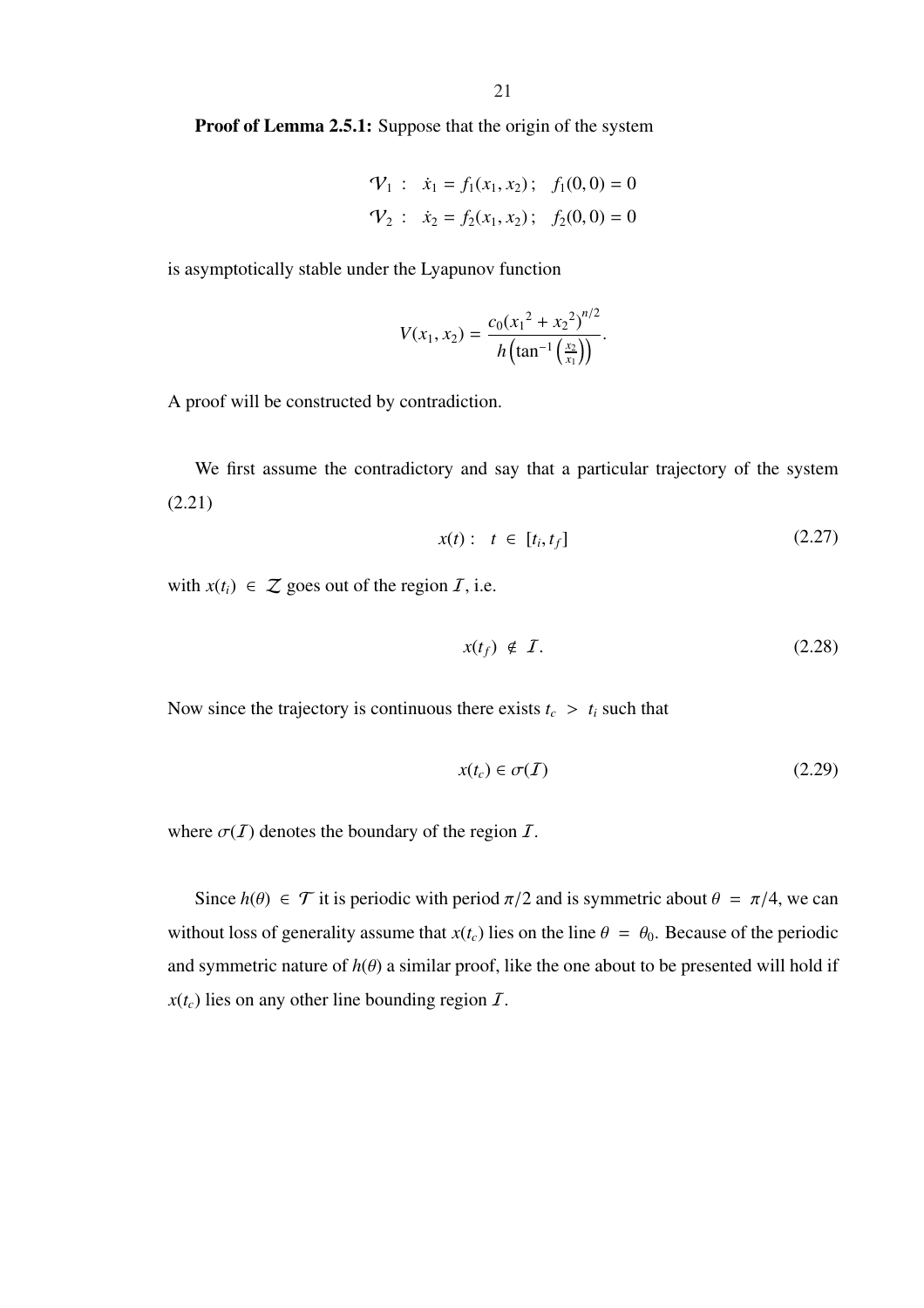$$
x(t_c^-) \in I
$$
  
\n
$$
x(t_c^+) \in \mathbb{R}^2 - I.
$$
\n(2.30)



Figure 2.7: Intersection of a level curve with the line  $\theta = \theta_0$ .

$$
\dot{x}(t_c) = \begin{bmatrix} x_1(t_c) \\ x_2(t_c) \end{bmatrix} = f(x_1(t_c), x_2(t_c))
$$

points out of the region  $\overline{I}$ .

Now refer to fig. 2.7. *O* denotes the point  $(x_1(t_c), x_2(t_c))$ . AOB is the line  $\theta = \theta_0$  or  $x_2$  = tan( $\theta_0$ ) $x_1$  in Cartesian coordinates. COD is the level curve of V that passes through the point *O*. EOF is the tangent and OG is the outward normal to the level curve COD at the point *O*. Thus OG represents the vector  $\partial V/\partial x$ . OH is the vector  $f(x_1, x_2)$  and as already explained it points out of region  $I$ .

Let  $\gamma$  be the angle between the vectors  $\overrightarrow{OH}$  and  $\overrightarrow{OG}$ . But since the vector  $\overrightarrow{OG}$  points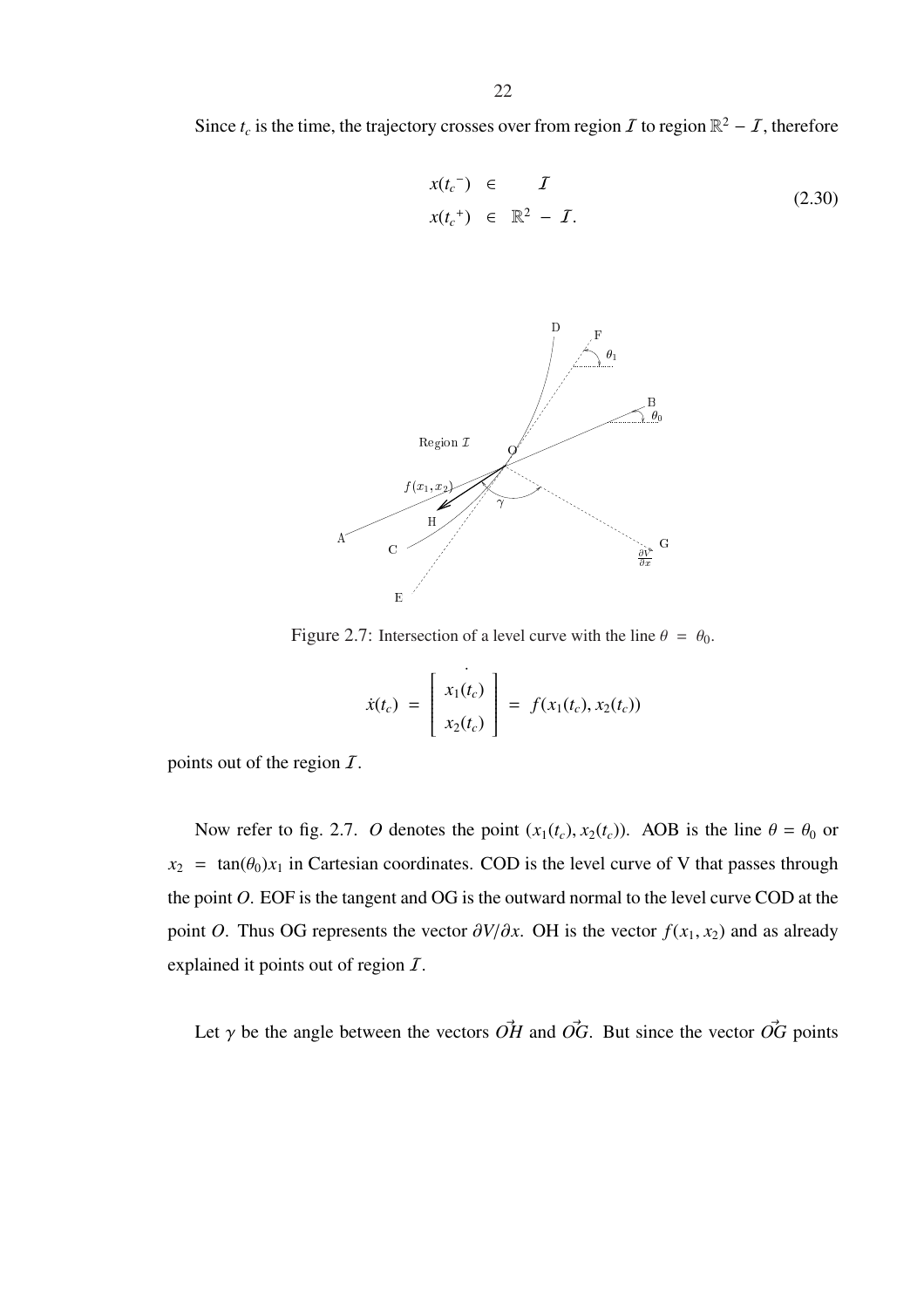away from the region  $\overline{I}$  we have

$$
\gamma < \pi/2 + \theta_1 - \theta_0 \tag{2.31}
$$

and in light of Eqn. (2.23),

$$
\gamma, [\pi/2 + \theta_1 - \theta_0] \in [0, \pi]. \tag{2.32}
$$

Cosine is decreasing in the interval  $[0, \pi]$ , therefore

$$
\cos \gamma > \cos[\pi/2 + \theta_1 - \theta_0]. \tag{2.33}
$$

Note that

$$
\cos \gamma = \frac{\left(\frac{\partial V}{\partial x}\right)^T \cdot f(x_1, x_2)}{\left\| \frac{\partial V}{\partial x} \right\| \left\| f(x_1, x_2) \right\|}_{x_2 = x_1 \tan \theta_0};
$$
\n(2.34)

this implies that

$$
\frac{\left(\frac{\partial V}{\partial x}\right)^T f(x_1, x_2)}{\left\|\frac{\partial V}{\partial x}\right\| \|f(x_1, x_2)\| \Big|_{x_2 = x_1 \tan \theta_0}} > \cos[\pi/2 + \theta_1 - \theta_0]
$$
\n(2.35)

which contradicts Eqn. (2.26). Hence all trajectories of the system in Eqn. (2.21) that originate in the region  $Z$  remain in the region  $I$  for all time.  $\Box$ 

Similar lemmas may follow from considering cases other than  $\theta_1 \ge \theta_0$  and for other forms of the invariant region  $I$ ; we will explore those cases as this research is ongoing. Now we present the main result of this chapter, a *rendezvous certificate theorem*.

Theorem 2.5.1 (Rendezvous certificate theorem). Consider a system of two agents

$$
\mathcal{V}_1
$$
:  $\dot{x}_1 = f_1(x_1, x_2)$ ;  $f_1(0, 0) = 0$ ,  
\n $\mathcal{V}_2$ :  $\dot{x}_2 = f_2(x_1, x_2)$ ;  $f_2(0, 0) = 0$ ,

where  $x_1$  and  $x_2 \in \mathbb{R}$ , and suppose that the origin is shown to be asymptotically stable under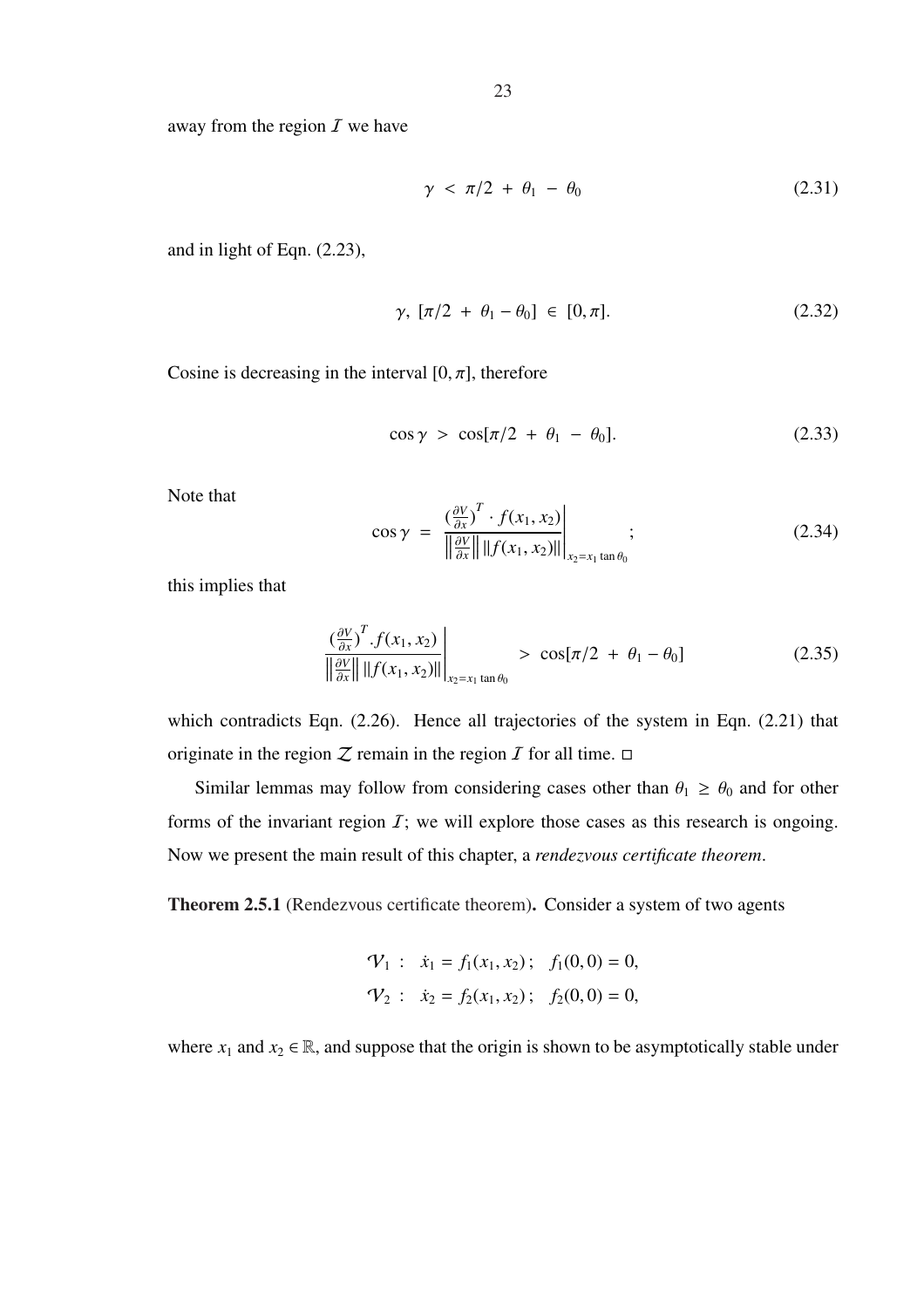a Lyapunov function of the form

$$
V(x_1, x_2) = \frac{c_0(x_1^2 + x_2^2)^{n/2}}{h\left(\tan^{-1}\left(\frac{x_2}{x_1}\right)\right)}
$$

with positive real constants  $c_0$  and  $n \ge 1$ , and with  $h \in \mathcal{T}$ . Consider a coverage angle  $\theta_0$ corresponding to a design specification  $\rho_{des}$  and identified with regions  $I$  and  $Z$ . If a region  $I$  is an invariant region for the system, then the agents attain rendezvous in the region  $R$ around the origin within the design specification for all initial conditions lying in the region Z.

**Proof of Theorem 2.5.1:** Follows from asymptotic stability of the origin and invariance of  $I$  with the associated Lyapunov function.

 $\Box$ 

Note that the equation of any level set of the Lyapunov function V, eqn. (2.26) in polar coordinates is given by

$$
r^n = \frac{\xi}{c_0} h(\theta).
$$

This describes a many-one mapping from  $\theta$  to *r*. In other words, for a given value of  $\theta$  there are several values of real positive  $r$ . Thus invariance of  $I$ , and hence rendezvous, can be examined unambiguously. In other words, since we know from Lemma 2.4.1, property 5, that all level sets cut the line  $\theta = \theta_0$  with the same slope at the point of intersection, the right hand side of eqn. (2.26) is a constant.

Example 6. *Consider the following scenario from soccer: Suppose two members from one team are driving the soccer ball towards their opponent's goal. These two members are traveling along the edges of the field, with one member in possession of the ball. If the team member with the ball, identified as Player 1, is too close to the opponent goal keeper, the opponent goal keeper is capable of either intercepting Player 1 or intercepting a pass from Player 1 to Player 2. If a pass is made too early, the goal keeper is capable of intercepting Player 2 after a pass is made to him.*

*Suppose these two players decide on the following strategy: Player 1 chooses to drive toward the goal, drawing the goal keeper toward him. In the meantime, Player 2 is also*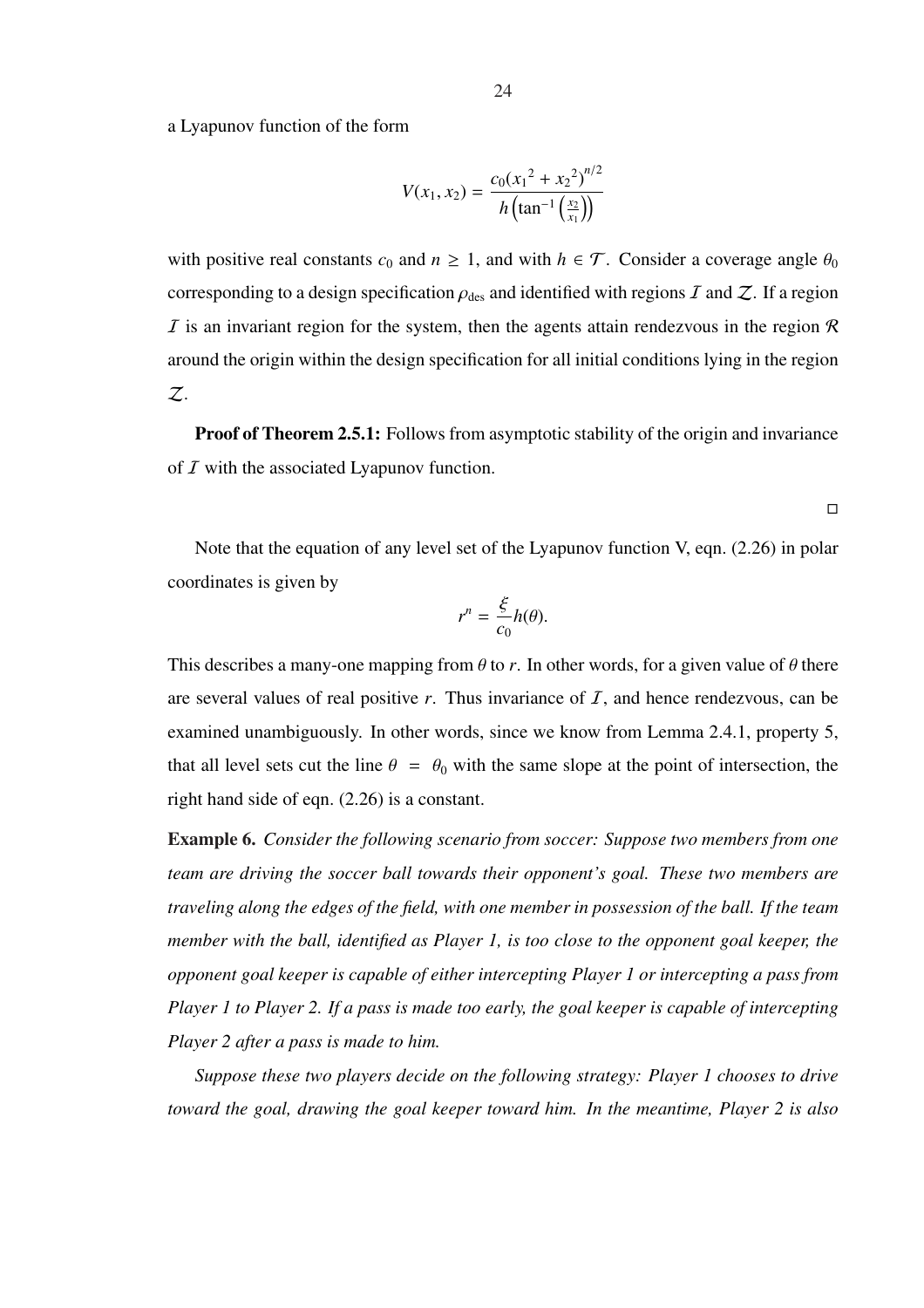*running toward the goal. Just before the goal keeper can intercept Player 1, Player 1 makes a pass to Player 2. The pass must be made out of the reach of the goal keeper. Finally, before the goal keeper can intercept Player 2, Player 2 scores a goal. This is illustrated in the following figures.*



Figure 2.8: Soccer strategy.

*This scenario may be cast as a rendezvous problem. The trajectories of the two players are linear and so the dynamics of the two players may be represented by a system of two scalar agents. The combined events of the pass from Player 1 to Player 2 and the final attempt at the goal is representative of rendezvous. The constraint of avoiding (player or ball) interception by the goal keeper may be posed as a rendezvous performance problem. Suppose that the dynamics of the two players are represented by*

$$
\mathcal{V}_1: \quad \dot{x}_1 = -2x_1 - 4x_1(x_1^2 - x_2^2)
$$
  

$$
\mathcal{V}_2: \quad \dot{x}_2 = -2x_2 - 4x_2(x_2^2 - x_1^2),
$$

*and suppose that the design specification given is*  $\rho_{des} = 2 - 1$ √ 3*. Then with the Lyapunov*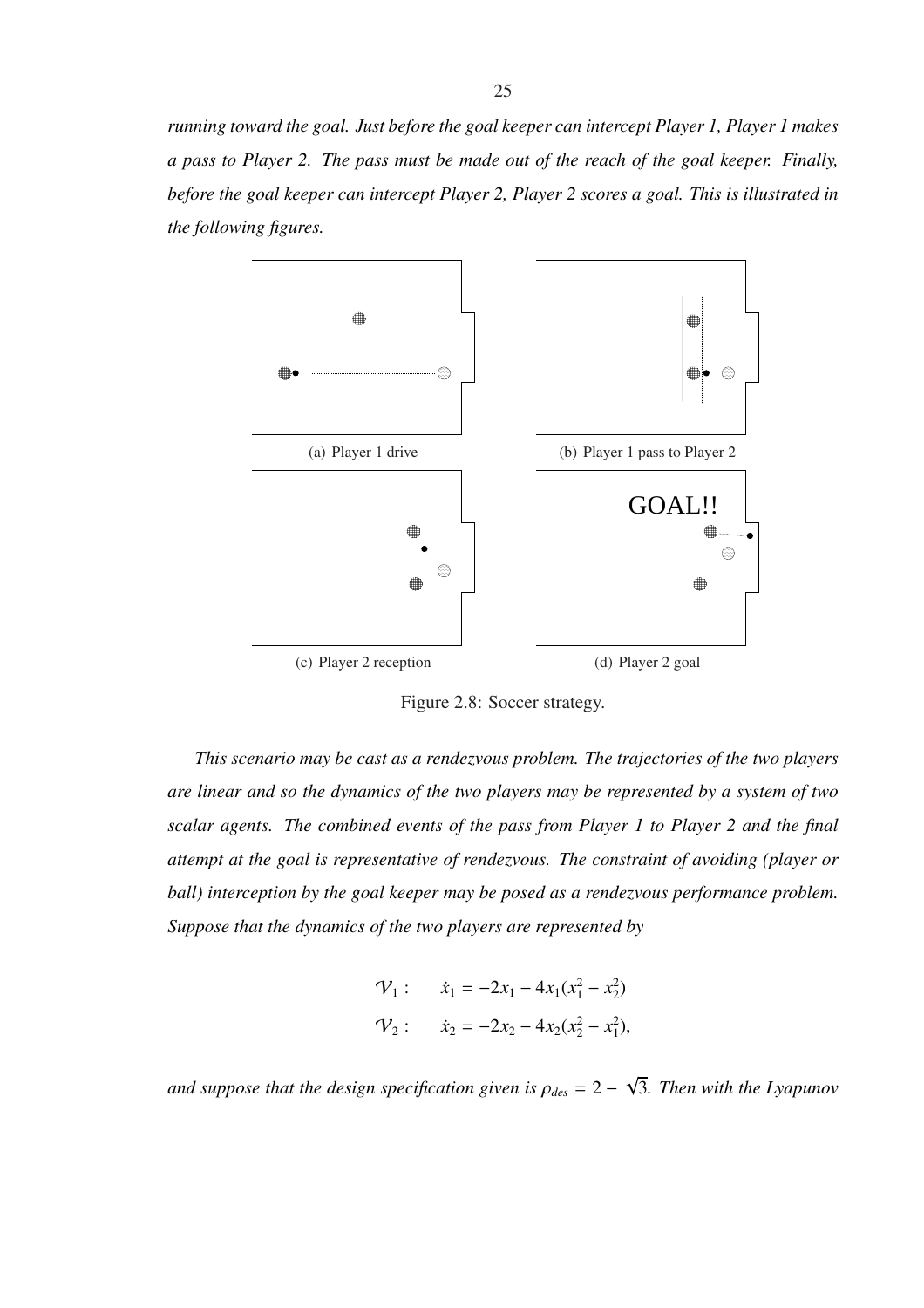*function from eqn. (2.12) (repeated here for clarity),*

$$
V(x_1, x_2) = (x_1^2 + x_2^2) \left[ a + b e^{-8x_1^2 x_2^2 / d^2 (x_1^2 + x_2^2)^2} \right],
$$

*and according to the theorem, the agents attain rendezvous for any initial condition lying in the region* Z *as defined according to the specification. Note that the corresponding coverage angle is*  $\theta_0 = 15^\circ$ *.* 

#### 2.6 Concluding remarks

We have approached the rendezvous problem from the point of view of dynamics on the phase plane and of Lyapunov stability and invariance. On the phase plane, rendezvous can be realized in a rigorous fashion through the introduction of the rendezvous region  $\mathcal R$ and coverage region  $Z$  with the respective design specifications  $\delta$  and  $\rho_{des}$ . Because of this phase plane interpretation, Lyapunov stability theory can be directly applied to both the construction of controllers for rendezvous and the certification of achieving rendezvous. Lyapunov-function-based controller design is practical and intuitive for the rendezvous problem because achieving rendezvous bears a connection to achieving asymptotic stability, and because level sets of the control Lyapunov function are related to the system trajectories. A level set method was introduced for constructing Lyapunov functions for the purpose of rendezvous control. Trajectories that begin in certain invariant regions of phase space achieve rendezvous, which can be used to motivate Lyapunov function and controller design. Finally, a certificate theorem was given as a sufficient condition for rendezvous for a system, given the existence of invariant regions of phase space corresponding to a Lyapunov function that guarantees asymptotic stability of the rendezvous point.

The phase plane interpretation for the rendezvous problem has applications in many areas and this research is ongoing. For instance, it would be interesting to explore the notions of rendezvous region and coverage region for different geometries than those discussed here.

In addition, similar certificate theorems can be constructed for other families of Lya-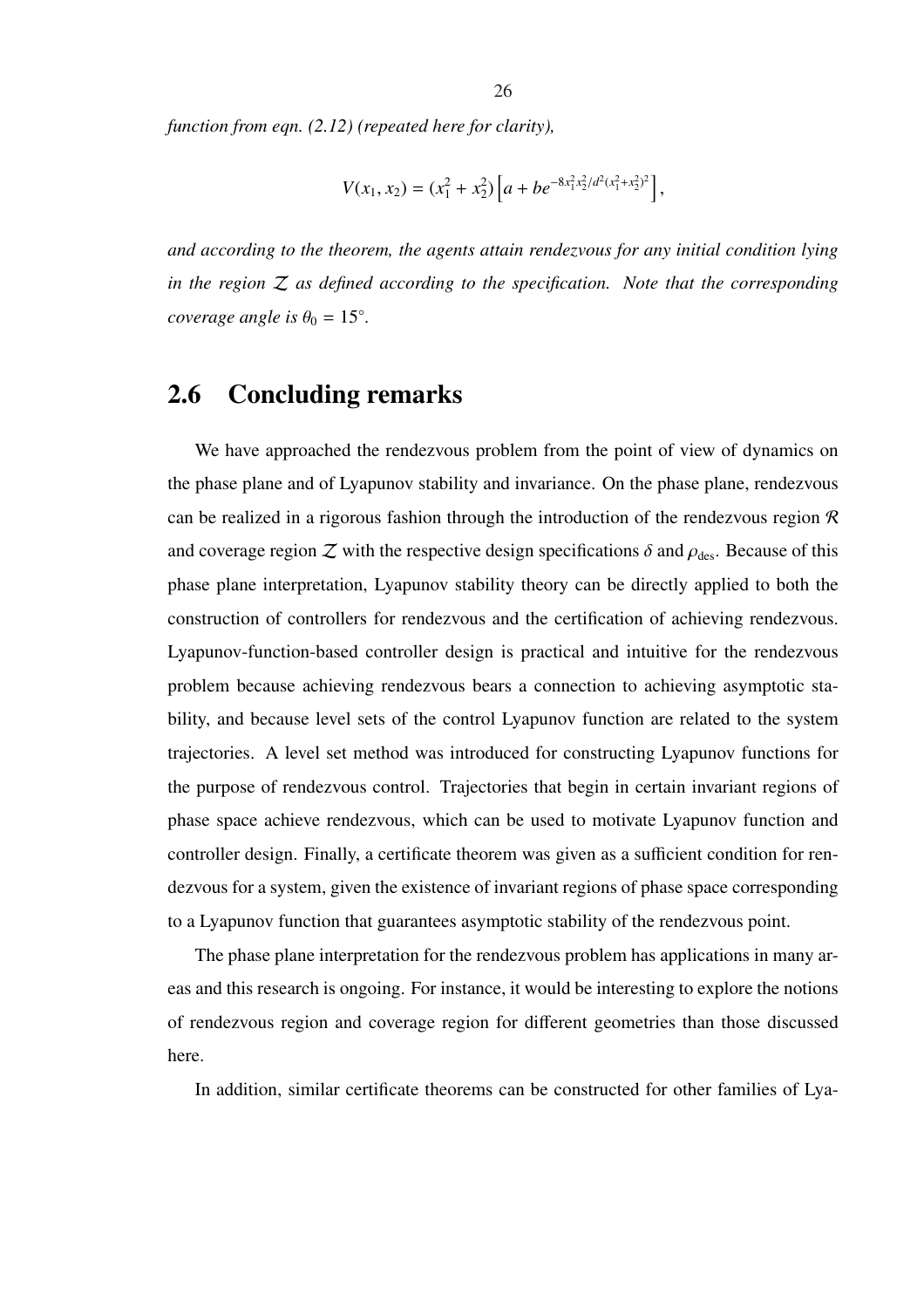punov functions. The rendezvous problem may be recast to include systems of larger numbers of agents with general dynamics in the phase space of a higher dimension. We will study multi-agent rendezvous in the next chapter, I will also present a section on non-scalar agents. Necessary conditions could be explored for the rendezvous problem, and certificate theorems could be constructed for other types of rendezvous such as interception and avoidance.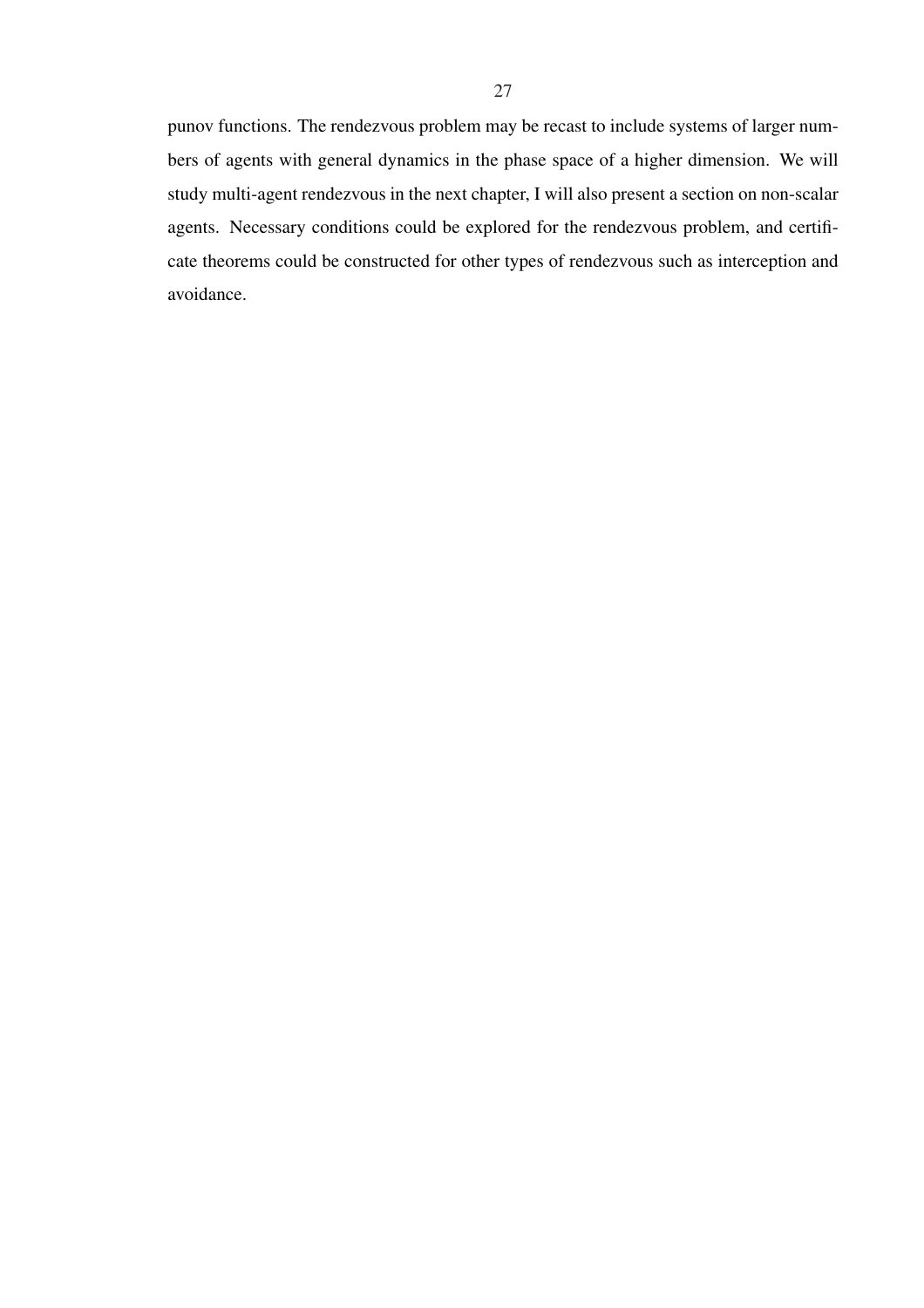## Chapter 3

# Cone invariance applied to rendezvous of multiple agents

#### 3.1 Introduction

We defined the rendezvous problem in the previous chapter. In the rendezvous problem, one desires to have several agents arrive at predefined destination points simultaneously. As stated earlier, applications of the rendezvous problem include cooperative strike and jamming, ballistic missile interception, spacecraft docking, formation flying, and multiagent consensus. The rendezvous control problem has been treated in [20], [22], and [23]. However, a systematic theory of multi-agent rendezvous is still to be explored.

In [20] and Chapter 2, we pose the two-scalar agent rendezvous problem as a combination of a cone invariance problem and a stability problem in a two-dimensional phase space. We presented a level set method of constructing control Lyapunov functions. Based on this method, we derived the main result of the chapter, a certificate theorem for guaranteeing approximate rendezvous. Using the ideas from Chapter 2, we pose the N-dimensional rendezvous problem on an N-dimensional phase space where the underlying closed-loop agent dynamics are linear. Because the underlying dynamics are linear, there exist quadratic control Lyapunov functions. Therefore, in this chapter we focus on satisfying cone invariance for multi-agent rendezvous.

Invariance of polyhedral domains is well studied in the literature([24], [25], [26]). Traditionally, polyhedral invariance has been used to study the linear constrained regulation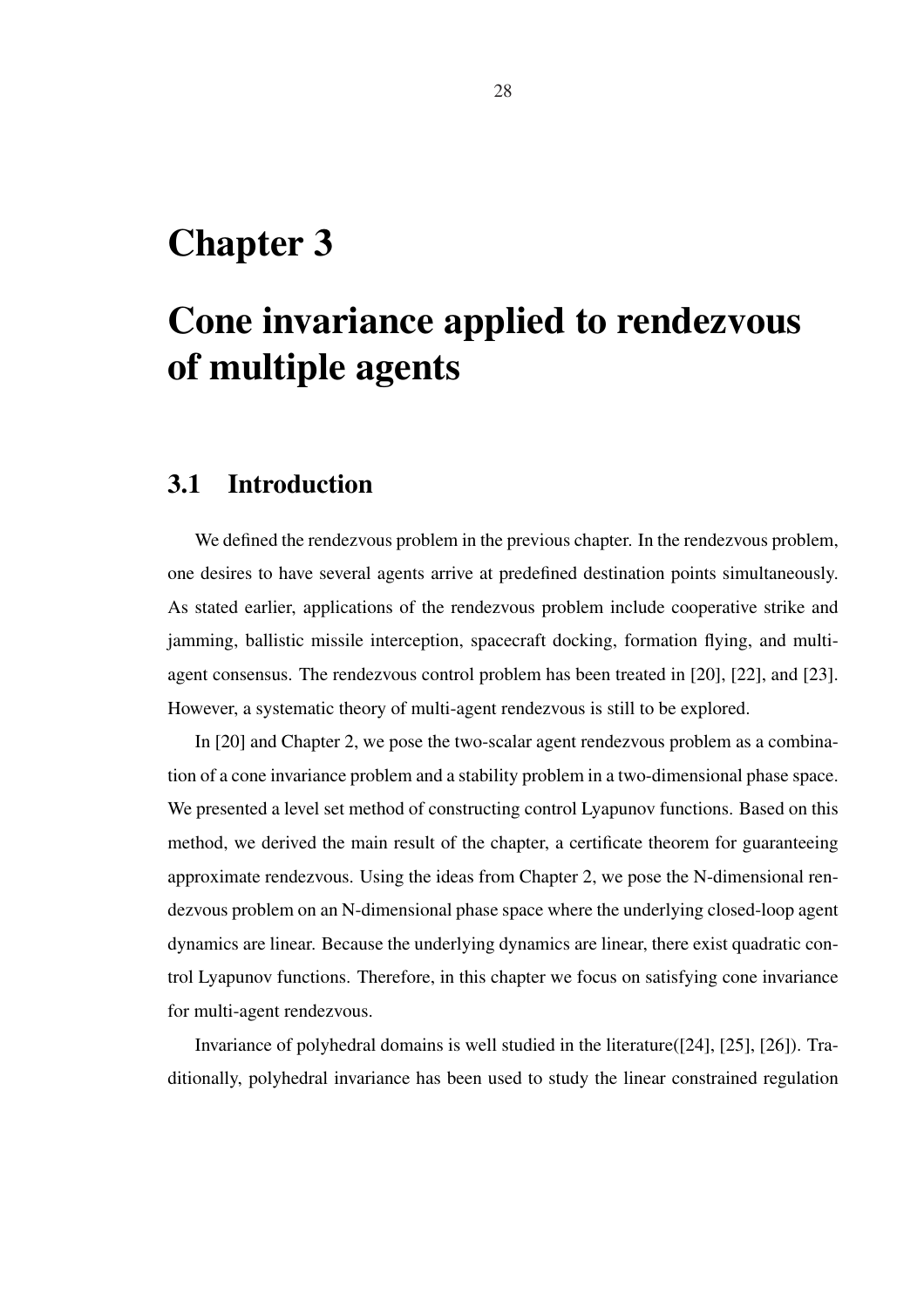problem ([27], [28]) and problems with control and input saturation ([29]). Because of the nature of these problems, polyhedral invariance literature is well developed when the polyhedral set is represented in the constraint form (plane representation in [25]). However, in rendezvous applications, we employ a worst case analysis and thus we usually deal with polyhedral sets represented in the generator form (vertex representation in [25]). In this chapter, we derive invariance conditions for polyhedral cones represented in the generator form. Conical invariant sets have found applications in problems related to areas as diverse as industrial growth [30], ecological systems and symbiotic species [31], the arms race [32], and compartmental system analysis [33], [34]. Cone invariance is an essential component in problems involving competition or cooperation.

In Section 3.2 we introduce the notation used in the chapter and basic results from linear algebra. In Section 3.3 we represent the *N* scalar-agent rendezvous problem on the phase plane, and define constraints on the trajectories. In Section 3.4 we present a rendezvous certificate theorem. In Section 3.5 we analyze the implications of the cone invariance conditions on the eigen-structure of the closed-loop dynamics. In Section 3.6 we demonstrate the applicability of phase plane concepts to non-scalar agent rendezvous. In Section 3.7 we provide a summary of the results in this chapter and describe future research problems.

The results presented in this chapter have been published in [35].

#### 3.2 Notations and mathematical preliminaries

In this section, I will introduce definitions and mathematical preliminaries needed for the results presented later in the chapter.

**Definition 3.2.1.** A set *S* is said to be positively invariant with respect to the system  $\dot{x}$  =  $f(x)$  *if*  $x(0) \in S \implies x(t) \in S \ \forall t > 0.$ 

**Definition 3.2.2.** We will denote the  $2^N$  hyper-octants of the vector space  $\mathbb{R}^N$  as  $O_1$ ,  $O_2$ ,  $\cdots$ ,  $O_{2^N}$ *.*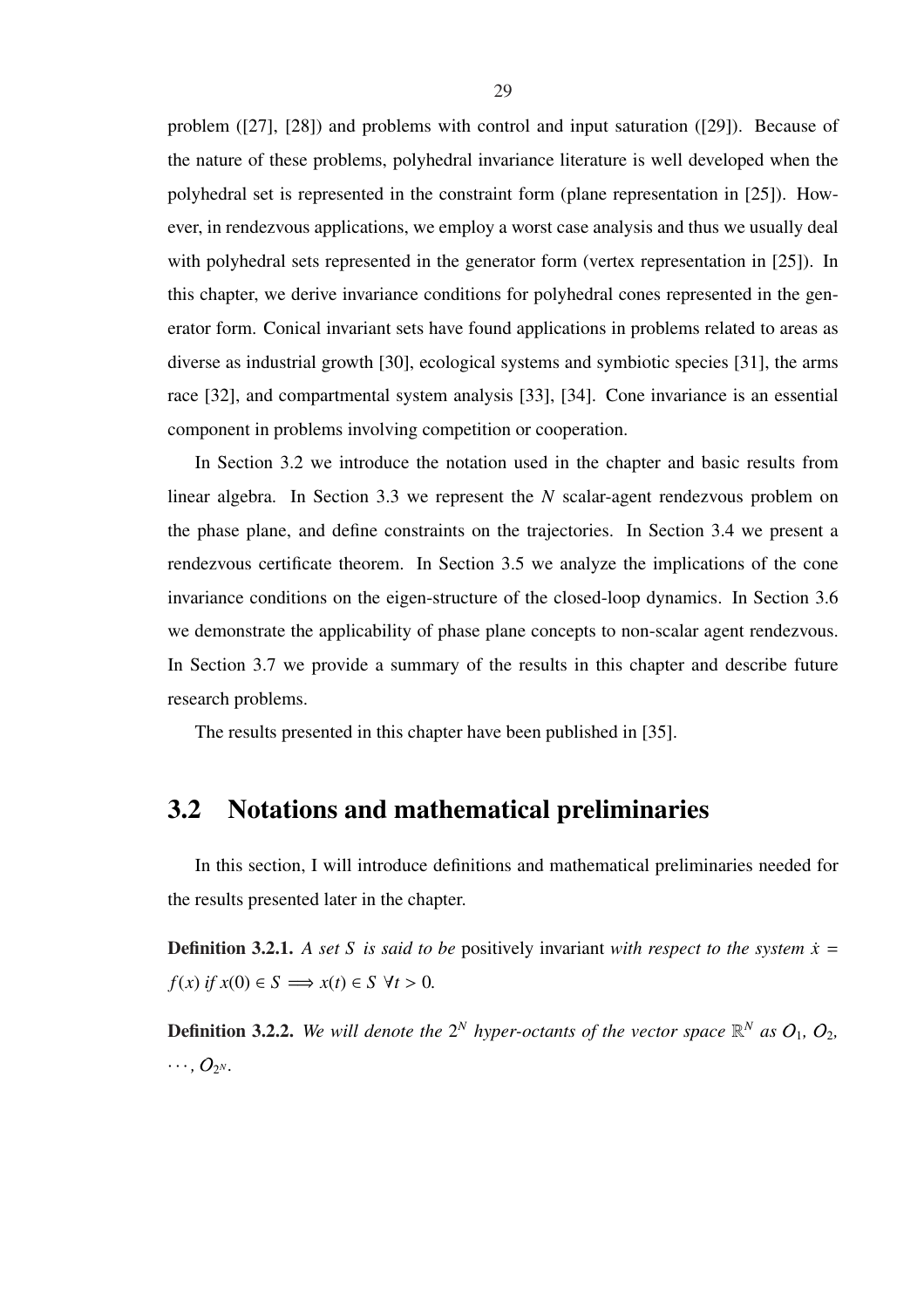Definition 3.2.3. *We denote the strict interior of a set* S *by int*(S)*. The boundary of the set* S *will be denoted by* ß(S)*.*

**Lemma 3.2.1.** Let  $v_1, v_2, \dots, v_{2^N}$  be vectors in  $\mathbb{R}^N$  such that  $v_i \in int(O_i)$  then there exist  $\alpha_i \in \mathbb{R}, \ \alpha_i \geq 0 \text{ such that}$ 

$$
\alpha_1 v_1 + \alpha_2 v_2 + \dots + \alpha_{2^N} v_{2^N} = 0 \tag{3.1}
$$

*Proof:* If  $v_i \in int(O_i)$ , then origin lies in the interior of the convex hull of the vertices  $v_1, v_2, \cdots, v_{2^N}.$ *N* . □

**Lemma 3.2.2.** Let  $v_1, v_2, \dots, v_{2^N}$  be vectors in  $\mathbb{R}^N$  such that

$$
v_i \in int(O_i).
$$

Then there is a set of *N* linearly independent vectors in the set of  $v_i$ s. In other words, there exist indices  $j_1, j_2, \dots, j_N$  such that

$$
v_{j_1}, v_{j_2}, \cdots, v_{j_N}
$$

is a linearly independent set.

*Proof:* Let  $e_i = [0, 0, \dots, 1, 0, \dots, 0]$  with 1 in the *i*th coordinate, then we shall show that  $e_i \in span\{v_1, v_2, \dots, v_{2^N}\}.$  Renumber  $v_j$ 's if necessary so that the *i*th coordinate of the first  $2^{N-1}$  vectors is positive. Let  $u_j$  be the vector  $v_j$  without the *i*th coordinate. Then  $u_1, \dots, u_{2^{N-1}}$  are in different hyper-octants of  $\mathbb{R}^{2^{N-1}}$ . Therefore by Lemma 3.2.1 there exist nonnegative reals  $\alpha_1, \cdots, \alpha_{2^{N-1}}$  such that

$$
\alpha_1u_1 + \alpha_2u_2 + \cdots + \alpha_{2^{N-1}}u_{2^{N-1}} = 0
$$

Hence

$$
\alpha_1v_1 + \alpha_2v_2 + \cdots + \alpha_{2^{N-1}}v_{2^{N-1}} = \alpha e_i
$$

with  $\alpha > 0$ . Hence  $e_i \in span\{v_1, v_2, \dots, v_{2^N}\}.$  $\Box$   $\Box$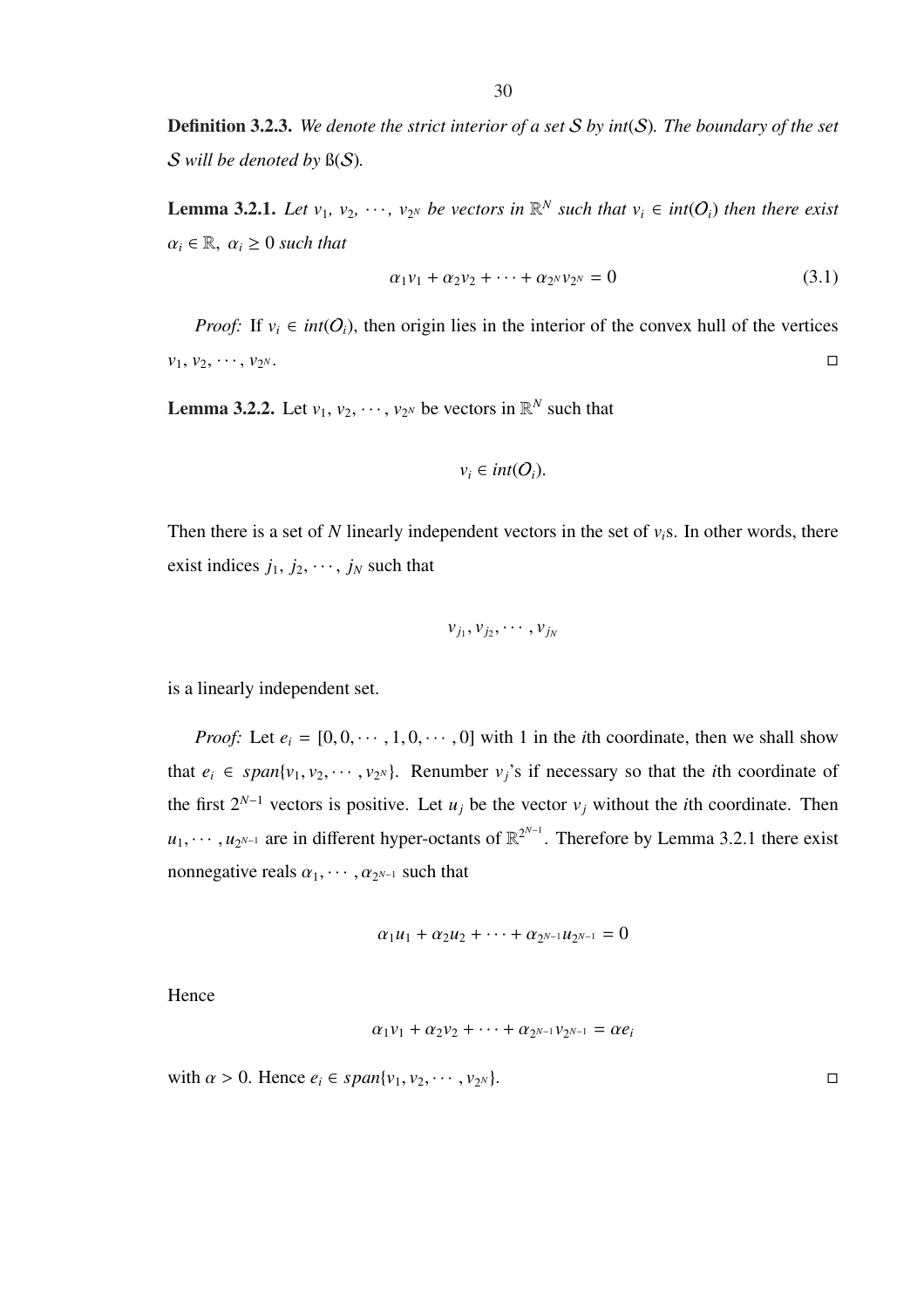**Definition 3.2.4.** The conical hull of the points  $e_1, e_2, \dots, e_m$  in  $\mathbb{R}^N$  is the region defined by

$$
\{x\in\mathbb{R}^N: x=\alpha_1e_1+\alpha_2e_2+\cdots+\alpha_me_m, \ \alpha_i\in\mathbb{R}, \ \alpha_i\geq 0\}.
$$

*If*  $E \in \mathbb{R}^{N \times m}$  then the conical hull of the columns of  $E$  will be denoted as  $Cone(E)$ . The *points*  $e_1, e_2, \dots, e_m$  *are called the generators for the cone*  $Cone(E)$ *.* 

Definition 3.2.5. *A polyhedral cone is the one that can be constructed by taking the conical hull of a finite number of generators.*

**Definition 3.2.6.** A real  $m \times m$  matrix T is said to be nonnegative if all its terms are non*negative, i.e.,*

$$
T_{ij} \geq 0, \ \forall i, j.
$$

*I will denote this by*

 $T \geq 0$ .

In order to distinguish from non-negative matrices, we use the following symbols to denote sign definiteness:

| $T$ is symmetric positive definite                          | $\implies$ T > 0. |
|-------------------------------------------------------------|-------------------|
| T is symmetric positive semidefinite $\implies$ T $\geq$ 0, |                   |
| T is symmetric negative definite $\implies$ T < 0,          |                   |
| T is symmetric negative semidefinite $\implies$ T. $\leq 0$ |                   |

**Definition 3.2.7.** A real  $m \times m$  matrix T is said to be essentially non-negative if all the *o*ff*-diagonal terms are non-negative, i.e.,*

$$
T_{ij} \geq 0, \ \forall i \neq j.
$$

*We will denote this by*

 $T \stackrel{e}{\geq} 0$ .

Definition 3.2.8. *The spectral abscissa r*(*A*) *of an N*×*N matrix A is defined as the maximum*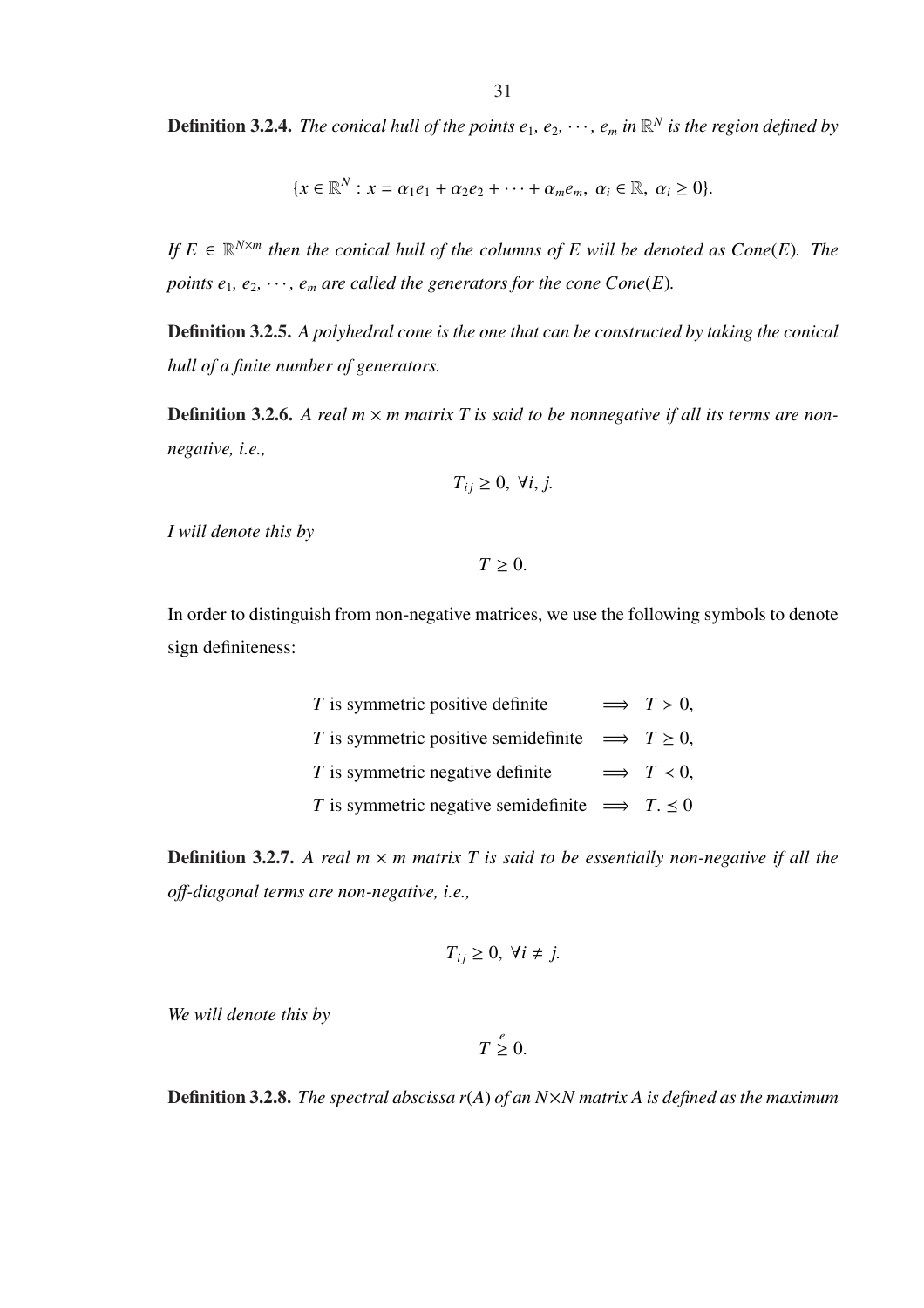*real parts of its eigenvalues.*

$$
r(A) = \max\{Re(\lambda) : \lambda \in spec(A)\}.
$$

The following is a well known result in linear algebra and can be derived by extending Perron's results (Theorem 8.3.1 in [36]) for nonnegative matrices to essentially nonnegative matrices.

**Lemma 3.2.3.** If T is an  $m \times m$  essentially non-negative matrix, then  $r(T)$  is an eigenvalue of T and there is a non-negative vector  $x \ge 0$ ,  $x \ne 0$ , such that  $Tx = r(T)x$ .

*Proof:* If  $T \leq 0$  then there is some  $\psi > 0$  such that  $\psi I + T \geq 0$ .

Note that  $x_i$  is an eigenvector of  $\psi I + T$  with corresponding eigenvalue  $\lambda_i$  if and only if  $x_i$  an eigenvector of *T* with the corresponding eigenvalue  $\lambda_i - \psi$ . Now from Theorem 8.3.1 in [36] we know that the spectral radius  $\rho(\psi I + T)$  is an eigenvalue of  $\psi I + T$  with a nonnegative eigenvector. Hence  $\rho(\psi I + T) - \psi$  is an eigenvalue of *T* with a nonnegative eigenvector. Now if  $\lambda_i$  are the set of eigenvalues of  $\psi I + T$  then we have

$$
Re(\rho(\psi I + T)) - \psi) \ge Re(\lambda_i - \psi)
$$

Hence proved.

#### 3.3 *N* scalar-agent rendezvous

In this section we will define the rendezvous problem for *N* scalar agents trying to rendezvous at the origin of the real line. We consider *N* scalar agents with closed loop linear dynamics.

$$
\dot{x} = Ax,\tag{3.2}
$$

$$
x = [x_1 \ x_2 \ \cdots \ x_N]^T, \quad x_i \in \mathbb{R}.
$$
 (3.3)

The development in this section is very similar to the cone invariance ideas developed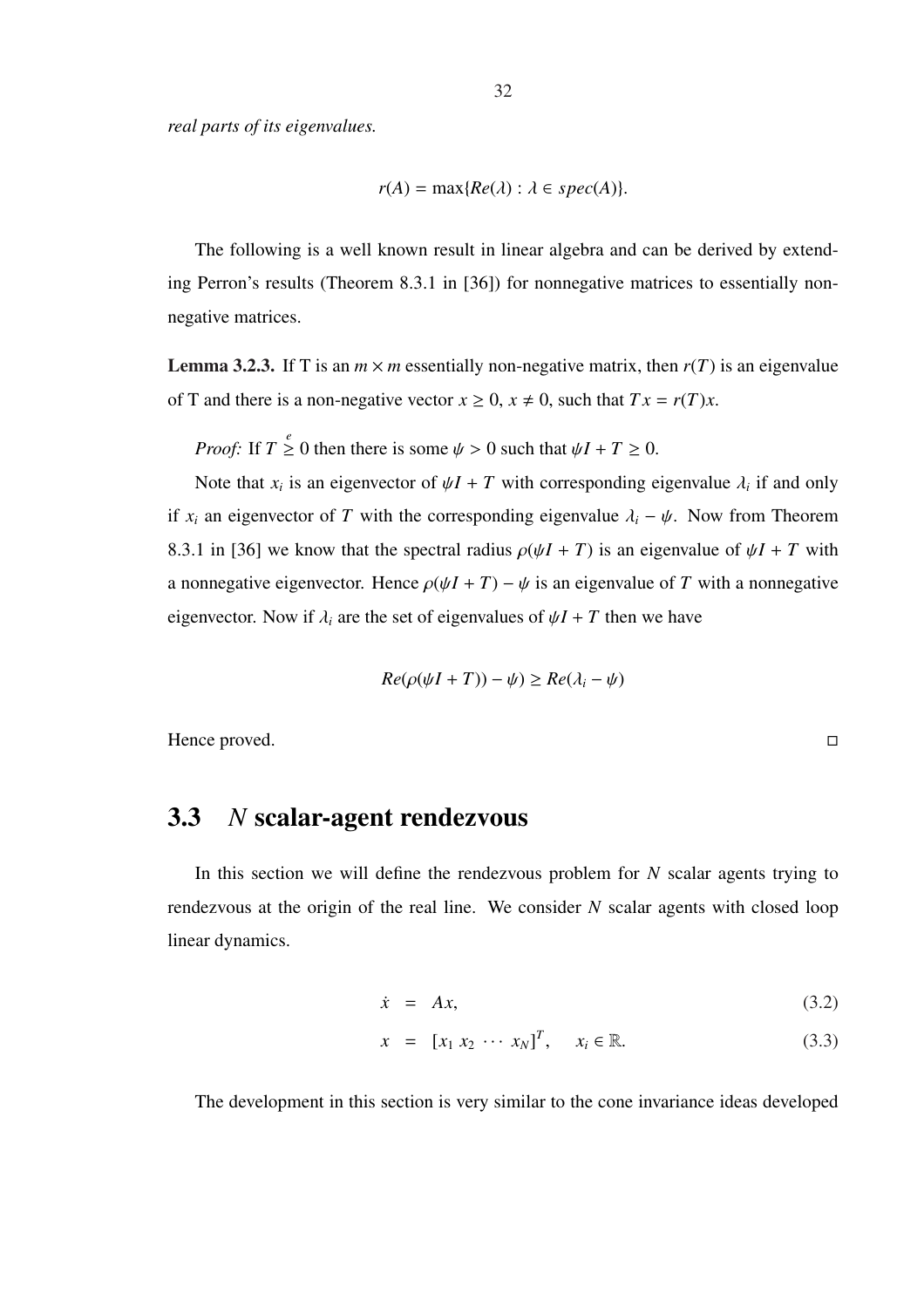33

for the two scalar-agent case in Chapter 2.

Ideally, rendezvous for *N* scalar agents  $V_1$ ,  $V_2$ ,  $\cdots$ ,  $V_N$  is said to be successful if all the *N* agents reach some neighborhood of the origin at precisely the same time as each other. To be consistent with Chapter 2 we will refer to this as the perfect rendezvous. For all practical purposes, it is sufficient that the agents reach this neighborhood within a short time interval of each other. We consider the following neighborhood around the origin (the rendezvous region):

$$
\mathcal{R} = x \in \mathbb{R} : -\delta \le x \le \delta \text{ for some } \delta > 0. \tag{3.4}
$$

We will represent this problem on the *N*-dimensional phase space. Define regions on the phase space

$$
U_i = \{ (x_1, x_2, \cdots, x_N) \mid -\delta \le x_i \le \delta \},
$$
  
\n
$$
i \in \{1, 2, \cdots, N\}.
$$
 (3.5)

The arrival times of the agents in the rendezvous region  $\mathcal R$  are

$$
t_{\mathcal{V}_i} = \min [t \mid x(t) \in U_i], \quad i \in \{1, 2, \cdots, n\}.
$$
 (3.6)

We define the earliest arrival time *t<sup>a</sup>* as

$$
t_a = \min(t_{\mathcal{V}_1}, t_{\mathcal{V}_2}, \cdots, t_{\mathcal{V}_N}).
$$
\n(3.7)

The approximate rendezvous specification for the *N* scalar agents case can be written as

$$
\rho = \frac{\max(|x_1(t_a)|, |x_2(t_a)|, \cdots, |x_N(t_a)|)}{\delta} \le \rho_{\text{des}}.
$$
\n(3.8)

For perfect rendezvous  $\rho_{des} = 1$ . Note that  $\delta \rho_{des}$  is an upper bound on the infinity norm of the position of agents at the earliest time of arrival  $t_a$ . In other words, eqn. (3.8) means that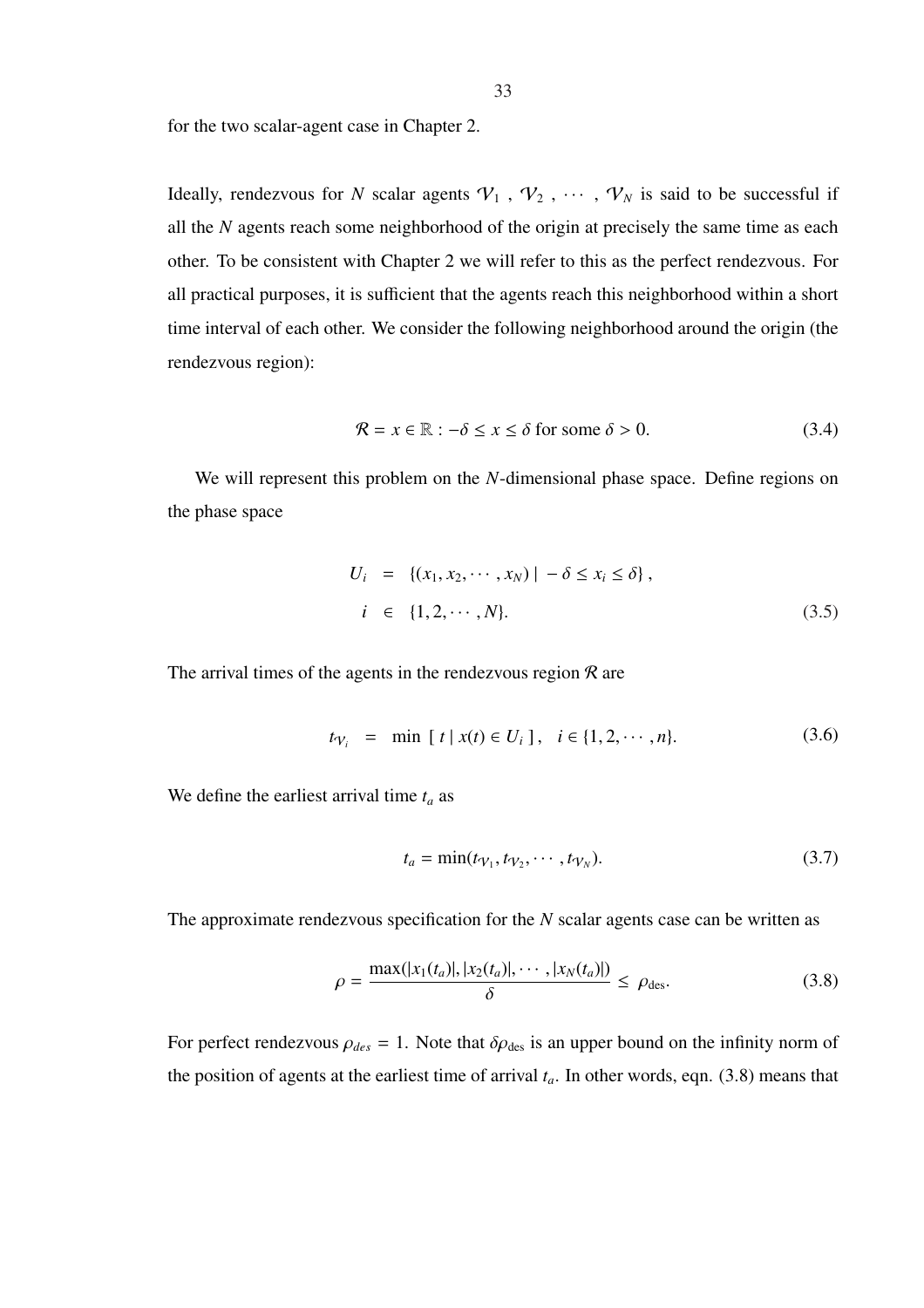at the time of the earliest entry of an agent into the rendezvous region, the rest of the agents should not be farther than δρ*des*.

Consider the hyper-cube C of side  $\delta(\rho_{des} - 1)$  in  $\mathbb{R}^N$  whose body diagonal is the line joining the points

$$
A = (\delta, \delta, \cdots, \delta)
$$

and

$$
B = (\delta \rho_{\text{des}}, \delta \rho_{\text{des}}, \cdots, \delta \rho_{\text{des}}).
$$

Let  $\Upsilon$  be the set of all the vertices of C except A and B. Define the polyhedral cone  $I$  as

$$
I = Cone(x : x \in \Upsilon).
$$

Note that  $\Upsilon$  has  $2^N - 2$  points. I will call these points  $e_1^{\infty}$  $\frac{\infty}{1}$ ,  $e_2^{\infty}$  $e_2^{\infty}, \cdots, e_{2^N}^{\infty}$  $\sum_{2^N-2}^{\infty}$  as generators. The superscript  $\infty$  is used to denote that these points are the boundary points under  $\infty$  norm specification of approximate rendezvous. Define a matrix  $\mathbb{R}^{N\times(2^N-2)}$  matrix  $E^{\infty}$  whose *i*th column is the coordinates of the point  $e_i^{\infty}$ .

An important observation is that if the polyhedral cone  $I$  is positively invariant with respect to the system in eqn. (3.2) and if the system (3.2) is asymptotically stable then all trajectories of eqn. (3.2) that originate in the cone  $I$  satisfy the approximate rendezvous specification.

In the following example we demonstrate how to identify the cone  $\overline{I}$  for  $N = 3$ .

Example 7. *Using the approximate rendezvous specification given in eqn. (3.8) for the three scalar agent case, the generator points e* ∞  $\frac{\infty}{1}$ ,  $e_2^{\infty}$  $e_2^{\infty}$ ,  $\cdots$ ,  $e_6^{\infty}$ 6 *in the positive orthant are*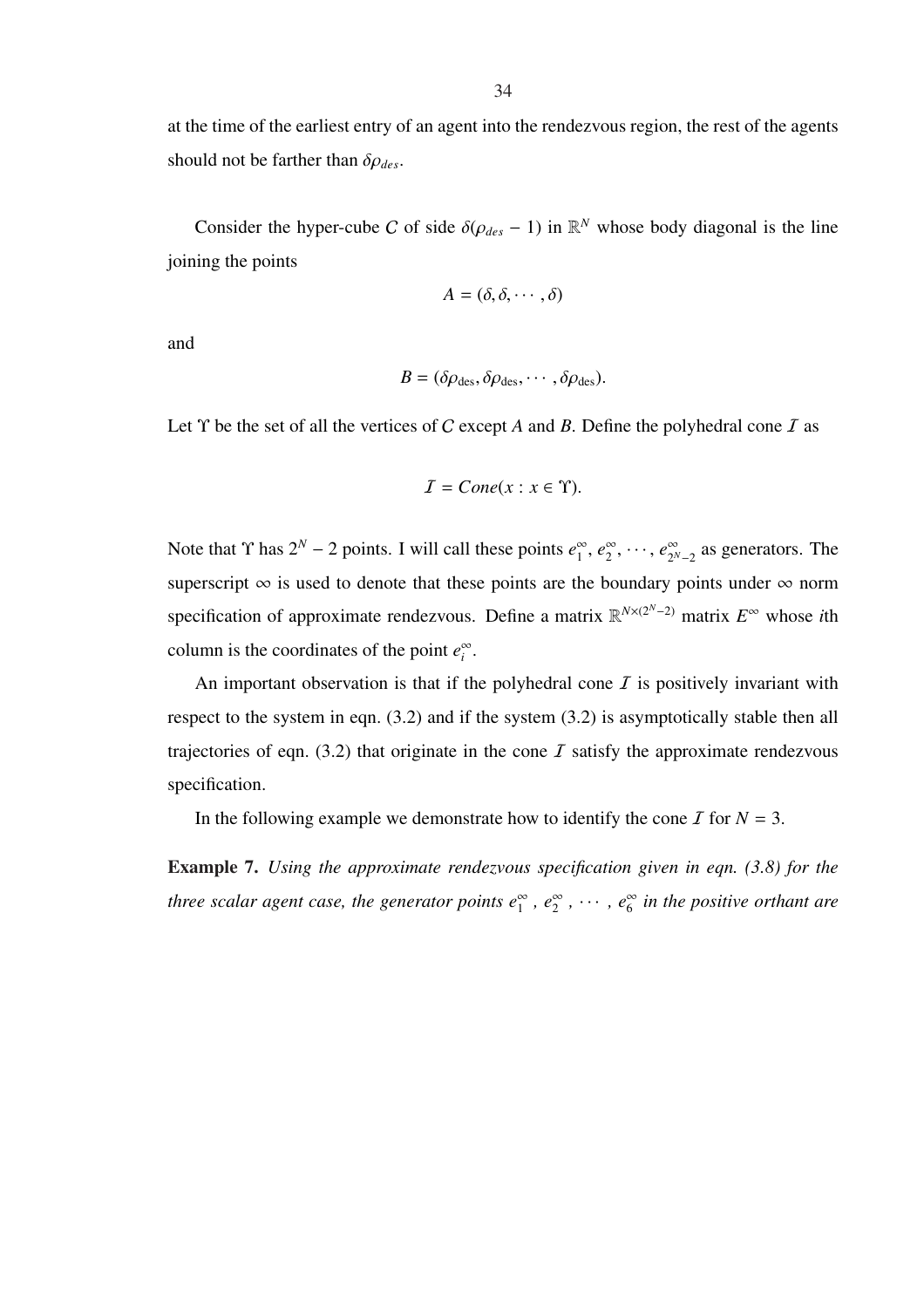*found to be*

$$
e_1^{\infty} = (\delta, \delta, \delta \rho_{des})
$$
  
\n
$$
e_2^{\infty} = (\delta, \delta \rho_{des}, \delta)
$$
  
\n
$$
e_3^{\infty} = (\delta \rho_{des}, \delta, \delta)
$$
  
\n
$$
e_4^{\infty} = (\delta \rho_{des}, \delta \rho_{des}, \delta)
$$
  
\n
$$
e_5^{\infty} = (\delta \rho_{des}, \delta, \delta \rho_{des})
$$
  
\n
$$
e_6^{\infty} = (\delta, \delta \rho_{des}, \delta \rho_{des}).
$$

The conical hull of the above points is the outer cone in fig. 3.1.

Note that the approximate rendezvous can also be specified in the 2 norm or 1 norm sense, our region I will be a second-order cone or a polyhedral cone with *N* generators, respectively.

The 2 norm case is dealt with in [37]. For the case of 1 norm the approximate rendezvous specification takes the form

$$
|x_1(t_a)| + |x_2(t_a)| + \dots + |x_N(t_a)| \le \delta \rho_{\text{des}}.\tag{3.9}
$$

For perfect rendezvous

$$
\rho_{des} = N. \tag{3.10}
$$

and for feasible approximate rendezvous

$$
\rho_{des} \ge N \tag{3.11}
$$

Eqn. (3.9) will give us *N* generator points in each of the hyper-octants. The invariant cones will be defined as the conical hull of the boundary points in each hyper-octant. In the following example we identify the desired invariant cone in  $\mathbb{R}^3_+$ .

Example 8. *Using the approximate rendezvous specification given in eqn. (3.9) for the three scalar agent case, the generator points e* 1  $^{1}_{1}$ ,  $e^{1}_{2}$  $\frac{1}{2}$  *and*  $e_3^1$ 3 *in the positive orthant are found*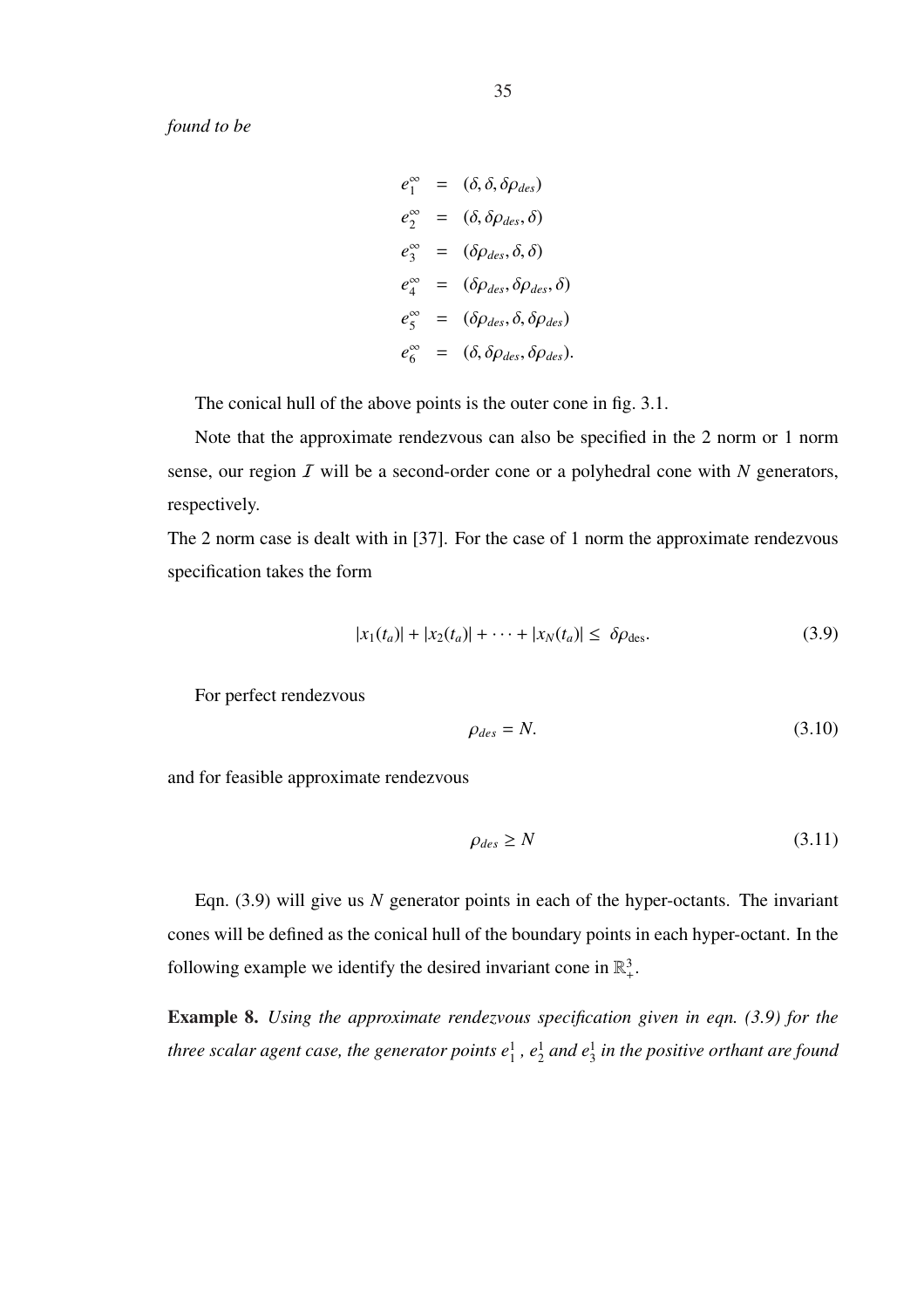

Figure 3.1: The desired invariant polyhedral cones under 1 norm and  $\infty$  norm specifications for  $\delta = 0.2$  and  $\rho_{\text{des}} = 3.5$  in  $\mathbb{R}^3_+$ .

*to be*

$$
e_1^1 = (\delta, \delta, \delta(\rho_{des} - 2))
$$
  
\n
$$
e_2^1 = (\delta, \delta(\rho_{des} - 2), \delta)
$$
  
\n
$$
e_3^1 = (\delta(\rho_{des} - 2), \delta, \delta).
$$

### 3.4 Rendezvous certificate

In this section, we first present a lemma on invariance of polyhedral cones. A similar result appears in [24]. Based on this lemma, we then state sufficient conditions for rendezvous of *N* scalar agents.

**Lemma 3.4.1.** Consider a system with closed-loop dynamics given by eqn. (3.2). Let  $e_1$ ,  $e_2, \dots, e_m$  be points in  $\mathbb{R}^N$  and let E be a matrix in  $\mathbb{R}^{N \times m}$  constructed by choosing these points as columns. Then the region *Cone*(*E*) is positively invariant with respect to system of eqn. (3.2) if and only if there exists an essentially non-negative  $m \times m$  matrix T such that,

$$
AE = ET.
$$
 (3.12)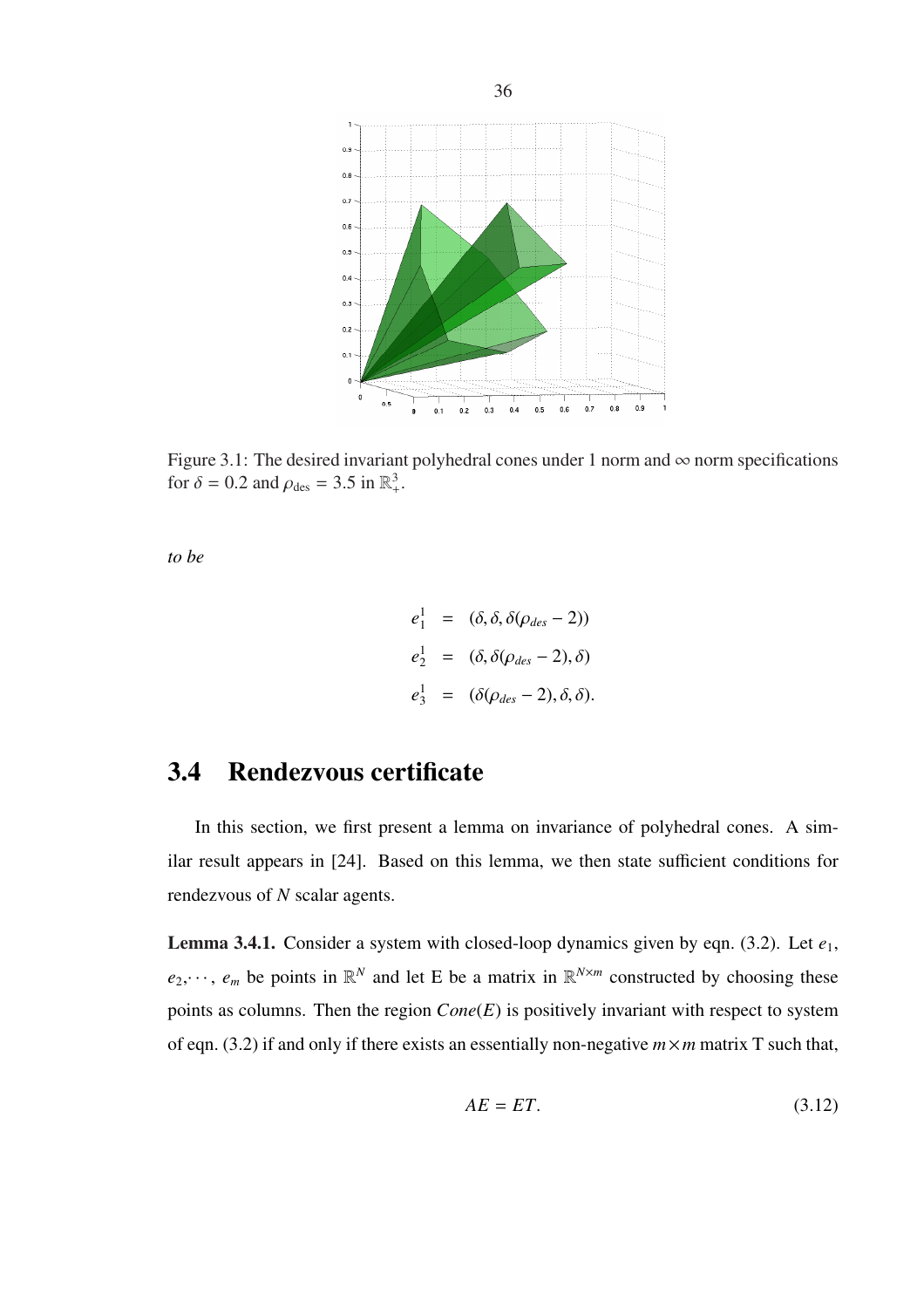*Proof:* (*Sufficiency*.) Assuming condition (3.12) holds, we need to prove the following implication:

$$
x(0) \in Cone(E) \Rightarrow x(t) \in Cone(E), \ \forall t > 0.
$$
\n
$$
(3.13)
$$

Now, the equality in eqn. (3.12) implies that

$$
A^k E = ET^k, \ \forall k \in \mathbb{N} \tag{3.14}
$$

$$
\Rightarrow e^{At}E = E e^{Tt}.
$$
\n(3.15)

Since  $x(0) \in I$ , therefore there exists a non-negative vector  $\alpha \in \mathbb{R}^m$ :  $\alpha \ge 0$ , such that,

$$
x(0) = E\alpha. \tag{3.16}
$$

The expression for  $x(t)$  is given as

$$
x(t) = e^{At}x(0), \ \forall t \ge 0.
$$
 (3.17)

Substituting  $(3.16)$  in  $(3.17)$  and then using  $(3.15)$  we get

$$
x(t) = E e^{Tt} \alpha. \tag{3.18}
$$

Now we will use the following classical result from [38]: *T* essentially non-negative  $\Leftrightarrow e^{Tt}$  non-negative:  $e^{Tt} \ge 0$ ,  $\forall t \ge 0$ .

A non-negative square matrix multiplied by a non-negative vector will give me some non-negative vector  $β$ . Therefore,

$$
x(t) = E\beta, \ \beta \ge 0. \tag{3.19}
$$

Thus  $x(t) \in Cone(E)$ .

(*Necessity*.) To prove necessity we assume that implication (3.13) holds.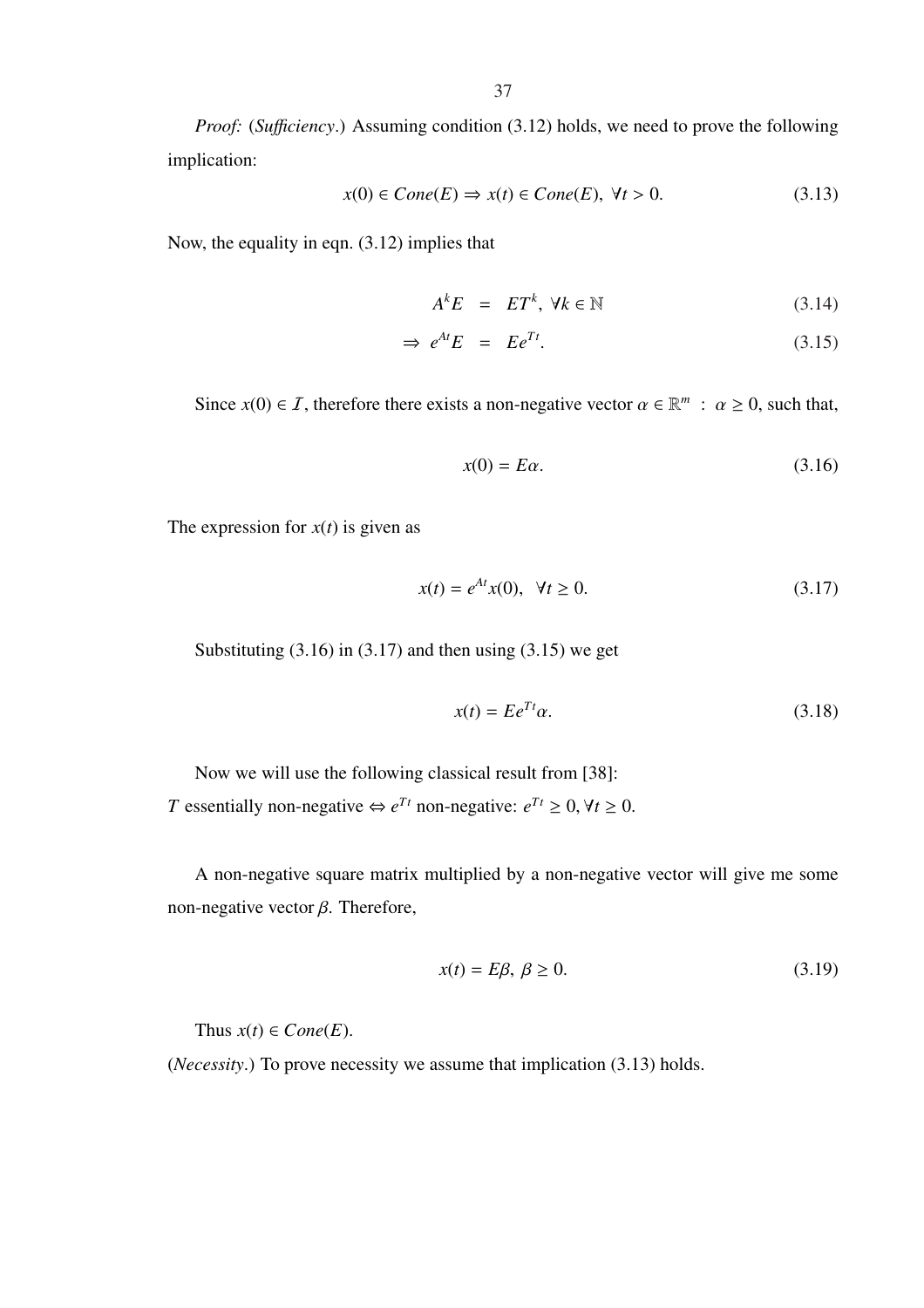Let us represent  $x(t)$  as

$$
x(t) = E\alpha(t), \ \alpha(t) \ge 0 \ \forall t \ge 0. \tag{3.20}
$$

Now lets consider an infinitesimal move from the *i*th ray of the polyhedral cone. We consider a point  $x_i^0$  on the *i*th ray given by

$$
x_i^0 = E\alpha, \quad \alpha_j = 0 \,\forall j \neq i, \alpha_i = 1. \tag{3.21}
$$

Differentiating (3.20) at  $x_i^0$  gives us

$$
\dot{x}(t)\Big|_{x=x_i^0} = E\dot{\alpha}(t)\Big|_{x=x_i^0}
$$
\n(3.22)

$$
\Rightarrow Ax_i^0 = E\dot{\alpha}(t)\Big|_{x=x_i^0} \tag{3.23}
$$

$$
\Rightarrow AE \begin{bmatrix} 0 \\ 0 \\ \vdots \\ 1 \\ \vdots \\ 0 \end{bmatrix} = E\dot{\alpha}(t) \begin{vmatrix} 0 \\ x = x_i^0 \end{vmatrix}.
$$
 (3.24)

For a trajectory starting at  $x = x_i^0$ , to stay inside the polyhedral cone  $\mathcal I$  I should have

$$
\dot{\alpha}_j(t) \ge 0, \ \forall j \ne i. \tag{3.25}
$$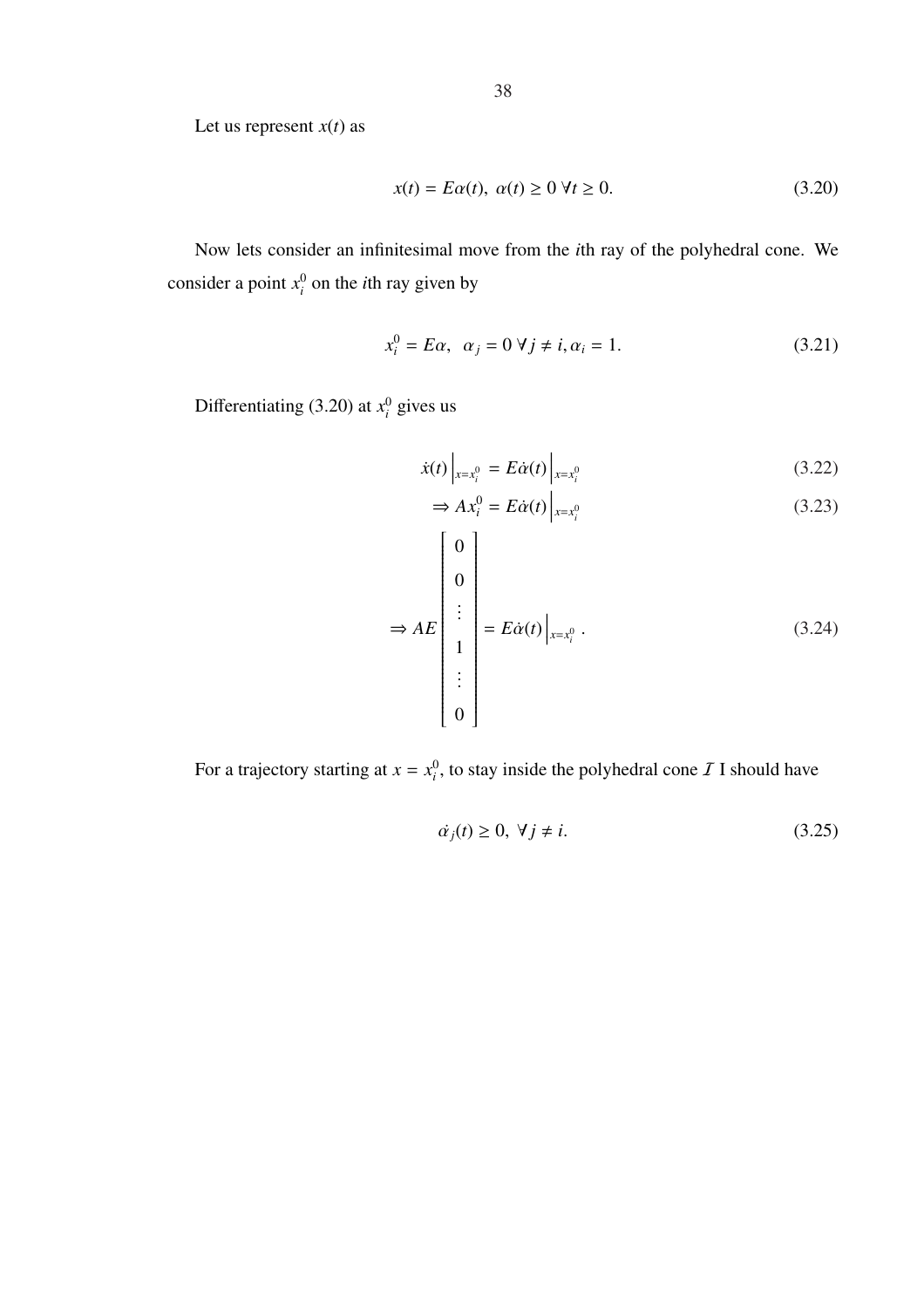$$
AE\begin{bmatrix} 0 \\ 0 \\ \vdots \\ 1 \\ \vdots \\ 0 \end{bmatrix} = ET \begin{bmatrix} 0 \\ 0 \\ \vdots \\ 1 \\ \vdots \\ 0 \end{bmatrix},
$$
 (3.26)

where the *i*th column of the matrix *T* is given by

$$
T_{ji} = \dot{\alpha_j}(t) \Big|_{x = x_i^0} \,. \tag{3.27}
$$

Note that *T* is essentially non-negative by construction.

Similarly applying positive invariance for other rays of the polyhedral cone, we can prove that the action of  $AE$  is the same as the action of  $ET$  on a basis of  $\mathbb{R}^m$ .

Therefore, there exists a  $\mathbb{R}^{m \times m}$  essentially non-negative matrix T such that  $AE = ET$ .

The following is a certificate theorem for approximate rendezvous under  $\infty$  norm specification:

Theorem 3.4.1. Consider *N* scalar agents with closed-loop dynamics

$$
\dot{x} = Ax, \quad x \in \mathbb{R}^N.
$$

If there exists a symmetric positive definite matrix  $P \in \mathbb{R}^{N \times N}$  and an essentially nonnegative matrix  $T \in \mathbb{R}^{(2^N-2) \times (2^N-2)}$  such that

$$
\begin{array}{rcl}\nAE^{\infty} & = & E^{\infty}T \\
T \geq 0\n\end{array}\n\bigg\} \quad \text{Positive invariance and,}
$$

$$
AT P + P A < 0
$$
  
\n
$$
P > 0
$$
 Asymptotic stability,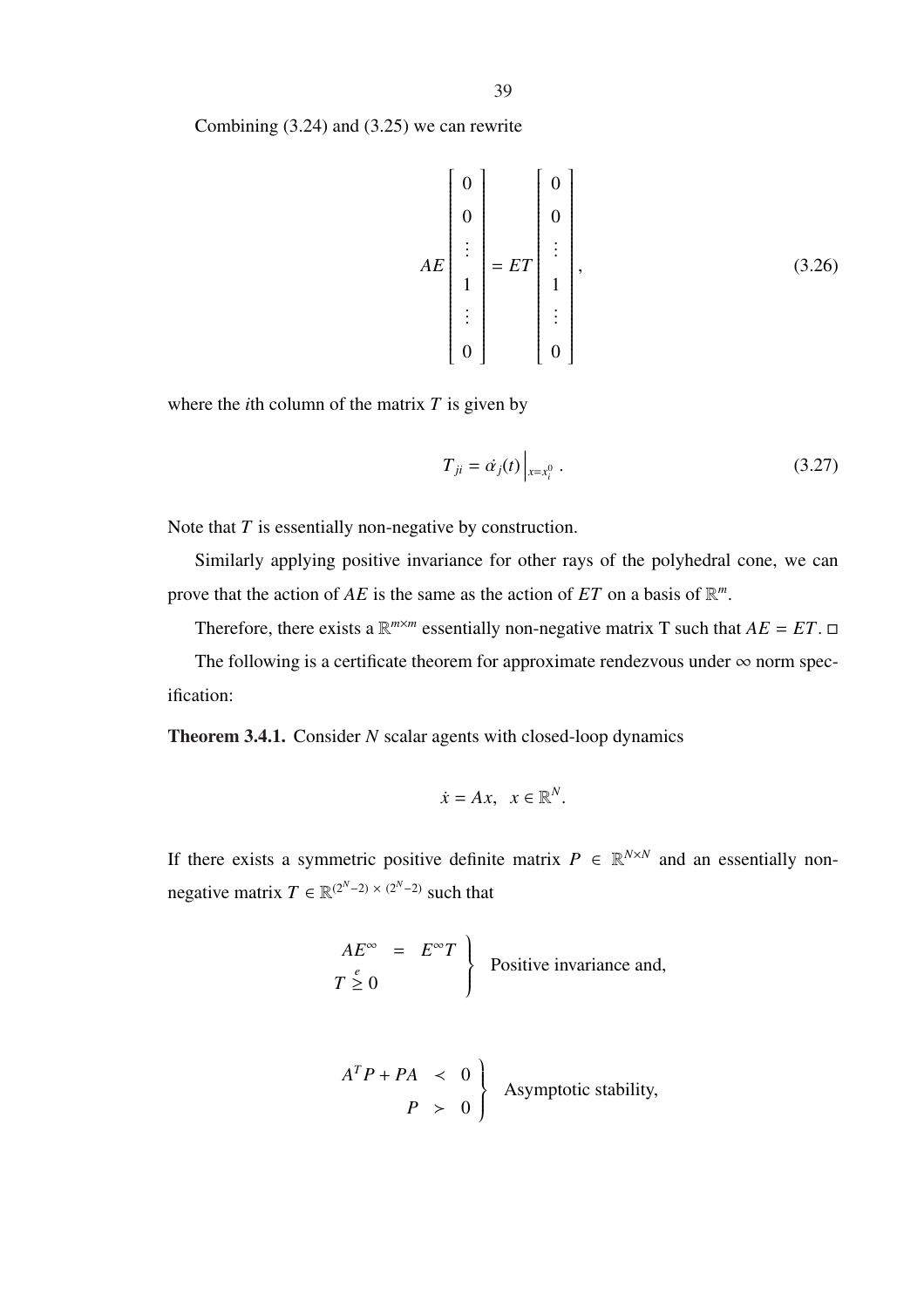where  $E^{\infty} \in \mathbb{R}^{N \times 2^{N}-2}$  is the matrix whose columns are the points  $e_1^{\infty}$  $\int_{1}^{\infty}$ , $e_2^{\infty}$  $e_2^{\infty},\cdots,e_{2^N}^{\infty}$ ∞<br>2<sup>*N*</sup>−2</sub> then the agents will achieve rendezvous with  $\infty$  norm specification  $\rho_{des}$ , for all initial conditions lying in the region  $Cone(E^{\infty})$ .

*Proof:* The proof of Theorem 3.4.1 directly follows from Lemma 3.4.1 and a well known result on asymptotic stability of linear systems.

*Notes:*

- 1. A similar result can be written down for the case when approximate rendezvous is specified in terms of 1 norm.
- 2. The conditions in the theorem are linear in *T* and *P*. Checking whether the conditions are satisfied is a convex feasibility problem.

Example 9. *Consider the closed-loop system of three scalar agents described by*

$$
\dot{x} = \begin{bmatrix} -3.5 & 1.0607 & 1.0607 \\ 1.0607 & -4.25 & 0.75 \\ 1.0607 & 0.75 & -4.25 \end{bmatrix} x, \ x \in \mathbb{R}^{3}.
$$
 (3.28)

*Suppose we want to attain rendezvous in the*  $\infty$  *norm as well as the* 1 *norm sense for*  $\rho_{des} = 3.5$  and  $\delta = 0.2$ *. The corresponding E* matrices in the first quadrant are found to be:

$$
E_1^{\infty} = \begin{bmatrix} 0.2 & 0.2 & 0.7 & 0.7 & 0.7 & 0.2 \\ 0.2 & 0.7 & 0.2 & 0.7 & 0.2 & 0.7 \\ 0.7 & 0.2 & 0.2 & 0.2 & 0.7 & 0.7 \end{bmatrix},
$$

$$
E_1^1 = \begin{bmatrix} 0.2 & 0.2 & 0.3 \\ 0.2 & 0.3 & 0.2 \\ 0.3 & 0.2 & 0.2 \end{bmatrix}.
$$

*The eigenvalues of the closed-loop system are all negative so it is asymptotically stable. Feasible certificates were obtained for both the* ∞ *and* 1 *norm cases through solving the convex invariance conditions of Theorem 3.4.1.*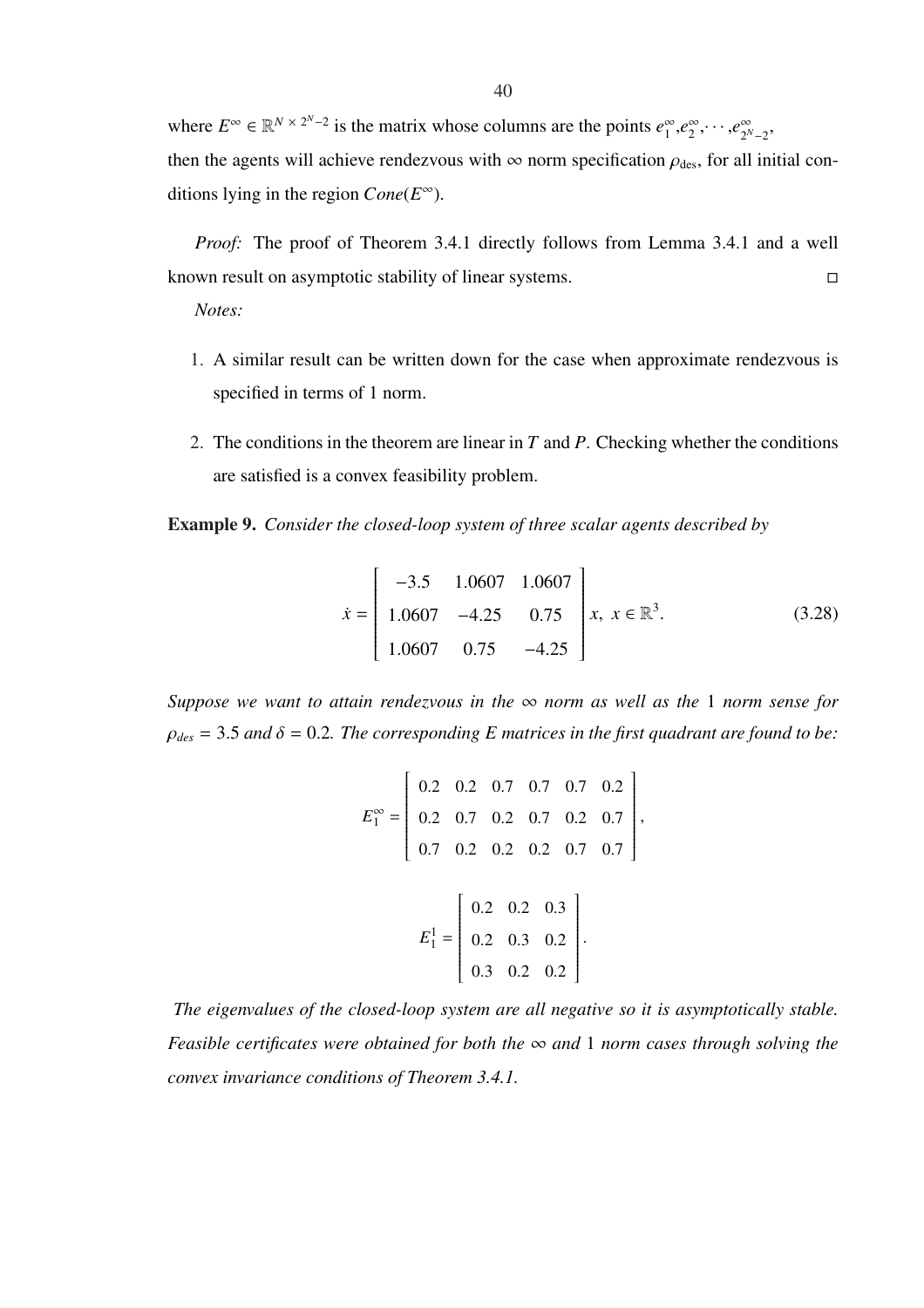*Now consider the system*

$$
\dot{x} = \begin{bmatrix} -3.5 & 1.299 & 0.75 \\ 1.299 & -3.875 & 0.6495 \\ 0.75 & 0.6495 & -4.625 \end{bmatrix} x, x \in \mathbb{R}^{3}.
$$
 (3.29)

*The eigenvalues of the closed-loop matrix have negative real parts as before. The invariance conditions also result in a feasible solution for the* ∞ *norm case. However, for* 1 *norm the problem is infeasible.*

*This example shows that for given values of* ρ*des and* δ*,* 1 *norm specifications impose stricter constraints on the trajectories than* ∞ *norm specifications. Fig. 3.2 shows some trajectories of the system in eqn.(3.29). Notice that while the trajectories are invariant with respect to the* ∞ *norm cone, they move in and out of the* 1 *norm cone.*



Figure 3.2: Trajectories invariant with respect to the outer cone but not the inner cone.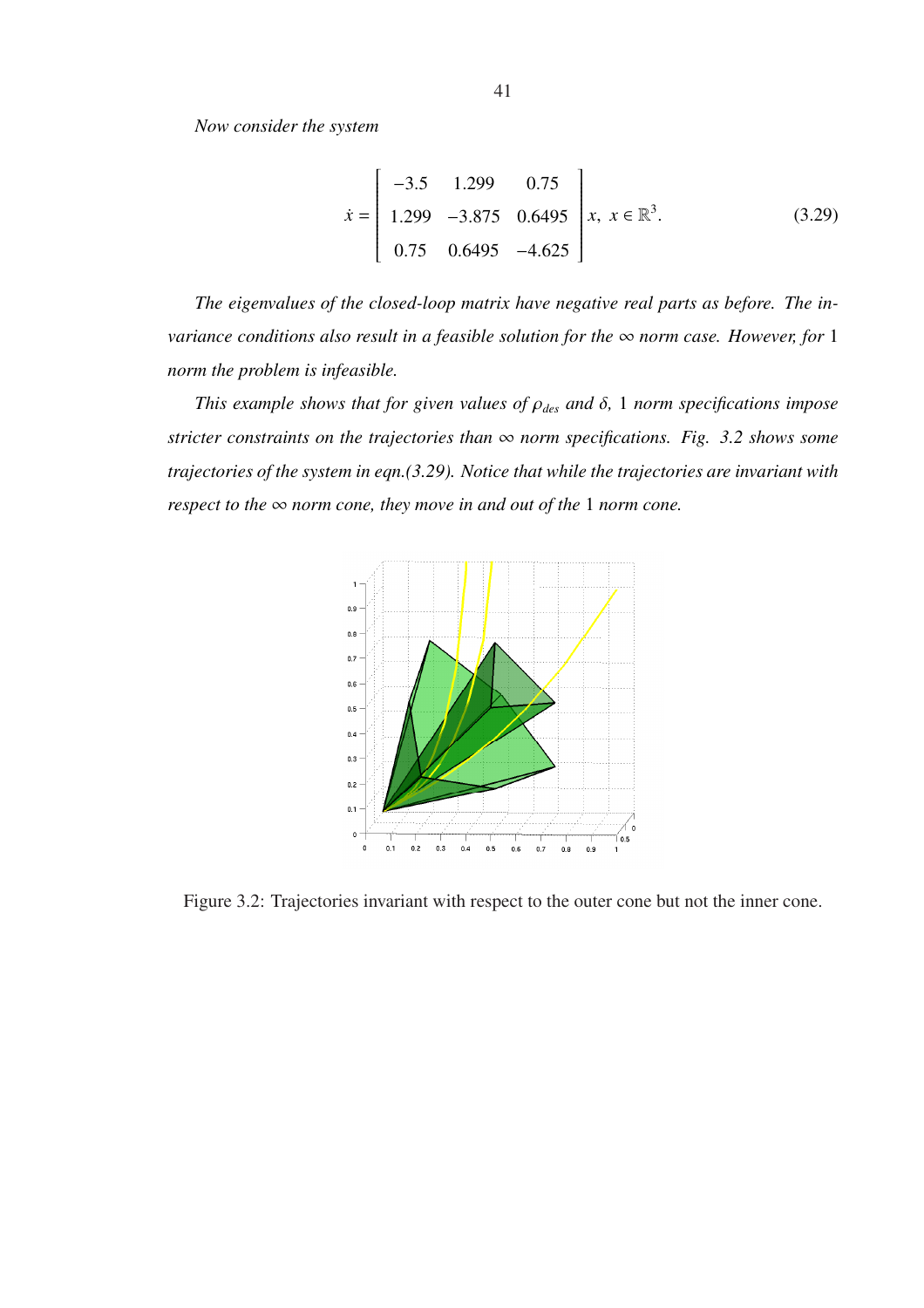## 3.5 Implication of the invariance result on the eigen-structure of *A*

Theorem 3.4.1 only guarantees rendezvous for initial conditions lying in  $Cone(E^{\infty})$ , which lies completely inside the positive hyper-orthant. If rendezvous has to be guaranteed for initial conditions lying in all equivalent cones in all other hyper-orthants (for example the region  $I_1 \cup I_2 \cup I_3 \cup I_4$  in fig. (3.3(a)), then the required sufficient conditions are the collection of all invariance conditions for each of these cones. But as we will find out in this section, satisfying all such conditions imposes restrictions on the eigen-structure of the closed loop *A* matrix and results in solutions that are non-robust.

In this section we will present results for approximate rendezvous under both the  $\infty$ norm and 1 norm specifications. Due to the non-singular nature of the *E* matrices in the case of 1 norm, the result is much stronger, as compared to the  $\infty$  norm case. We first present results for the  $\infty$  norm case.

Recall from Section 3.3, that for the  $\infty$  norm case, the  $E^{\infty}$  matrix in the positive hyperorthant belongs to  $\mathbb{R}^{N\times 2^N-2}$ . If  $\rho_{des} > 1$  then  $E^\infty$  is full rank. From now on we will call the  $E^{\infty}$  matrix in the positive hyper-orthant  $E_1^{\infty}$  $\int_{1}^{\infty}$ . The equivalent matrices in the other hyperorthants will be numbered *E* ∞  $2^{\infty}$ ,  $E_3^{\infty}$  $\frac{\infty}{3}, \cdots, E_{2^N}^{\infty}$ ∞<br>2<sup>N</sup>·

Note that  $E_2^{\infty}$  $\frac{2}{2}$ <sup>o</sup>,  $E_3^{\infty}$  $\frac{1}{3}^{\infty}$ ,  $\cdots$ ,  $E_{2^N}^{\infty}$  $\sum_{2^N}^{\infty}$  can be obtained from  $E_1^{\infty}$  $\int_{1}^{\infty}$  by multiplying it with a nonsingular rotation matrix. Therefore *E* ∞  $\frac{\infty}{2}$ ,  $E_3^{\infty}$  $\frac{\infty}{3}, \cdots, E_{2^N}^{\infty}$  $\frac{\infty}{2^N}$  are also full rank. We will now state and prove the following lemma.

**Theorem 3.5.1.** Let  $Cone(E_1^{\infty})$  $\binom{10}{1}$  be the desired invariant cone in the positive hyper-octant for  $\infty$  norm approximate rendezvous specification  $\rho_{\text{des}} > 1$  and let  $Cone(E_2^{\infty})$  $_{2}^{\infty}$ ), *Cone*( $E_{3}^{\infty}$  $\binom{8}{3}, \cdots$ and *Cone*(*E* ∞  $\binom{\infty}{2^N}$ ) be the symmetric rotations of *Cone*( $E_1^{\infty}$ )  $\binom{10}{1}$  in the other hyper-octants. Now if all the above cones  $Cone(E_1^{\infty})$  $\binom{1}{1}$ , *Cone*( $E_2^{\infty}$ )  $_{2}^{\infty}$ ),  $\cdots$  and *Cone*( $E_{2^N}^{\infty}$  $\sum_{2^N}^{\infty}$ ) are positively invariant with respect to the system

$$
\dot{x} = Ax, \quad x \in \mathbb{R}^N
$$

then all eigenvalues of A are real.

*Proof:* 
$$
Cone(E_1^{\infty})
$$
,  $Cone(E_2^{\infty})$ ,  $\cdots$  and  $Cone(E_{2^N}^{\infty})$  are positively invariant with respect to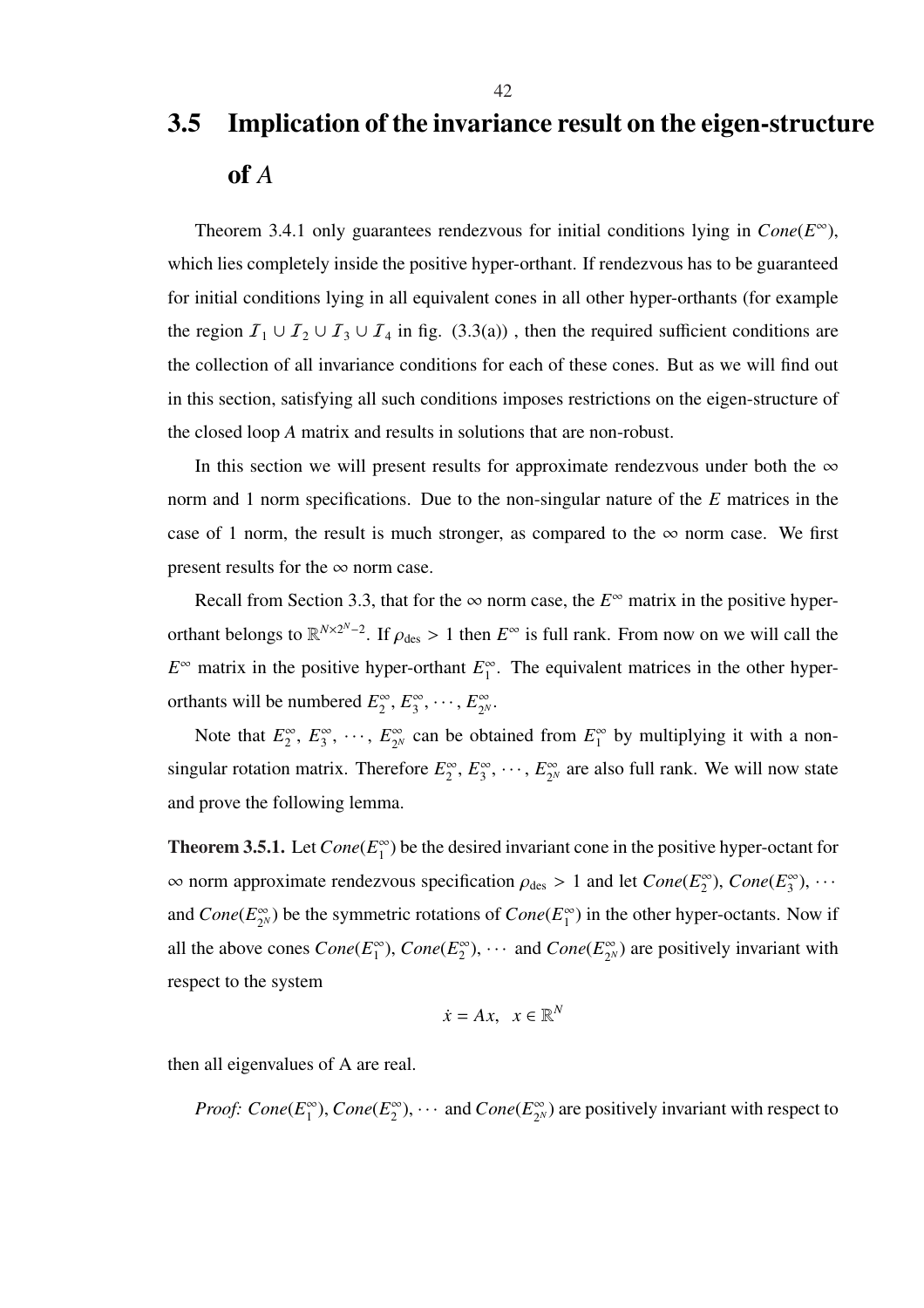the above system; therefore, by Lemma 3.4.1 there exist essentially non-negative matrices  $T_1, T_2, \cdots, T_{2^N}$ , such that

$$
AE_i^{\infty} = E_i^{\infty} T_i,
$$
\n(3.30)

$$
T_i \stackrel{e}{\geq} 0,\tag{3.31}
$$

$$
T_i \in \mathbb{R}^{(2^N - 2) \times (2^N - 2)}.
$$
\n(3.32)

Now by Lemma 3.2.3,  $r(T_i)$  is an eigenvalue of  $T_i$  and there exists  $x_i \geq 0$ ,  $x_i \neq 0$  such that

$$
T_i x_i = r(T_i) x_i. \tag{3.33}
$$

Multiplying both sides by  $E_i^{\infty}$  we get

$$
E_i^{\infty} T_i x_i = r(T_i) E_i^{\infty} x_i,
$$
\n(3.34)

$$
AE_i^{\infty} x_i = r(T_i)E_i^{\infty} x_i.
$$
 (3.35)

Now  $E_i^{\infty} x_i \neq 0$  and  $E_i^{\infty} x_i \in Cone(E_i^{\infty})$ ; therefore,  $r(T_i)$  is an eigenvalue of *A* and there exists a corresponding eigenvector in  $Cone(E_i^{\infty})$ .

This means that  $A$  has  $2^N$  eigenvectors in the strict interior of each orthant. Therefore by Lemma 3.2.2, *N* of these vectors are linearly independent. Therefore, all N eigenvalues of *A* are real and are given by the spectral abscissa of the  $T_i$  matrices. We are able to prove a stronger result under the 1 norm specification, which we present now:

Theorem 3.5.2. Let *Cone*(*E* 1  $_1^1$ ) be the desired invariant cone in the positive hyper-octant for 1 norm approximate rendezvous specification  $\rho_{des} > N$  and let  $Cone(E_2^1)$  $_{2}^{1}$ ), *Cone*( $E_3^1$  $\frac{1}{3}$ ),  $\cdots$ and  $Cone(E_2^1)$  $\frac{1}{2^N}$ ) be the symmetric rotations of *Cone*( $E_1^1$  $_1^1$ ) in the other hyper-octants. Now if all the above cones  $Cone(E_1^1)$  $^{1}_{1}$ ), *Cone*( $E_2^1$  $\frac{1}{2}$ ),  $\cdots$  and *Cone*( $E_2^1$  $\frac{1}{2^N}$ ) are positively invariant with respect to the system

$$
\dot{x} = Ax, \quad x \in \mathbb{R}^N
$$

then A has a single real eigenvalue with algebraic multiplicity = geometric multiplicity =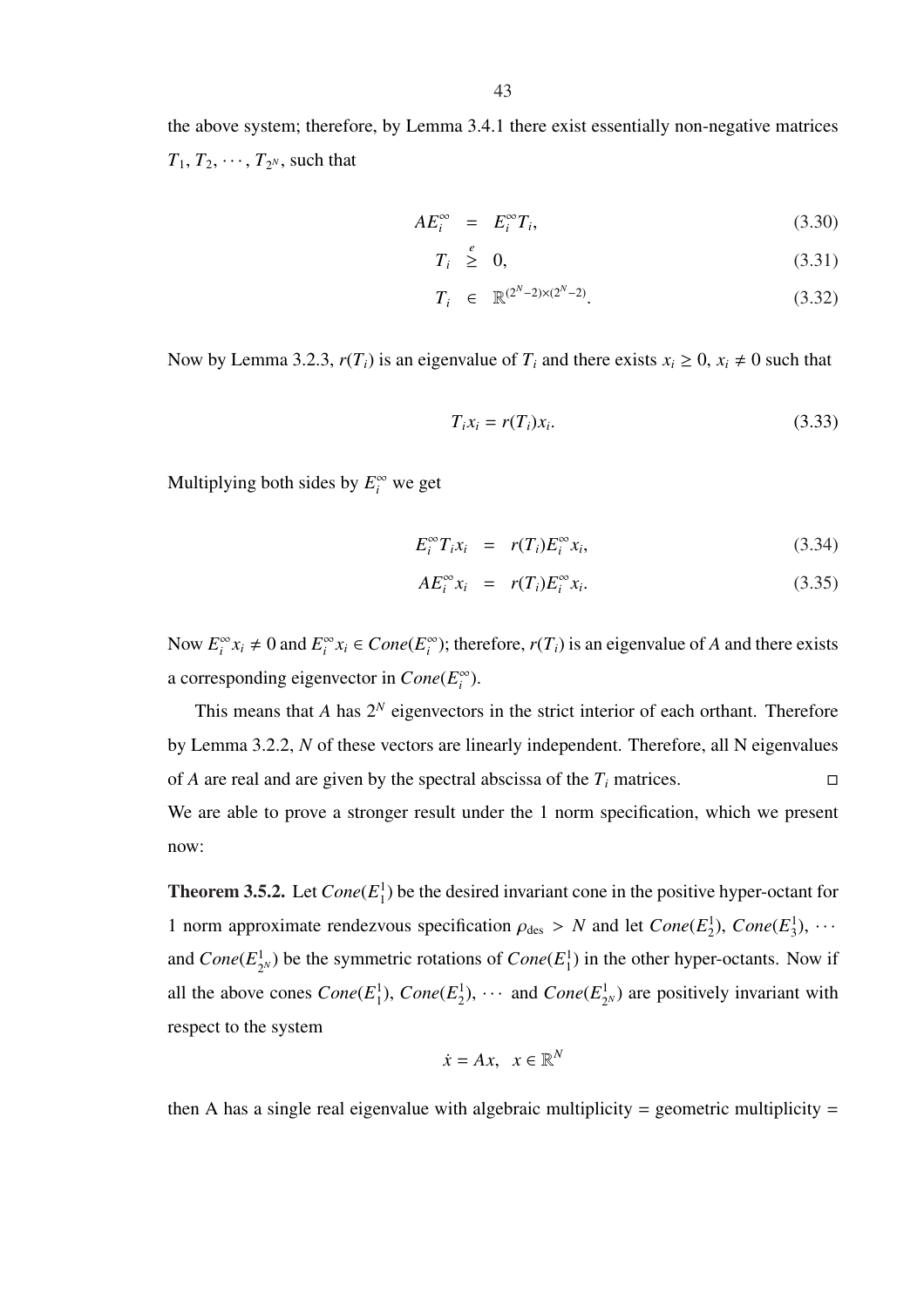*N*.

*Proof:* All steps of the proof for Theorem 3.5.1 hold by replacing the matrices  $E_i^{\infty}$  with the matrices  $E_i^1$ . In addition, now we know that  $E_i^1 \in \mathbb{R}^{N \times N}$ ; therefore, the matrices *A*,  $T_1$ ,  $T_2$ ,  $\cdots$  and  $T_{2^N}$  are similar. Thus we have

$$
r(T_1) = r(T_2) = \dots = r(T_{2^N}).
$$
\n(3.36)

So all eigenvalues of *A* are the same with *N* linearly independent eigenvectors.

Example 10 (Two scalar agent rendezvous). *In this example we demonstrate Theorem 3.5.2 in the two dimensional phase space. In two dimensions the desired invariant cones are the same for both*  $\infty$  *norm and* 1 *norm cases. The cone*  $I_1$  *in fig.* 3.3(*a*) *can be represented as* 

$$
I_1 = Cone(E_1^1), \t\t(3.37)
$$

$$
E_1^1 = \begin{bmatrix} \delta \rho_{des} & \delta \\ \delta & \delta \rho_{des} \end{bmatrix} . \tag{3.38}
$$

*The cones*  $I_2$ ,  $I_3$ , and  $I_4$  *can be generated by rotating*  $I_1$  *by*  $\pi/2$ ,  $\pi$ , and  $3\pi/2$  *radians*, *respectively, therefore,*

$$
\mathcal{I}_i = Cone(E_i^1), \tag{3.39}
$$

$$
E_i^1 = R^{i-1} E_1^1, \ i \in \{1, 2, 3, 4\}, \ and \tag{3.40}
$$

$$
R = \begin{bmatrix} 0 & -1 \\ 1 & 0 \end{bmatrix}.
$$
 (3.41)

*Now from Lemma 3.5.2, if all the cones*  $(I_1, I_2, I_3,$  *and*  $I_4)$  are positively invariant *w.r.t. the system*

$$
\dot{x} = Ax, \quad x \in \mathbb{R}^2,
$$

*then A has a unique real eigenvalue with algebraic multiplicity* = *geometric multiplicity* = *2. In other words the system*  $\dot{x} = Ax$  *has radial vector fields as shown in fig.* (3.3(b)).

Note: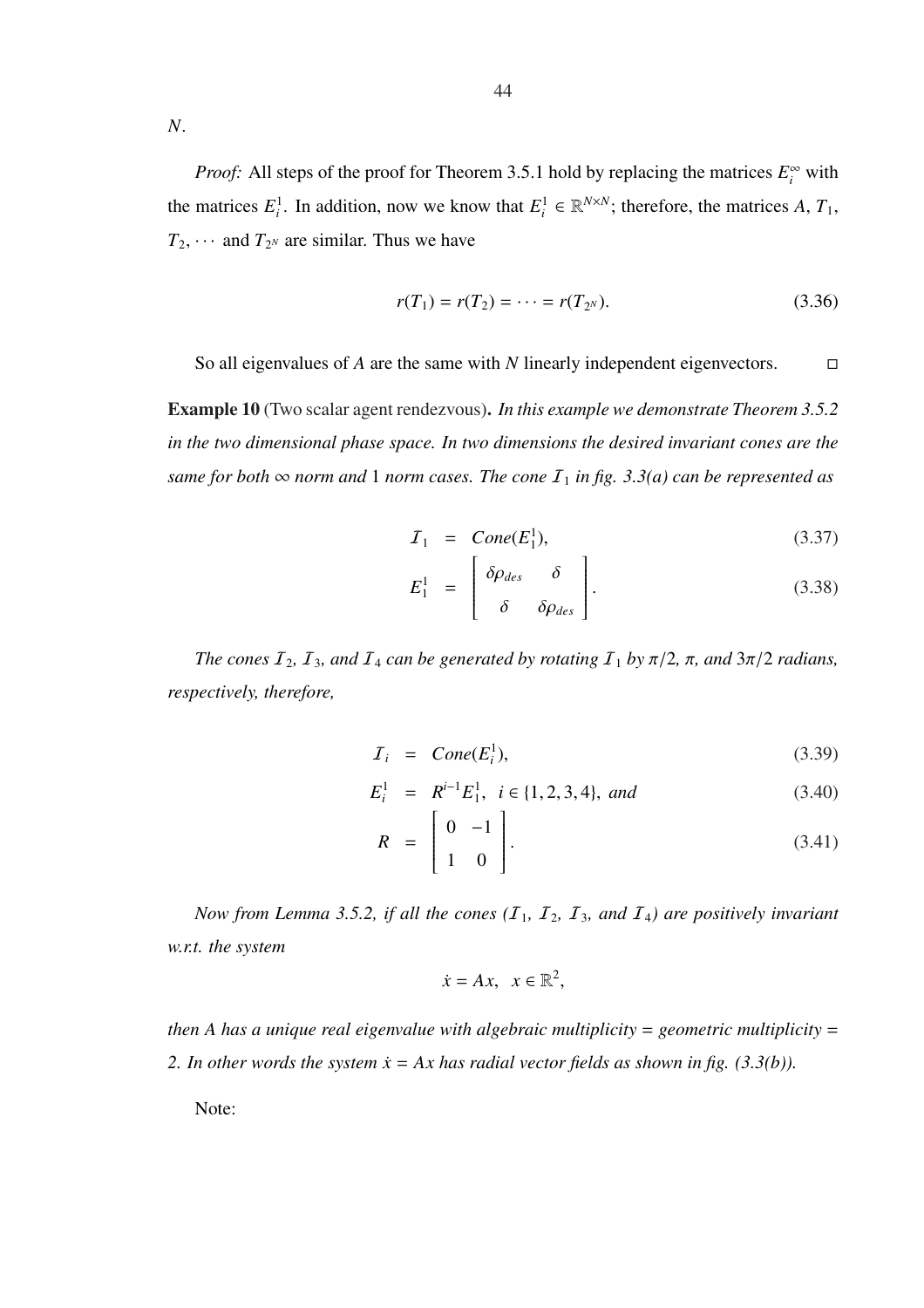

Figure 3.3: Unique non-robust solution, if rendezvous is desired for trajectories originating in all quadrants.

- If  $\rho_{des} > N$ , the polyhedral cone corresponding to the 1 norm specification is fully contained in the corresponding polyhedral cone for the  $\infty$  norm case. We conjecture that the only solution possible in the  $\infty$  norm specification is the one that results in radial fields (all eigenvalues same and real).
- The radial fields solutions thus obtained are non-robust to disturbance and uncertainty. The trajectories live on the boundary of the polyhedral cone and can easily deviate out of the cone under uncertainty.
- If rendezvous is desired for initial conditions lying in all the hyper-octants, non-linear control design along the lines of [20] is likely to give a robust solution.

### 3.6 Non-scalar Agent Rendezvous

In this section we will demonstrate the applicability of the theory developed in Sections 3.3 and 3.4 to the case of non-scalar agents. We will demonstrate the simple case of two planar agents trying to rendezvous at the origin of  $\mathbb{R}^2$ .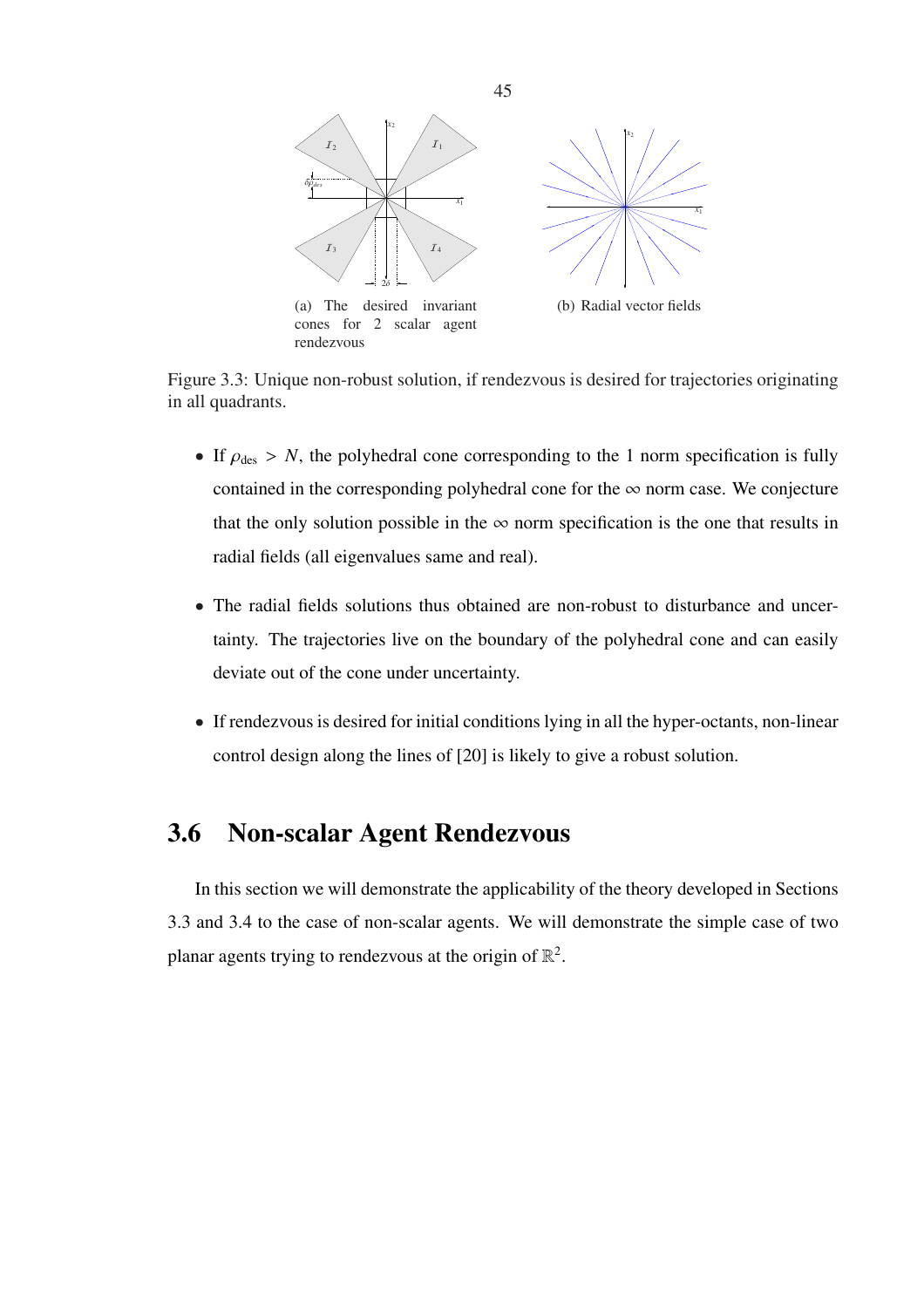Let us consider two planar vehicles with combined closed loop dynamics,

$$
\begin{bmatrix} x_1 \\ y_1 \\ x_2 \\ y_2 \end{bmatrix} = A \begin{bmatrix} x_1 \\ y_1 \\ x_2 \\ y_2 \end{bmatrix},
$$
 (3.42)

where  $x_i, y_i \in \mathbb{R}$ .

In fig. 3.4(a), the rendezvous task for agents 1 and 2 is to reach the inner square of side  $\delta$  around origin within a small time interval of each other. To accomplish this task, we require that at the first instant when one agent enters the inner square, the other agent should be at least inside the outer square of side  $\delta \rho_{\text{des}}$ . To state this condition formally we define

$$
t_{V_i} = \min [t : \max\{|x_i(t)|, |y_i(t)|\} \le \delta],
$$
  
\n
$$
i \in \{1, 2\},
$$
  
\n
$$
t_a = \min \{t_{V_1}, t_{V_2}\}.
$$

In this sense,  $t_{V_i}$  is the arrival time of the *i*th agent to the inner square; therefore for successful rendezvous,

$$
\max_{i} \left[ \max\{|x_i(t_a)|, |y_i(t_a)|\} \right] \le \delta \rho_{\text{des}}.
$$
 (3.43)



Figure 3.4: Planar rendezvous condition is sufficient but not necessary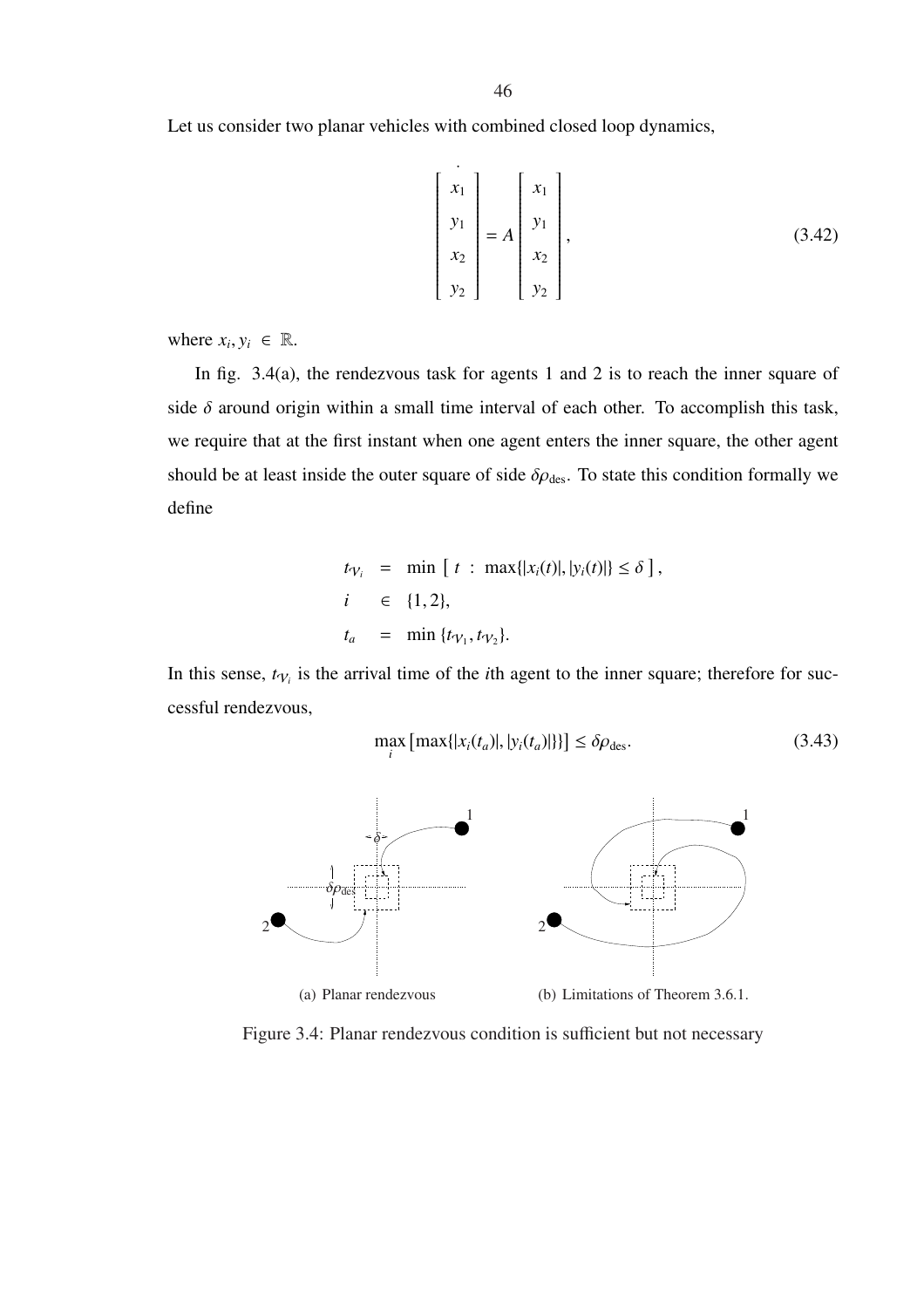Define the region  $W \in \mathbb{R}^4$  as

$$
\mathbf{W} = \begin{pmatrix} x_1 \\ y_1 \\ x_2 \\ y_2 \end{pmatrix} : \frac{1}{\rho_{\text{des}}} \le \left| \frac{x_1}{x_2} \right| \le \rho_{\text{des}} \quad (3.44)
$$

In order to guarantee rendezvous for all initial conditions lying in  $W$ , we will break down the planar rendezvous problem into two scalar rendezvous problems. The idea is, that if  $x_1$ ,  $x_2$  and  $y_1$ ,  $y_2$  attain rendezvous in their respective two-dimensional phase spaces, then rendezvous will be successful on the plane.

We define the matrix  $E_1^{\text{planar}}$  $_1^{\text{planar}}$  as

$$
E_1^{\text{planar}} = \begin{bmatrix} \delta & \rho_{\text{des}} & 0 & 0 \\ 0 & 0 & \delta & \rho_{\text{des}} \\ \rho_{\text{des}} & \delta & 0 & 0 \\ 0 & 0 & \rho_{\text{des}} & \delta \end{bmatrix} .
$$
 (3.45)

It is easy to verify the following result:

Lemma 3.6.1.

$$
\left[ x_1 \quad y_1 \quad x_2 \quad y_2 \right]^T \in Cone(E_1^{\text{planar}}) \tag{3.46}
$$

if and only if

$$
\begin{bmatrix} x_1 \\ x_2 \end{bmatrix} \in Cone \left( \begin{bmatrix} \delta & \delta \rho_{\text{des}} \\ \delta \rho_{\text{des}} & \delta \end{bmatrix} \right), \tag{3.47}
$$

$$
\begin{bmatrix} y_1 \\ y_2 \end{bmatrix} \in Cone \left( \begin{bmatrix} \delta & \delta \rho_{\text{des}} \\ \delta \rho_{\text{des}} & \delta \end{bmatrix} \right).
$$
 (3.48)

Now we can state the rendezvous certificate theorem for planar rendezvous,

**Theorem 3.6.1.** If the system in eqn.(3.42) is asymptotically stable and there exists a  $4 \times 4$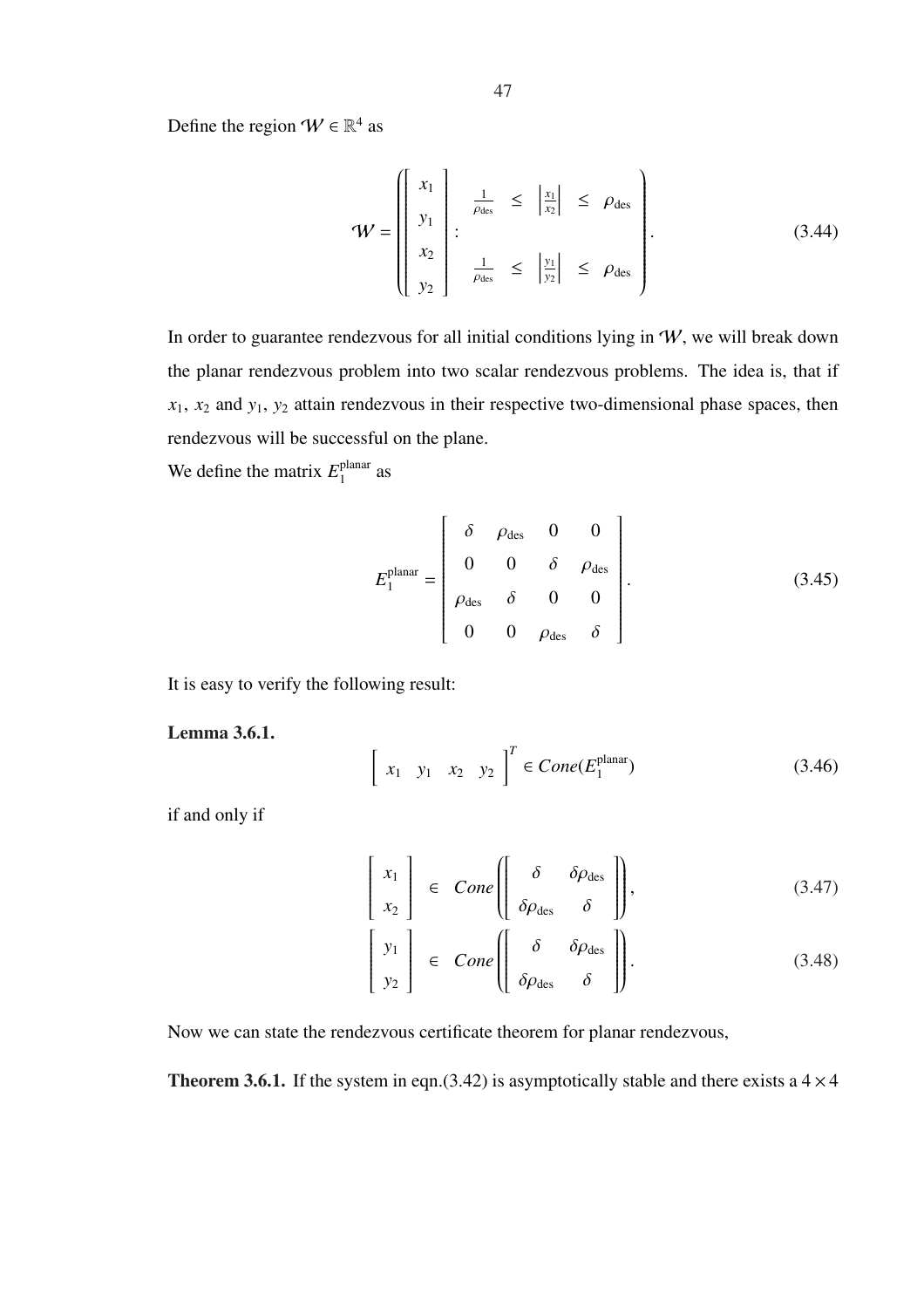48

matrix *T* such that

$$
AE_1^{\text{planar}} = E_1^{\text{planar}} T,\tag{3.49}
$$

$$
T \stackrel{e}{\geq} 0, \tag{3.50}
$$

then one can guarantee rendezvous for all initial conditions such that

$$
x_i(0), y_i(0) \ge 0
$$
  
\n
$$
\left[ x_1(0) \quad y_1(0) \quad x_2(0) \quad y_2(0) \right]^T \in W.
$$

*Proof:* The proof follows from Lemmas 3.4.1 and 3.6.1. □

It is important to note that this theorem only provides sufficient conditions for rendezvous and yields certificates for trajectories where an agent never crosses from one quadrant to another on the plane. For instance, although the trajectories shown in fig. 3.4(b) achieve successful planar rendezvous, the trajectories violate the invariance conditions required by the theorem. Deriving a more general certificate theorem that covers these cases is an avenue of future research.

#### 3.7 Conclusions and Future work

In this chapter, I have extended the concepts outlined in Chapter 2 to the case of *N* scalar agents and have demonstrated their utility for non-scalar agents. While in Chapter 2 we considered two scalar agents with non-linear dynamics, in this chapter the underlying dynamics are always assumed to be linear. I have employed the theory of invariance of polyhedral regions to derive a set of convex conditions, which when feasible yield a certificate of successful rendezvous. I have also shown that if rendezvous certificates are desired for initial conditions lying in a much larger symmetric set around the origin, the problem is over-constrained. The only feasible closed-loop linear dynamics that satisfy this overconstrained problem are the ones with radially decaying vector fields. All such solutions are non-robust to uncertainties. This suggests that for robustness in the over-constrained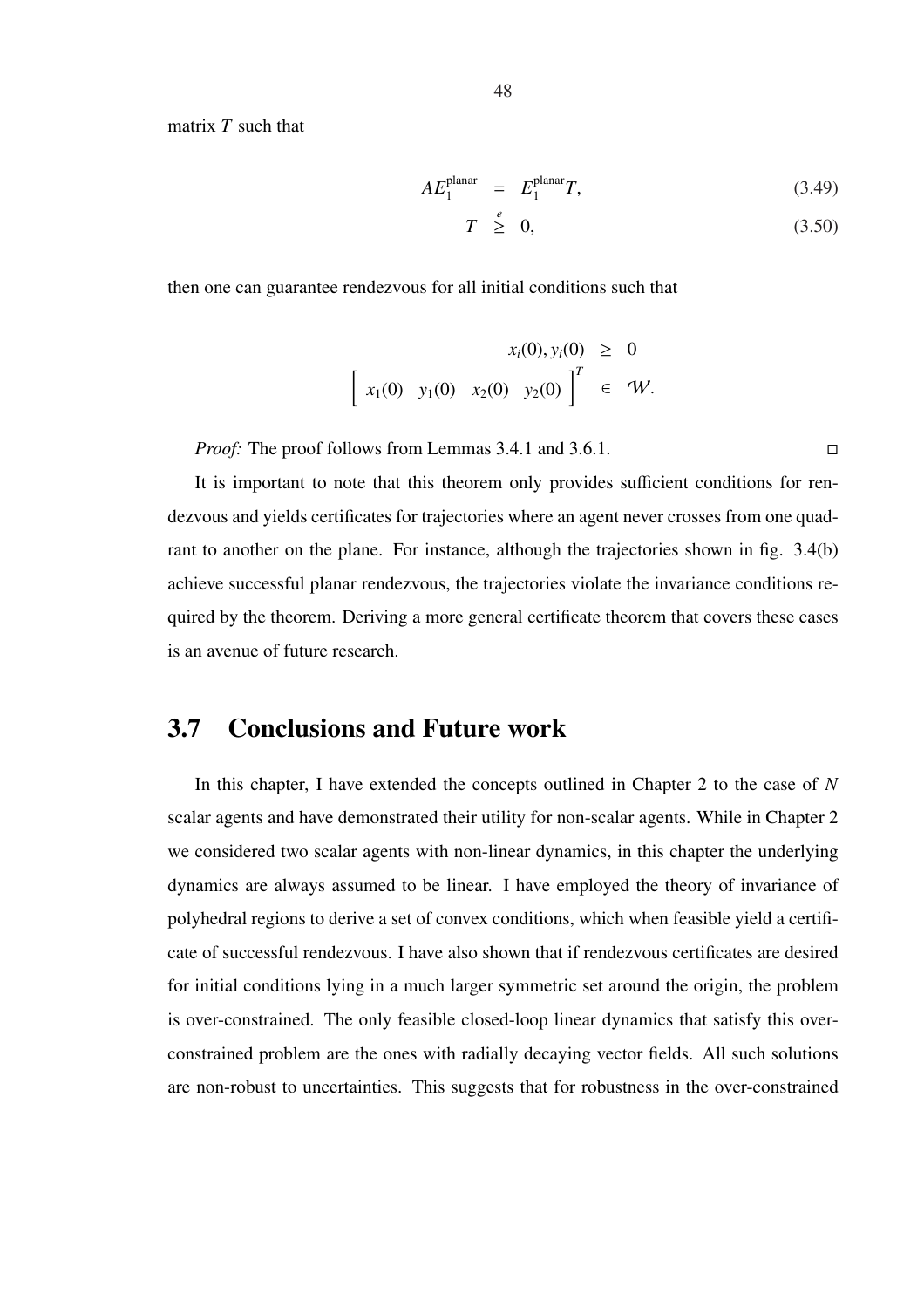case, we need to use non-linear synthesis.

The problem of designing a linear state feedback controller for rendezvous of *N* scalar agents can form a good future extension of this work. A first attempt at the synthesis problem led me to a set of conditions that are bilinear. There is some literature ([39], [40]) on a method to minimize the spectral abscissa of an essentially non-negative matrix under cone invariance constraints. In our work on rendezvous using second order cones [41], we present a detailed solution of the rendezvous synthesis problem. Future directions also include introducing uncertainty and communication link failure between the cooperating agents.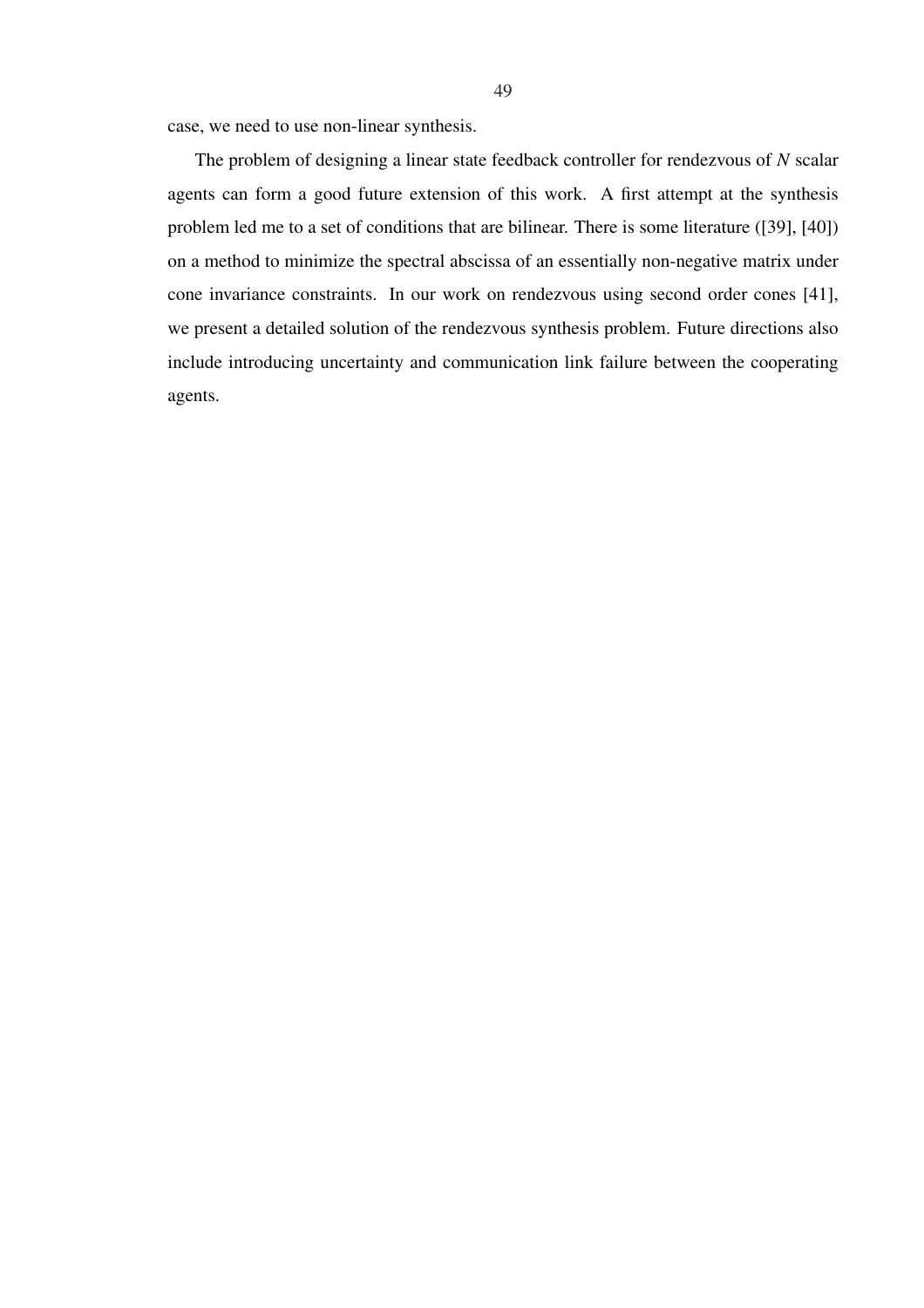## Chapter 4

# Stochastic algorithms for dynamic sensor coverage

#### 4.1 Introduction

Sensor coverage is the problem of deploying multiple sensors in an unknown environment for the purpose of automatic surveillance, cooperative exploration, or target detection. Recent years have witnessed increased interest among the communication, control, and robotics researchers in the area of mobile sensor networks. Each individual node in such a network has sensing, computation, communication, and locomotion capabilities. When the environment is rapidly changing, finding an efficient deployment strategy becomes a key issue for any application.

Coverage can be static (fixed sensors) or dynamic (mobile sensors). Static sensor coverage is desirable if the area to be covered is less than the union of the ranges of the sensor nodes. Static sensor coverage problem has been considered in [42] and in the references therein. The dynamic sensor coverage becomes necessary when a limited number of sensors is available and the area of interest cannot be covered by a static configuration of sensors. There have been attempts to empirically solve the dynamic coverage problem using simulations and actual robots [43] but a sound theoretical base is still missing in the literature.

In this chapter I consider *N* discrete time linear systems located at different points in space. One may think of dividing the uncertain area under consideration using a grid and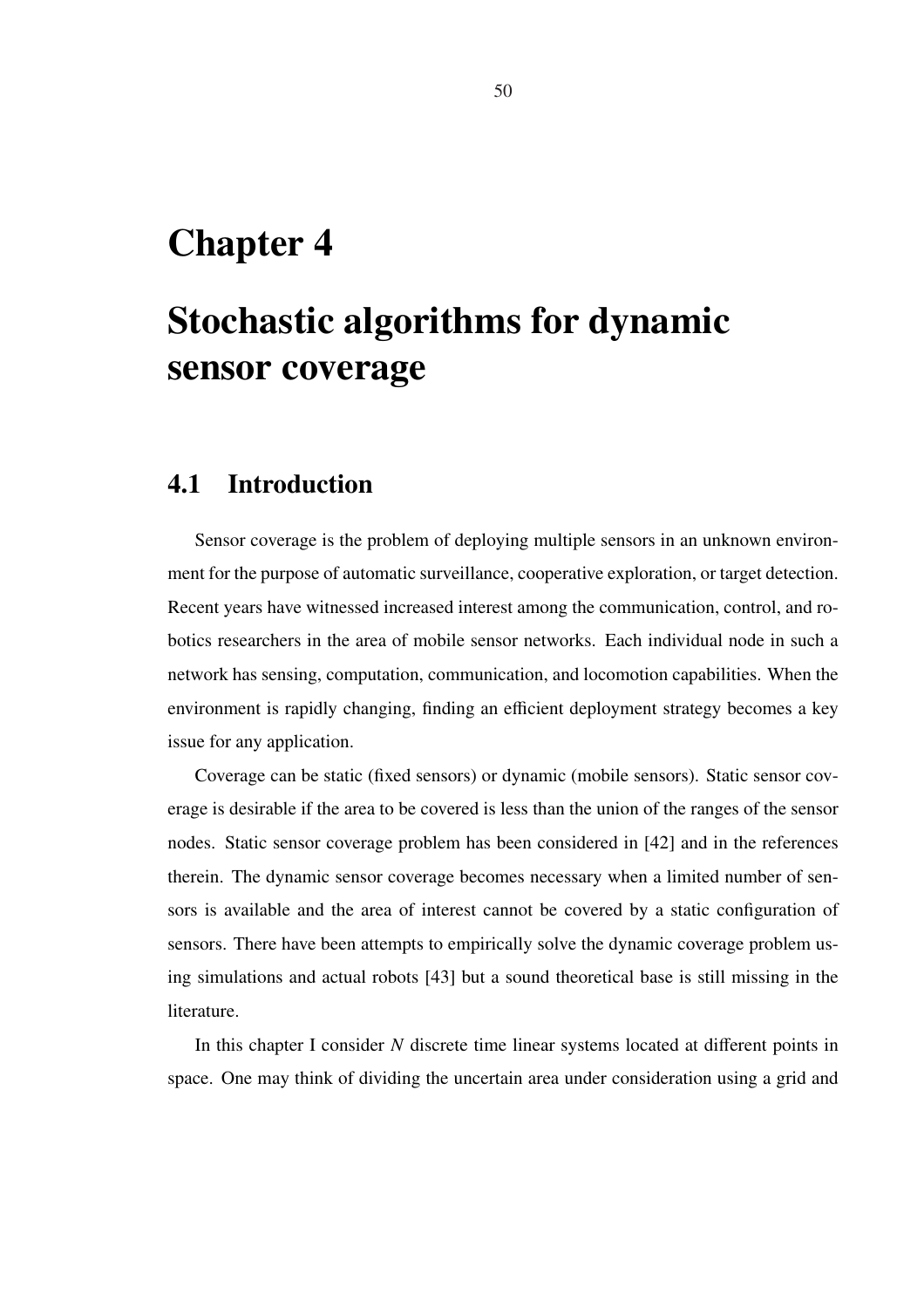then these *N* systems can be thought to represent the dynamics of local environment change at the grid points. I analyze the case when a single sensor is deployed. The sensor maintains discrete time Kalman filter estimates of the states of all the *N* systems. In order to model the limited range of the sensor, I constrain the sensor to receive measurements only for the system where it is physically located at that time instant. All the tools developed in this chapter can be applied to the case where multiple grid points fall in the sensory range and hence the sensor receives measurements from more than one system. This extension requires only minor modifications and is left as a future research direction.

For a system where the sensor is located, the sensor implements both the time update and measurement update laws of the Kalman filter. For all the other systems for which the sensor did not receive any measurements, only the time update law is implemented. The motion of the sensor is an i.i.d. random process under the first strategy and a discrete time discrete state (DTDS) Markov chain in the later strategy. For successful coverage the sensor needs to hop from one system to another such that the error covariance matrices of the estimates of states of all *N* systems are bounded at all times. Intuition tells us that the sensor should spend more time at a location where the environment is changing rapidly than at one where the dynamics are relatively slow. The results I present in this chapter satisfy this intuition. A similar set of results, developed independently, have been presented in [44]

In Section 4.2 I describe the problem mathematically. In Section 4.3 and 4.4 I present success and failure results for a single sensor moving according to two different motion strategies. In Section 4.5, I conclude and identify future research directions.

The results presented in this chapter have been published in [45].

 $\overline{1}$ 

#### 4.2 Problem Description

Consider *N* independently evolving LTI systems, whose dynamics are given by

$$
\begin{cases}\n x_{i,k+1} = A_i x_{i,k} + w_{i,k} \\
 y_{i,k} = C_i x_{i,k} + v_{i,k}\n\end{cases}
$$
\n(4.1)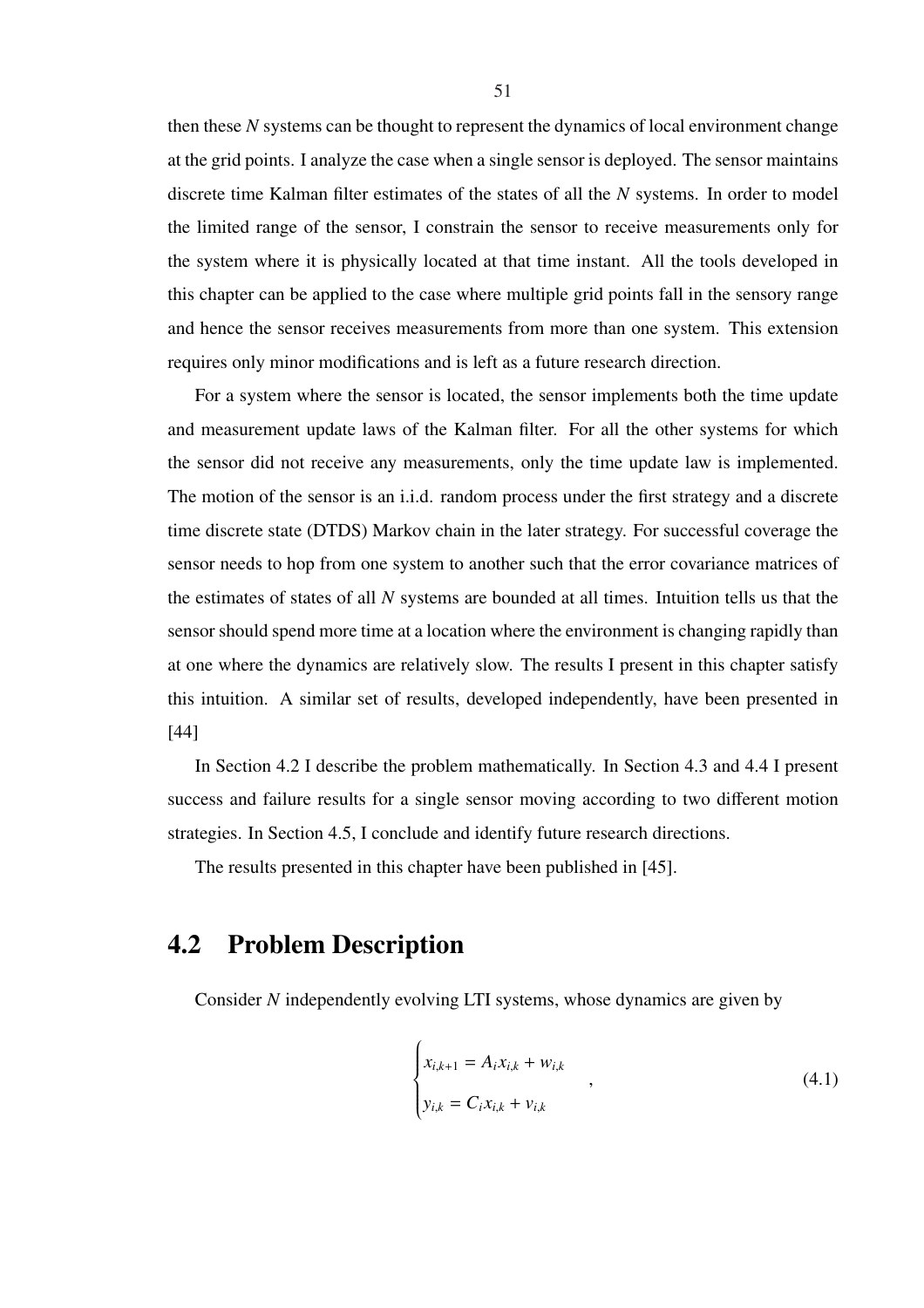where  $x_{i,k}$ ,  $x_{i,k+1}$ ,  $w_{i,k} \in \mathbb{R}^{n_i}$  and  $y_{i,k}$ ,  $v_{i,k} \in \mathbb{R}^{m_i}$ ,  $w_i$  and  $v_i$  are Gaussian random vectors with zero mean and covariance matrices  $Q_i$  and  $R_i$ , respectively, and *i* takes values in the set  $\{1, 2, 3, \dots, N\}$ . Let  $\mathbb{S}_n(\mathbb{S}_n^+)$  denote the set of symmetric positive semidefinite(definite) matrices of dimension *n*.

As already mentioned, the space to be covered can be discretized using a grid, and the above *N* systems can be thought to represent the dynamics of certain local variables at the grid points. These variables can be temperature, barometric pressure in case of weather monitoring, threat emergence rate in case of surveillance, uncertain location of adversaries and friends in a situational awareness task, and congestion measures at various routers in the case of a network.

In reality the independent evolution of the systems assumption may not always hold, as the dynamics of systems proximate in space may be highly dependent or even coupled. The results for the coupled environment case are under development, but the basic intuition and insight into the coverage problem remain the same.

There are *N* possible locations at which the sensor can be at a given time. If the sensor is in state *i* at time *k* it only has access to the measurement of the *i*th system at that time. The state transitions occur at a fixed time interval, which is assumed to be the same as the sampling period of all the *N* systems without any loss of generality.

The sensor runs *N* Kalman filter recursions, one for each of the *N* systems. For system *i* the time update equations of the Kalman filter are implemented at all time instants, whereas the measurement update equations are implemented only at those time instants when the sensor happens to be at location *i*.

Let  $S_k$  be the stochastic process describing the motion of the sensor.  $S_k$  takes values in the set  $\{1, 2, 3, \dots, N\}$ . Let  $I_{i,k}$  be the indicator function describing whether or not the sensor is at location *i* at time *k*. Therefore  $I_{i,k} = 1$  if and only if  $S_k = i$ . We model the covariance matrix of the measurement noise for the *i*th system in the following manner:

$$
Var(v_{i,k}) = \begin{cases} R_i, & I_{i,k} = 1 \\ \sigma_i^2 I, & I_{i,k} = 0 \end{cases}.
$$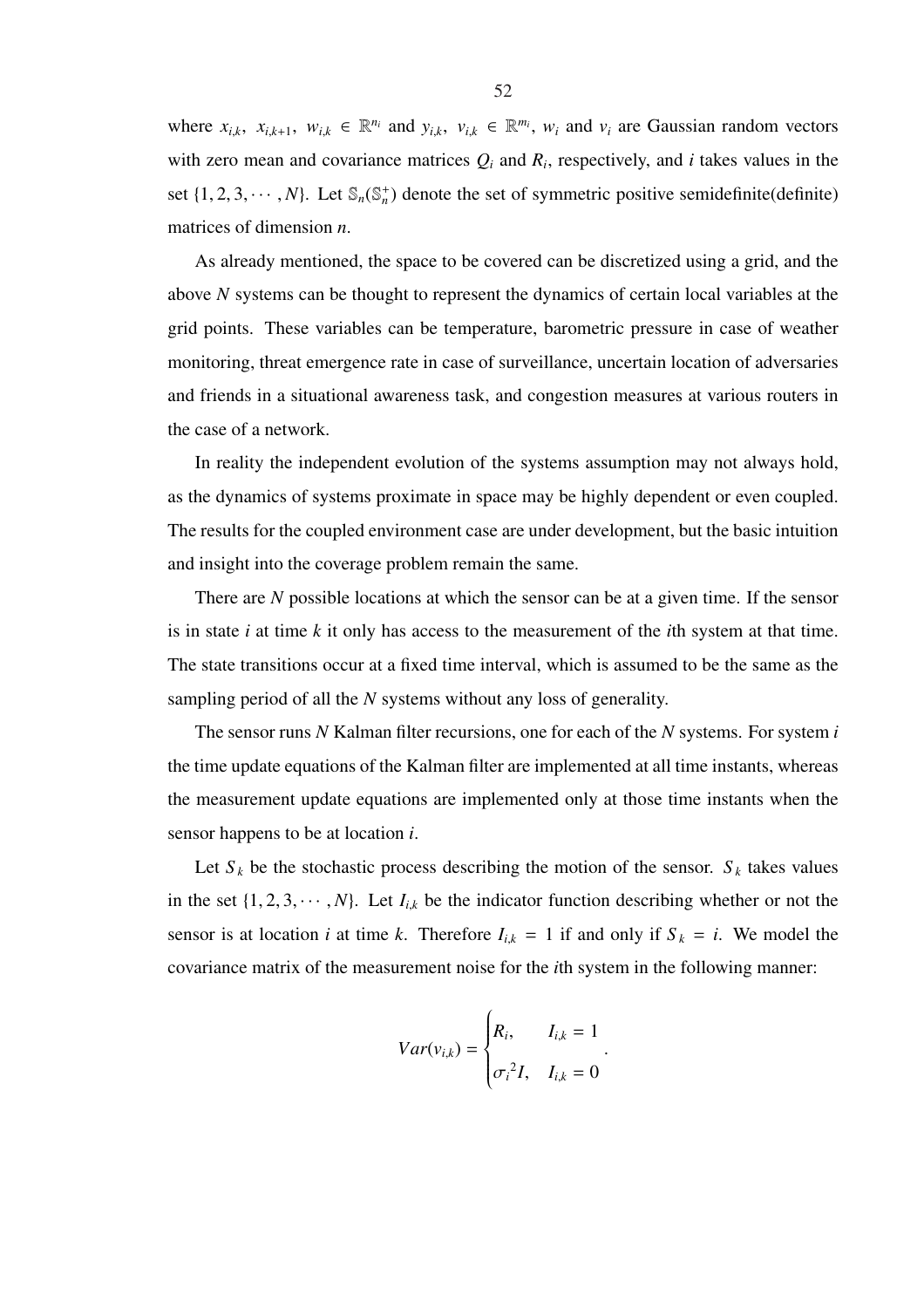When the sensor is not at location *i* no observation is made for system *i* and this corresponds to the limiting case of  $\sigma \to \infty$ . Following a similar approach as in [46] we get the following Kalman filter equations:

$$
\hat{x}_{i,k+1}^- = A_i \hat{x}_{i,k},\tag{4.2}
$$

$$
P_{i,k+1}^{-} = A_i P_{i,k} A_i^{T} + Q_i, \qquad (4.3)
$$

$$
\hat{x}_{i,k+1} = \hat{x}_{i,k+1}^- + I_{i,k+1} P_{i,k+1}^- C_i^T (C_i P_{i,k+1}^- C_i^T + R_i)^{-1} (y_{i,k+1} - C_i \hat{x}_{i,k+1}^-),
$$
\n(4.4)

$$
P_{i,k+1} = P_{i,k+1}^- - I_{i,k+1} P_{i,k+1}^- C_i^T (C_i P_{i,k+1}^- C_i^T + R_i)^{-1} C_i P_{i,k+1}^-.
$$
\n(4.5)

Eqn. (4.2) and eqn. (4.3) are the time update relations for the estimate and the error covariance. It can be clearly seen from eqn. (4.4) and eqn. (4.5) that the measurement update is performed only when the sensor is at location *i*.

Using the above equations the recursive relation for the *a priori* error covariance matrix can be written as

$$
P_{i,k+1}^{-} = A_i P_{i,k}^{-} A_i^{T} + Q_i - I_{i,k+1} A_i P_{i,k}^{-} C_i^{T} (C_i P_{i,k}^{-} C_i^{T} + R_i)^{-1} C_i P_{i,k}^{-} A_i^{T}.
$$
 (4.6)

For the rest of the chapter I will drop the – superscript from  $P_{i}^$ *i*,*k* . An important observation is that eqn. (4.6) is stochastic in nature due to presence of the random variable  $I_{i,k+1}$ . We now have *N* of these stochastic recursive equations, one for each of the *N* systems. So to maintain an appreciable estimate of the states of all *N* systems we would want that the lim<sub>*k*→∞</sub>  $\mathbb{E}[P_{i,k}]$  remain bounded for all *i*.

Since both  $I_{i,k+1}$  and  $P_{i,k}$  are random variables, we know that

$$
\mathbb{E}[P_{i,k+1}] = \mathbb{E}[\mathbb{E}[P_{i,k+1}|P_{i,k}]],
$$
\n(4.7)

where the inner expectation operator is over  $I_{i,k+1}$  and the outer expectation is over  $P_{i,k}$ . Therefore,

$$
\mathbb{E}[P_{i,k+1}] = \mathbb{E}[A_i P_{i,k} A_i^T + Q_i - \rho_{i,k+1} A_i P_{i,k} C_i^T (C_i P_{i,k} C_i^T + R_i)^{-1} C_i P_{i,k} A_i^T], \tag{4.8}
$$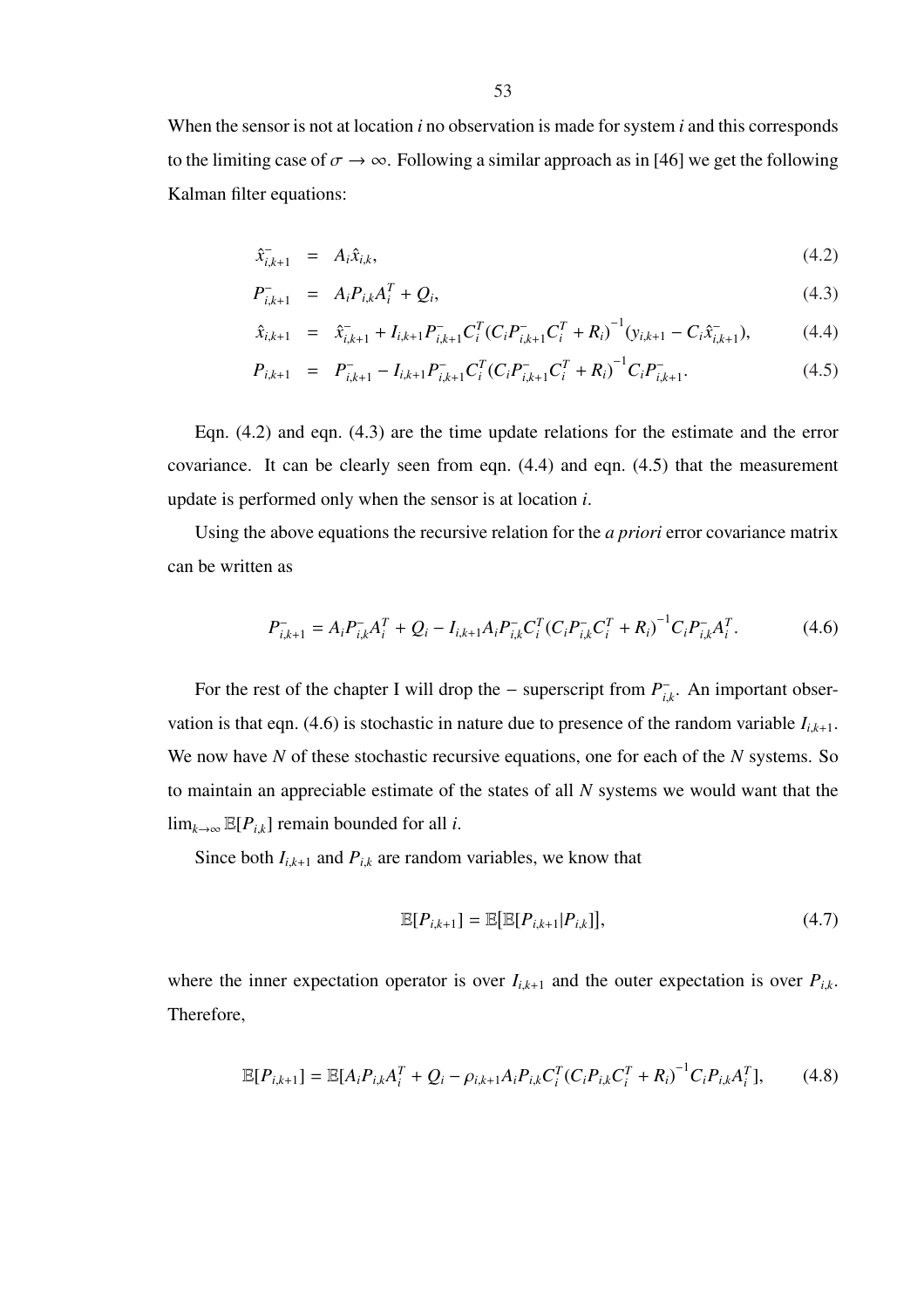where  $\eta_{i,k+1} = \Pr[I_{i,k+1} = 1 | P_{i,k}].$ 

Definition 4.2.1. *The dynamic sensor coverage problem is considered successfully solved if the N limits*

$$
\lim_{k \to \infty} \mathbb{E}[P_{i,k}], \ i \in \{1, 2, \cdots, N\}
$$

*are finite for any set of initial conditions*  $P_{i,0} \geq 0$ *.* 

*If there exists an*  $i \in \{1, 2, \dots, N\}$  *such that*  $\lim_{k\to\infty} \mathbb{E}[P_{i,k}]$  *is unbounded for some*  $P_{i,0} \geq$ 0*, then the sensors have failed to solve the dynamic coverage problem.*

Based on the above definition, we now present success and failure results for two different sensor motion strategies for a single sensor.

#### 4.3 *S <sup>k</sup>* independent and identically distributed

Under this strategy, at each time instant the sensor chooses to visit location *i* with probability  $\pi_i$ , which is independent of the history of  $S_k$ . In this case  $\eta_{i,k+1} = \Pr[I_{i,k+1} = 1 | P_{i,k}]$  $= Pr[I_{i,k+1}] = \pi_i$ . So (4.8) reduces to

$$
\mathbb{E}[P_{i,k+1}] = \mathbb{E}[A_i P_{i,k} A_i^T + Q_i - \pi_i A_i P_{i,k} C_i^T (C_i P_{i,k} C_i^T + R_i)^{-1} C_i P_{i,k} A_i^T].
$$
 (4.9)

Now this equation is exactly the same as the one analyzed in [46] for packet-based networks. The following two results easily follow.

Proposition 4.3.1. *Consider the system in eqn. (4.1). Let* (*A<sup>i</sup>* , √  $\overline{Q_i}$ ) be controllable,  $(A_i, C_i)$ *be detectable, and A<sup>i</sup> be unstable for all i. The sensor motion is governed by an i.i.d.*  $distriolution$  with  $Prob[S_k = i] = \pi_i$ . Now if

$$
\sum_{i=1}^{N} \frac{1}{\alpha_i^2} < N - 1,\tag{4.10}
$$

 $\omega$  *where*  $\alpha_i$  is the spectral radius of  $A_i$ , then a single sensor fails to solve the dynamic coverage *problem.*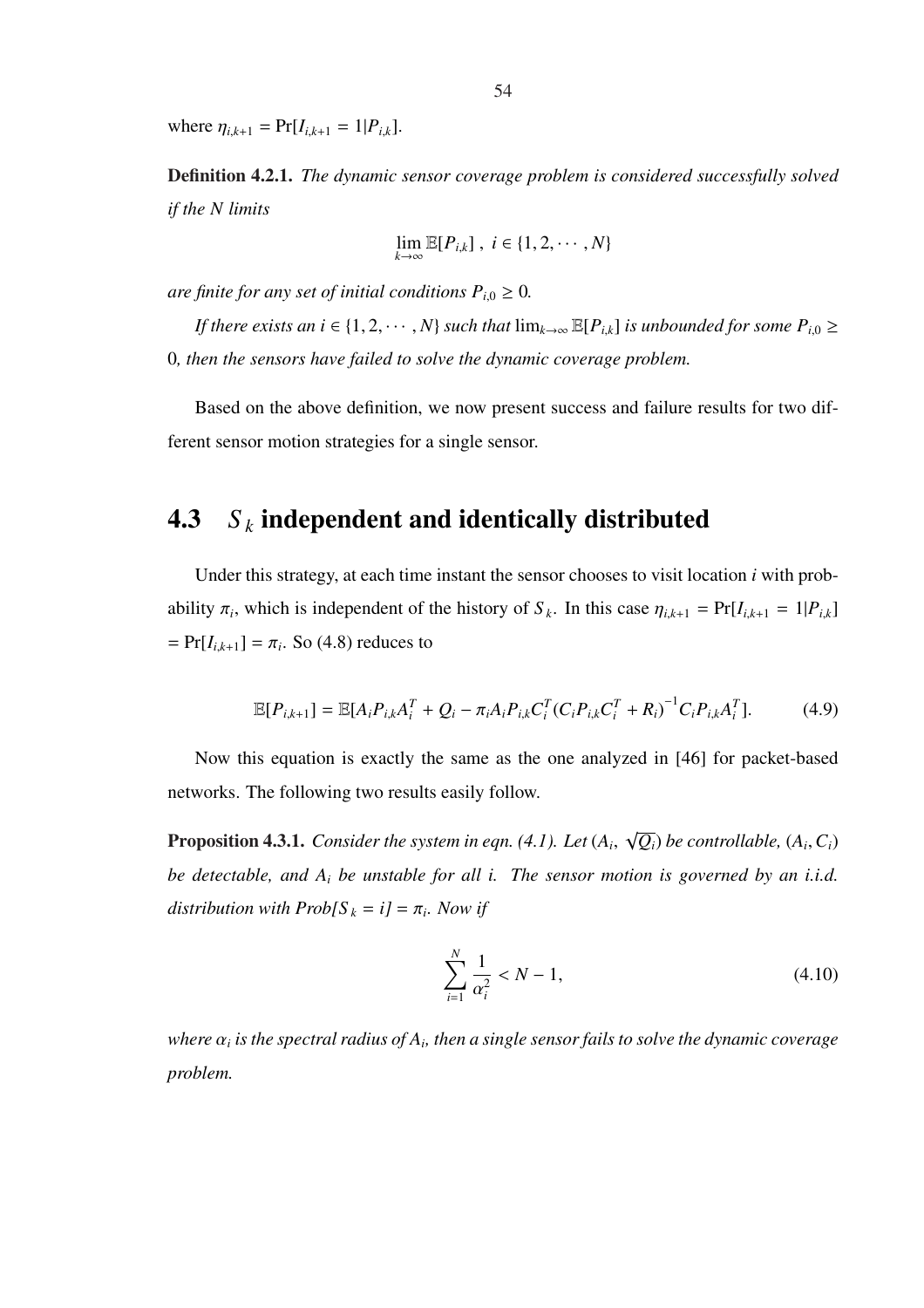

Figure 4.1: Failure region

*Proof* :

$$
\sum_{i=1}^N \frac{1}{\alpha_i^2} < N - 1 \Longrightarrow \sum_{i=1}^N \left(1 - \frac{1}{\alpha_i^2}\right) > 1.
$$

Therefore for any steady state probability vector  $\pi$  there exists an *i* s.t.  $\pi_i < 1 - 1/\alpha_i^2$ . Now from [46] we know that  $\lim_{k\to\infty} \mathbb{E}[P_{i,k}]$  is unbounded for some initial condition  $P_{i,0} \geq 0$ . Thus a single sensor cannot solve the dynamic sensor coverage problem.  $\Box$ .

It can be seen that eqn. (4.10) is a measure of how fast the systems evolve. In Fig. 4.1 the region above the curve is where a single sensor fails to solve the dynamic coverage problem for two systems. It should be noted that if one system is evolving very slowly then the sensor can tolerate very fast dynamics of the other system before it fails. In such a scenario the sensor distributes its time, spending relatively large amount of time observing the fast system.

I now give some conditions under which it's possible to solve the dynamic sensor coverage problem by employing a single sensor. Before that I need to carry over a few terms from [46].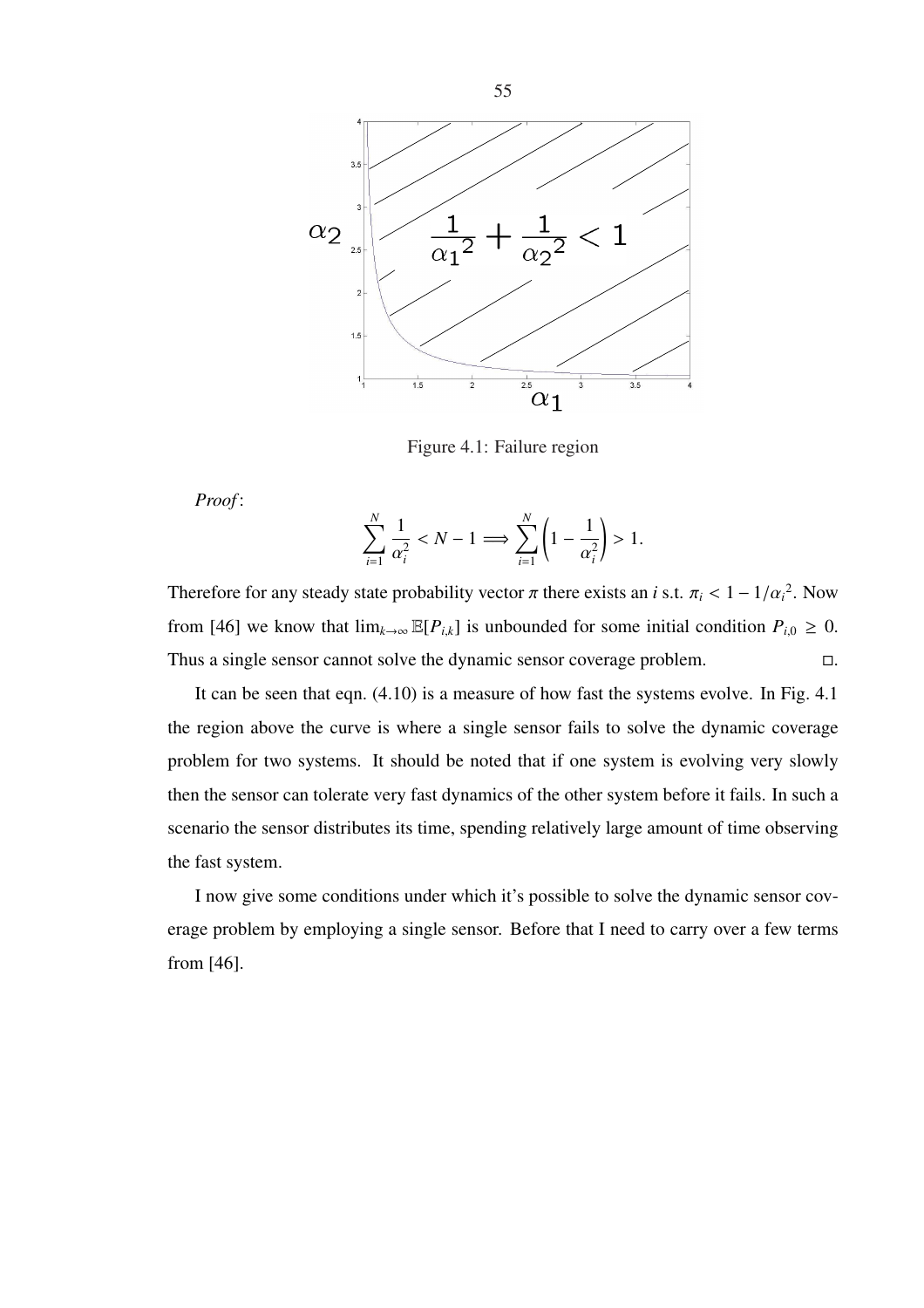$$
\Psi_i(Y, Z) = \begin{bmatrix} Y & \sqrt{\pi}(YA_i + ZC_i) & \sqrt{1 - \pi}YA_i \\ \sqrt{\pi}(A'_iY + C'_iZ') & Y & 0 \\ \sqrt{1 - \pi}A'_iY & 0 & Y \end{bmatrix}
$$

and  $\pi_i^u$  as

$$
\pi_i^u = \arg\min_{\pi} (\exists 0 \le Y \le I, Z \mid \Psi_i(Y, Z) > 0).
$$

**Proposition 4.3.2.** Let sensor motion be an i.i.d. process with distribution  $\pi$ . If  $\sum_{i=1}^{N} \pi_i^u < 1$ *and if* π *lies in the convex hull of the N points, a<sup>i</sup> , i* = 1, · · · , *N, defined as*

$$
a_i = \begin{bmatrix} \pi_1^u & \cdots & \pi_{i-1}^u & 1 - \sum_{k \neq i} \pi_k^u & \pi_{i+1}^u & \cdots & \pi_N^u \end{bmatrix}^T,
$$

*then the dynamic coverage problem is solved.*

*Proof*: Since  $\pi$  lies in the convex hull of the above points, therefore there exist  $\beta_i \geq 0$ ,  $\overline{ }$  $i\beta_i = 1$ , s.t.

$$
\pi_j = \pi_j^u \sum_{i \neq j} \beta_i + \beta_j (1 - \sum_{i \neq j} \pi_i^u) \n= \pi_j^u (1 - \beta_j) + \beta_j (1 - \sum_{i \neq j} \pi_i^u) \n> \pi_j^u (1 - \beta_j) + \beta_j \pi_j^u \n= \pi_j^u.
$$

Now, it was shown in [46] that if  $\pi_i > \pi_i^u$  then  $\mathbb{E}[P_{i,k}]$  remains bounded as  $k \to \infty$  for all initial conditions  $P_{i,0} \in \mathbb{S}_{n_i}$ , and hence the result follows.

## 4.4 *S <sup>k</sup>* varies according to an ergodic Markov process

In this section we will let  $S_k$  be a discrete time discrete state DTDS Markov process with transition probability matrix  $\mathcal{T}$ .  $\mathcal{T}_{ij}$  is the probability that the sensor will be at location *j* at time  $k + 1$  given that it is in location *i* at time *k*. If  $\pi_{i,k}$  is the probability of finding the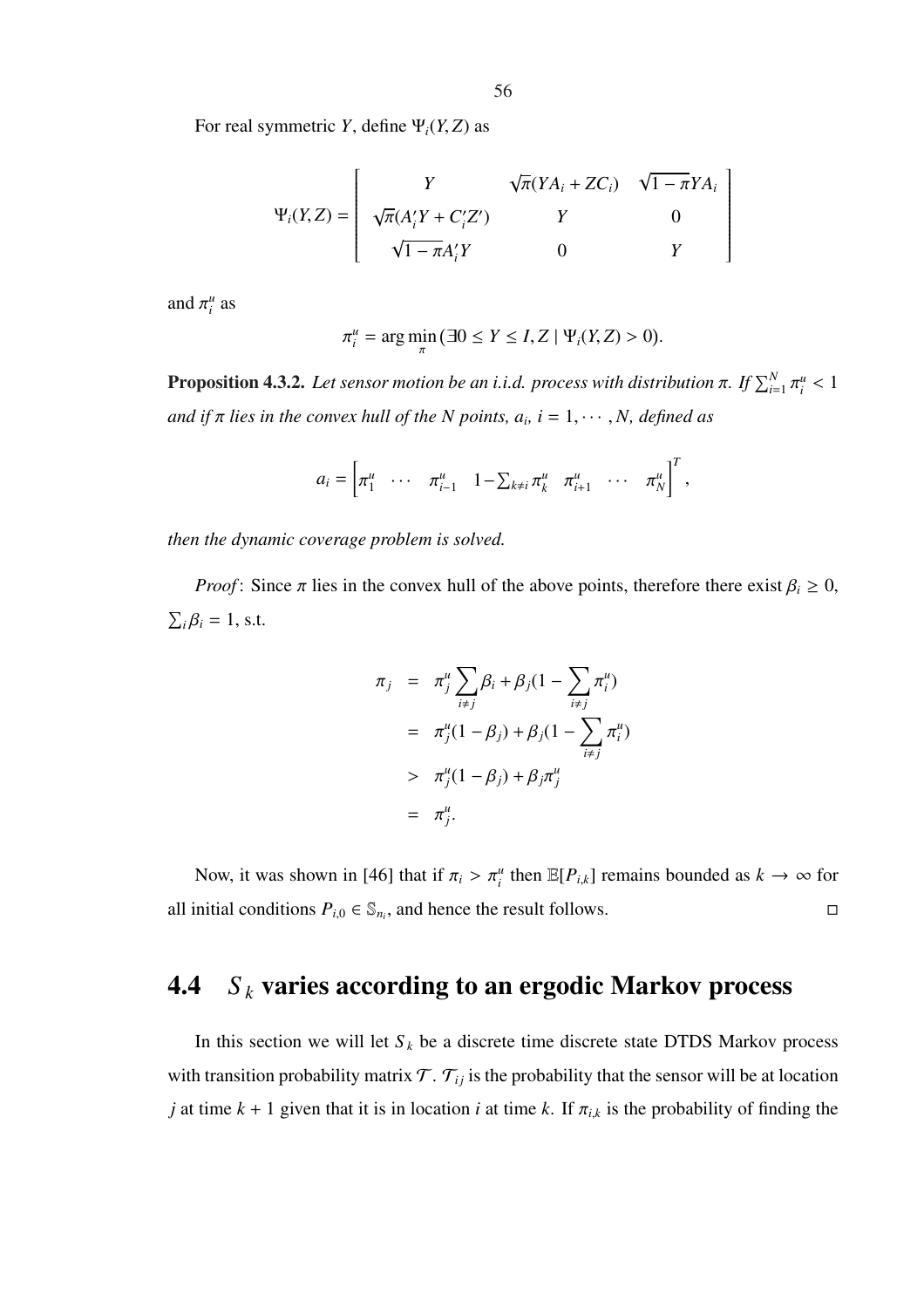sensor in location *i* at time k, then the column vector  $\pi_k$  follows the recursion

$$
\pi_{k+1}^T = \pi_k^T \mathcal{T}.
$$

This kind of model is better for sensor motion because there may be physical constraints on the motion of the sensor. For example, the sensor may not be able to move between two systems located far away in space in one time interval. Such restrictions can be imposed by making the corresponding transition probability between such states equal to zero.

Markov chains have been used earlier for search and surveillance problems in the operations research community [47].

Under the ergodicity assumption we know that the Markov chain  $S_k$  has a unique steady state distribution and  $\lim_{k\to\infty} \pi_k = \pi$  for all initial probability distributions. [?]

For the analysis of the Markov chain case we define the following relations for  $X \in \mathbb{S}_n$ .

$$
h(X) \stackrel{\triangle}{=} AXA' + Q, \tag{4.11}
$$

$$
f(X) \stackrel{\triangle}{=} AXC'(CXC'+R)^{-1}CXA', \qquad (4.12)
$$

$$
g(X) \stackrel{\triangle}{=} h(X) - f(X). \tag{4.13}
$$

In the rest of this chapter  $h_i(X)$ ,  $g_i(X)$ , and  $f_i(X)$  will refer to the same functional forms as described above but with parameters of system *i*. For example,  $h_i(X) = A_i X A'_i + Q_i$  for  $i \in \{1, 2, \dots, N\}$ . At this point we would like to remind the reader that under the estimation scheme described in Section 2. the recursion of the error covariance matrix of location *i* can be written in terms of  $h_i$  and  $g_i$  as

$$
P_{i,k+1} = \begin{cases} h_i(P_{i,k}) & S_k \neq i \\ g_i(P_{i,k}) & S_k = i \end{cases} .
$$
 (4.14)

We now present some preliminary results required to prove our main theorem.

**Lemma 4.4.1.** *If*  $X \geq Y$ *, then*  $g(X) \geq g(Y)$  *and*  $h(X) \geq h(Y)$ *.* 

*Proof:* See [46]. 
$$
\Box
$$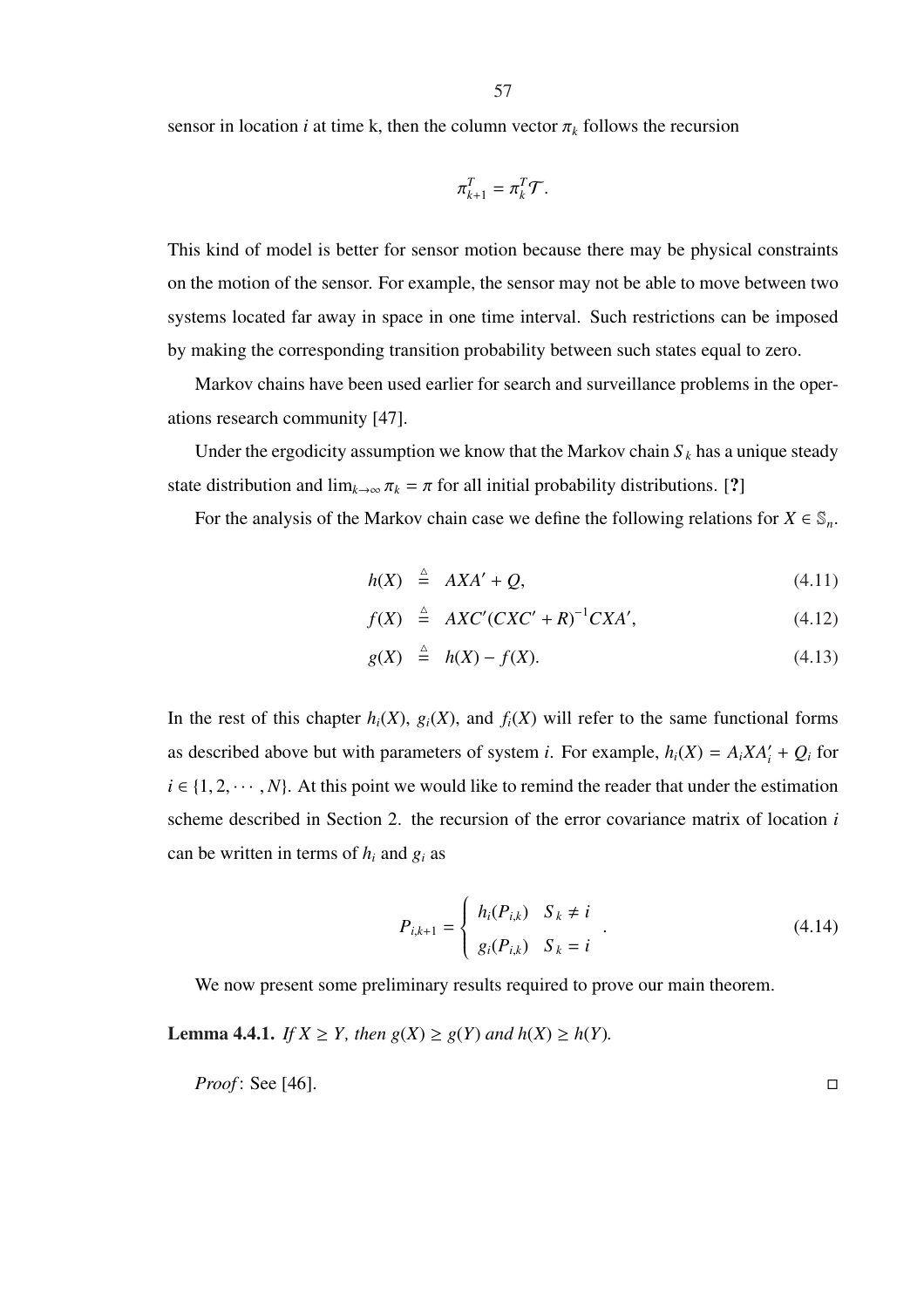**Lemma 4.4.2.** *If*  $U \in \mathbb{S}_n^+$  *and*  $V \in \mathbb{S}_n$ *, then* ∃ *a scalar*  $t \geq 0$  *such that*  $tU - V \in \mathbb{S}_n$ *.* 

*Proof*: By Weyl's Theorem [48],  $t \ge 0$ 

$$
\lambda_{min}(tU - V) \ge \lambda_{min}(tU) + \lambda_{min}(-V),
$$
  
=  $t\lambda_{min}(U) - \lambda_{max}(V),$ 

where  $\lambda_{min}$  is the minimum eigenvalue and  $\lambda_{max}$  is the maximum eigenvalue. So any  $t \geq$ λ*max*(*V*)  $\frac{\lambda_{max}(V)}{\lambda_{min}(U)}$  proves the lemma. Such a *t* always exists because  $\lambda_{min}(U) > 0$ .

**Lemma 4.4.3.**  $g(X) \geq Q$ , ∀*X* ≥ 0 *and if C is invertible then,*  $g(X) \leq AC^{-1}RC^{-1}A' + Q$ , ∀*X* ≥ 0.

*Proof*: Clearly  $g(X) \ge g(0) = Q$ . For any  $X \ge 0$ , as  $C^{-1}RC^{-1} \in \mathbb{S}_n^+$ , by Lemma 4.4.2,  $\exists t \geq 0$  such that

$$
X \leq tC^{-1}RC^{-1},
$$
  
\n
$$
g(X) \leq g(tC^{-1}RC^{-1}),
$$
  
\n
$$
= t/(t+1)AC^{-1}RC^{-1}A' + Q,
$$
  
\n
$$
\leq AC^{-1}RC^{-1}A' + Q,
$$

by using Lemma 4.4.1 in *a*.

Lemma 4.4.4. *(a) If A is unstable then*

$$
\lim_{k\to\infty}h^k(X_0)=\infty, \ \forall X_0\in\mathbb{S}_n.
$$

*(b)* If the spectral radius of A,  $\alpha$  < 1 and the pair (A, √ *Q*) *is observable, then the* Lyapunov difference equation  $X_{k+1} = h(X_k)$  converges to a unique positive semi*definite solution*  $T > 0$  *as*  $k \to \infty$ *. In other words the following infinite sum* 

$$
\lim_{k\to\infty}\left[A^kX_0A^{\prime k}+\sum_{m=0}^{k-1}A^mQA^{\prime m}\right]
$$

$$
\Box
$$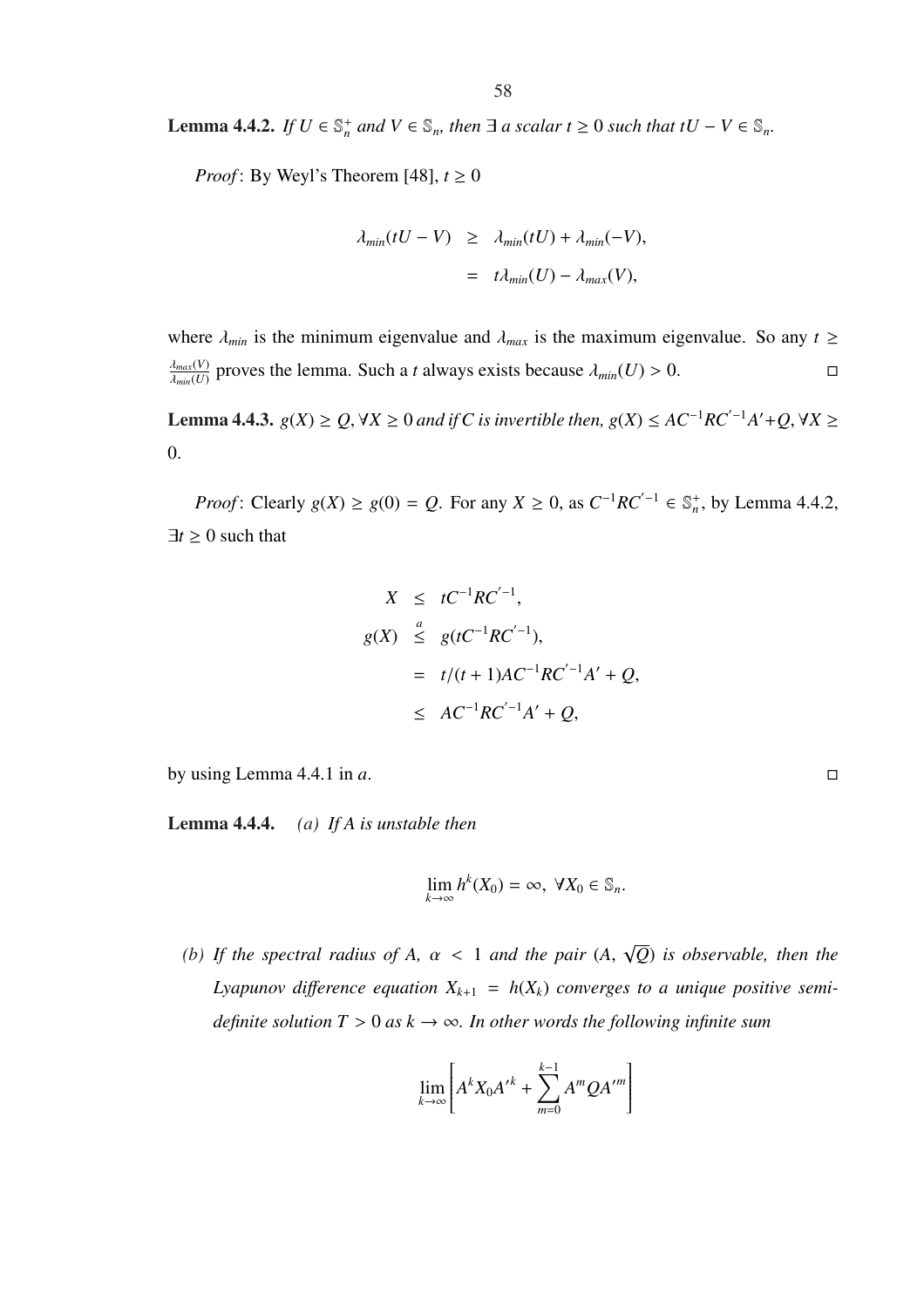*is a finite positive definite matrix*  $T > 0$  *for all*  $X_0 \ge 0$ *, where*  $T = h(T)$ *.* 

*Proof* : See [49]. □

The following probabilities will be useful in our analysis. The derivation is relatively simple and we omit the proofs due to space constraints.  $\mathcal{T}_{ii}$  is the *i*th diagonal entry of the transition probability matrix and  $\pi$ <sub>*i*</sub> is the steady state probability of finding the sensor at location *i*.

$$
\rho_{i,hh} = \Pr[S_{k+1} \neq i | S_k \neq i] = \frac{1 - \pi_i (2 - \mathcal{T}_{ii})}{1 - \pi_i},
$$
  
\n
$$
\rho_{i,hg} = \Pr[S_{k+1} = i | S_k \neq i] = 1 - \rho_{i,hh},
$$
  
\n
$$
\rho_{i,gg} = \Pr[S_{k+1} = i | S_k = i] = \mathcal{T}_{ii},
$$
  
\n
$$
\rho_{i,gh} = \Pr[S_{k+1} \neq i | S_k = i] = 1 - \rho_{i,gg}.
$$
\n(4.15)

**Theorem 4.4.1.** ,*Ci*) *be detectable and* (*A<sup>i</sup>* , √ *Qi*) *be observable, and if the sensor motion is described by an ergodic Markov chain S <sup>k</sup> then the sensor fails to solve the dynamic coverage problem if at least one of the following conditions holds:*

$$
\rho_{i, hh} = \frac{1 - \pi_i (2 - \mathcal{T}_{ii})}{1 - \pi_i} > \frac{1}{\alpha_i^2}, i \in 1, 2 \cdots N,
$$

*where*  $\alpha_i$  *is the spectral of*  $A_i$ .

*(b) If in addition all Cis are invertible then the sensor solves the Dynamic Coverage problem, if all the following conditions hold:*

$$
\rho_{i, hh} = \frac{1 - \pi_i (2 - \mathcal{T}_{ii})}{1 - \pi_i} < \frac{1}{\alpha_i^2}, i \in 1, 2 \cdots N.
$$

*Proof*: For simplicity we prove this result for the case when the initial probability distribution of the sensor is the same as the steady state distribution. In practice if one knows the transition probability matrix of a Markov chain, implementing such a constraint is easy.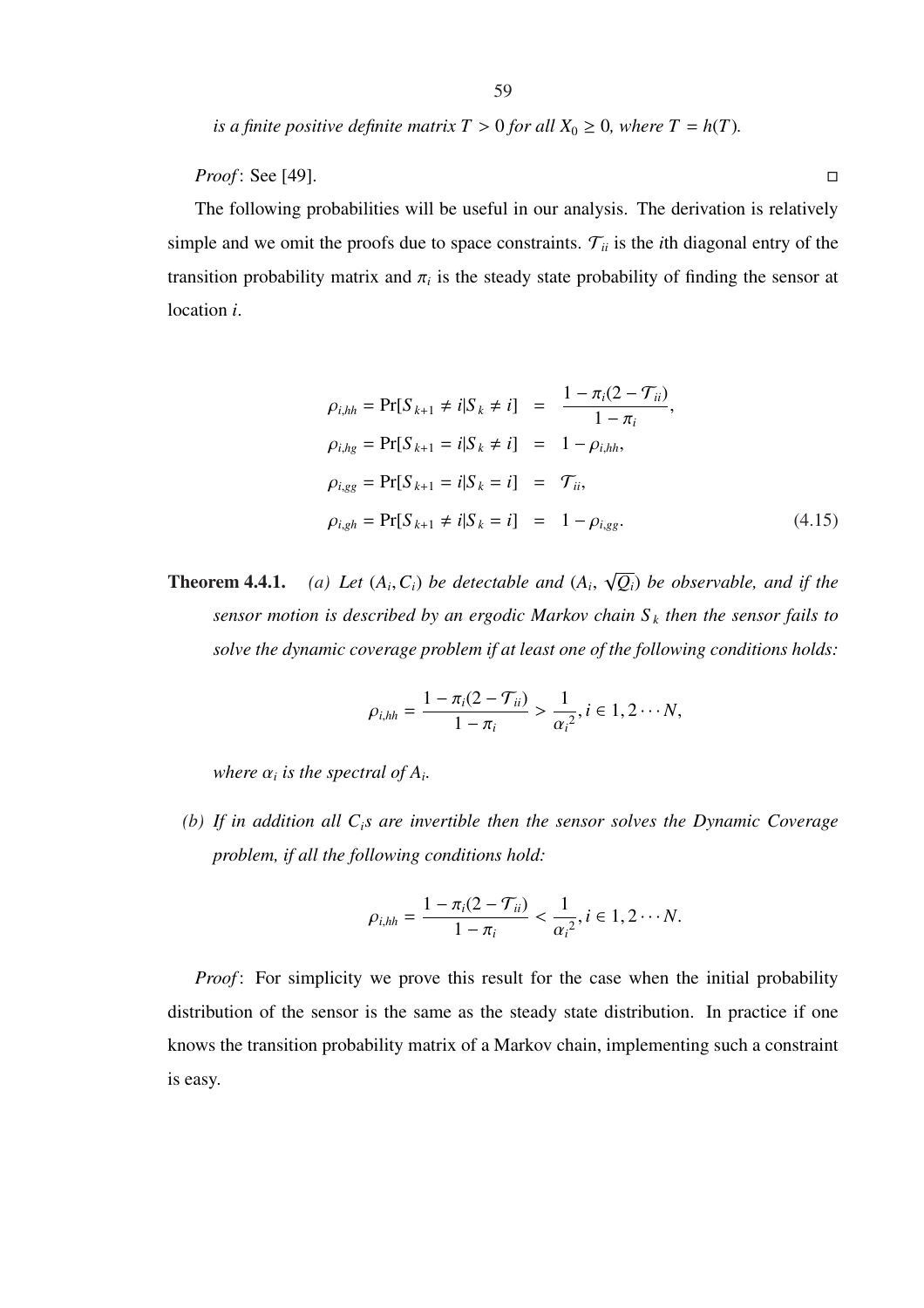| Probabilities                       | Values                  | Lower bounds     |
|-------------------------------------|-------------------------|------------------|
| $(1 - \pi_i)\rho_{i, hh}^2$         | $h_i^3(P_{i,0})$        | $h_i^3(P_{i,0})$ |
| $\pi_i \rho_{i,gh} \rho_{i,hh}$     | $h_i^2 g_i(P_{i,0})$    | $h_i^2(Q_i)$     |
| $(1 - \pi_i)\rho_{i,hg}\rho_{i,gh}$ | $h_i g_i h_i (P_{i,0})$ | $h_i(Q_i)$       |
| $\pi_i \rho_{i,gg} \rho_{i,gh}$     | $h_i g_i^2(P_{i,0})$    | $h_i(Q_i)$       |
| $(1-\pi_i)\rho_{i,hh}\rho_{i,hg}$   | $g_i h_i^2(P_{i,0})$    | $Q_i$            |
| $\pi_i \rho_{i,gh} \rho_{i,hg}$     | $g_i h_i g_i(P_{i,0})$  | $Q_i$            |
| $(1-\pi_i)\rho_{i,hg}\rho_{i,gg}$   | $g_i^2h_i(P_{i,0})$     | $Q_i$            |
| $\pi_i \rho_{i,gg}^2$               | $g_i^3(P_{i,0})$        | $O_i$            |

(a)  $P_{i,k+1}$  can take  $2^{k+1}$  different values with different probabilities for a given value of  $P_{i,0}$ depending on the values of  $S_1, S_2 \cdots S_{k+1}$ . From Lemma 4.4.3 we know that  $g_i(X) \ge$  $Q_i$ , and from Lemma 4.4.1 we know that  $h_i$  is an increasing function. Therefore,

$$
\mathbb{E}[P_{i,k}] \ge \pi_i Q_i + \frac{(1 - \pi_i)}{\rho_{i,hh}} \rho_{i,hh}^k h_i^k(P_{i,0}) + \frac{\pi_i \rho_{i,gh}}{\rho_{i,hh}} \sum_{m=0}^{k-2} \rho_{i,hh}^{m+1} h_i^{m+1}(Q_i)
$$
(4.16)

To illustrate how we obtain the above inequality we consider the case when  $k = 3$ , in table 4.4. The right hand side of the above equation is the inner product of the first and third rows of the table. Using Lemma 4.4.4 the sensor would fail to solve the dynamic coverage problem if the following condition holds for at least one system *i*.

$$
\rho_{i, hh} = \frac{1 - \pi_i (2 - \mathcal{T}_{ii})}{1 - \pi_i} > \frac{1}{\alpha_i^2}.
$$

(b) If *Ci*s are invertible then we can find an upper bound using Lemma 4.4.3

$$
\mathbb{E}[P_{i,k}] \le \pi_i M_i + \frac{(1-\pi_i)}{\rho_{i,hh}} \rho_{i,hh}^k h_i^k(P_{i,0}) + \frac{\pi_i \rho_{i,gh}}{\rho_{i,hh}} \sum_{m=0}^{k-2} \rho_{i,hh}^{m+1} h_i^{m+1}(M_i)
$$
(4.17)

where  $M_i = A_i C_i^{-1} R_i C_i'^{-1} A_i' + Q_i$ , Now the first term on the right hand side is finite. From Lemma 4.4.4 the second term is finite as  $k \to \infty$  if  $\rho_{i, hh} \alpha_i^2 < 1$ . The third term

Table 4.1: Illustration of how to find the lower bound.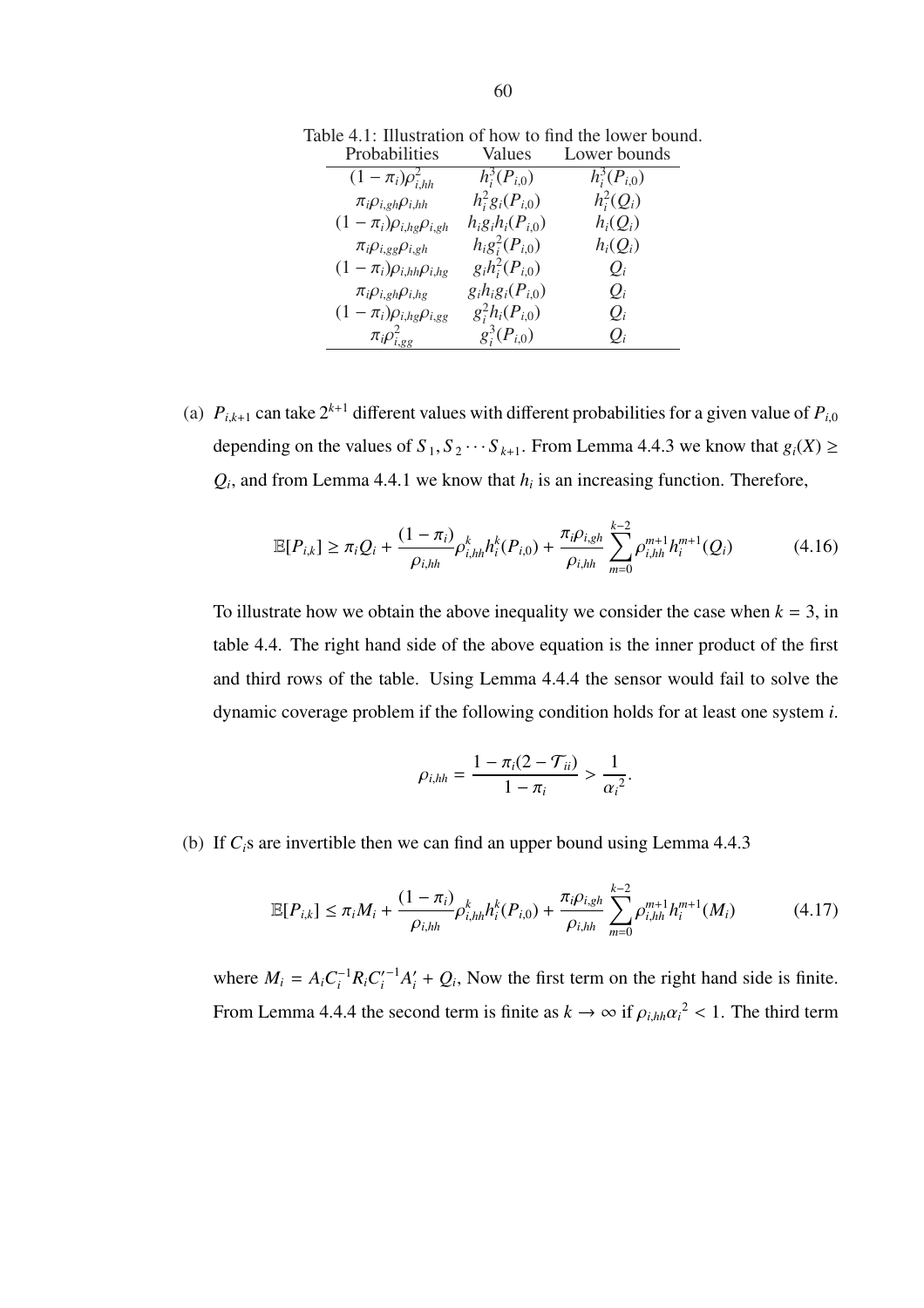

Figure 4.2:  $S_k$  is a Markov process,  $N = 2$ .

after summing the geometric series can be rewritten as

$$
\frac{\pi_i \rho_{i,gh}}{\rho_{i,hh}} \left[ \sum_{m=1}^{k-1} \tilde{A}_i^m M_i (\tilde{A}_i^m)' + \frac{\rho_{i,hh}}{1 - \rho_{i,hh}} \sum_{m=0}^{k-2} \tilde{A}_i^m Q_i (\tilde{A}_i^m)' (1 - \rho_{i,hh}^{k-1-m}) \right],
$$
(4.18)

where  $\tilde{A}_i = \sqrt{\rho_{i,hh}} A_i$ . Again using Lemma 4.4.4 we know that this term is finite as  $k \to \infty$  if  $\rho_{i,hh} \alpha_i^2 < 1$ .  $2 < 1$ .

Note that for the *N* = 2 case,  $\pi_1 = (1 - \mathcal{T}_{22})/(2 - \mathcal{T}_{22} - \mathcal{T}_{11})$  and  $\pi_2 = 1 - \pi_1$ , where  $\mathcal{T}_{ii} \in (0, 1)$  for ergodicity. It can be easily verified using (4.15) that  $\rho_{1, hh} = \mathcal{T}_{22}$  and  $\rho_{2, hh} =$  $\mathcal{T}_{11}$ . Therefore, the instability region from Theorem 4.4.1 is the shaded region in Fig. 4.2. Now a two state Markov chain is an i.i.d. distribution for the case when  $\mathcal{T}_{11} + \mathcal{T}_{22} = 1$ . Now we can see from Fig. 4.2 that if  $1/\alpha_1^2 + 1/\alpha_2^2 < 1$ , then point P lies below the line and thus the dynamic coverage problem cannot be solved by an i.i.d. sensor motion algorithm. This shows that Proposition 4.3.1 is a special case of Theorem 4.4.1.

**Example 11.** *Consider two scalar systems with parameters*  $A_1 = 1.25$ ,  $C_1 = 0.2$ ,  $R_1 = 2.5$ ,  $Q_1 = 20$ ,  $A_2 = 1.7$ ,  $C_2 = 0.4$ ,  $R_2 = 2$  *and*  $Q_2 = 10$ *. The quantity*  $1/a_1^2 + 1/a_2^2 = 0.986 < 1$ , *therefore an i.i.d. sensor motion strategy will not be able solve the dynamic coverage*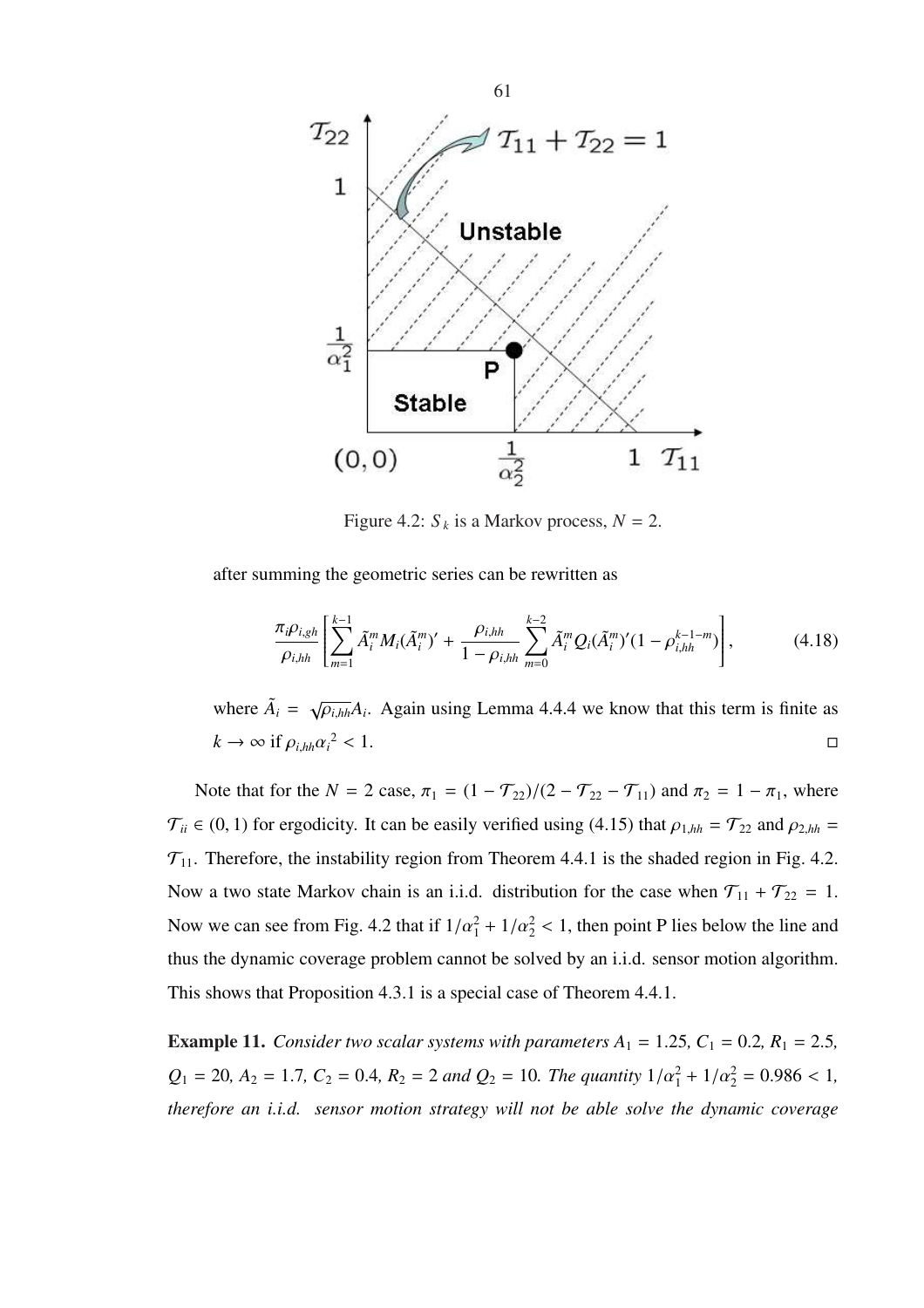

Figure 4.3: Bounds on error covariance.

*problem, but a Markov chain strategy with the following transition probability matrix*

$$
\mathcal{T} = \left[ \begin{array}{cc} 0.3 & 0.7 \\ 0.4 & 0.6 \end{array} \right]
$$

*solves the coverage problem with the expected error covariance contained between the lower and upper bounds as shown in Fig. 4.3.*

### 4.5 Conclusions and Future Directions

In this chapter I define the dynamic sensor coverage problem. I have considered a simple case in which *N* spatially separated linear systems whose dynamics are decoupled have to be observed by a single mobile sensor. Due to the finite range of the sensor, it can make measurements for a particular system, only if it happens to be at that system. I have modeled the motion of the sensor as an i.i.d. process and as an ergodic Markov chain.

There are several avenues of research that this chapter opens up. The most immediate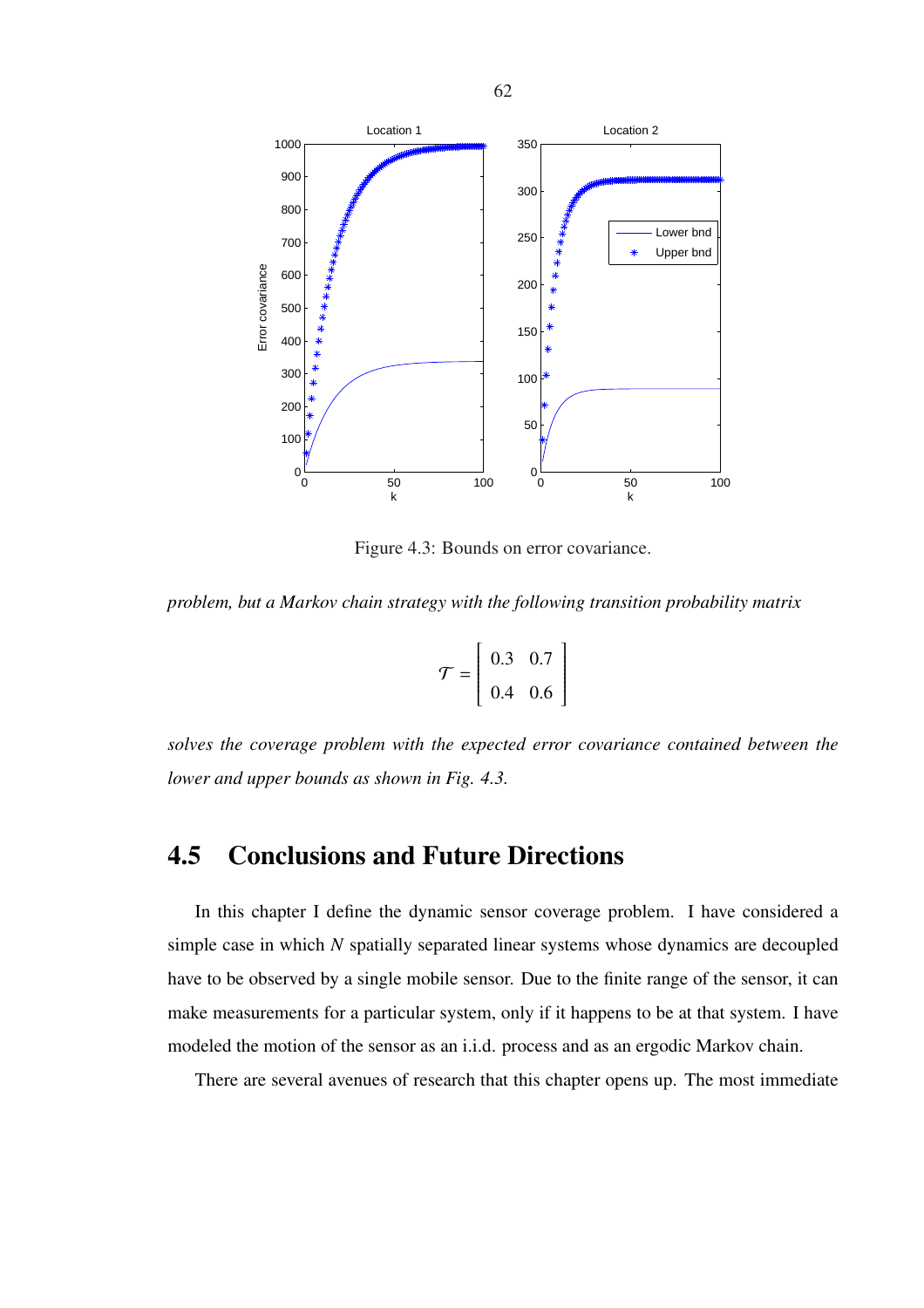one is the introduction of feedback. It should be noted that even though this chapter gives success and failure bounds on probabilities for random sensor motion algorithms, it does not talk about how to change the motion algorithm based on the uncertainty profile in the space. The question *"Where to move?"* based on the confidence in estimates, requires further analysis. Constructive procedures for an appropriate transition probability matrix, respecting physical motion constraints between spatially separate locations, need to be developed. I have attempted to provide a deterministic answer to this question in the next chapter.

Other research directions that I am currently pursuing are solving the coverage problem when the dynamics of the environment are coupled and dependent at different locations and solving the dynamic coverage problem with multiple sensors.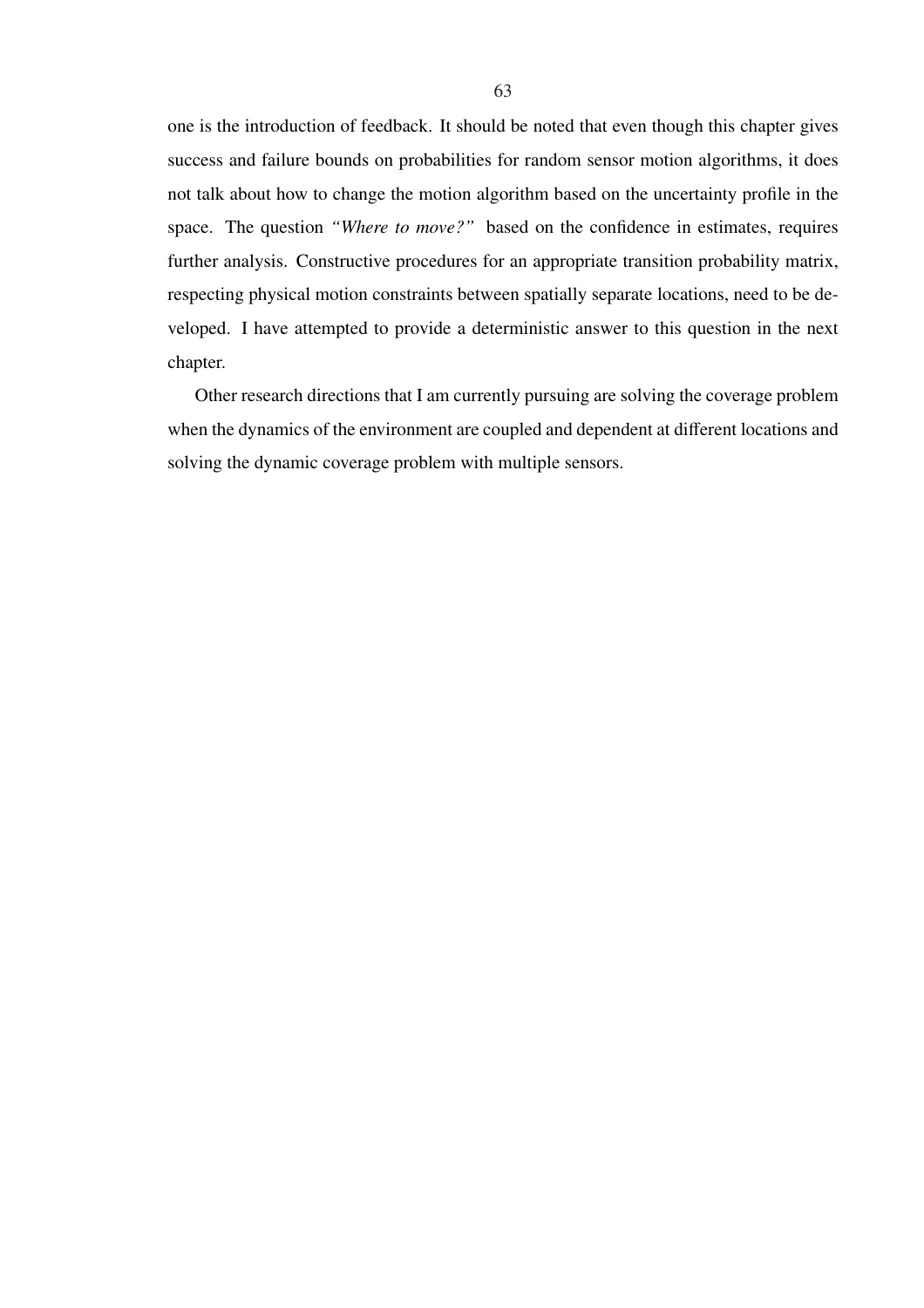## Chapter 5

# Dynamic sensor coverage with uncertainty feedback

## 5.1 Introduction

Dynamic sensor coverage is a problem of utmost interest for a wide variety of applications. The idea of having a *few, limited range, mobile* sensors perform the coverage task instead of employing multiple static sensors can result in immense savings in resources for almost the same degree of performance. The application areas for this problem can range from design of better and more intelligent surveillance systems, to solving situational awareness problems, to weather monitoring, to search and reconnaissance, and also to sensor networks.

In [45] and in Chapter 4 I presented two stochastic strategies for solving the dynamic sensor coverage problem. Under one strategy the stochastic process defining sensor motion was i.i.d. and in the other it was a Markov chain. I gave success and failure results for both these strategies. Such results were also independently developed in [44]. One ingredient that is lacking in the previous work is that there was no real time control of the sensor motion; in other words, once the surveillance system designer had information about the dynamics of uncertainty at all spatial locations, the sensor motion algorithm was designed off-line and it remained fixed after that. In this chapter I present some simple control strategies and intelligent algorithms to enable the sensor to answer the question of *where to move* based on the current uncertainty profile in space.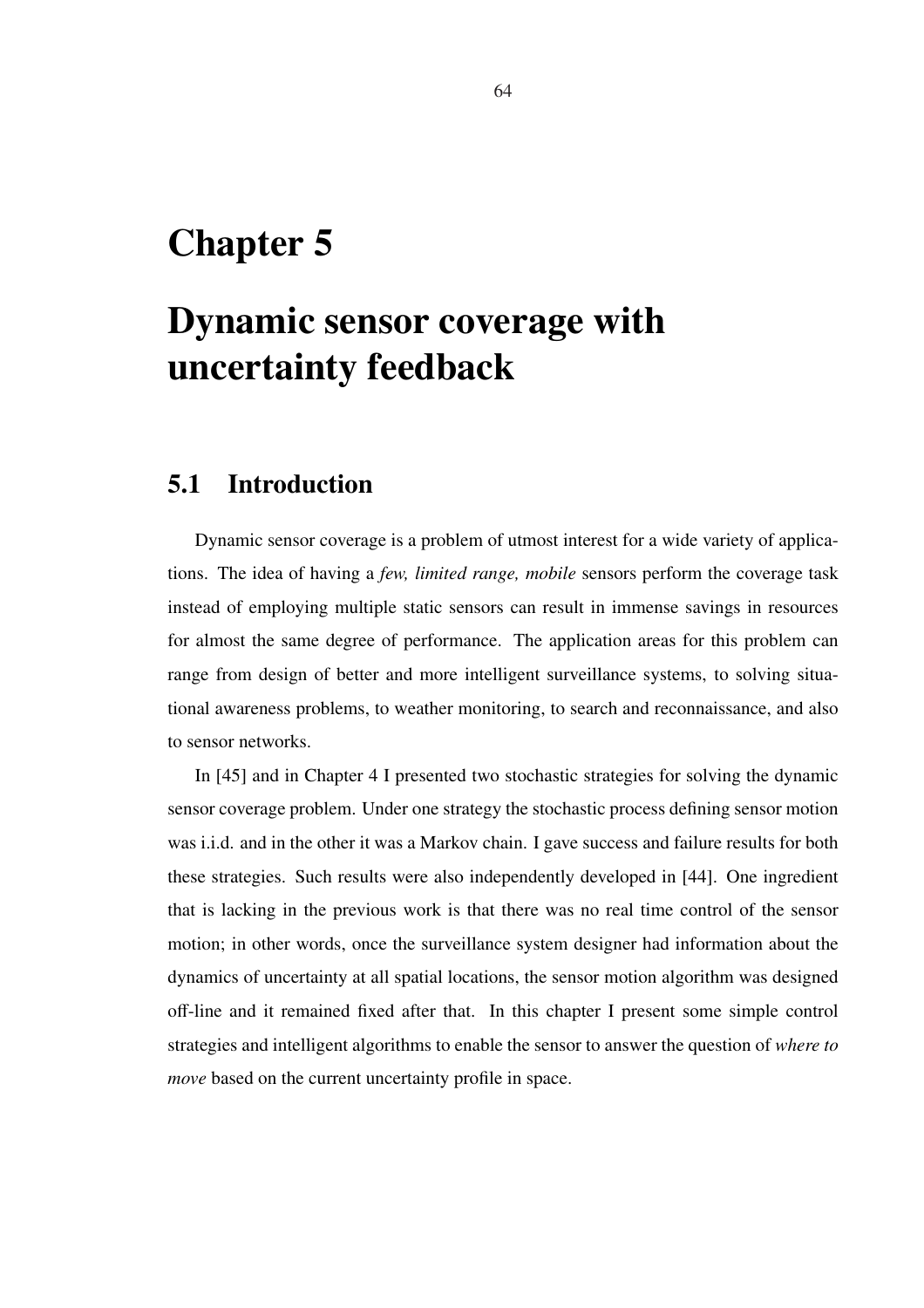I first present a model of our environment, which is exactly similar to the one in chapter 4. This chapter contains results when the environment can be modeled as two spatially separate systems 1 and 2; however I plan to extend the results to multiple locations and multiple sensors. In this chapter the sensor moves according to the relative uncertainty in the estimates of the states of the linear systems evolving at location 1 and 2. Error covariance is used as a metric of uncertainty. As in Chapter 4, the sensor uses a Kalman filter to estimate the states of the two systems. It simply predicts when there is no measurement available and corrects when there is a measurement. The error covariance evolves according to the Lyapunov equation and Riccati equation under the prediction and correction steps, respectively. This results in a switched iterated map system (SIMS). We then analyze the  $\omega$  limit set of the SIMS. In this chapter we present local attractivity result for a unique period two orbit. We also show that this orbit is globally attractive for a scalar special case. We present a few examples to illustrate the concept. Similar problem treatment can be found in [50], however the authors consider scalar systems and are concerned with optimality over a finite epoch. The motivation in the above paper is to optimally switch beam patterns of a phased-array antenna radar in order to track multiple targets.

Most of the results presented in this chapter have been published in [51].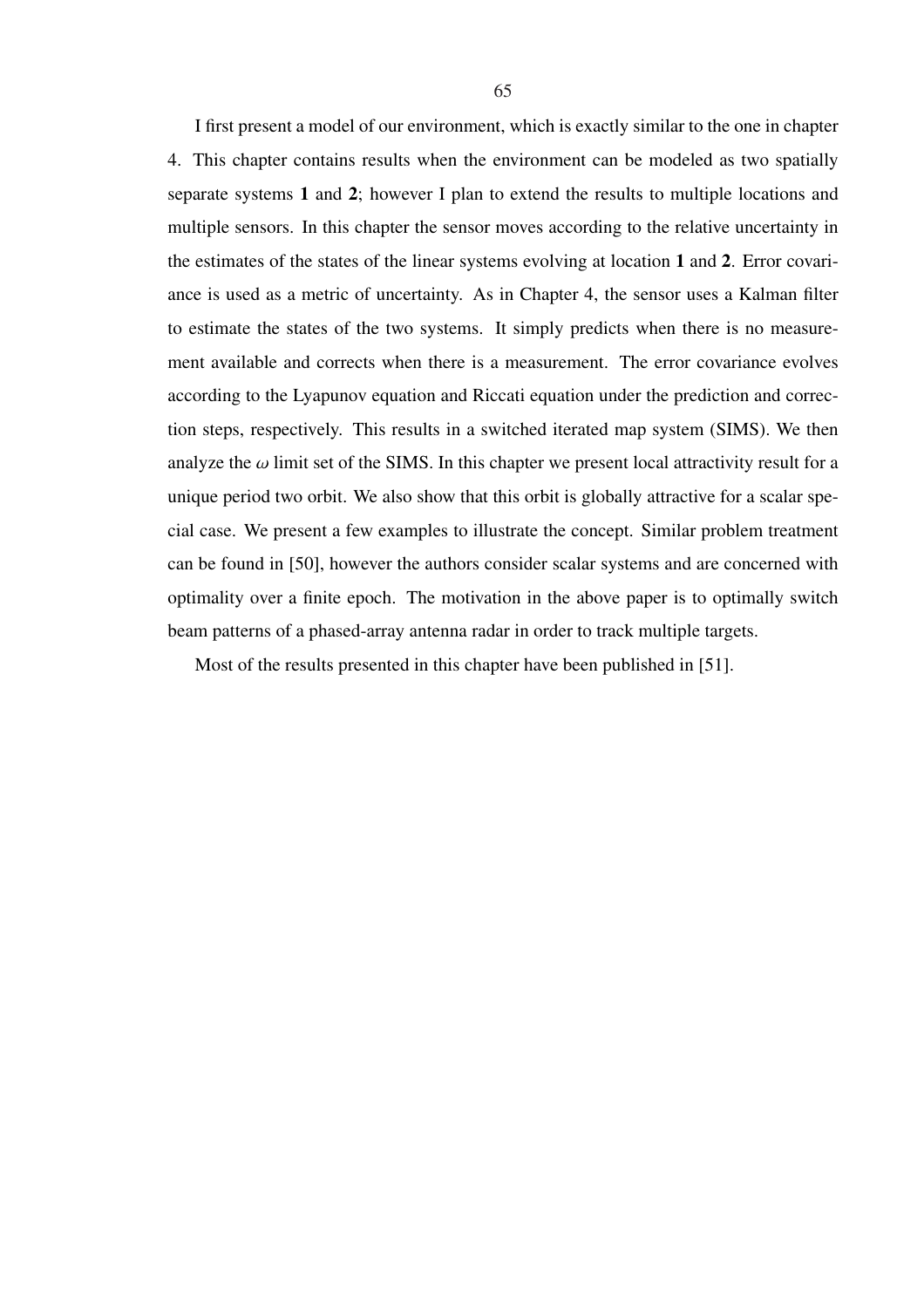#### 5.1.1 Notation

| ×                           | Cartesian product                                                     |
|-----------------------------|-----------------------------------------------------------------------|
| ⊗                           | Kronecker product                                                     |
| DF(x)                       | Jacobian of function $F$ at point $x$                                 |
| $\mathbb R$                 | Real number field                                                     |
| X'                          | Transpose of an $(n, m)$ real matrix X                                |
| tr[X]                       | Trace of an $(n, n)$ real matrix X                                    |
| $\mathbb{S}_n$              | Cone of real $(n, n)$ symmetric                                       |
|                             | positive semidefinite matrices                                        |
| $\mathbb{S}_n^+$            | Cone of real $(n, n)$ symmetric                                       |
|                             | positive definite matrices                                            |
|                             | $X \geq Y, X \geq Y \quad X - Y \in \mathbb{S}_n, \in \mathbb{S}_n^+$ |
| for $X, Y \in \mathbb{S}_n$ |                                                                       |
| $f^n(X)$                    | A function applied $n$ times                                          |
| $int[\Delta]$               | Strict interior of a set $\Delta$                                     |
| $\lambda[A]$                | Set of all eigenvalues of matrix A                                    |

## 5.2 Problem Description

Consider two independently evolving LTI systems 1 and 2, placed at different locations, whose dynamics are given by

$$
\begin{cases} x_{i,k+1} = A_i x_{i,k} + w_{i,k} \\ y_{i,k} = C_i x_{i,k} + v_{i,k} \end{cases}
$$
 (5.1)

where  $x_{i,k}$ ,  $x_{i,k+1}$ ,  $w_{i,k} \in \mathbb{R}^{n_i}$  and  $y_{i,k}$ ,  $v_{i,k} \in \mathbb{R}^{m_i}$ ,  $w_{i,k}$  and  $v_{i,k}$  are Gaussian random vectors with zero mean and covariance matrices  $Q_i$  and  $R_i$ , respectively, and *i* takes values in the set  $\{1, 2\}$ .  $x_{i,0}$  is assumed to be a Gaussian random variable with mean  $x_{i,0}$  and covariance matrix  $P_{i,0}$  Both process and sensor noises are assumed to be white and independent of each other and of the initial conditions.

The task for the sensor is to provide the best possible estimate of the states of systems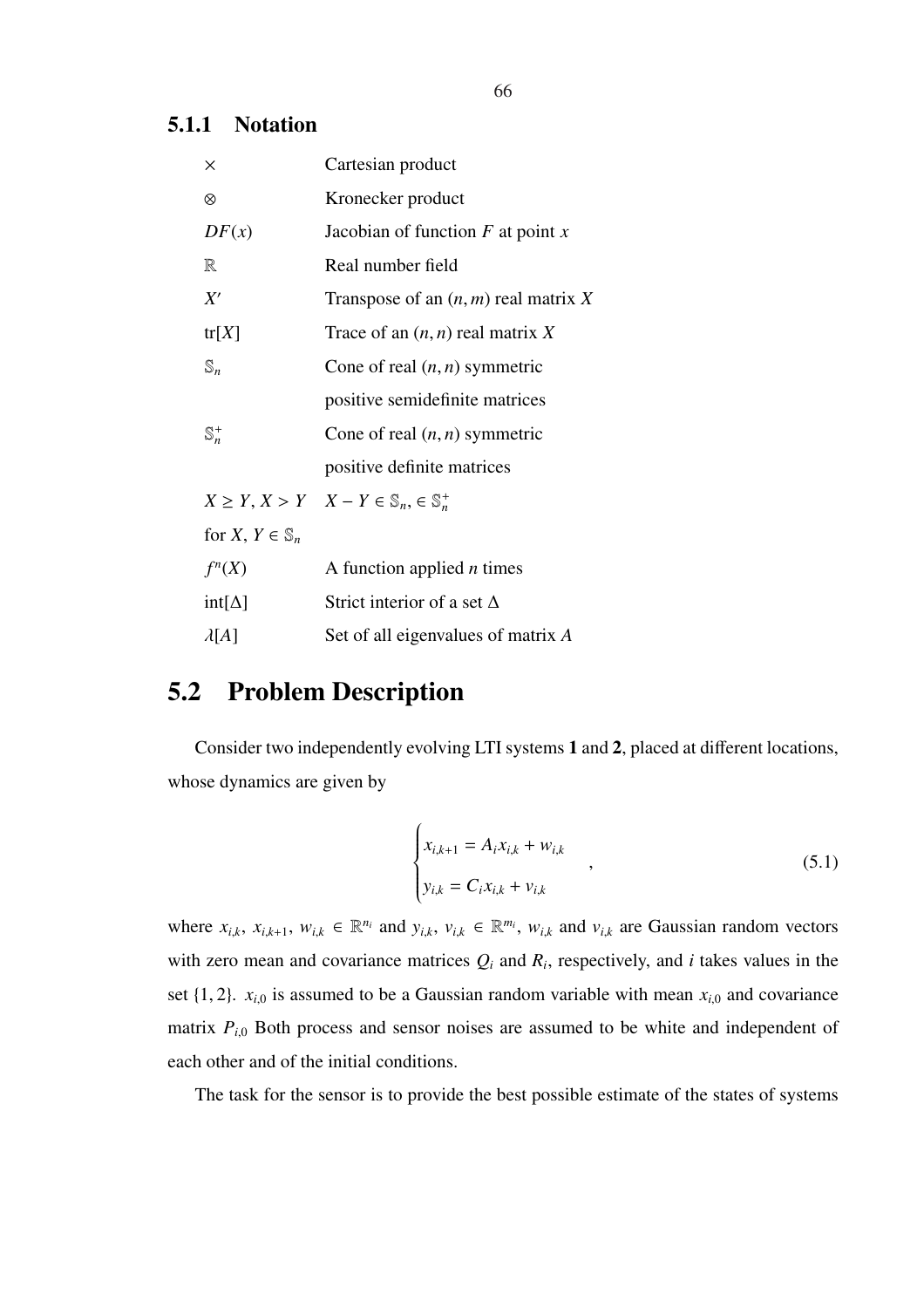1 and 2 for all time. At a given instance of time the sensor can either be at system 1 or 2. Due to the limited range constraint the sensor can make measurements only for the system where it is physically present at that time. The sensor executes a standard Kalman filtering algorithm for estimation [52]. The prediction step is always executed for both systems, but the correction step is executed only for the system where the sensor is physically located. Let  $I_{i,k}$  be the indicator function describing whether or not the sensor is at location  $i$  at time *k*.

Define the following relations for  $X \in \mathbb{S}_n$ :

$$
h(X) \stackrel{\triangle}{=} AXA' + Q,\tag{5.2}
$$

$$
f(X) \stackrel{\triangle}{=} AXC'(CXC'+R)^{-1}CXA', \qquad (5.3)
$$

$$
g(X) \stackrel{\triangle}{=} h(X) - f(X). \tag{5.4}
$$

In the rest of this chapter  $h_i(X)$ ,  $g_i(X)$ , and  $f_i(X)$  will refer to the same functional forms as described above but with parameters of system *i*. For example  $h_i(X) = A_i X A'_i + Q_i$  for  $i \in \{1, 2\}.$ 

Under the estimation scheme described above the recursion of the error covariance matrices looks like  $\overline{a}$ 

$$
P_{i,k+1} = \begin{cases} h_i(P_{i,k}) & I_{i,k} = 1 \\ g_i(P_{i,k}) & I_{i,k} = 0 \end{cases} .
$$
 (5.5)

Define  $P_k$  as

$$
P_k \stackrel{\Delta}{=} (P_{1,k}, P_{2,k}) \in \mathbb{S}_{n_1} \times \mathbb{S}_{n_2}.
$$
 (5.6)

Now we are in a position to state the problem description.

*For a given model of uncertainty at spatially separate locations (5.1), find a class of* sensor motion algorithms that guarantee  $P_k$  live in a bounded invariant subset of  $\mathbb{S}_{n_1}\times \mathbb{S}_{n_2}$ ,  $as k \rightarrow \infty$ *. Is it possible to find the smallest such invariant subset?* 

In this chapter we present one class of sensor motion algorithm. We prove local stability of a period two orbit and prove global stability for the scalar case.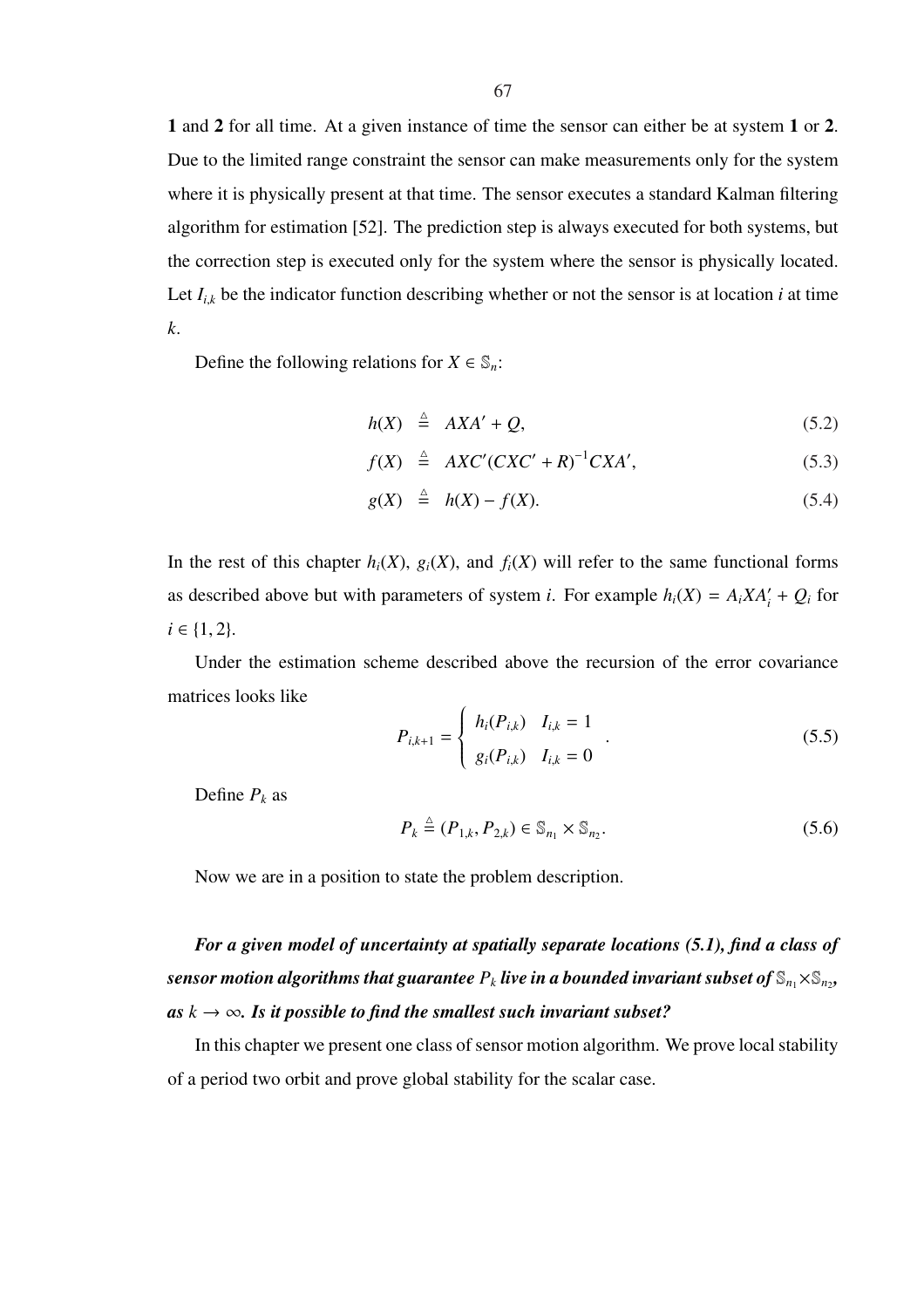## 5.3 Preliminaries

In this section we will present a series of results, required for our analysis. While stating these preliminary results we will omit the subscript *i* if the result holds for both values of *i*. Lemma 5.3.1. *(a) If A is unstable then*

$$
\lim_{k\to\infty} h^k(X_0)=\infty
$$

*for all*  $X_0 \in \mathbb{S}_n$ *.* 

*(b)* If the spectral radius of  $A$ ,  $\alpha$  < 1, and the pair  $(A)$ , √ *Q*) *is observable, then the Lyapunov difference equation*  $X_{k+1} = h(X_k)$  *converges to a unique solution*  $T \in \mathbb{S}_n^+$  *as*  $k \rightarrow \infty$ *. In other words the following infinite sum* 

$$
\lim_{k\to\infty}\left[A^kX_0A^{\prime k}+\sum_{m=0}^{k-1}A^mQA^{\prime m}\right]
$$

*is a finite positive definite matrix*  $T > 0$  *for all*  $X_0 \ge 0$ *, where*  $T = h(T)$ *.* 

*Proof*: See [49]. □

Lemma 5.3.2. *If* (*A*,*C*) *is detectable and* (*A*, √ *Q*) *is stabilizable, then there is a unique*  $\overline{P} \in \mathbb{S}^+_n$ , independent of the initial condition  $X_0$  that is a solution to the Riccati recursion

$$
X_{k+1}=g(X_k),
$$

*Furthermore, P is also the unique positive definite solution to the discrete algebraic Riccati equation (DARE)*

$$
X = g(X). \tag{5.7}
$$

*Proof*: See [52]. □

**Lemma 5.3.3.** *If*  $(A^{n+1}, C)$  *is detectable and*  $(A^{n+1}, \sqrt{\sum_{k}^{n}})$  $_{k=0}^{n}$  *A*<sup>*k*</sup>QA<sup>*r*<sup>*k*</sup>) *is stabilizable, then*</sup> *there exists a unique positive definite solution to the equation*

$$
h^{n}(g(X)) = X.
$$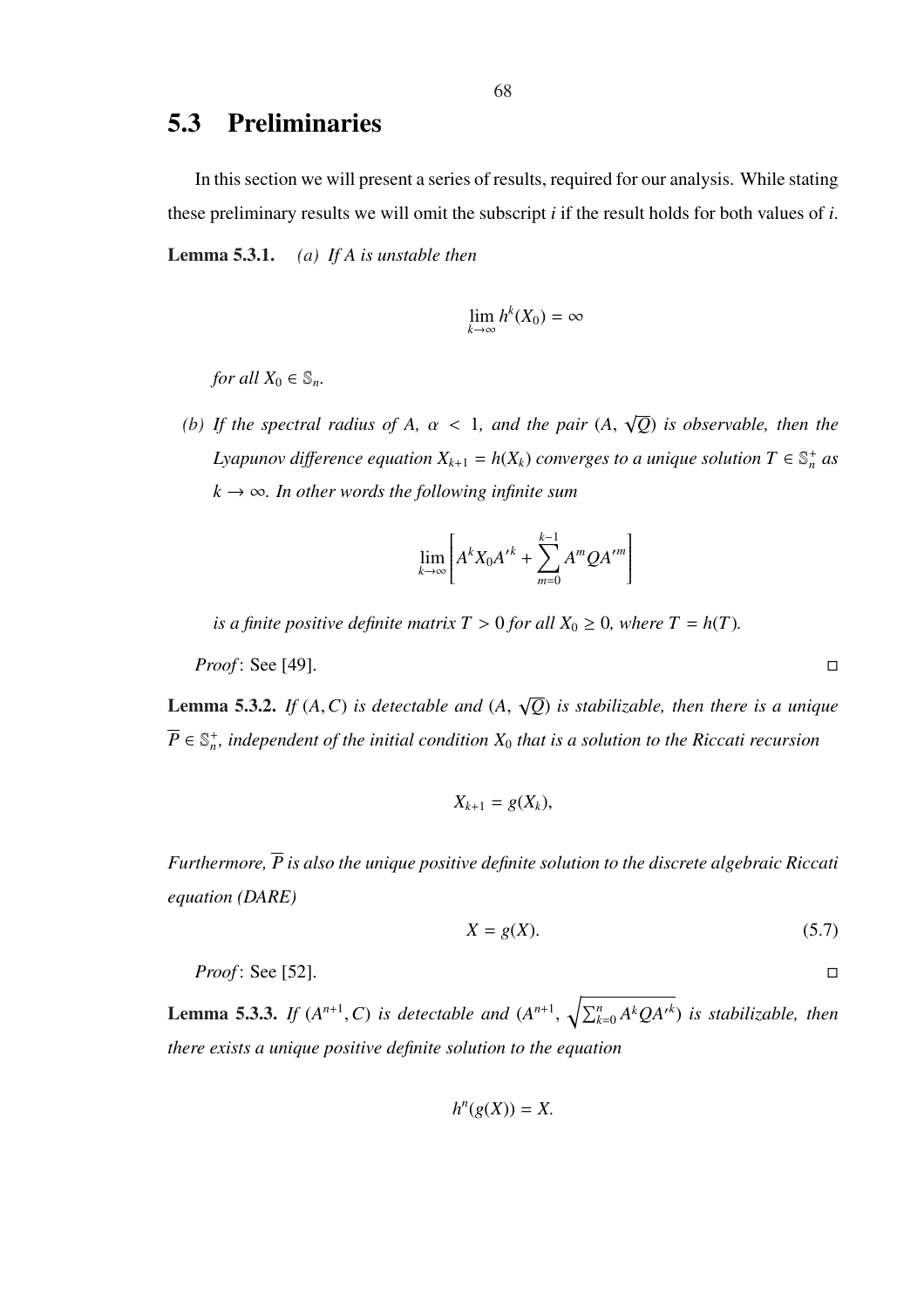

Figure 5.1: Functions  $h(X)$  and  $g(X)$  in the scalar case with unstable A.

*The solution can be found by solving the DARE*  $\tilde{g}(X) = X$ , with  $\tilde{A} = A^{n+1}$  *and*  $\tilde{Q} =$  $\sum n$  $_{k=0}^n A^k Q A'^k$ .

*Proof* :

$$
h^{n}(g(X)) = A^{n+1}XA^{n+1} + \sum_{k=0}^{n} A^{k}QA^{k} - A^{n+1}XC'
$$
  
 
$$
\times (CXC' + R)^{-1}CXA^{n+1}.
$$
 (5.8)

It's easy to see that the above equation has the same form as eqn. (5.4) with *A* and *Q* replaced by  $A^{n+1}$  and  $\sum_{k=0}^{n} A^k Q A^{k}$ , respectively.

**Lemma 5.3.4.** *The following properties of functions*  $g(X)$  *and*  $h(X)$  *hold:* 

- *(a) If*  $X \geq Y$ *, then*  $g(X) \geq g(Y)$  *and*  $h(X) \geq h(Y)$ *.*
- *(b) If*  $X \geq Y$  *and for some scalar*  $\lambda \in [0, 1]$ *,*  $g(\lambda X + (1 \lambda)Y) \geq \lambda g(X) + (1 \lambda)g(Y)$ *.*
- *(c) If C is invertible, then*  $g(X)$  ≤  $\overline{M}$  =  $AC^{-1}RC^{-1}A'$  +  $Q$  ∀*X* ∈  $\mathbb{S}_n$ *.*
- *(d)* If a unique solution  $\overline{P} \in \mathbb{S}_n^+$  to the DARE,  $g(X) = X$  exists, then,
	- (*i*)  $h(\overline{P}) > \overline{P}$ .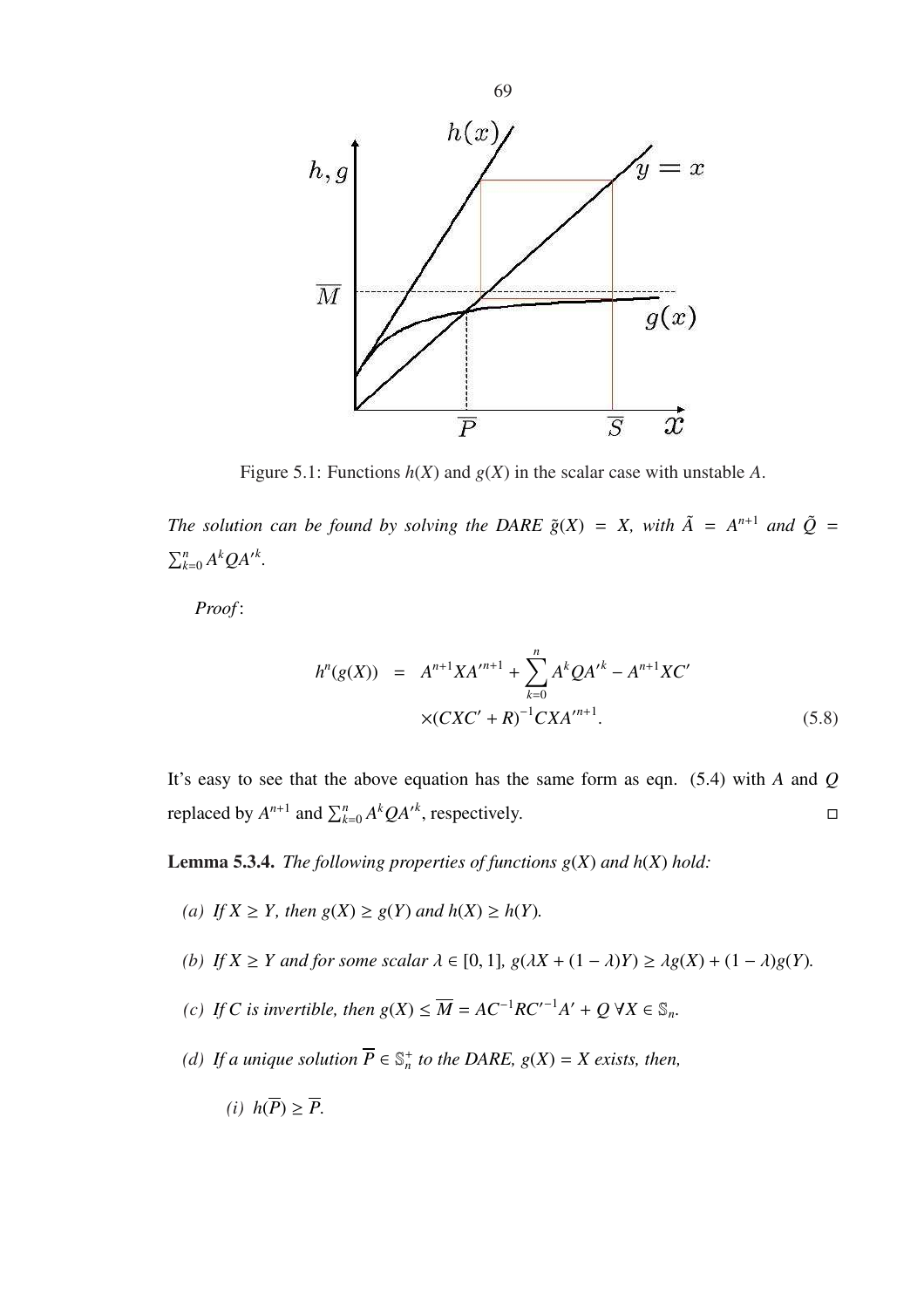- *(ii)*  $g(X) \geq \overline{P}$ , ∀*X*  $\geq \overline{P}$ .
- *(iii)*  $g(X)$  ≤  $\overline{P}$ ,  $\forall X$  ≤  $\overline{P}$ .
- *(iv)* If in addition a unique solution  $\overline{T} \in \mathbb{S}_n^+$  to the Lyapunov equation,  $h(X) = X$ *exists, then*  $\overline{T} \geq \overline{P}$ *.*
- *(v) If in addition a unique solution*  $\overline{S}$  ∈  $\mathbb{S}_n^+$  *to the DARE, hg*(*X*) = *X exists, then,*  $\overline{S} \geq \overline{P}$ .
- *(vi) If both unique*  $\overline{T} \in \mathbb{S}_n^+$  *and*  $\overline{S} \in \mathbb{S}_n^+$  *exist, then*  $\overline{T} \geq \overline{S}$ *.*

*Proof*: For (a), (b) see [46]. For (c) see [45].

(d) (i) 
$$
\overline{P} = g(\overline{P}) = h(\overline{P}) - f(\overline{P}), f(\overline{P}) \in \mathbb{S}_n
$$
, therefore  $h(\overline{P}) \ge \overline{P}$ .

- (ii) By (a) and the definition of  $\overline{P}$ .
- (iii) By (a) and the definition of  $\overline{P}$ .
- (iv) Consider the set  $D = \{X \in \mathbb{S}_n : X \geq \overline{P}\}$ .  $D$  is invariant under the map  $h(X)$ . Choose  $X_0 \in \mathbb{D}$  then by Lemma 5.3.1 (b), we have  $\lim_{k \to \infty} h^k(X_0) = \overline{T} \in \mathbb{D}$ . Hence  $\overline{T} \geq \overline{P}$ .
- (v) Recall set  $\mathbb D$  from (iv). From (a) and (d)(i), we know that  $\mathbb D$  is invariant under the maps  $h(X)$  and  $g(X)$ . By Lemma 5.3.3 we know that  $h g(X) = X$  is an algebraic Riccati equation. Therefore by Lemma 5.3.2, repeated application of  $hg(X)$  on some initial condition in the set  $D$  will result in the solution  $\overline{S}$ . In other words, if  $X_0 \in \mathbb{D}$  then  $\overline{S} = \lim_{k \to \infty} (hg)^k(X_0) \in \mathbb{D}$ , hence  $\overline{S} \geq \overline{P}$ .
- (vi) From equations (5.2), (5.3), and (5.4) we know  $h(X) \ge g(X)$ . This implies using increasing property of  $h(X)$ ,  $\overline{T} = \lim_{k \to \infty} h^k(X_0) \ge \lim_{k \to \infty} (hg)^k(X_0) = \overline{S}$ .

 $\Box$ 

**Lemma 5.3.5.** *Given*  $X = X'$ *, then*  $X \in \mathbb{S}_n$  *iff*  $\forall Y \in \mathbb{S}_n$ *, tr*[*YX*]  $\geq 0$ *.* 

*Proof*: *(Necessity.)* If *X*,  $Y \in \mathbb{S}_n$ , then by trace of the product inequality [49]  $\lambda_{min}(X)tr[Y] \leq$  $tr[XY] \leq \lambda_{max}(X)tr[Y]$ , where  $\lambda_{min}(X)$  and  $\lambda_{max}(X)$  are the minimum and maximum eigenvalues of *X*. Since *X*,  $Y \in \mathbb{S}_n$ , all their eigenvalues are non-negative real numbers. Thus  $tr[XY] \geq 0$ .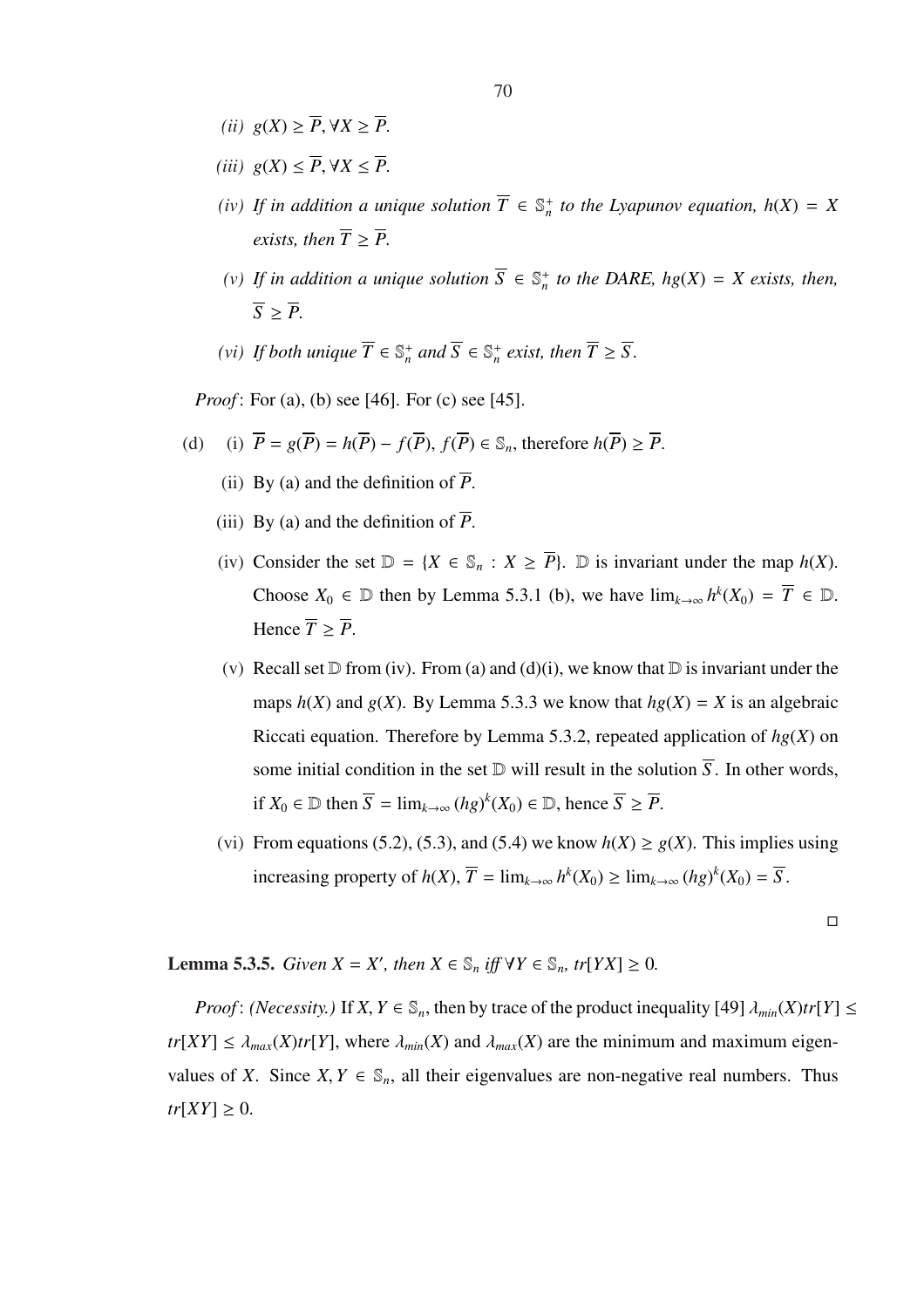*(Sufficiency.)* Given  $tr[XY] \ge 0$ ,  $\forall Y \in \mathbb{S}_n$  and  $X = X'$ . This implies  $tr[ Xyy' ] \ge 0$ , for all  $y \in \mathbb{R}^n$ . But  $tr[Xyy'] = tr[y'Xy]$ , therefore  $y'Xy \ge 0$ . Thus  $X \in \mathbb{S}_n$ .

**Lemma 5.3.6.** *If a unique solution*  $\overline{P}$  *to the DARE*  $g(X) = X$  *exists, then for all*  $X > \overline{P}$ *, there exists*  $\Gamma \in \mathbb{S}_n$ *, such that tr*[ $\Gamma X$ ] > *tr*[ $\Gamma g(X)$ ]*.* 

*Proof*: Proof by contradiction. Let there exist  $X_0 > \overline{P}$ , such that  $\forall \Gamma \in \mathbb{S}_n$ , tr[Γ*X*<sub>0</sub>] ≤ tr[ $\Gamma g(X_0)$ ]. Therefore by Lemma 5.3.5  $X_0 \le g(X_0)$ . Now using Lemma 5.3.4  $g^k(X_0) \le$  $g^{k+1}(X_0)$ , therefore lim<sub> $k→∞  $g^k(X_0) \neq \overline{P}$ , which is a contradiction to Lemma 5.3.2.  $\Box$ </sub>$ 

**Remark 5.3.1.** One can prove a similar result  $\forall X \leq \overline{P}$ ; there exists a  $\Gamma \in \mathbb{S}_n$  such that *tr*[Γ*X*] < *tr*[Γ*g*(*X*)]*. These results are not too surprising as they are a manifestation of the concavity property of*  $g(X)$ *. In the scalar case the above result suggests*  $X > g(X)$  *if*  $X > \overline{P}$ *and*  $X \leq g(X)$  *if*  $X \leq \overline{P}$ , *which is always true for concave functions. See fig. 5.1.* 

Let  $\mathcal E$  be the family of all functions formed by taking the compositions of  $h(X)$  and  $g(X)$ in any order. In other words,

$$
\mathcal{E} = \{h, g, hg, gh, g^2, h^2, hg^2, ghg \cdots\}.
$$
 (5.9)

**Lemma 5.3.7.** All functions  $e(X)$  ∈  $E$  are concave and increasing:

- *(a) If*  $X \geq Y$ *, then e*(*X*) ≥ *e*(*Y*)*.*
- *(b) If*  $X \geq Y$  *and for a scalar*  $\lambda \in [0, 1]$ *,*  $e(\lambda X + (1 \lambda)Y) \geq \lambda e(X) + (1 \lambda)e(Y)$ *.*

*Proof* : Follows easily from Lemma 5.3.4 and

$$
h(\lambda X + (1 - \lambda)Y) = \lambda h(X) + (1 - \lambda)h(Y), \quad \forall \lambda \in [0, 1].
$$

 $\Box$ 

## 5.4 Procedure

I now give a step by step procedure to partition the uncertainty space  $\mathbb{S}_{n_1} \times \mathbb{S}_{n_2}$  into two regions. Based on which partition the overall uncertainty lies in, the sensor decides to move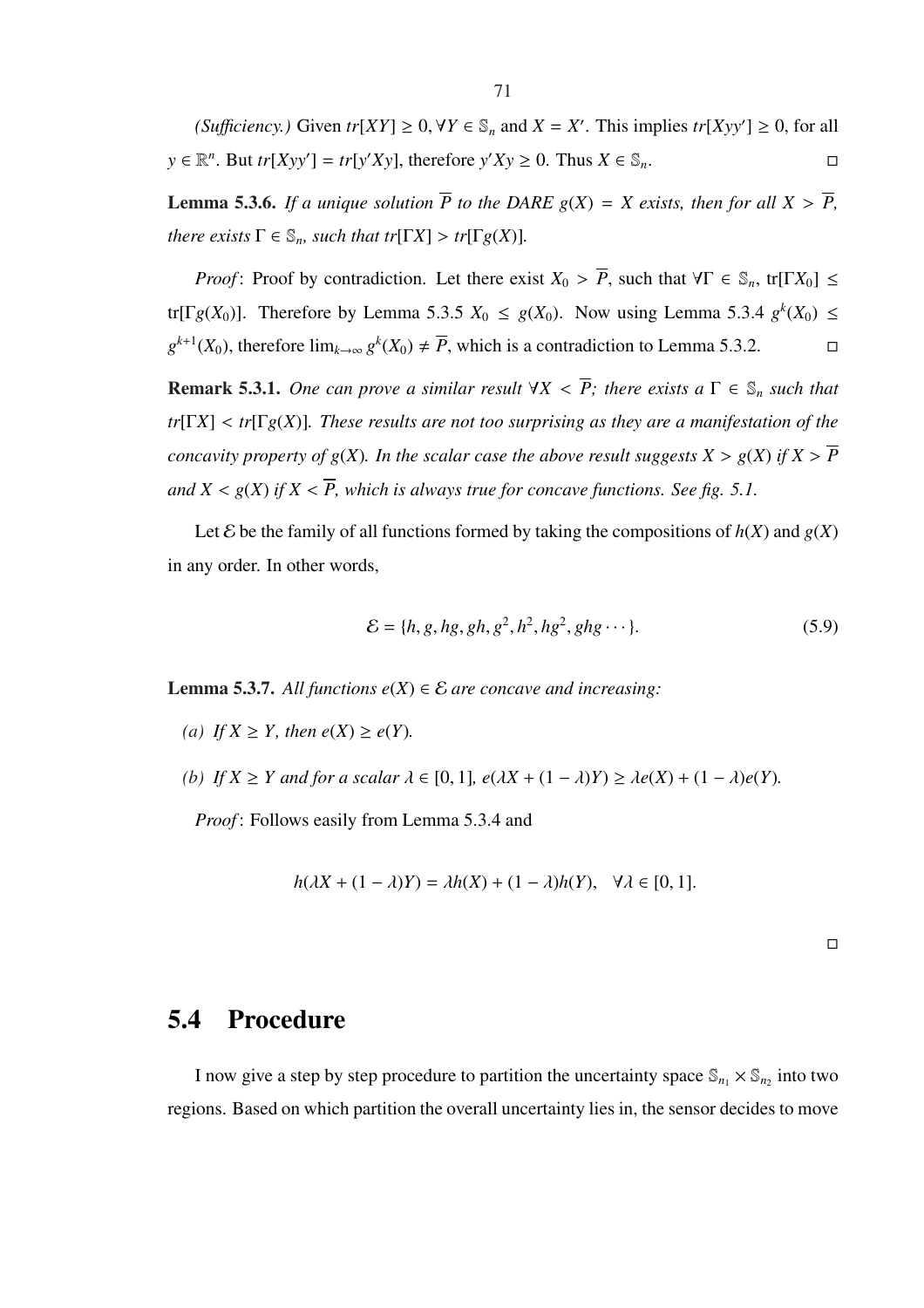to location 1 or 2. After each step we prove its feasibility of execution using results from Section 5.3. In the rest of the chapter we assume that the following assumption holds:

Assumption(\*):  $(A_i^2, C_i)$  is detectable and  $(A_i^2, A_i^2)$ p  $\overline{A_i Q_i A'_i + Q_i}$  is stabilizable for  $i \in$ {1, 2}.

Remark 5.4.1. *Note that we do not require the matrices A<sup>i</sup> to be stable.*

[Step 1] In this step we find a two period cycle, for the case when the sensor keeps oscillating between locations 1 and 2. Lets first state the following result.

Proposition 5.4.1. *If assumption(\*) holds and if the sensor keeps oscillating between location* **1** *and* **2***, then*  $P_k$  *converges to a unique two period cycle C as*  $k \rightarrow \infty$ *. The periodic points of the limit cycle are given by*

$$
\mathcal{P}_1 = (\overline{S}_1, g_2(\overline{S}_2)), \text{ and } \mathcal{P}_2 = (g_1(\overline{S}_1), \overline{S}_2), \tag{5.10}
$$

*where*  $\overline{S}_1$  *and*  $\overline{S}_2$  *are unique positive definite solutions to the equations* 

$$
X = h_1 g_1(X)
$$
, and  $X = h_2 g_2(X)$ ,

*respectively.*

*Proof*: If the sensor keeps oscillating between location 1 and 2 then the error covariance evolves as

$$
\cdots \mathcal{F}_{\Delta_1} \mathcal{F}_{\Delta_2} \mathcal{F}_{\Delta_1} \mathcal{F}_{\Delta_2} (P_0),
$$

where

$$
\mathcal{F}_{\Delta_1}(P_k) \triangleq \begin{pmatrix} g_1(P_{1,k}) \\ h_2(P_{2,k}) \end{pmatrix}, \qquad (5.11)
$$

$$
\mathcal{F}_{\Delta_2}(P_k) \triangleq \left(\begin{array}{c} h_1(P_{1,k}) \\ g_2(P_{2,k}) \end{array}\right). \tag{5.12}
$$

Now from Lemma 5.3.3  $hg(X) = X$  is a DARE and by Lemma 5.3.2 it has a unique solution under assumption(\*). If the sensor keeps switching between the two locations, it's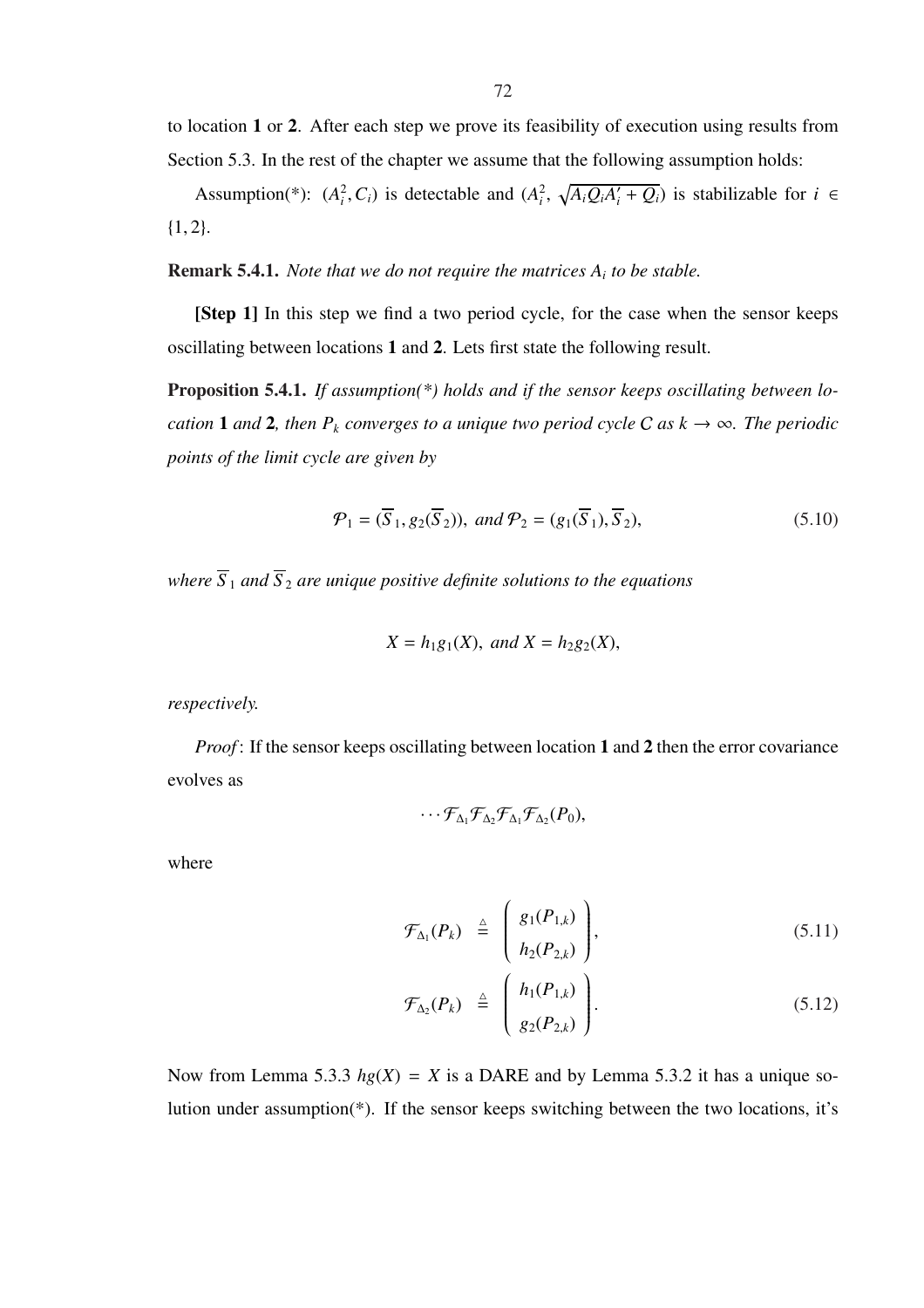equivalent to repeated application of the map  $hg(X)$ , hence the trajectories converge to C.  $\Box$ 

From Lemma 5.3.3 we know that  $\overline{S}_i$  are unique and can be found by solving the DARE. Thus its possible to analytically solve for the periodic points.

[Step 2] In this step we will find a separating hyperplane between the periodic points  $P_1$  and  $P_2$  found in [Step 1].

Proposition 5.4.2. *If assumption(\*) holds, then there exists a separating hyperplane between points*  $P_1$  *and*  $P_2$ *.* 

*Proof*: From Lemma 5.3.4(d)(v) we know that  $\overline{S}_2 \ge \overline{P}_2$ ; therefore, from Lemma 5.3.6 we know that there exists a  $\Gamma_2 \in \mathbb{S}_n$  and a scalar  $\zeta > 0$  such that

$$
\text{tr}[\Gamma_2 \overline{S}_2] > \zeta \quad ; \quad \text{tr}[\Gamma_2 g_2(\overline{S}_2)] < \zeta. \tag{5.13}
$$

Thus we have found a separating hyperplane tr[ $\Gamma_2 X$ ] =  $\zeta$  between points  $\mathcal{P}_1$  and  $\mathcal{P}_2$ .  $\Box$ 

**Remark 5.4.2.** *The condition in eqn.* (5.13) is linear in  $\Gamma_2$  *and*  $\zeta_2$  *and a feasible hyperplane can be easily computed.*

**Remark 5.4.3.** The most general equation of a hyperplane in  $\mathbb{S}_{n_1} \times \mathbb{S}_{n_2}$  is

$$
tr[\Gamma_1 X_1] + tr[\Gamma_2 X_2] = \zeta,
$$

*where*  $X_i \in \mathbb{S}_{n_i}$ ,  $\Gamma_1, \Gamma_2$  *are real symmetric matrices and*  $\zeta$  *is a scalar.* 

We now define the following two exhaustive and mutually exclusive partitions of  $\mathbb{S}_{n_1}$  ×  $\mathbb{S}_{n_2}$ 

$$
\Delta_1 = \{ (X_1, X_2) \in \mathbb{S}_{n_1} \times \mathbb{S}_{n_2} : \text{tr}[\Gamma_2 X_2] \} < \zeta \},\tag{5.14}
$$

$$
\Delta_2 = \{ (X_1, X_2) \in \mathbb{S}_{n_1} \times \mathbb{S}_{n_2} : \text{tr}[\Gamma_2 X_2] \ge \zeta \}. \tag{5.15}
$$

**Remark 5.4.4.** *By definition of*  $\Delta_1$  *and*  $\Delta_2$ ,  $\mathcal{P}_1 \in \Delta_1$  *and*  $\mathcal{P}_2 \in \Delta_2$ *.*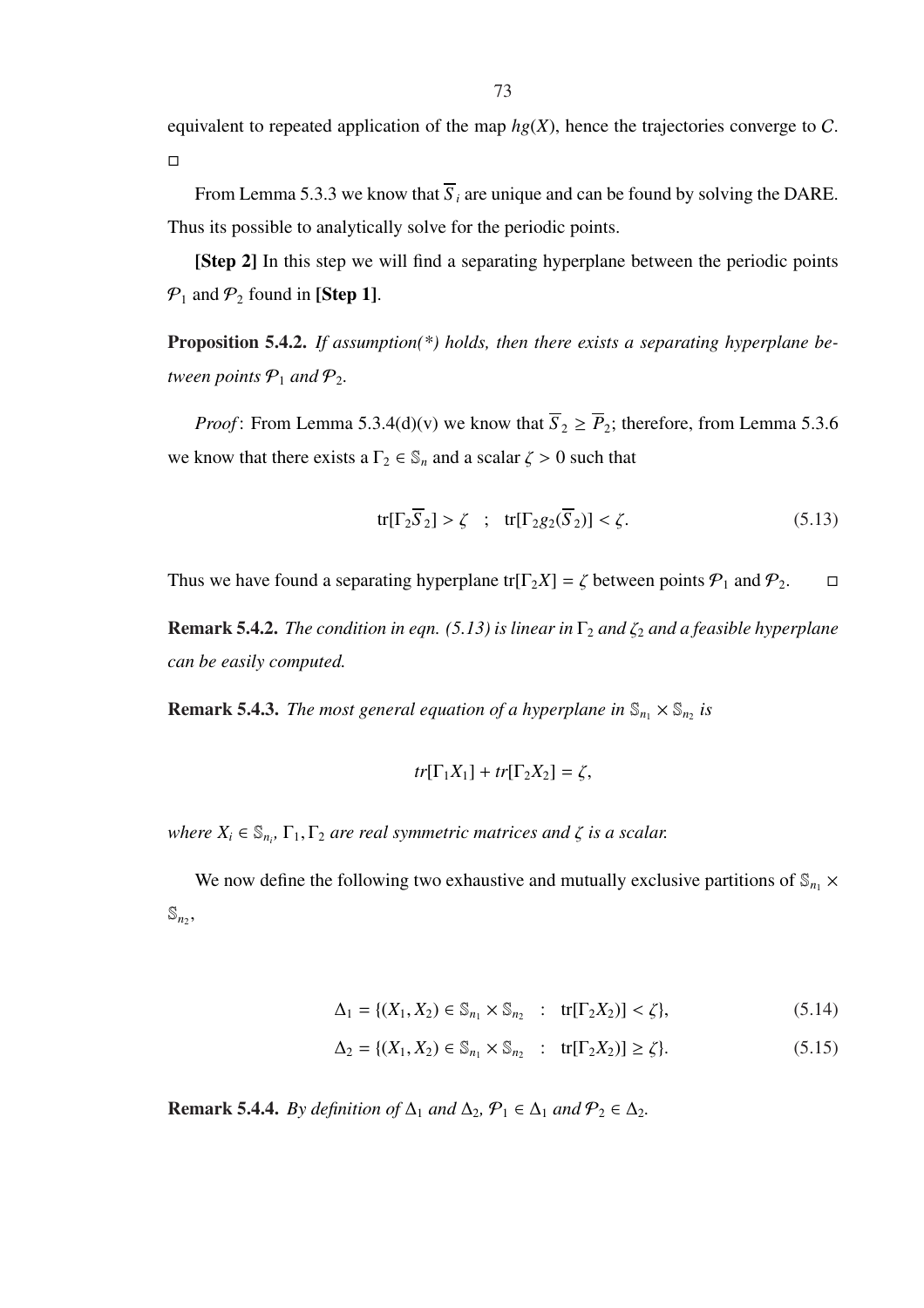- (i) Start with initial error covariance matrix pair  $P_0 = (P_{1,0}, P_{2,0})$ .
- (ii) If  $P_k \in \Delta_1$ , then go to location 1, else go to location 2 at time  $k + 1$ .
- (iii)  $k = k + 1$ , go to step (ii).

Therefore at time k, the dynamics in the  $\mathbb{S}_{n_1} \times \mathbb{S}_{n_2}$  space iterates according to the following map:  $\overline{a}$ 

$$
P_{k+1} = \begin{cases} \mathcal{F}_{\Delta_1}(P_k), & P_k \in \Delta_1 \\ \mathcal{F}_{\Delta_2}(P_k), & P_k \in \Delta_2 \end{cases} . \tag{5.16}
$$

The algorithm above describes a switched iterated maps system (SIMS). There is a discontinuity at the separating hyperplane. Our objective is to prove the global stability of the period two orbit  $C$ . In this chapter we prove local stability of the periodic orbit  $C$  for the general case. We prove global stability for the scalar case.

Similar results have been shown to hold in the case of switched server systems [53] and the references therein. However, the dynamics are assumed to be linear in all the existing results. In the case presented in this chapter  $g(X)$  is a non-linear map. In [54] the author talks about iterated function systems with an assumption of continuity, and all maps are assumed to be contractive. In our case, since we allow unstable  $A_i$ 's the map  $h(X)$  need not be contractive and there can be discontinuity at the separating hyperplane.

## 5.5 Results for the Switched Iterated Map System

We start this section with a couple of easily provable results.

Theorem 5.5.1. *If the sensor moves according to the algorithm described in Section 5.4 , then for every initial covariance pair*  $P_0 \in \mathbb{S}_{n_1} \times \mathbb{S}_{n_2}$ , and for every  $k_s s > 0$ , there exist time *instants*  $k_1, k_2 > k_s$ *s, such that*  $P_{k_1} \in \Delta_1$  *and*  $P_{k_2} \in \Delta_2$ *.* 

*Proof*: Proof by contradiction. Let there exist an initial condition  $P_0$  for which there exists a  $k_s s > 0$ , such that  $P_k \in \Delta_1$ , for all  $k > k_s s$ . Thus map  $h_2$  is applied to  $P_{2,k}$  at every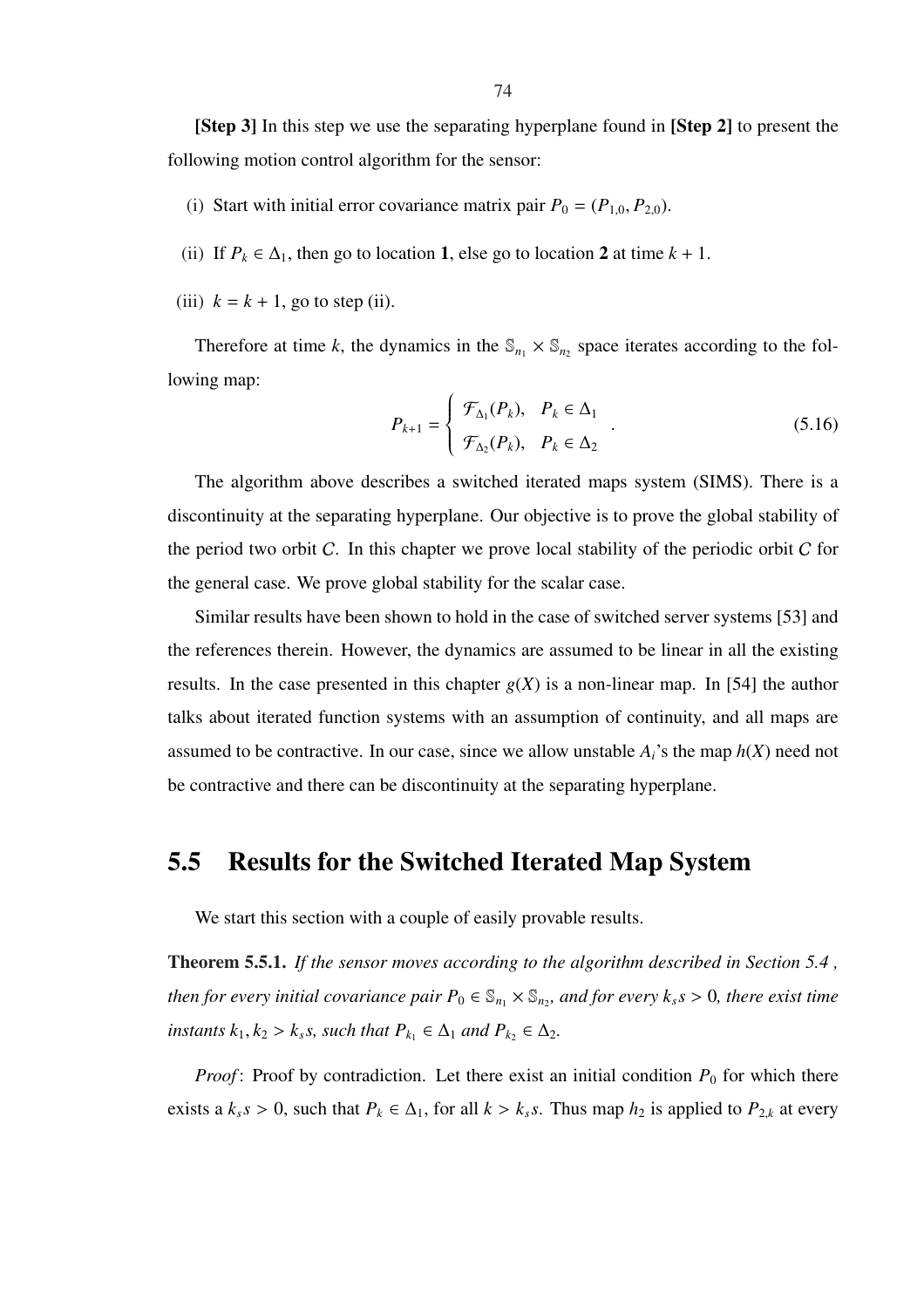instant after  $k_s s$ . Now if  $A_2$  is stable, a unique  $\overline{T}_2$  exists and  $\lim_{k\to\infty} h_2^k$  $_{2}^{k}(P_{2,0}) = \overline{T}_{2}$ . Now since  $\overline{T}_2 \ge \overline{S}_2$  by Lemma 5.6.1, therefore using eqn. (5.13) and Lemma 5.3.5 we know that the surface  $X_2 = \overline{T}_2$  lies entirely in  $\Delta_2$ . This is a contradiction.

For the case when  $A_2$  is unstable, from Lemma 5.3.1 the solution to the Lyapunov equation does not exist. Now  $\lim_{2k\to\infty}$  tr[ $\Gamma_2 h_2^{2k}$  $2^{2k}(P_{2,0})$ ] ≥  $\lim_{k\to\infty}$  tr[ $\Gamma_2(h_2g_2)^k(P_{2,0})$ ] using  $h(X) \ge g(X)$  and lemma 5.3.5. But  $\lim_{k \to \infty} \text{tr}[\Gamma_2(h_2g_2)^k(P_{2,0})]$  approaches tr $[\Gamma_2 \overline{S}_2]$ , which is a value greater than  $\zeta$ . Therefore eventually the covariance pair evolves into  $\Delta_2$ , which is a contradiction.

Similarly one can arrive at a contradiction if the covariance pair is assumed to be constrained within  $\Delta_2$ .  $\Box$ 

The following corollary follows immediately:

**Corollary 5.5.1.** *There does not exist a fixed point in*  $\mathbb{S}_{n_1} \times \mathbb{S}_{n_2}$ *. There does not exist a limit cycle in*  $\mathbb{S}_{n_1} \times \mathbb{S}_{n_2}$ , all of whose periodic points lie in  $\Delta_1$  *or*  $\Delta_2$ *.* 

In the rest of this section we prove that the two period orbit  $C$  is locally attracting. We first define the notion of local attractivity of periodic points.

**Definition 5.5.1.** *Consider a map*  $F : \mathbb{R}^n \to \mathbb{R}^n$  *with period m, i.e.,*  $F^m(p) = p$ *, where p* ∈ R *n is one of the periodic points. p is called a locally attracting periodic point, if there exists an open set about p in which all points tend to p under forward iterations of F.*

The following facts to check local attractivity are well known [55].

Fact 5.5.1. *p is a locally attracting periodic point if all of the eigenvalues of DF<sup>m</sup>* (*p*) *are less than* 1 *in absolute value.*

Fact 5.5.2. For periodic orbits, the eigenvalues of the Jacobian matrix of F<sup>m</sup> are same *at each periodic point of the orbit. In other words*  $\lambda[DF^m(F^j(p))]$  *are the same for*  $j \in$  $\{0, 1, 2 \cdots m-1\}.$ 

So in order to prove local attractivity of the periodic orbit  $C$  it's enough to show that all eigenvalues of the Jacobian matrix of the two step map  $\mathcal{F}_{\Delta_2}\mathcal{F}_{\Delta_1}$  evaluated at the point  $\mathcal{P}_1$  lie inside the unit circle. The Jacobian matrix  $D[\mathcal{F}_{\Delta_2} \mathcal{F}_{\Delta_1}(x)]|_{x=\mathcal{P}_1}$  can be written as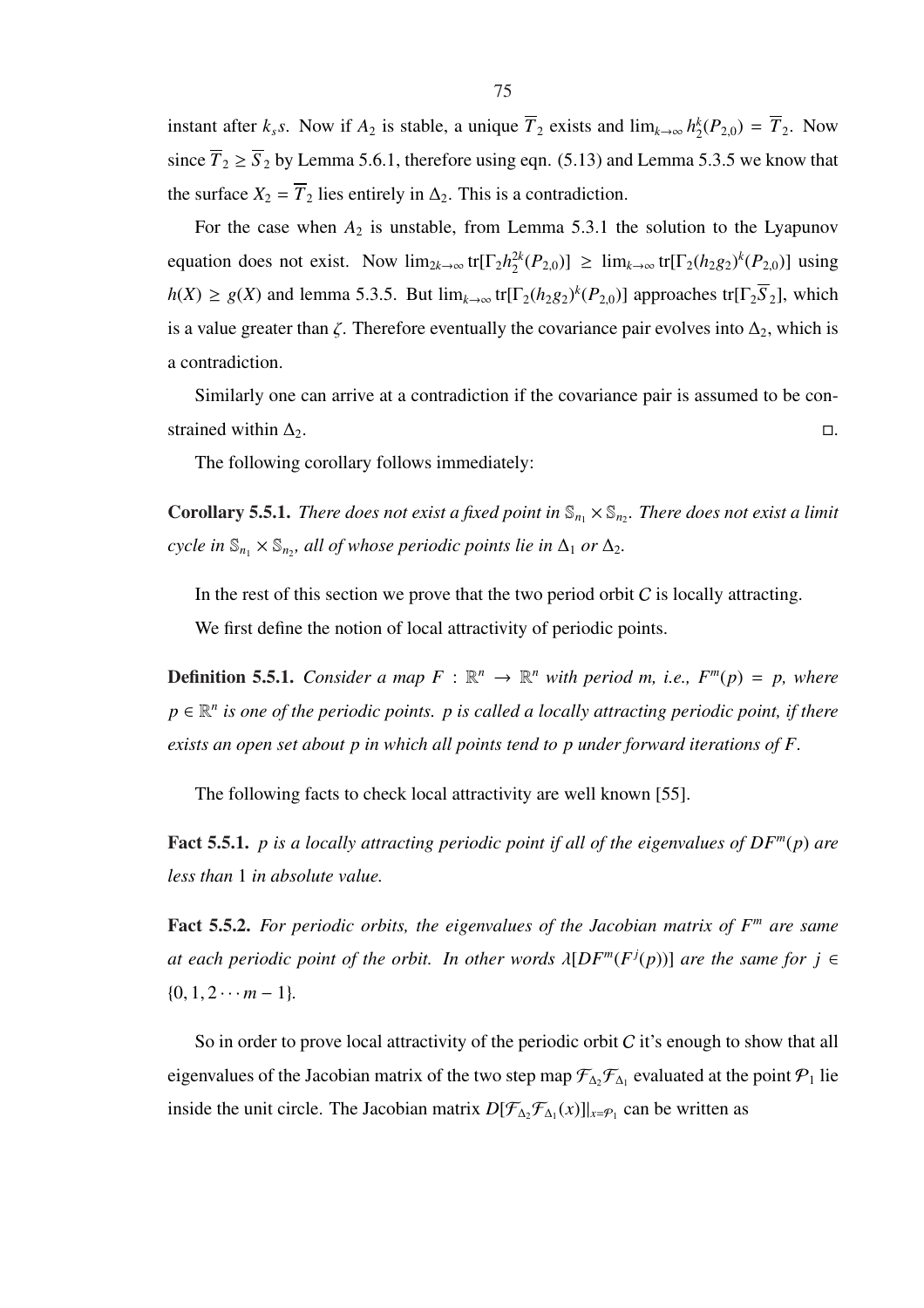$$
\begin{bmatrix} \frac{d(h_1g_1(X_1))}{dX_1} \Big|_{X_1 = \overline{S}_1} & 0 \\ 0 & \frac{d(g_2h_2(X_2))}{dX_2} \Big|_{X_2 = g_2(\overline{S}_2)} \end{bmatrix}.
$$
 (5.17)

Since the Jacobian matrix does not have any cross terms, its eigenvalues are the eigenvalues of the diagonal terms. Let us consider the first diagonal term. The following equation can be derived using the matrix differentiation section in [56]:

$$
\frac{d(h_{1}g_{1}(X_{1}))}{dX_{1}}|_{X_{1}=\overline{S}_{1}} = \Omega_{1} \otimes \Omega_{1},
$$
\n(5.18)

where

$$
\Omega_1 = A_1^2 - A_1^2 \overline{S}_1 C_1' (C_1 \overline{S}_1 C_1' + R_1)^{-1} C_1.
$$
\n(5.19)

Now the eigenvalues of  $\Omega_1 \otimes \Omega_1$  are the products of all possible pairs of eigenvalues of  $\Omega_1$  [57]. So in order to prove that the eigenvalues of  $\Omega_1 \otimes \Omega_1$  are inside the unit circle, it's enough to show that the eigenvalues of  $\Omega_1$ , are all of modulus less than 1.

Under assumption(\*) and using Lemma 5.3.3, we know that a unique solution  $\overline{S}_1 \in \mathbb{S}_n^+$ to the DARE  $h_1g_1(X) = X$  exists, therefore a stable Kalman filter for the LTI system

$$
x_{k+1} = A_1^2 x_k + w_k \quad w_k \sim \mathcal{N}(0, A_1 Q_1 A_1' + Q_1),
$$
  

$$
y_k = C_1 x_k + v_k \quad v_k \sim \mathcal{N}(0, R_1)
$$
 (5.20)

can be found. The matrix  $K_k = A_1^2$  $\frac{2}{1}S$ <sub>1</sub> $C_1'$  $\int_{1}^{1} (C_{1} \overline{S}_{1} C'_{1} + R_{1})^{-1}$  is the corresponding Kalman gain and the error dynamics are given by

$$
e_{k+1} = \Omega_1 e_k + w_k - K_k v_k. \tag{5.21}
$$

But since the Kalman filter is stable, all eigenvalues of  $\Omega_1$  must be strictly inside the unit circle.

Let us now look at the second diagonal entry of the Jacobian matrix, and using fact 5.5.2 .<br>Г .<br>1 .<br>r ,

$$
\lambda \left[ \frac{d(g_2 h_2(X_2))}{dX_2} \big|_{X_2 = g_2(\overline{S}_2)} \right] = \lambda \left[ \frac{d(h_2 g_2(X_2))}{dX_2} \big|_{X_2 = \overline{S}_2} \right].
$$
\n(5.22)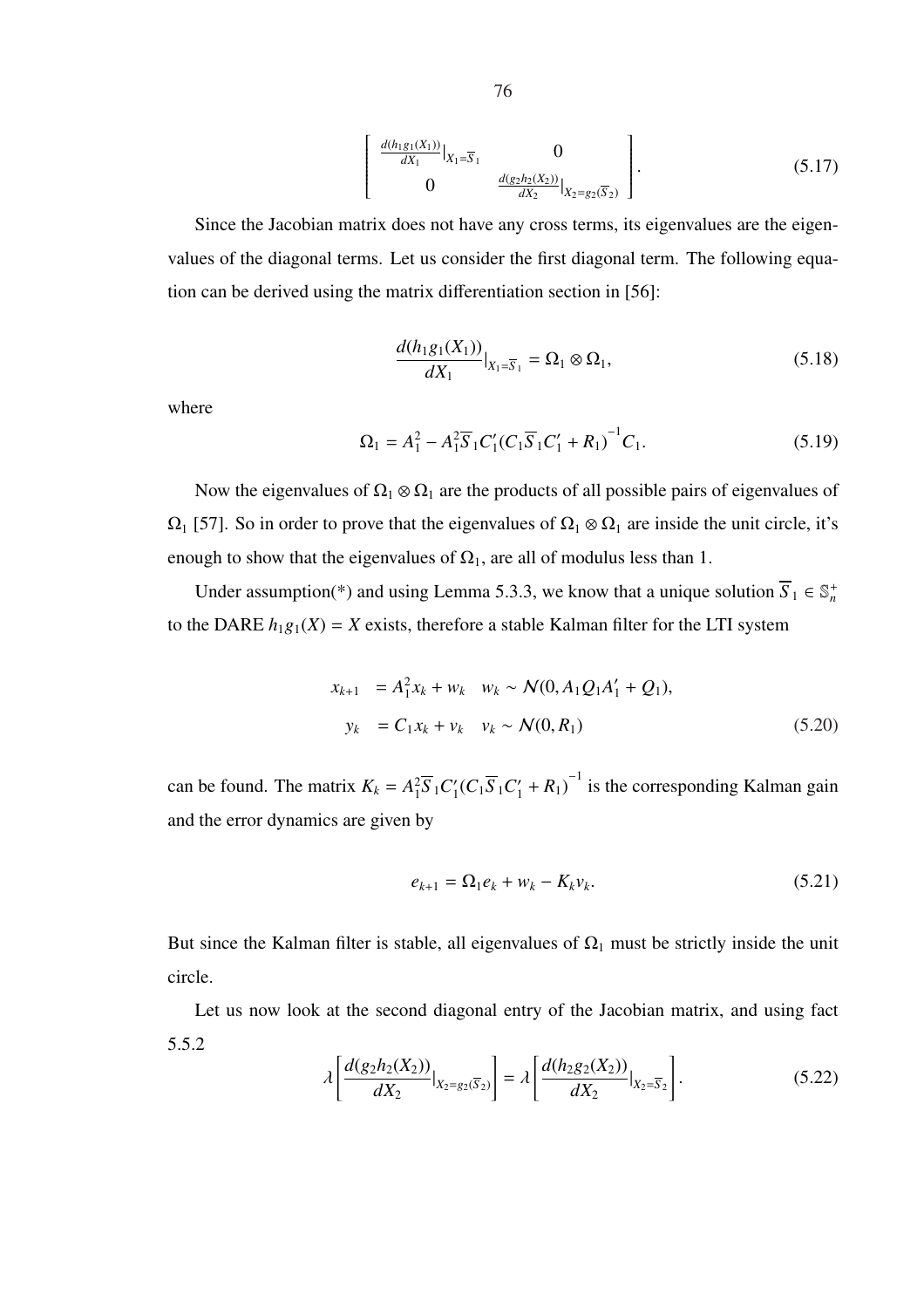Using a similar line of reasoning, we know that all eigenvalues of  $d(g_2h_2(X_2))/dX_2|_{X_2=g_2(\overline{S}_2)}$ are inside the unit circle. Therefore, the periodic orbit  $C$  is locally attracting.

Remark 5.5.1. *The proof of local attractivity is independent of the separator found in Section 5.4* [Step 2]*. The proof holds as long as*  $P_1 \in int[\Delta_1]$  *and*  $P_2 \in int[\Delta_2]$ *.* 

#### 5.6 Scalar Case

In this section, we consider the case when the sensor moves between two scalar systems.  $P_k$  takes values in the closed positive quadrant of  $\mathbb{R}^2$ . In the scalar case assumption(\*) is equivalent to  $C_i \neq 0$ .

In addition to Lemma 5.3.4, there are a few additional properties of the maps that hold for the scalar case

**Lemma 5.6.1.** *Given assumption*(\*), *then for*  $X \in \mathbb{S}_1$ , *every function e*( $X$ ) ∈  $E$  *is one-one and strictly increasing. There exists a unique*  $\overline{E} > 0$  *such that*  $e(\overline{E}) = \overline{E}$ . In addition the *concavity of*  $e(X)$  *implies*  $X > \overline{E} \Leftrightarrow e(X) < X$ .

*Proof of the lemma follows using concavity of functions and is left for the reader to verify.*

The separator in this case will be any line  $X_2 = c_2$ , such that  $g_2(\overline{S}_2) < c_2 < \overline{S}_2$ . The partition  $\Delta_1$  is the region  $X_2 < c_2$ . Note that  $h_i(X_i)$  are invertible in the scalar case. Define the following two regions in  $\mathbb{S}_1 \times \mathbb{S}_1$ :

$$
\kappa_1 = \{X : h_2^{-1}(c_2) \le X_2 < c_2\},\tag{5.23}
$$

$$
\kappa_2 = \{X : c_2 \le X_2 < g_2^{-1}(c_2)\}.\tag{5.24}
$$

 $\kappa_1$ ,  $\kappa_2$  are the sets of all those points in  $\Delta_1$ ,  $\Delta_2$  that map to the region  $\Delta_2$ ,  $\Delta_1$  in one time step.

By Theorem 5.5.1 we know that all trajectories that originate in  $\Delta_1$  will eventually switch to  $\Delta_2$  and vice versa.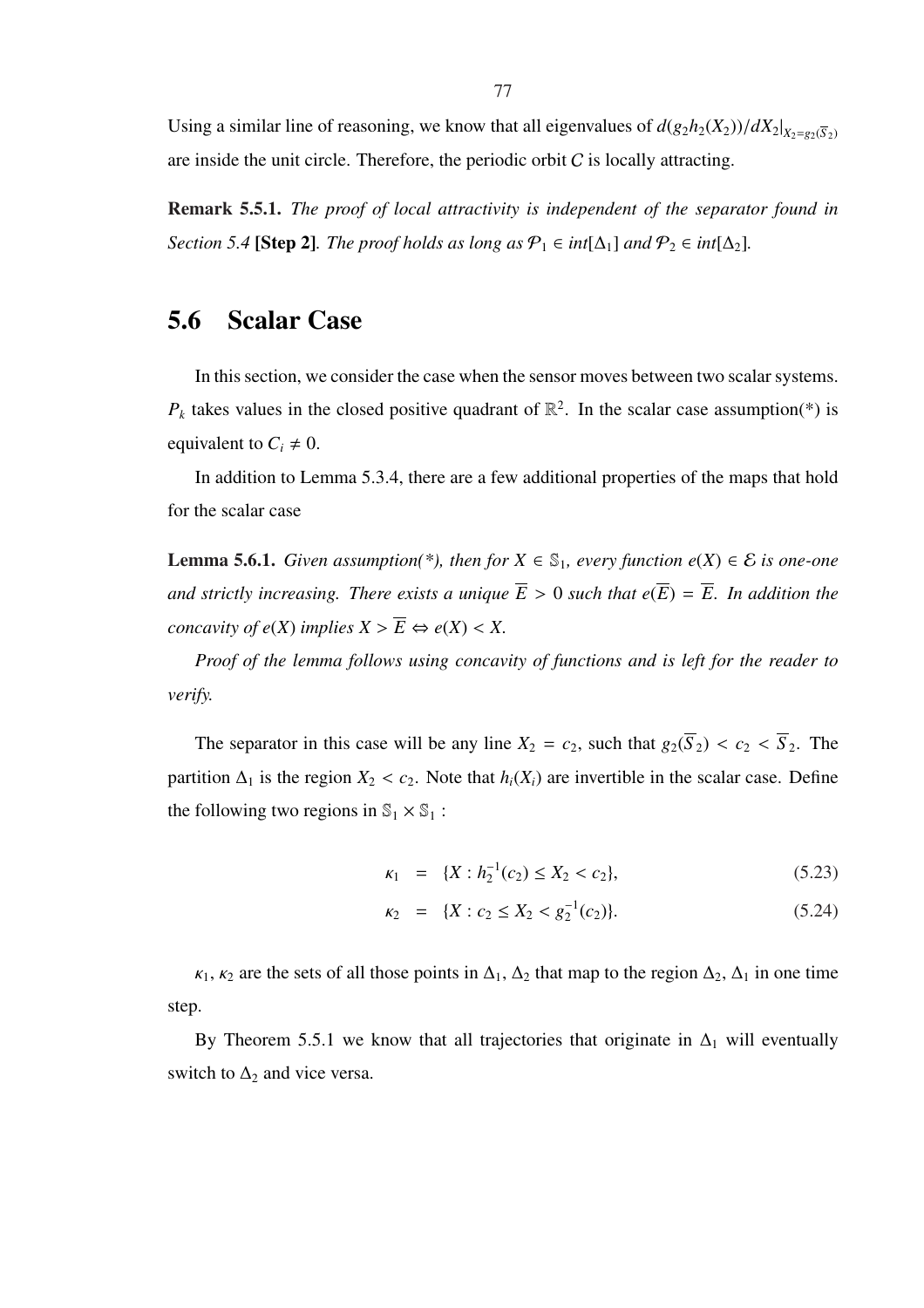All  $X \in \kappa_1$  map to a set entirely contained in  $\kappa_2$ 

$$
c_2 \le h_2(X_2) < h_2(c_2) < g_2^{-1}(c_2),\tag{5.25}
$$

where the last inequality follows using Lemma 5.6.1 and noting that  $c_2$  is greater than the fixed point  $g_2(\overline{S}_2)$  of the function  $g_2h_2$ .

Similarly, all  $X \in \kappa_2$  map to a set entirely contained in  $\kappa_1$ . This implies that all trajectories will eventually switch back and forth between  $\kappa_1$  and  $\kappa_2$  and thus they will all converge to the period two limit cycle C using a similar reasoning as in the proof of proposition 5.4.1.

Remark 5.6.1. *We strongly believe that under the sensor motion algorithm described in Section 5.4, the orbit* C *is globally stable in the general non-scalar case. We are currently working on the proof for this case.*

## 5.7 Examples

Consider two systems with

$$
A_1 = \begin{bmatrix} 1.25 & 0 \\ 1 & 1.1 \end{bmatrix} \quad A_2 = \begin{bmatrix} 1.01 & 0 \\ 2 & 0.8 \end{bmatrix}
$$
  
\n
$$
C_1 = \begin{bmatrix} 1 & 1 \end{bmatrix} \quad C_2 = \begin{bmatrix} 1 & 1 \end{bmatrix}
$$
  
\n
$$
Q1 = \begin{bmatrix} 1 & 0 \\ 0 & 1 \end{bmatrix} \quad Q_2 = \begin{bmatrix} 1 & 0 \\ 0 & 2 \end{bmatrix}
$$
  
\n
$$
R_1 = 2.5 \quad R_2 = 1.5
$$

Assumption(\*) is satisfied therefore for this system, thus we can find unique

$$
\overline{S}_1 = \begin{bmatrix} 6.7565 & 6.1546 \\ 6.1546 & 11.5178 \end{bmatrix}, \quad \overline{S}_2 = \begin{bmatrix} 3.0213 & 5.1904 \\ 5.1904 & 17.8453 \end{bmatrix}
$$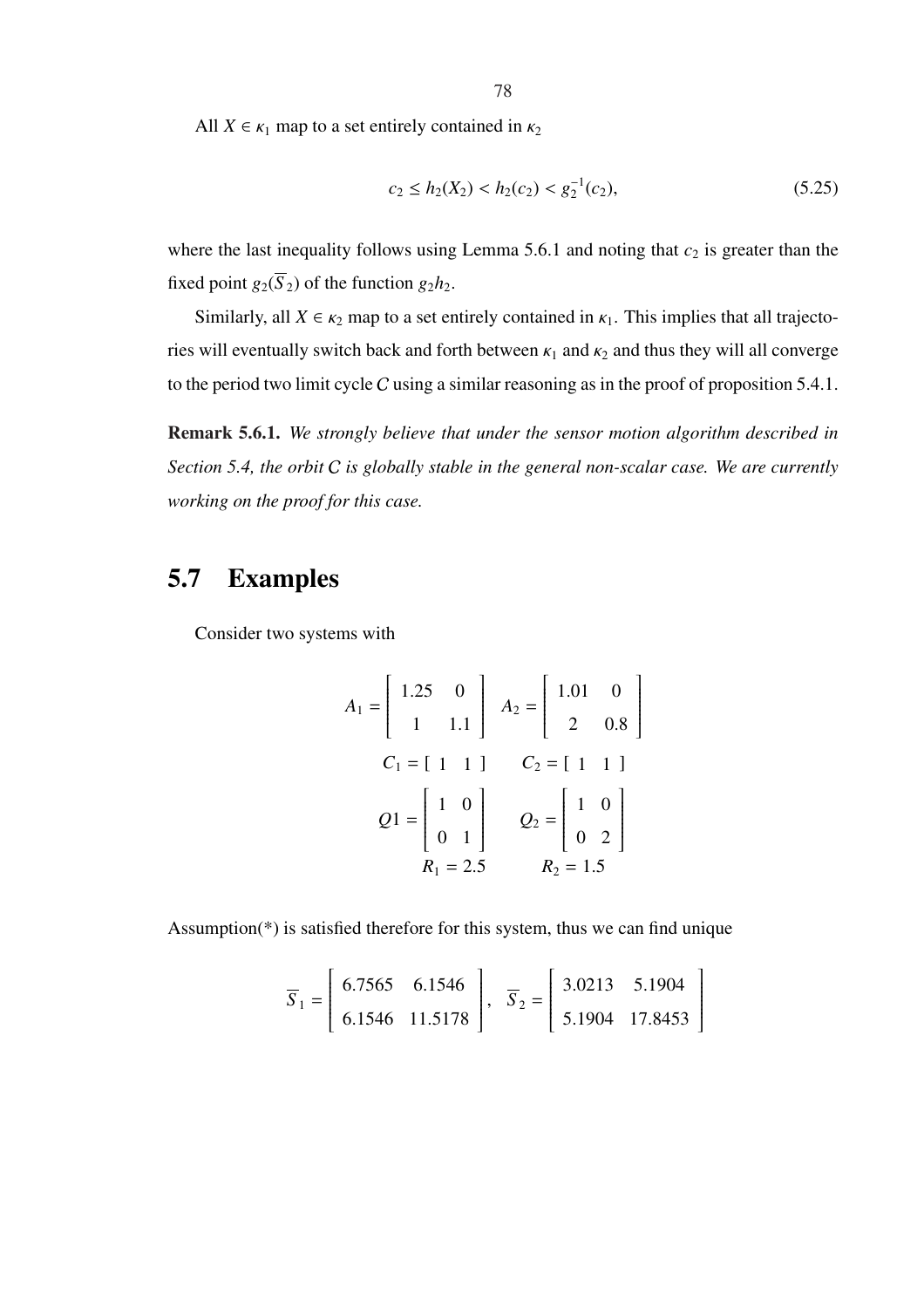

Figure 5.2: Convergence to C.

by solving the DARE. A separating hyperplane can then be found by solving the convex feasibility conditions (5.13).

$$
\text{tr}\left[\left[\begin{array}{cc} 0.8009 & -0.19 \\ -0.19 & 0.1991 \end{array}\right]X_2\right] = 3.014
$$

Using the sensor motion algorithm described in Section 5.4 [Step 3], the trajectories of the SIMS, converge to orbit C. Figure 5.2 shows evolution of the trace of *X*<sup>1</sup> and *X*<sup>2</sup> starting at a randomly chosen initial condition.

Now let's change  $\zeta$  in the separating hyperplane to 4.5 instead of 3.014. Note that by doing this condition (5.13) is violated. The resulting trace plot of uncertainties for the same initial conditions is shown in fig. 5.3. The important thing to note is that the steady state behavior is a three period cycle now. Therefore for different partitions of the uncertainty space different steady state sensor schedules can result. For the first partition in this example the sensor took measurements in the order  $121212...$  For the altered partition the sensor schedule becomes  $112112112...$  Characterization of the steady state sensor schedules with changing partitions is a future research topic I am exploring right now. For illustration purposes consider the following example: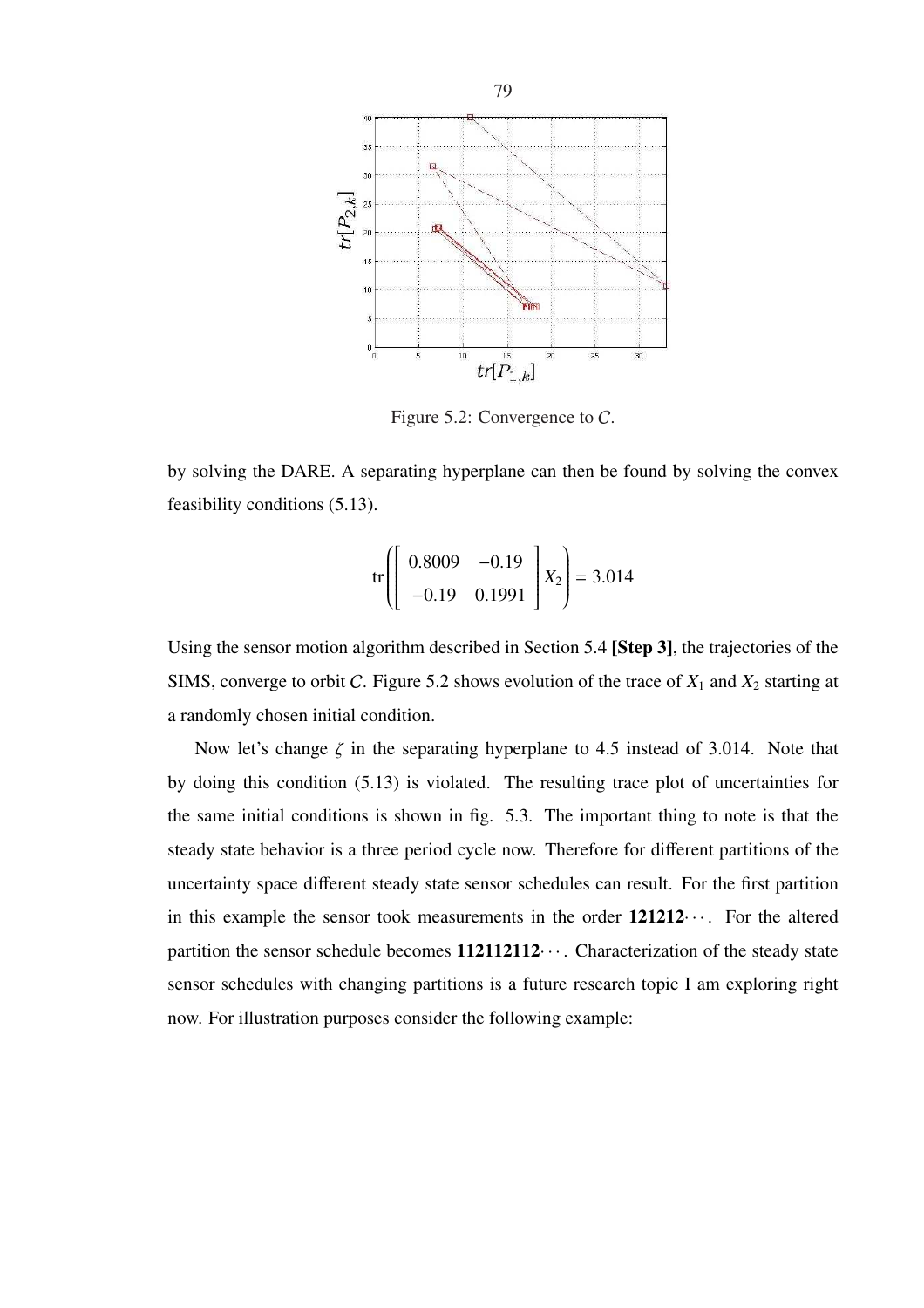

Figure 5.3: Convergence to a three period cycle.

Example 12. *Consider the following two identical systems:*

 $1: A_1 = 1.4; R_1 = 0.2; Q_1 = 0.4; C_1 = 0.4,$ 

$$
2: A_2 = 1.4; R_2 = 0.2; Q_2 = 0.4; C_2 = 0.4.
$$

*I chose a linear partition passing through the origin with varying slopes and analyze the steady state locations of periodic points. With varying slopes of this partition I get di*ff*erent steady state behavior with di*ff*erent periods. This is shown in fig. 5.4, on the y axis I plot the values of the error covariances of system 1 in steady state. It can be observed that the steady state period is 2, when the partition has slope close to unity. The period increases when the slope of the partition is moved away from unity. It may be now be useful to recall that it was proven in [50] that the optimal sensor scheduling algorithm is obtained with the partition at unity slope.*

## 5.8 Uncertainty feedback: how it helps

We found out in the earlier sections that given full knowledge of system parameters, and following the algorithm developed in Section 5.4, eventually the sensor keeps switching back and forth between 1 and 2. One may argue that if we know the steady state sensor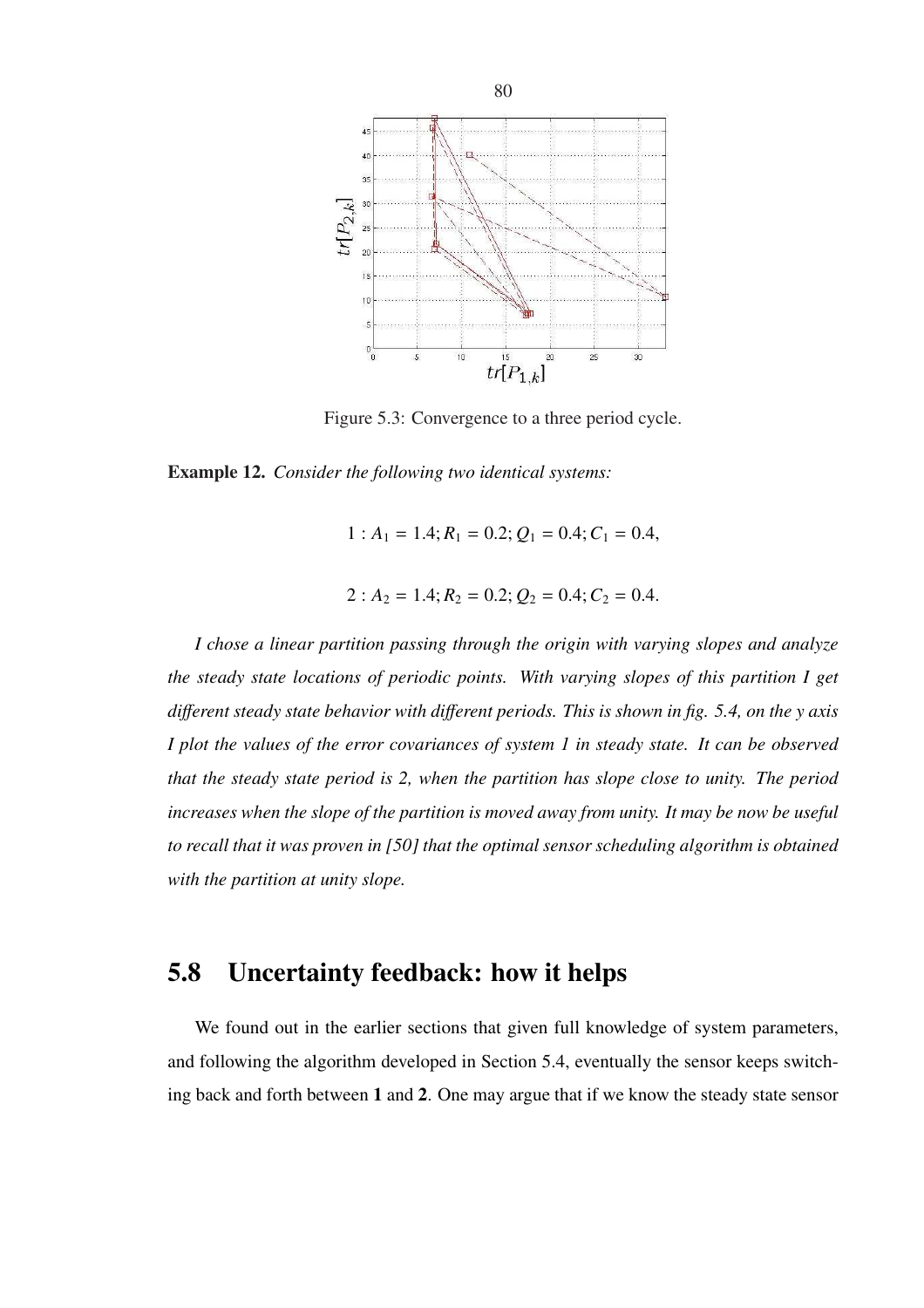motion behavior under this feedback scheme, then why not just hard code the sensor to follow the steady state behavior in an open-loop manner. The question then is what does adding feedback buy us? One immediate answer to this question is that the transient response of convergence to the steady state periodic behavior will be better with feedback. In this section we demonstrate the utility of feedback by considering systems with time varying parameters.

Consider the following scenario in a radar selective beam-forming example. Let there be two different targets that the radar has to track. Let's assume that target 1 keeps switching between two modes  $1_f$  and  $1_s$  periodically. The dynamics in the modes are given by

$$
1_s: A_{1_s}=1.1; R_{1_s}=0.2; Q_{1_s}=0.1; C_{1_s}=1,
$$

$$
1_f
$$
:  $A_{1_f} = 1.1$ ;  $R_{1_f} = 0.2$ ;  $Q_{1_f} = 0.1$ ;  $C_{1_f} = 2$ .

Note that  $C_{1_f}$  is greater than  $C_{1_s}$ . In other words target 1 is more observable in mode  $1_f$ than in 1*<sup>s</sup>* . Let the dynamics of second target be given by

$$
A_2 = 1.1; R_2 = 0.2; Q_2 = 0.1; C_2 = 1.
$$

Consider the dotted and the solid schedules depicted in fig. 5.5. In the solid schedule the radar measures target 1 when it is in mode  $1<sub>f</sub>$ , while in the dotted schedule it measures target 1 when in mode 1*<sup>s</sup>* . An intelligent first guess may suggest that the solid schedule may have lower uncertainty than the dotted schedule because it measures target 1 when it is in the faster mode. Even though this turns out to be true for this example, the choice of the best possible schedule in terms of the steady state uncertainty may not always be as obvious. Later we will present some examples that illustrate this fact.

In this example the radar can end up in two different period two limit cycles on the uncertainty space, corresponding to the solid and dotted schedules in figure 5.5. The steady state limit cycle depends on the initial uncertainty and the initial mode of target 1. Consider fig. 5.6. If the sensor motion control law is activated when target 1 is in the slow mode and the initial uncertainty lies below the horizontal partition, the trajectory is depicted by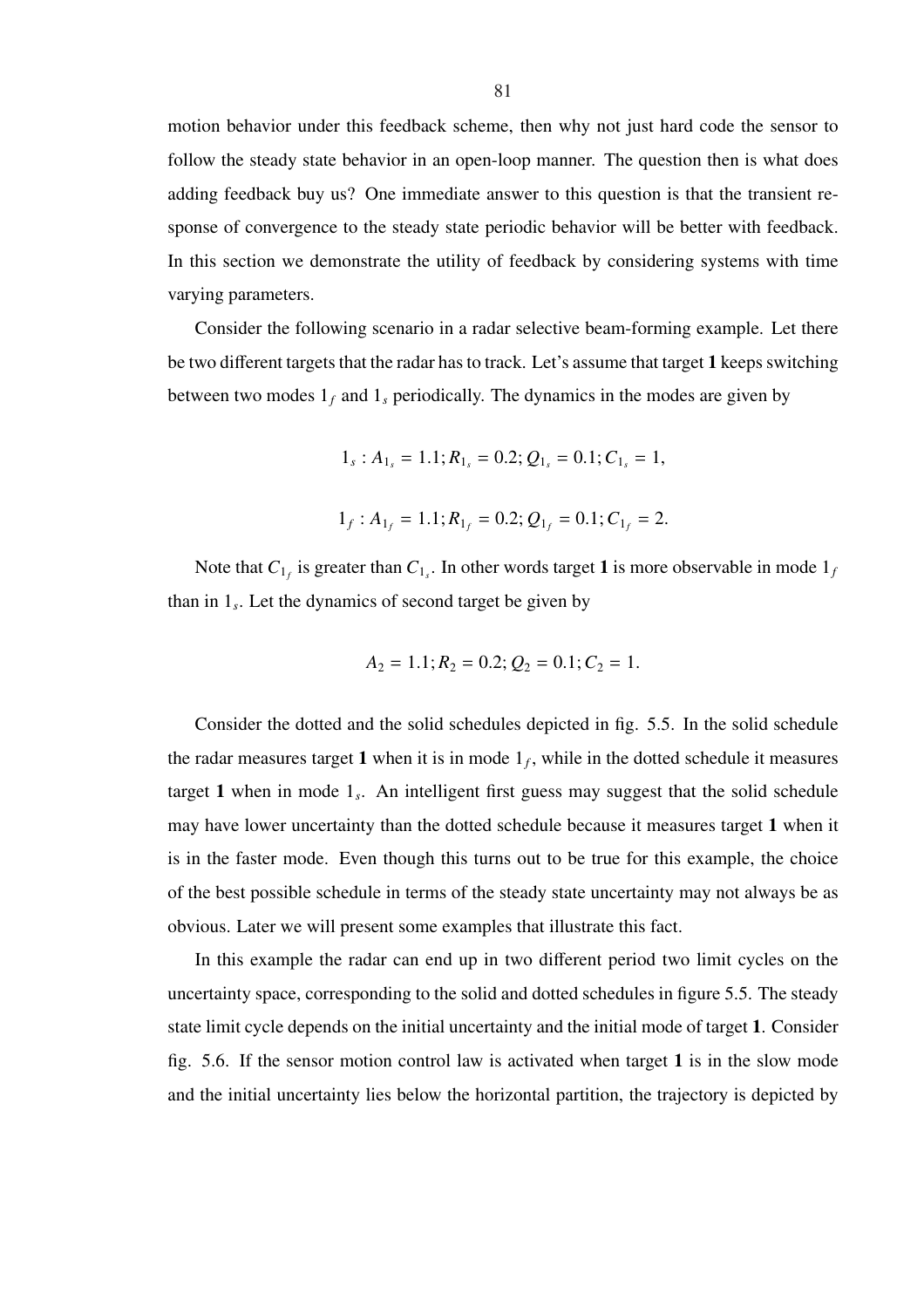

Figure 5.4: Bifurcation Diagram.



Figure 5.5: Two possible period two steady state sensor schedules.



Figure 5.6: Same initial uncertainty profile but target 1 is in different initial modes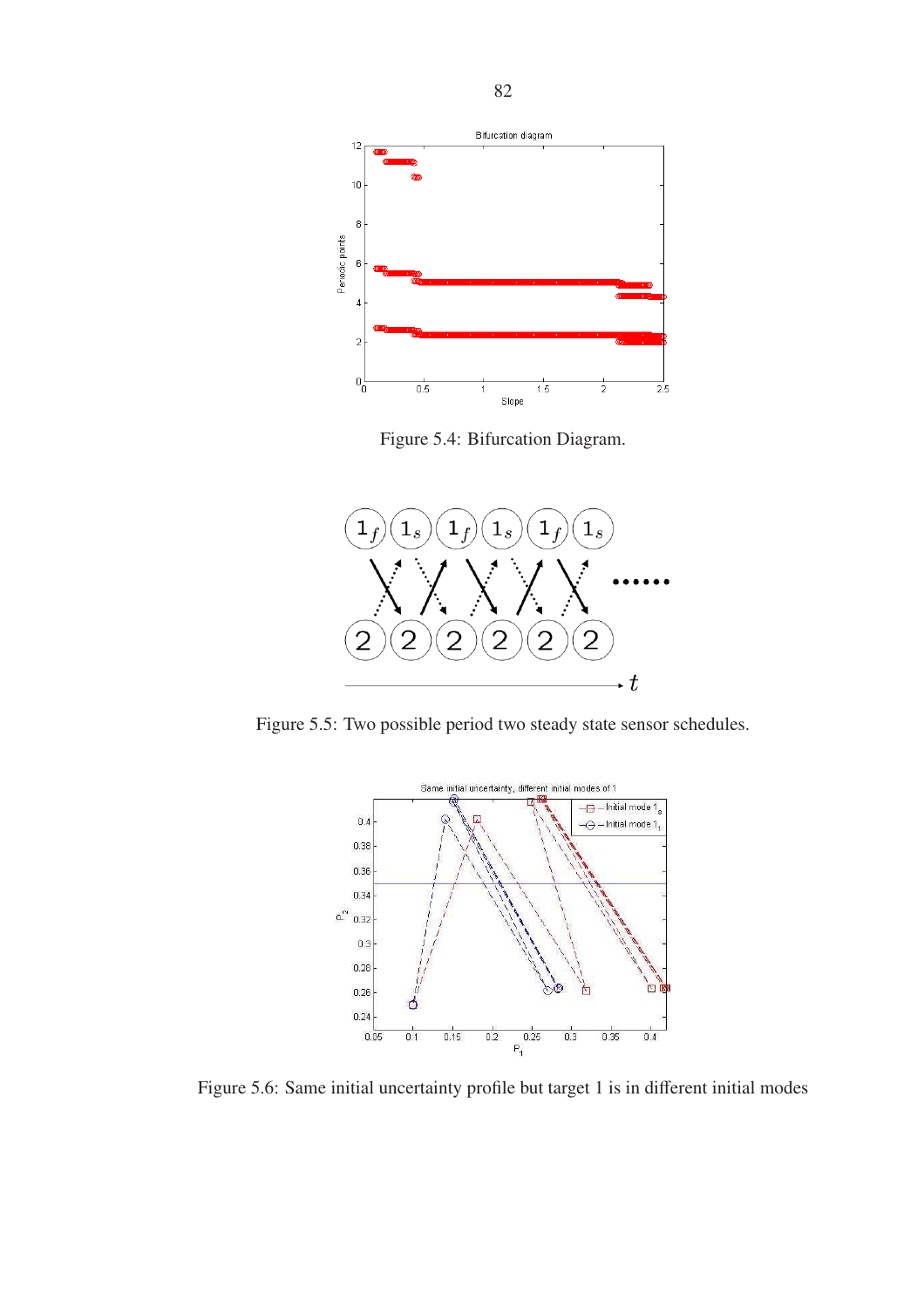rectangles. For the same initial uncertainty, if the motion control law is activated when the target 1 is in the fast mode, the resulting trajectory is represented by circles. Note that the steady state uncertainty is much lower in the later case. Now consider fig. 5.7; even though at time zero, target 1 starts in mode  $1<sub>f</sub>$  for both trajectories but the trajectory with iterates represented by circles measures target 1 in the more observable mode. Thus the circle trajectory settles in lower steady state uncertainty.

To illustrate this mathematically we analyze the steady state solutions corresponding to the solid and dotted schedules. The steady state error covariance of target 1, corresponding to the solid schedule, keeps switching between  $\overline{S}_{1,sf}$  and  $g_{1,f}(\overline{S}_{1,sf})$ , where  $\overline{S}_{1,sf}$  is the unique positive definite solution to the equation  $h_{1,s}g_{1,f}(X) = X$ .

The dotted schedule results in steady state uncertainty of  $\overline{S}_{1,f_s}$  and  $g_{1,s}(\overline{S}_{1,f_s})$ , where  $\overline{S}_{1,f,s}$  is the unique positive definite solution to the equation  $h_{1,f}g_{1,s}(X) = X$ .

Now recall the DARE (5.7) can be rewritten in scalar case as

$$
c^2x^2 - x((a^2 - 1)r + c^2q) - rq = 0.
$$
 (5.26)

The unique positive solution to the above equation is given by

$$
x = \frac{(a^2 - 1)r}{2c^2} + \frac{q}{2} + \sqrt{\frac{(a^2 - 1)^2r^2}{4c^4} + \frac{q^2}{4} + \frac{rq(a^2 + 1)}{2c^2}}.
$$

From Lemma 5.3.3, we know  $h_{1,s}g_{1,f}(X) = X$  is a DARE with  $a = A_{1,s}A_{1,f}$ ,  $c = C_{1,f}$ ,  $q = A_{1}Q_{1}A_{1} + Q_{1}$  and  $r = R_{1}$  in eqn. (5.26). Similarly  $h_{1}q_{1}g_{1}$  (*X*) = *X* is a DARE with  $a = A_{1f}A_{1s}$ ,  $c = C_{1s}$ ,  $q = A_{1f}Q_{1s}A_{1f} + Q_{1f}$  and  $r = R_{1s}$  in eqn. (5.26)

For the example considered in this section we have  $C_{1,f} > C_{1,s}$ . Using this property it is easy to show  $S_{1,sf} < S_{1,fs}$  and  $g_{1,f}(S_{1,sf}) < g_{1,s}(S_{1,fs})$ . This proves the lower steady state uncertainty of the solid schedule in fig. 5.5.

Now imagine an open-loop sensor motion control law, where the sensor measures targets 1 and 2 in alternate time instants without using any knowledge of what the relative uncertainty in estimates is and which mode target 1 is in. It is easy to imagine a situation where the sensor can end up in the steady state limit cycle with higher error covariances.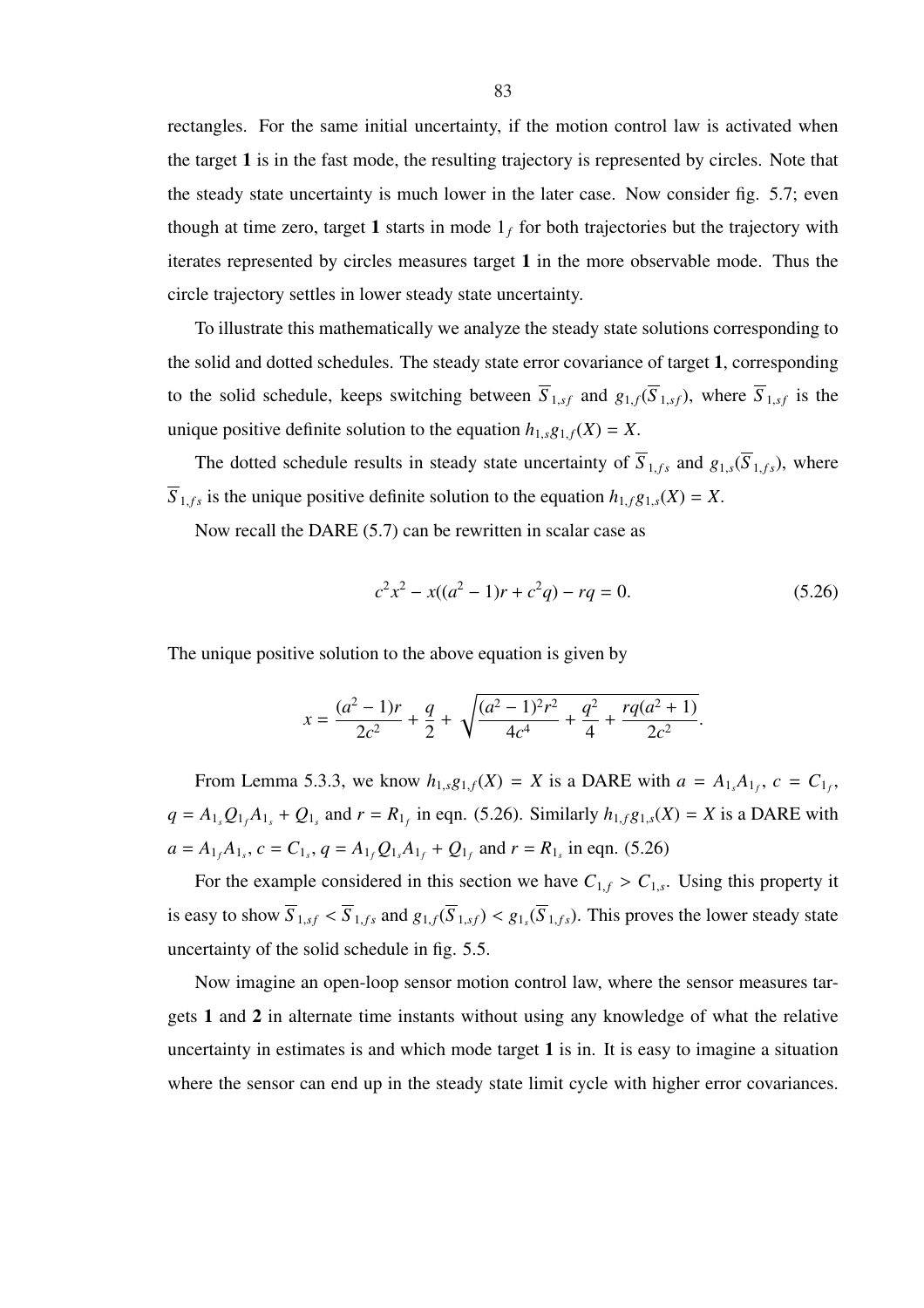Although if the sensor uses uncertainty feedback and the knowledge of the active mode of target 1, the following modified sensor motion law always attains the limit cycle with lower error covariance for the particular example of this section.

Algorithm 1. • *If the uncertainty lies in region*  $\Delta_1$  *and,* 

- *Target* 1 *is in mode* 1*<sup>f</sup> , then measure target* 1 *else measure target* 2*.*
- *If the uncertainty lies in region*  $\Delta_2$  *and,* 
	- *Target* 1 *is in mode* 1*<sup>f</sup> , then measure target* 1*, else measure target* 2*.*

In fig. 5.8 we compare the performance of the above algorithm with a simple open-loop sensor scheduling solution, where the sensor chooses to measure targets 1 and 2 in alternate time intervals. Even though in the first step the above algorithm measures target 1 in spite of the uncertainty being above the partition, it eventually settles down in a lower steady state uncertainty limit cycle. On the other hand, even though at the first step the openloop algorithm seems to make the right decision but it ends up in a limit cycle with higher uncertainty. This is because the open-loop algorithm is ill-synchronized and measures target 1 when it is in the less observable mode, and since it is open loop it has no way to correct this synchronization.

### 5.9 Conclusions and Future Directions

This chapter presents an analysis of the sensor coverage problem with uncertainty feedback using iterated Lyapunov and Riccati maps. The sensor motion is based purely on where the overall uncertainty of estimates of various systems lies on the uncertainty space. I have discussed how to partition the space appropriately to obtain a locally stable steady state orbit. I believe that this orbit is also globally stable; however, I do not have the proof of global stability at this moment. In this chapter I presented the proof of global stability for a scalar special case.

This chapter opens up a plethora of interesting research directions. Proving global stability of the two period orbit is an immediate avenue of research. As noted in the example,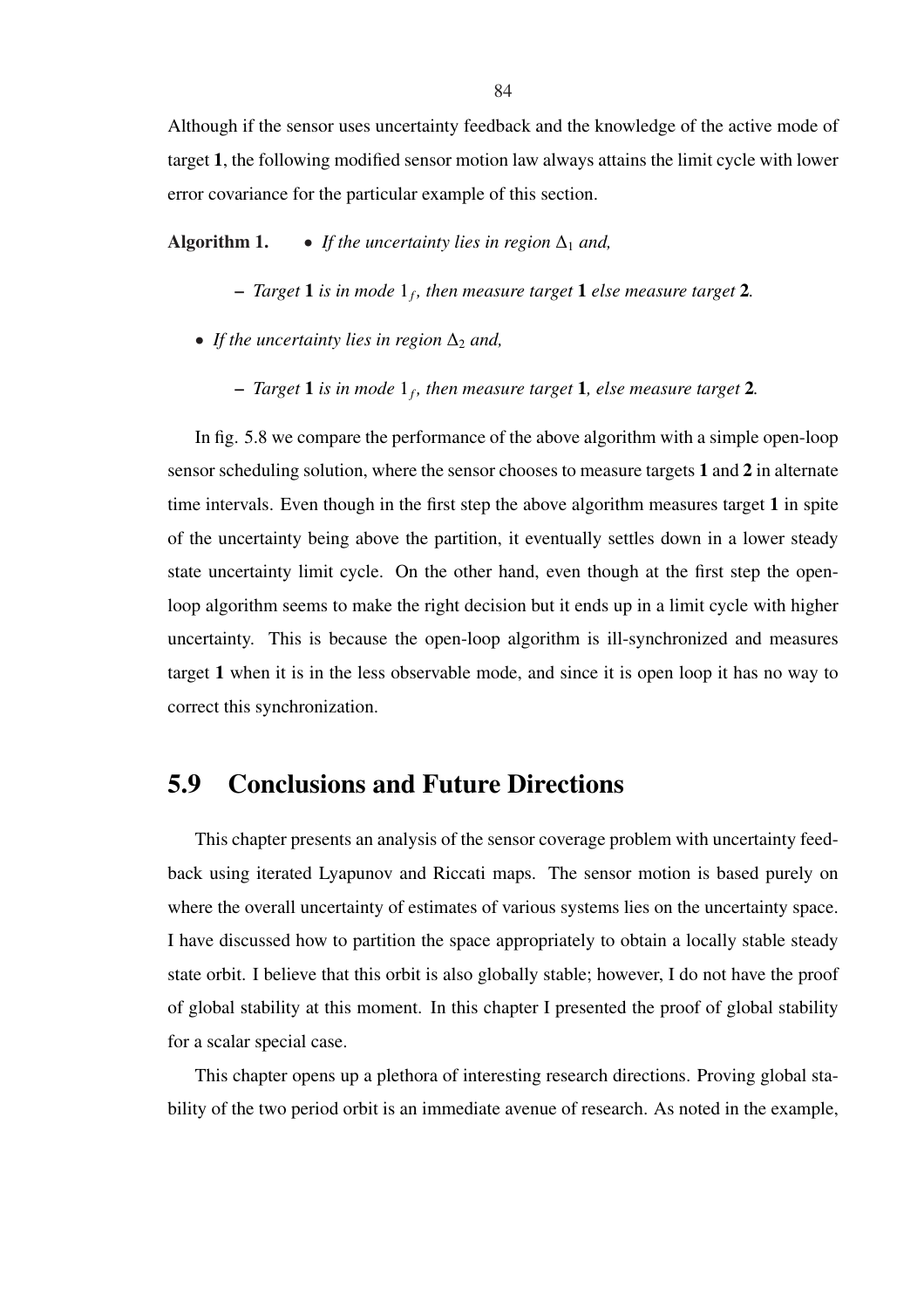

Figure 5.7: Target 1 starts in the same mode, but different initial uncertainty profile



Figure 5.8: Uncertainty feedback helps settle on a lower steady state uncertainty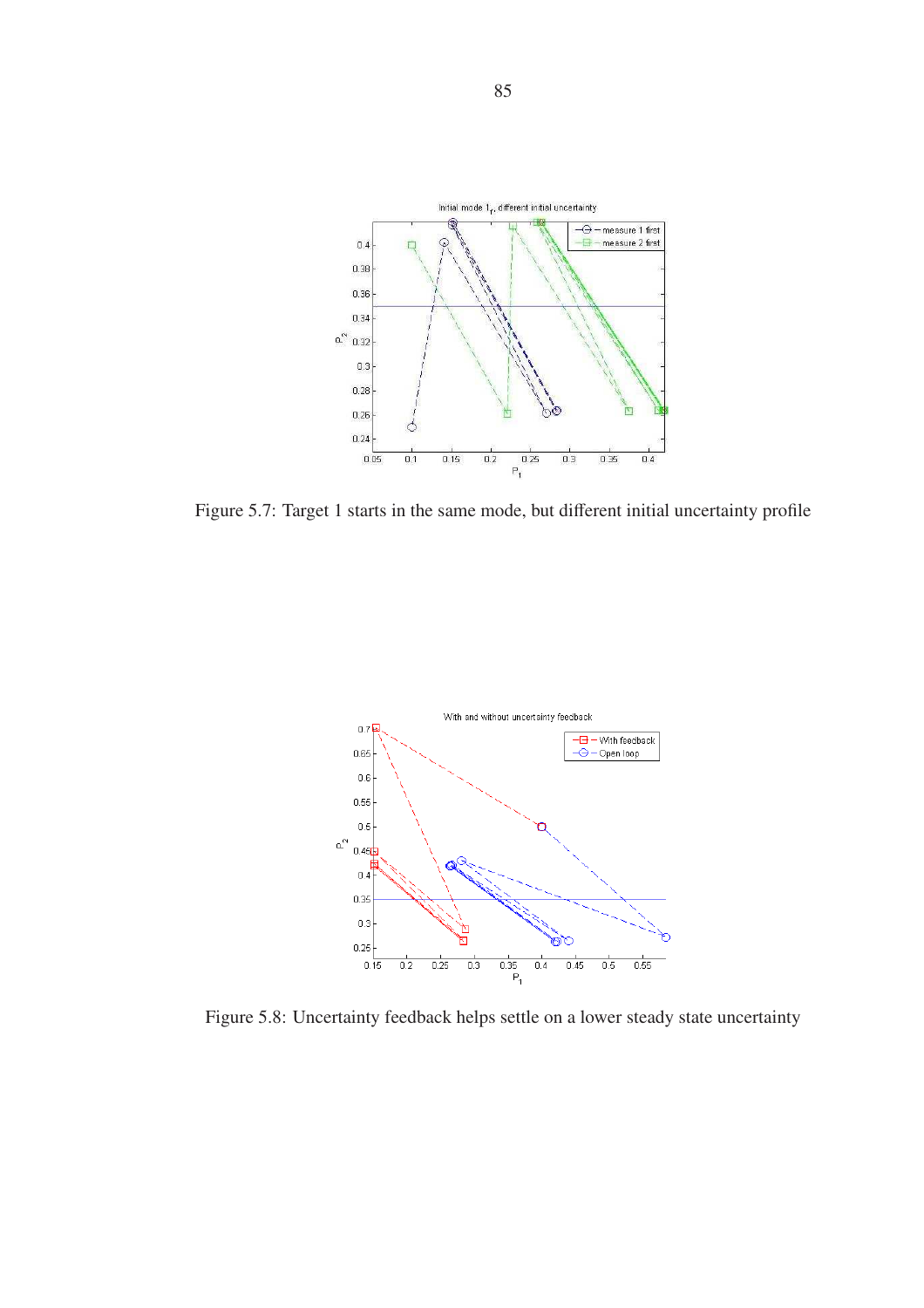there needs to be a sound theory for the dependence of the period of the steady state cycle on the separator chosen. Even though in this chapter I always chose a hyperplane as a separator, I believe there exists a class of manifolds that will produce the same kind of steady state behavior. I believe that the theory developed in this chapter will lead to interesting insight into real time algorithms for sensor scheduling and sensor coverage problems.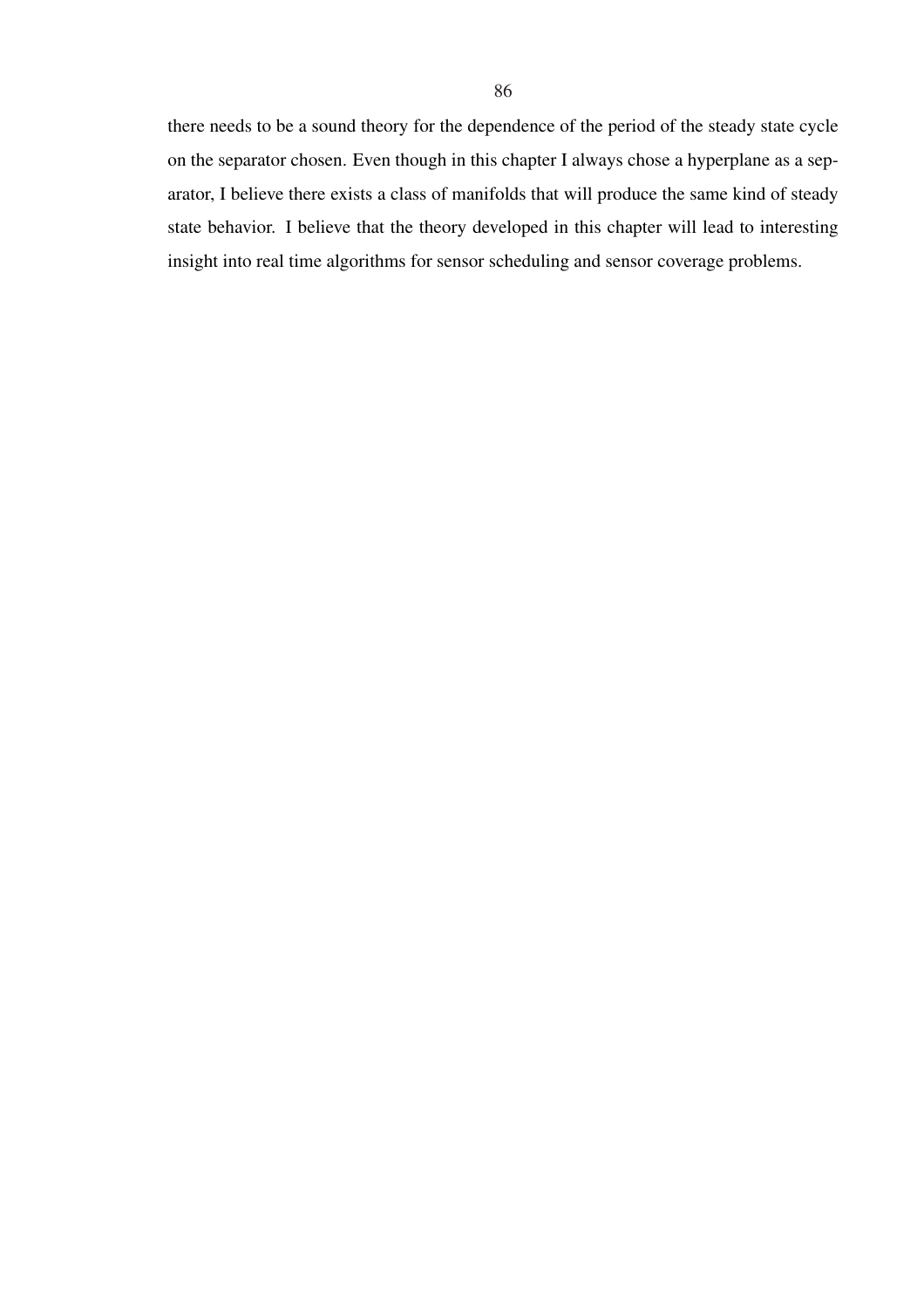## Chapter 6

# Conclusions, extensions, and open questions

This thesis is an illustration of the application of geometric methods for analysis of spatio-temporal planning problems. I have considered a couple of specific problems, the multi-agent rendezvous problem and the dynamic sensor coverage problem. Through these problems I have made an attempt to capture the cooperation and task scheduling constraints of multi-agent planning problems. These constraints have been represented and analyzed on an appropriate space.

Cone invariance is established as the analysis tool for cooperation constraints and has been used in particular to provide certificates for the successful solution of the rendezvous problem. For the sensor coverage problem I have identified the joint space of error covariances as the appropriate space for representation of constraints. I refer to this as the uncertainty space. Decisions on what to measure are made based on where the relative uncertainty lies on this space. In Chapter 4 I present stochastic sensor motion strategies for the sensor coverage problem. The metric chosen there is the expected error covariance.

Controller synthesis for rendezvous based on cone invariance ideas is an open problem and there is ongoing effort in this direction. In [41] the authors analyze the rendezvous synthesis problem in the presence of uncertainty using quadratic cones. The representation of cooperation constraints on the phase plane for other planning problems like interceptionevasion and multi-agent consensus is an exciting avenue of research. Generalization of the level set method, as outlined in Chapter 2, to generate control Lyapunov functions for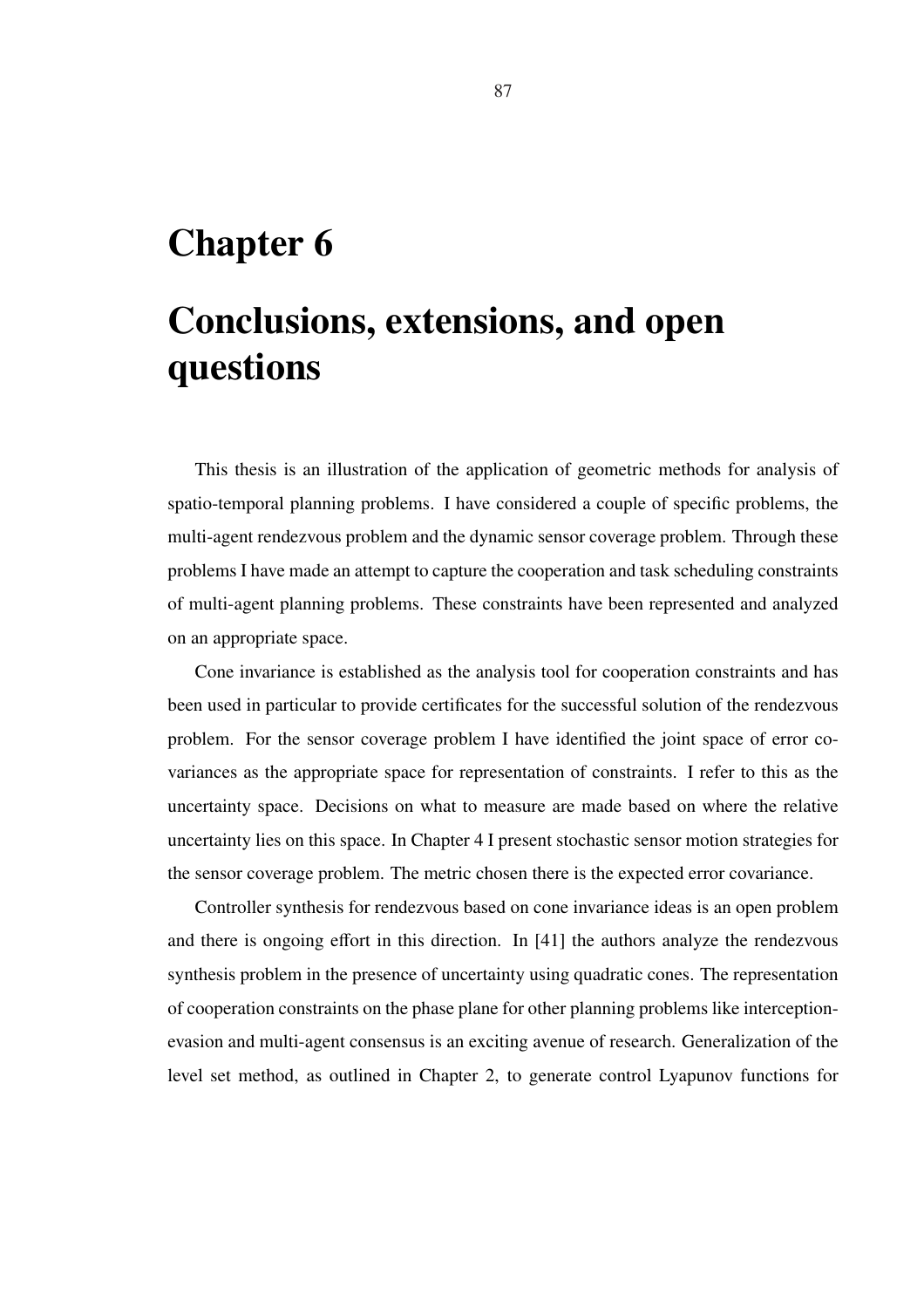higher dimensions needs to be investigated.

One can get a lot of new insights into sensor scheduling and coverage algorithms by employing the iterated map analysis presented in this thesis. I have just begun to scratch the surface in this direction, but I strongly believe that the iterated map analysis can help in answering open questions about optimal algorithms. Different steady state periodic orbits on the uncertainty plane and their respective stability properties.

There is some ongoing debate on the efficacy of stochastic algorithms, as presented in Chapter 4, and the deterministic algorithms, as presented in Chapter 5, for sensor coverage tasks. While it turns out that stochastic algorithms may be better suited for a tracking application when the agent to be tracked is adversary and adaptive to any deterministic strategy, for applications like weather monitoring, oceanography, surveillance, and situational awareness deterministic algorithms work better. One interesting question to investigate is the efficacy of fuzzy strategies for coverage tasks.

In [58] the authors have made an attempt to choose the best possible Markov chain describing sensor motion, which results in the lowest steady state expected covariance. The authors used a scatter search hueristic in the above work to come up with different candidate Markov chain transition matrices. Finding an optimal stochastic algorithm is an interesting avenue of future research.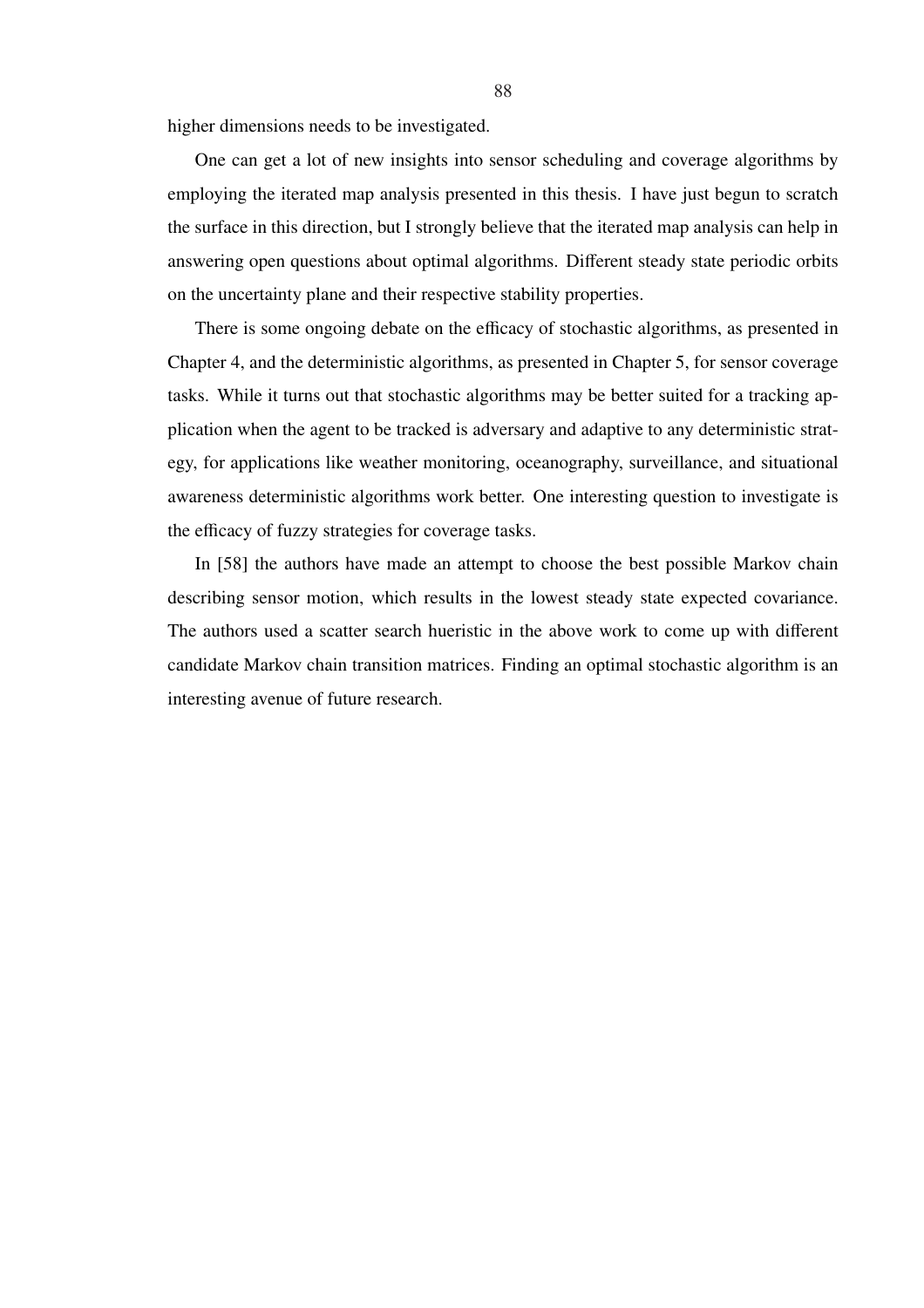## **Bibliography**

- [1] F. Marc, I. Degirmenciyan-Cartault, and A. E. Fallah-Seghrouchni, "Multi-Agent Planning as a Coordination Model for Self-Organized Systems," *Proceeding of the IEEE*/*WIC International Conference on Intelligent Agent Technology*, 2003.
- [2] C. L. Pape, "A Combination of Centralized and Distributed Methods for Multi-agent Planning and Scheduling," *Proceeding of the International Conference of Robotics and Automation*, 1990.
- [3] H. Chu and H. A. ElMaraghy, "Real-Time Multi-Robot Path Planner Based on a Heuristic Approach," *Proceeding of the International Conference of Robotics and Automation*, 1992.
- [4] A. Mouaddib, "Collective Multi-Objective Planning," *Proceeding of the IEEE Workshop on Distributed Intelligent Systems: Collective Intelligence and Its Applications*, 2006.
- [5] E. Klavins and R. M. Murray, "Distributed Algorithms for Cooperative Control," *IEEE Pervasive Computing*, vol. 3, no. 1, pp. 56–65, Jan-March 2004.
- [6] J. Finke, K. M. Passino, and A. Sparks, "Cooperative Control via Task Load Balancing for Networked Uninhabited Autonomous Vehicles," *Proceeding of the IEEE Conference on Decision and Control*, 2003.
- [7] R. Olfati-Saber and R. M. Murray, "Consensus Problems in Networks of Agents with Switching Topology and Time-Delays," *IEEE Transactions on Automatic Contol*, vol. 49, no. 9, pp. 1520–1533, September 2004.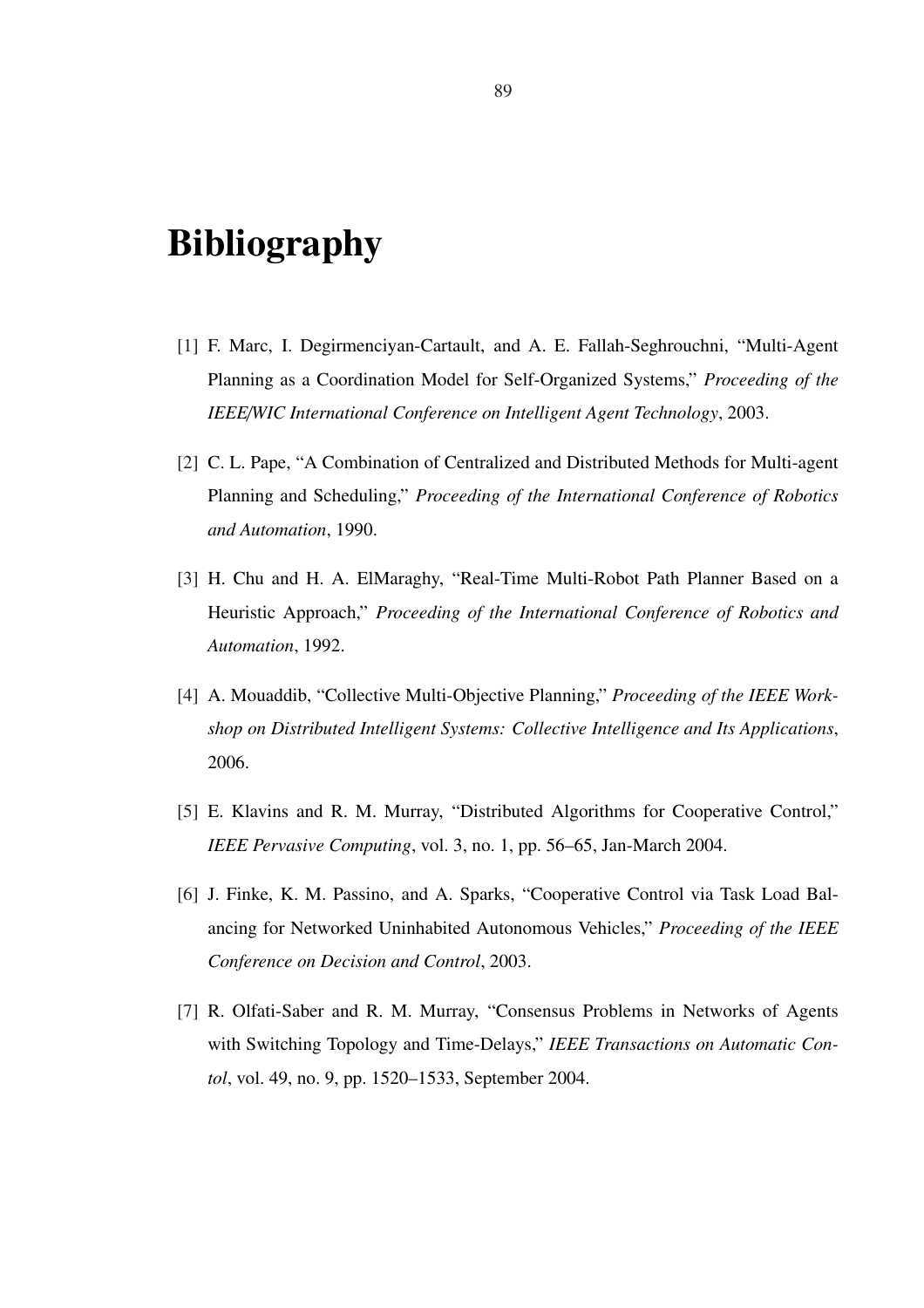- [8] T. McLain, P. Chandler, and M. Pachter, "Cooperative Control of UAV Rendezvous," *Proceedings of the American Control Conference*, June 2001.
- [9] P. Chandler, S. Rasmussen, and M. Pachter, "UAV Cooperative Path Planning," *Proceedings of AIAA Guidance Navigation and Control Conference*, August 2000.
- [10] T. McLain, "Coordinated control of unmanned air vehicles," Air Vehicles Directorate of the Air Force Research Laboratory, Tech. Rep. ASC-99-2426, 1999.
- [11] Alphatech Technologies and Products: Dynamic Control of Agent-Based Systems. http://www.alphatech.com/secondary/techpro/task.html.
- [12] P. A. Meschler, "Time-Optimal Rendezvous Strategies," *IEEE Transactions on Automatic Control*, vol. 8, no. 3, pp. 279–283, Oct 1963.
- [13] J. Arthur E. Bryson and Y.-C. Ho, *Applied Optimal Control*. Taylor & Francis, 1975.
- [14] T. McLain, P. Chandler, and M. Pachter, "A Decomposition Strategy for for Optimal Coordination of Unmanned Air Vehicles," *Proceedings of the American Control Conference*, June 2000.
- [15] D. Swaroop, "A Method of Cooperative Classification for LOCAAS Vechicles," Air Vehicles Directorate of the Air Force Research Laboratory, Tech. Rep., August 2000.
- [16] M. Alighanbari, Y. Kuwata, and J. P. How, "Coordination and Control of Multiple UAVs with Timing Constraints and Loitering," *Proceedings of the American Control Conference*, June 2003.
- [17] A. Richards, J. Bellingham, M. Tillerson, , and J. P. How, "Coordination and Control" of Multiple UAVs," *Proceedings of the American Control Conference*, June 2003.
- [18] H. Khalil, *Nonlinear Systems*. Prentice Hall, 1996.
- [19] P. Orgen, M. Egerstedt, and X. Hu, "A Control Lyapunov Function Approach to Multiagent Coordination," *IEEE Transcations on Robotics and Automation*, vol. 18, no. 5, October 2002.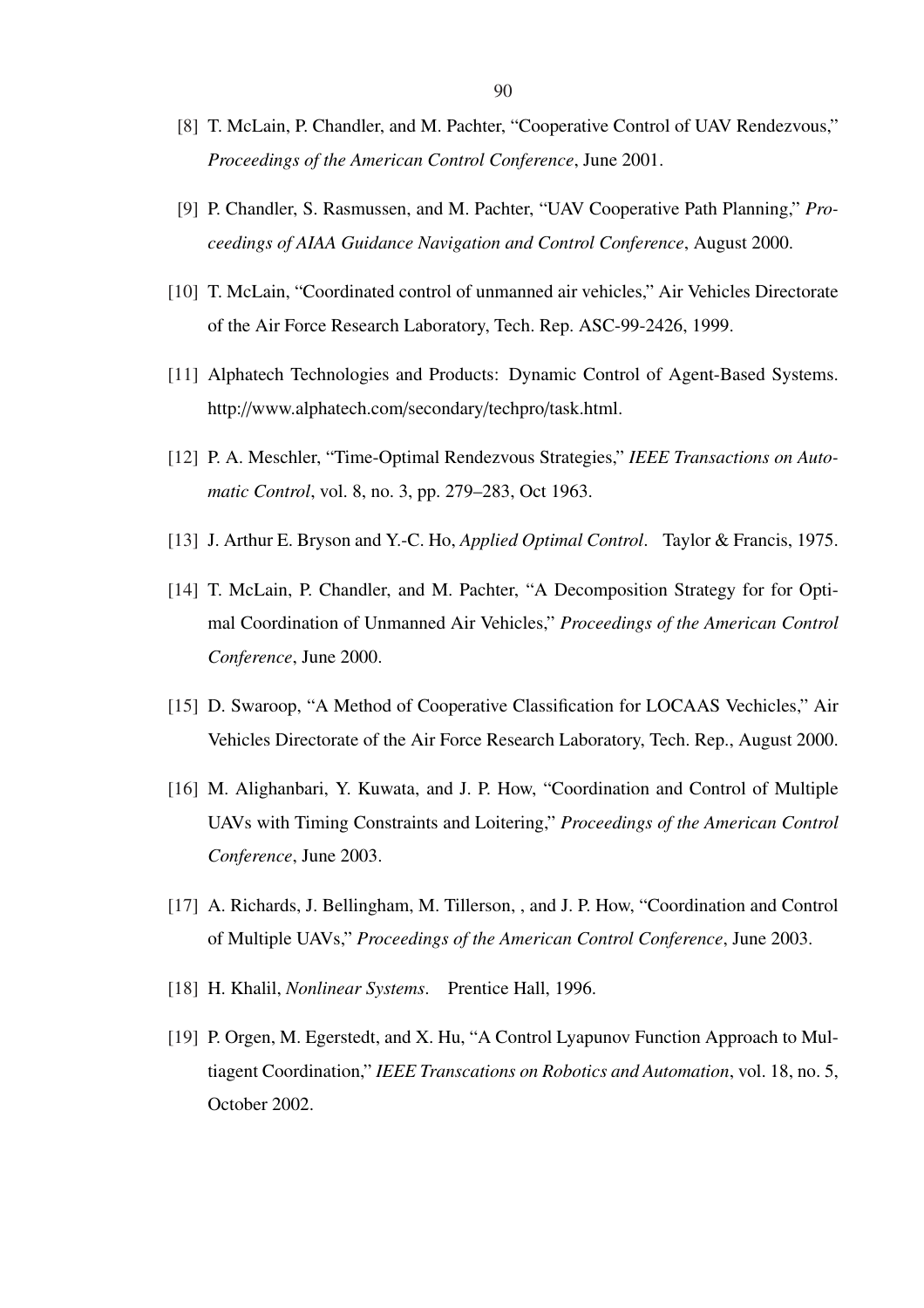- [20] A. Tiwari, J. Fung, J.Carson, R. Bhattacharya, and R. M. Murray, "A Framework for Lyapunov Certificates for Multi-Vehicle Rendezvous Problems," *Proceedings of the American Control Conference*, 2004.
- [21] E. D. Sontag, "A 'Universal' Construction of Artstein's Theorem on Nonlinear Stabilisation," *System Control Letters*, vol. 13, no. 2, 1989.
- [22] P. Chandler and M. Pachter, "Hierarchical Control for Autonomous Teams," *Proceedings of AIAA Guidance Navigation and Control Conference*, August 2001.
- [23] P. R. Chandler, M. Pachter, D. Swaroop, J. M. Fowler, J. K. Howlett, S. Rasmussen, C. Schumacher, and K. Nygard, "Complexity in UAV Cooperative Control," *Proceedings of the American Control Conference*, May 2002.
- [24] E. B. Castelan and J. C. Hennet, "On Invariant Polyhedra of Continuous-Time Linear Systems," *IEEE Transactions on Automatic Control*, vol. 38, no. 11, pp. 1680–1685, November 1993.
- [25] F. Blanchini, "Set Invariance in Control," *Automatica*, vol. 35, no. 11, pp. 1747–1767, November 1999.
- [26] K. Yoshida, H. Kawabe, and Y. Nishimura, "Simple LP-Type Criteria for Positively Invariant Polyhedral Sets," *IEEE Transactions on Automatic Control*, vol. 45, no. 1, pp. 98–101, January 2000.
- [27] M. Vassilaki and G. Bitsoris, "Constrained Regulation of Linear Continuous-Time Dynamical Systems," *Systems and Control Letters*, vol. 13, pp. 247–252, 1989.
- [28] C. E. T. Dórea and B. E. A. Milani, "Design of L-Q Regulators for State Constrained Continuous-Time Systems," *IEEE Transactions on Automatic Control*, vol. 40, no. 3, pp. 544–548, March 1995.
- [29] J. M. da Silva Jr. and S. Tarbouriech, "Invariance and Contractivity of Polyhedra for Linear Continuous-Time Systems with Saturating Controls," *Revista Controle* & *Automa¸c˜ao*, vol. 10, no. 3, pp. 149–156, December 1999.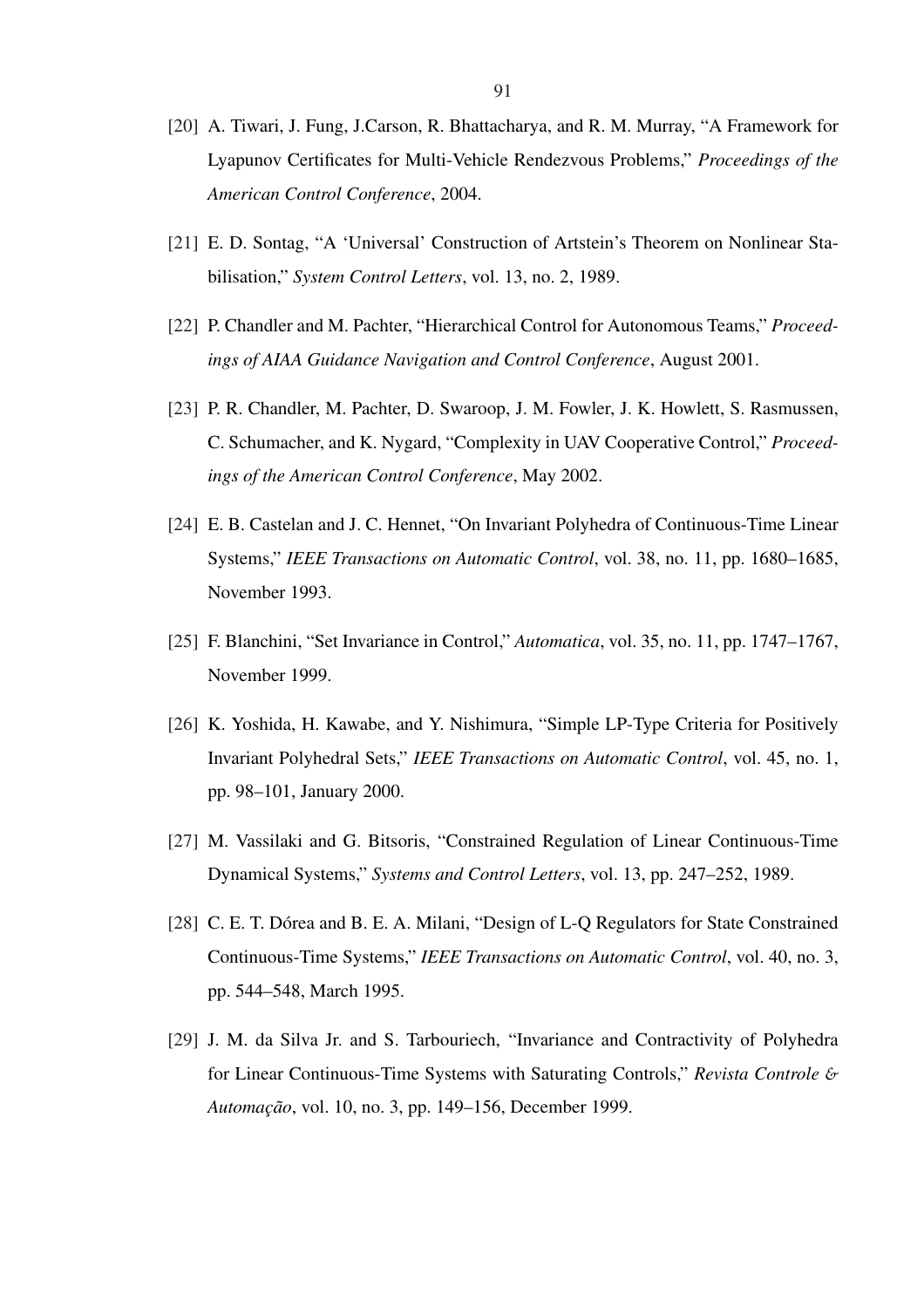- [30] "A collected scientific papers of paul a. samuelson," J. Stiglitz, Ed. Cambridge, MA: MIT Press, 1966.
- [31] D. G. Luenberger, *Introduction to Dynamical Systems*. New York: Wiley.
- [32] L. F. Richardson, *Arms and Insecurity*. Pittsburgh, PA: Boxwood Press, Pittsburgh Quadrangle Books.
- [33] J. A. Jacquez, *Compartmental Analysis in Biology and Medicine*. New York, NY: Elsevier.
- [34] D. H. Anderson, "Compartmental Modelling and Tracer Kinetics," *Lecture Notes in Biomathematics*, 1983.
- [35] A. Tiwari, J. Fung, R. Bhattacharya, and R. M. Murray, "Polyhedral Cone Invariance" Applied to Rendezvous of Multiple Agents," *Proceeding of the IEEE Conference on Decision and Control*, 2004.
- [36] R. A. Horn and C. R. Johnson, *Matrix Analysis*. Cambridge University Press, 1999.
- [37] R. Bhattacharya, J. Fung, J.Carson, A. Tiwari, and R. M. Murray, "Ellipsoidal Cones and Rendezvous of Multiple Agents," *Proceedings of the IEEE Conference on Decision and Control*, 2004.
- [38] H. Schneider and M. Vidyasagar, "Cross-positive Matrices," *SIAM Journal of Numerical Analysis*, vol. 7, no. 4, November 1970.
- [39] J. E. Cohen, "Convexity of the Dominant Eigenvalue of an Essentially Nonnegative Matrix," *Proceedings of the American Mathematical Society*, vol. 81, no. 4, pp. 657– 658, April 1981.
- [40] C. R. Johnson and D. P. Stanford, "Dominant Eigenvalues Under Trace-Preserving Diagonal Perturbations," *Linear Algebra and its Applications*, vol. 212/213, pp. 415– 435, 1994.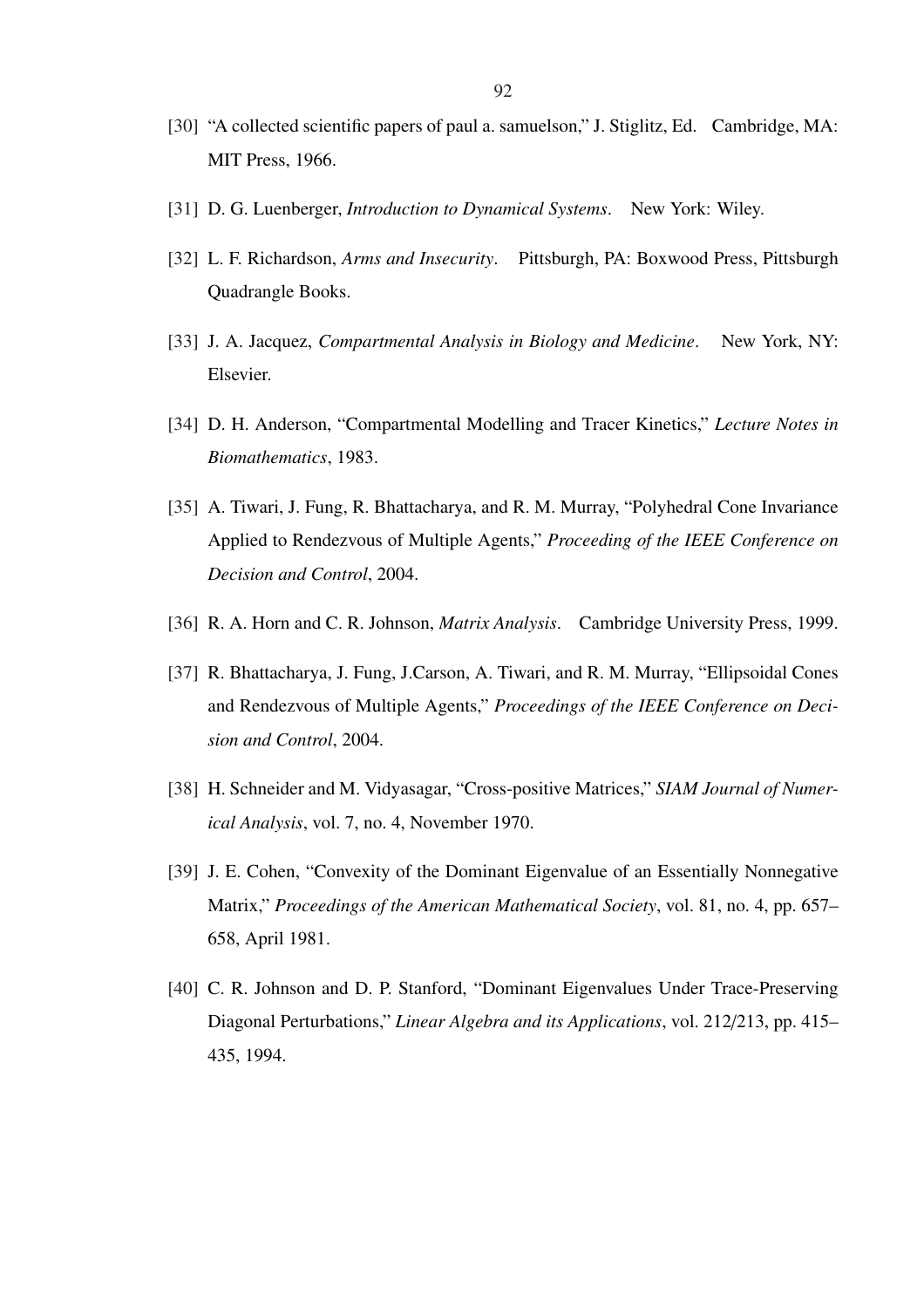- [41] R. Bhattacharya, A. Tiwari, J. Fung, and R. M. Murray, "Cone Invariance and Rendezvous of Multiple Agents."
- [42] J. Cortes, S. Martinez, T. Karatas, and F. Bullo, "Coverage control for mobile sensing networks," *IEEE Transactions on Automatic Control*, vol. 20, no. 2, pp. 243–255, April 2004.
- [43] M. A. Batalin and G. S. Sukhatme, "Sensor coverage using mobile robots and stationary nodes," in *Proceedings of the SPIE*, 2002.
- [44] V. Gupta, T. H. Chung, B. Hassibi, and R. M. Murray, "On a stochastic sensor selection algorithm with applications in sensor scheduling and sensor coverage," *Submitted, Automatica*, September 2004.
- [45] A. Tiwari, M. Jun, D. E. Jeffcoat, and R. M. Murray, "Analysis of dynamic sensor coverage problem using kalman filters for estimation," in *Proceedings of the 16th IFAC World Congress*, 2005.
- [46] B. Sinopoli, L. Schenato, M. Franceschetti, K. Poolla, M. I. Jordan, and S. S. Sastry, "Kalman filtering with intermittent observations," *IEEE Transactions on Automatic Control*, vol. 49, no. 9, pp. 1453–1464, September 2004.
- [47] D. E. Jeffcoat, "Coupled detection rates: An introduction," in *Theory and Algorithms for Cooperative Systems*, D. Grundel, R. Murphey, and P. Pardalos, Eds. New Jersey: World Scientific Publishing, 2004, pp. 157–167.
- [48] R. A. Horn and C. R. Johnson, *Matrix Analysis*. Cambridge University Press, 1985.
- [49] Z. Gajić and M. Qureshi, *Lyapunov Matrix Equation in System Stability and Control*. Academic Press, 1995.
- [50] S. Howard, S. Suvorova, and B. Moran, "Optimal policy for scheduling of gaussmarkov systems," in *Proceedings of International Conference of Information Fusion*, 2004.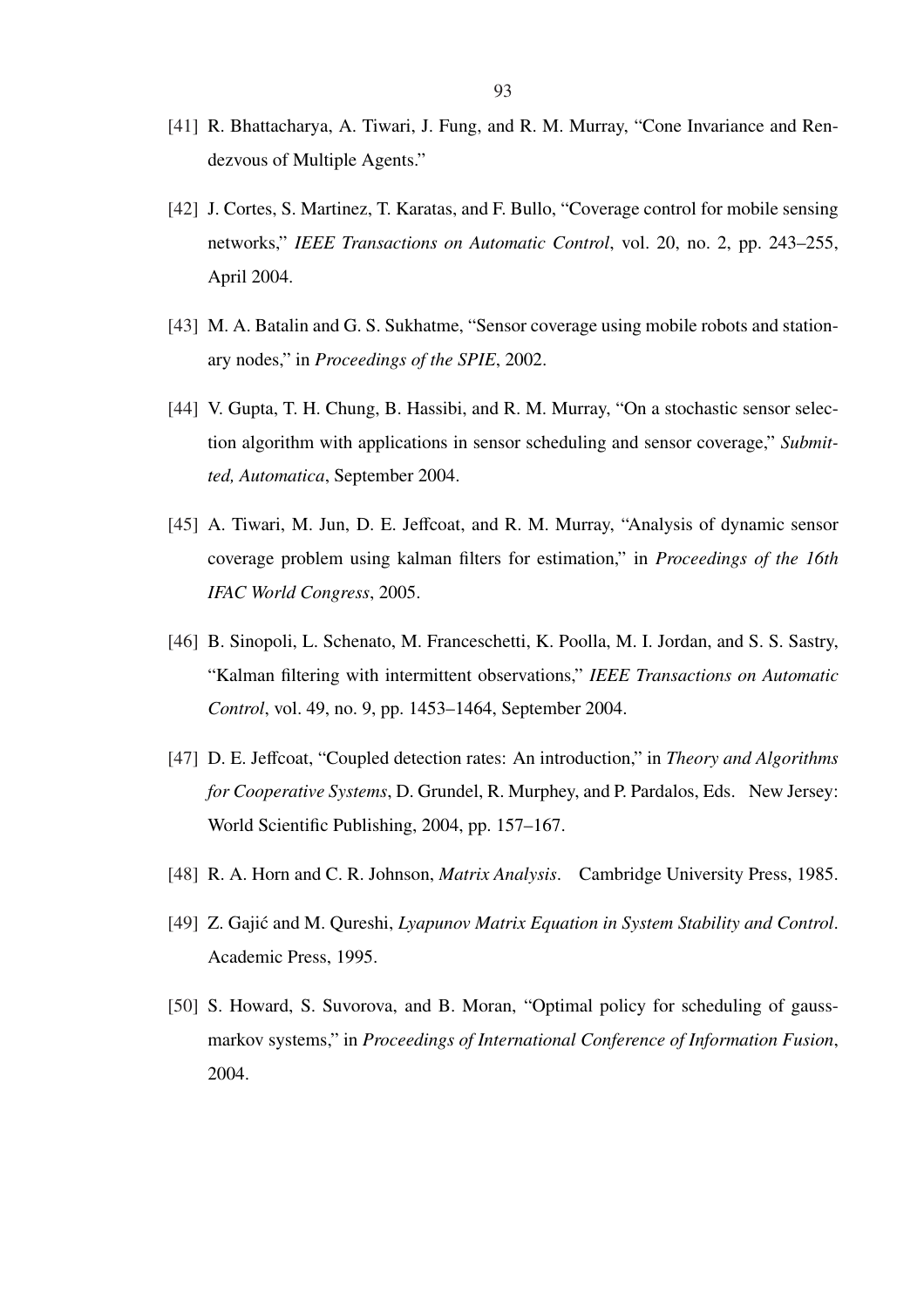- [51] A. Tiwari and R. M. Murray, "Dynamic Sensor Coverage with Uncertainty Feedback: Analysis Using Iterated Maps," *Proceeding of the American Control Conference*, 2006.
- [52] F. L. Lewis, *Optimal Estimation with an Introduction to Stochastic Control Theory*. Wiley Interscience, 1986.
- [53] A. S. Matveev and A. V. Savkin, *Qualitative Theory of Hybrid Dynamical Systems*. Birkh.auser, 2000.
- [54] M. S. Branicky, "Multiple lyapunov functions and other analysis tools for switched and hybrid systems," *IEEE Transactions on Automatic Control*, vol. 43, no. 4, pp. 475–482, April 1998.
- [55] R. L. Devaney, *An Introduction to Chaotic Dynamical Systems*. The Benjamin/Cummings Publishing Company, Inc., 1986.
- [56] M. Brookes, "The matrix reference manual," *http:*//*www.ee.ic.ac.uk*/*hp*/*sta*ff/*dmb*/*matrix*/*intro.html*, 2005, [online].
- [57] A. Graham, *Kronecker Products and Matrix Calculus: with Applications*. John Wiley & Sons, 1981.
- [58] N. Yerrick, A. Tiwari, and D. E. Jeffcoat, "An Investigation of a Dynamic Sensor Motion Strategy," *Proceeding of the Conference on Cooperative Control and Optimization*, 2006.
- [59] P. Alriksson and A. Rantzer, "Sub-optimal sensor scheduling with error bounds," in *Proceedings of the 16th IFAC World Congress*, 2005.
- [60] X. Liu and A. Goldsmith, "Kalman filtering with partial observation losses," 2004.
- [61] J. Cortes, S. Martinez, and F. Bullo, "Spatially-distributed coverage optimization and control with limited-range interactions," *ESAIM: Control, Optimization, and Calculus of Variations*, January 2004.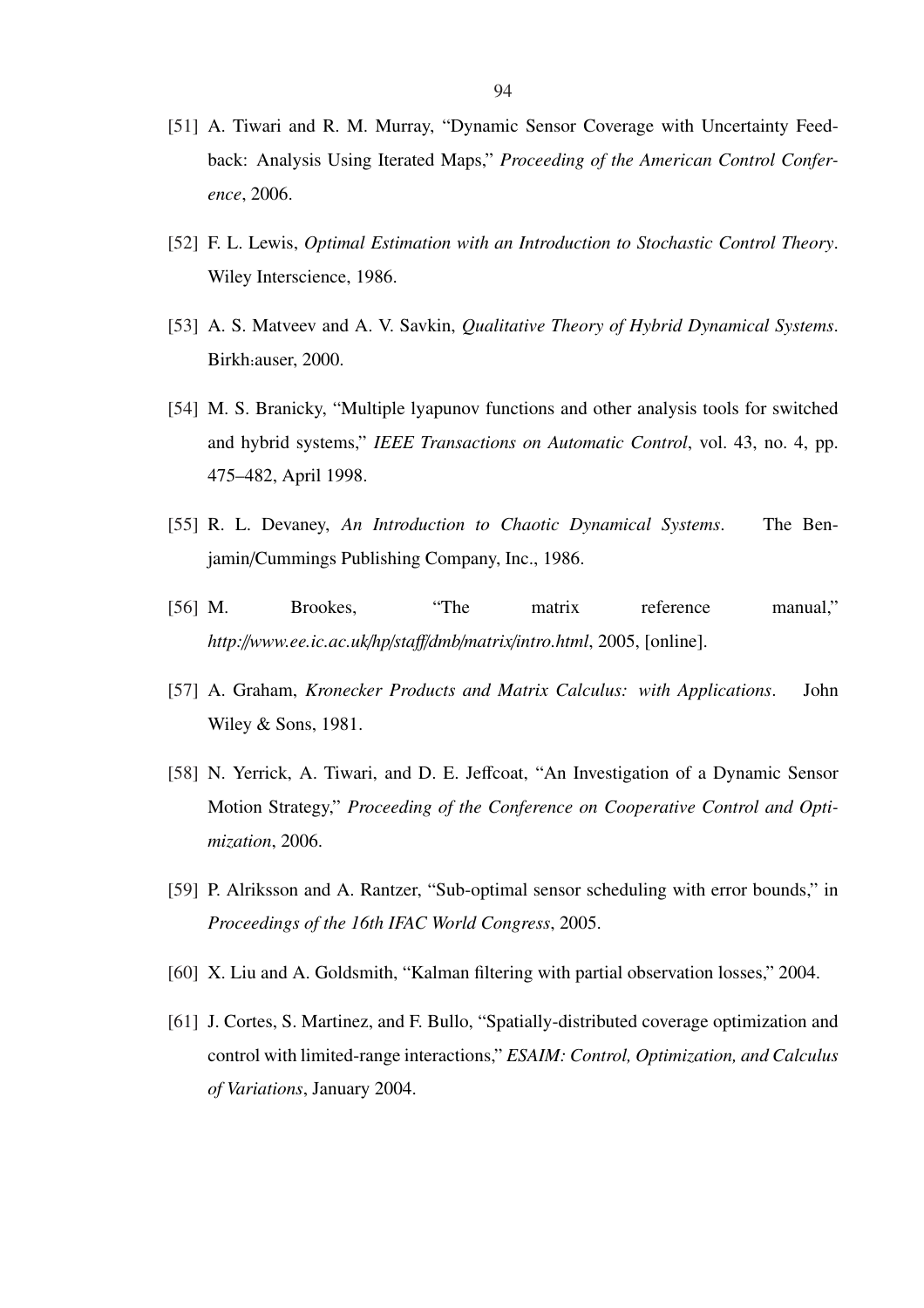- [62] J. S. Rosenthal, "Convergence rates of markov chains," *SIAM Review*, vol. 37, pp. 387–405, 1995.
- [63] T. M. Cover and J. A. Thomas, *Elements of Information Theory*. Wiley-Interscience Publication, 1991.
- [64] A. Washburn, "Search for a moving target: Upper bound on detection probability," in *Search Theory and Applications*, B. Haley and L. Stone, Eds. New York, NY: Plenum Press, 1980, pp. 231–237.
- [65] L. Stone, *Theory of Optimal Search*, 2nd ed. Operations Research Society of America, 1989.
- [66] R. A. Horn and C. R.Johnson, *Matrix Analysis*. Cambridge University Press, 1985.
- [67] P. Lancaster and L. Rodman, *Algebraic Riccati Equations*. Clarendon Press, Oxford, 1995.
- [68] B. D. O. Anderson and J. B. Moore, *Optimal Filtering*. Prentice-Hall Inc., 1979.
- [69] P. d'Alessandro and E. D. Santis, "Controlled Invariance and Feedback Laws," *IEEE Transactions on Automatic Control*, vol. 46, no. 7, pp. 1141–1146, July 2001.
- [70] E. B. Castelan and J. C. Hennet, "Eigenstructure Assignment for State Constrained Linear Continuous Time Systems," *Automatica*, vol. 28, no. 3, pp. 605–611, 1992.
- [71] A. Berman, M. Neumann, and R. J. Stern, *Nonnegative Matrices in Dynamic Systems*. Wiley-Interscience, 1989.
- [72] J. P. LaSalle, "The Time Optimal Control Problem," *Contributions to the Theory of Nonlinear Oscillations*, vol. 5, 1960.
- [73] L. W. Neustadt, "Synthesizing Time Optimal Control Systems," *Journal of Mathematical Analysis and Applications*, vol. 1, pp. 484–493, 1960.